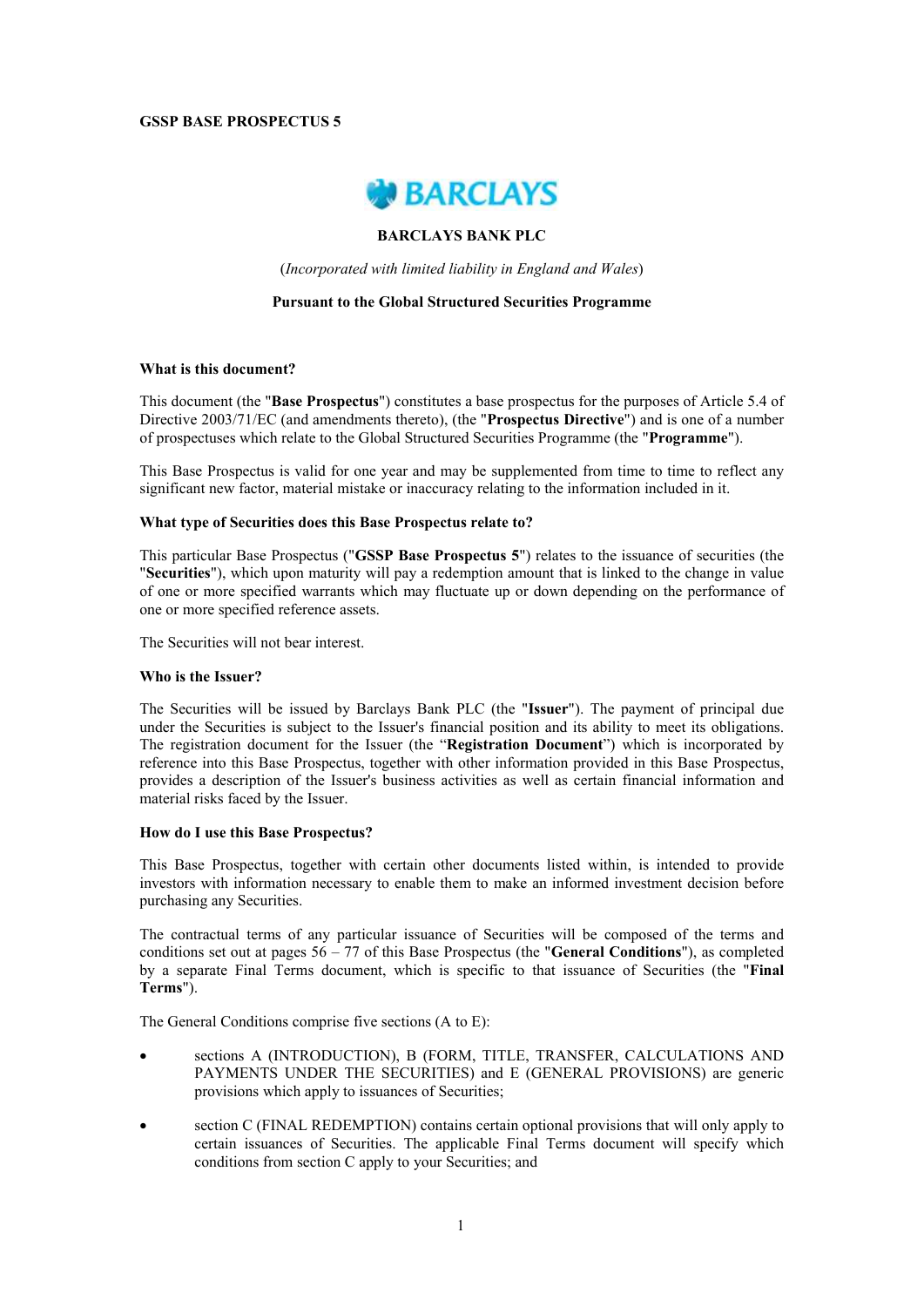# section D (WARRANT TERMINATION EVENTS) applies to all Securities.

The provisions from section C that are specified to be applicable in the Final Terms will contain the relevant economic terms applicable to your Securities. General Condition 5 (*Final Redemption*) will specify how the redemption amount is calculated upon maturity.

Worked examples of hypothetical Securities are set out in the section called *'How the return on your investment is calculated*' which explains how the calculations in section C (FINAL REDEMPTION) of the General Conditions will be made.

This Base Prospectus also includes other general information such as information relating to the Issuer, information about the material risks relating to investing in Securities and information on selling and transfer restrictions. The Registration Document incorporated by reference into this Base Prospectus provides a description of the Issuer's business activities as well as certain financial information and material risks faced by the Issuer.

All capitalised terms used will be defined in this Base Prospectus or the Final Terms and are set out in the Index to this Base Prospectus.

## **What other documents do I need to read?**

This Base Prospectus (including the Registration Document and the other information which is incorporated by reference) contains all information which is necessary to enable investors to make an informed decision regarding the financial position and prospects of the Issuer and the rights attaching to the Securities. Some of this information is incorporated by reference from other publicly available documents and some of this information is completed in an issue-specific document called the Final Terms. You should read the documents incorporated by reference, as well as the Final Terms in respect of such Securities, together with this Base Prospectus.

Documents will be made available at the registered office of the Issuer and at http://irreports.barclays.com/prospectuses-and-documentation/structured-securities/prospectuses, http://irreports.barclays.com/prospectuses-and-documentation/structured-securities/final-terms and http://www.barclays.com/barclays-investor-relations/results-and-reports/results.html (as applicable).

### **What information is included in the Final Terms?**

While this Base Prospectus includes general information about all Securities, the Final Terms is the document that sets out the specific details of each particular issuance of Securities. For example, the Final Terms will contain:

- the issue date;
- the scheduled redemption date; and
- any other information needed to complete the terms included in this Base Prospectus for the particular Securities (identified by the words 'as specified in the Final Terms' or other equivalent wording).

Wherever the General Conditions provide optional provisions, the Final Terms will specify which of those provisions apply to a specific issuance of Securities.

### **What type of Underlying Assets may the Securities be linked to?**

The repayment terms of the Securities issued under this Base Prospectus will be linked to the change in value of one or more specified warrants (each an "**Underlying Warrant**") which may fluctuate up or down depending on the performance of one or more reference assets (each an "**Underlying Warrant Reference Asset**"), each specified warrant together with the relevant specified underlying reference asset(s), being an "**Underlying Asset**".

As the Securities are linked to the change in value of one or more specified warrants, they are 'derivative securities' for the purposes of the Prospectus Directive.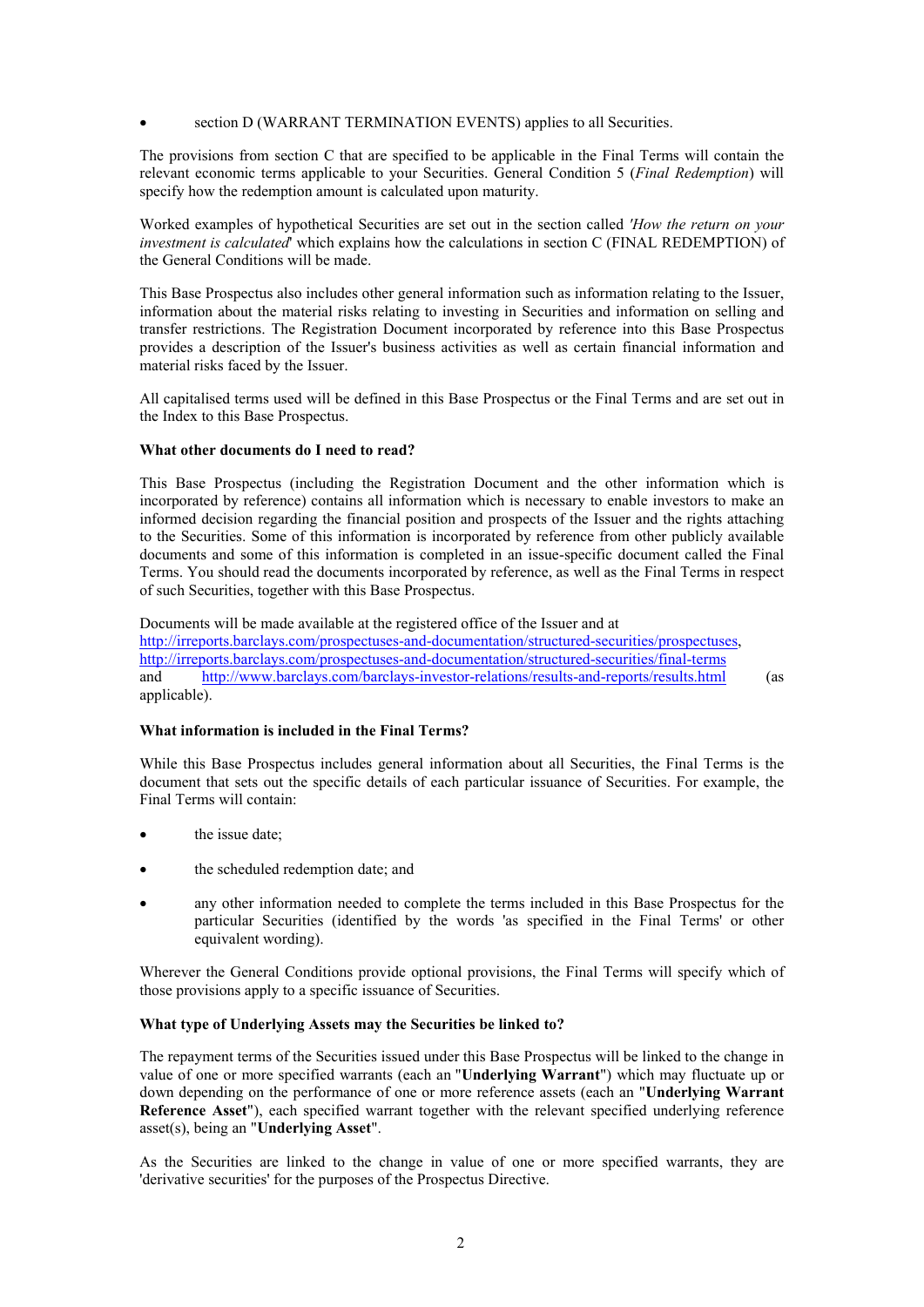The Issuer will also be the issuer of the Underlying Warrants. The Underlying Warrant Reference Asset(s) may be (i) one or more specified equity indices, common shares, depository receipts and/or exchange-traded funds; or (ii) one or more specified commodities and/or commodity indices, as may be specified in the terms and conditions of the relevant series of Underlying Warrants.

The Final Terms will indicate where information relating to the Underlying Warrant(s) and the Underlying Warrant Reference Assets is available. It is recommended that investors review such information together with the Final Terms and this Base Prospectus.

# **BARCLAYS**

### **10 June 2014**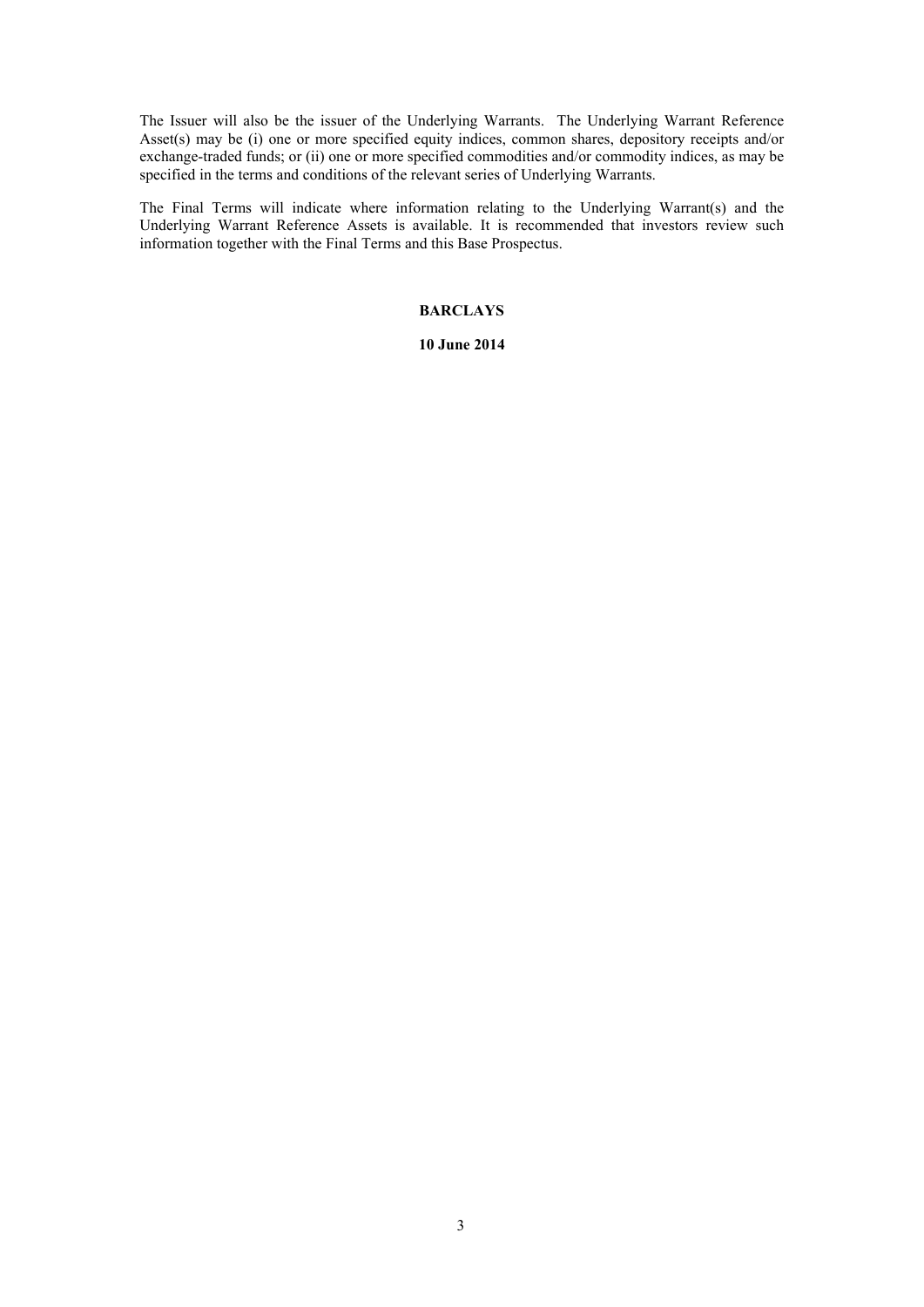### **IMPORTANT INFORMATION**

# **THE AMOUNT PAYABLE ON MATURITY OF THE SECURITIES MAY BE LESS THAN THE ORIGINAL INVESTED AMOUNT (AND IN SOME CASES MAY BE ZERO), IN WHICH CASE YOU MAY LOSE SOME OR ALL OF YOUR ORIGINAL INVESTMENT.**

# **FOR ALL SECURITIES, IF THE ISSUER BECOMES INSOLVENT OR BANKRUPT OR OTHERWISE FAILS TO MAKE ITS PAYMENT OBLIGATIONS ON THE SECURITIES, YOU WILL LOSE SOME OR ALL OF YOUR ORIGINAL INVESTMENT.**

# **INVESTING IN SECURITIES INVOLVES CERTAIN RISKS, AND YOU SHOULD FULLY UNDERSTAND THESE BEFORE YOU INVEST. SEE THE SECTION HEADED "RISK FACTORS" ON PAGES 21 TO 48 OF THIS BASE PROSPECTUS.**

## **Regulatory approval and passporting for the purposes of the EU Prospectus Directive**

This Base Prospectus has been approved by the United Kingdom Financial Conduct Authority (the "**FCA**") in its capacity as competent authority in the United Kingdom (the "**UK Listing Authority**") as a base prospectus issued in compliance with the Prospectus Directive and relevant implementing measures in the United Kingdom for the purpose of giving information with regard to the issue of Securities under the Programme on and during the period of twelve months after the date hereof.

The contents of this Base Prospectus have not been reviewed or approved by any regulatory authority other than the UK Listing Authority.

# **No Compensation Arrangements**

Any failure by the Issuer to make payments due under the Securities would not of itself give rise to any claim for compensation on the grounds of such a failure. You would not have a claim for compensation against the UK's Financial Services Compensation Scheme. For more information regarding Issuer risk, please see the section headed '*Risk Factors*'.

## **No Investment Advice**

Neither this Base Prospectus nor any Final Terms is or purports to be investment advice. Unless expressly agreed otherwise with a particular investor, neither the Issuer nor any Manager is acting as an investment adviser, providing advice of any other nature, or assuming any fiduciary obligation to any investor in Securities.

### **Ratings**

l

The credit ratings included or referred to in this Base Prospectus or any document incorporated by reference are, for the purposes of Regulation (EC) No 1060/2009 on credit rating agencies (the "**CRA Regulation**") issued by Fitch Ratings Limited ("**Fitch**"), Moody's Investors Service Ltd. ("**Moody's**") and Standard & Poor's Credit Market Services Europe Limited ("**Standard & Poor's**"), each of which is established in the European Union and has been registered under the CRA Regulation.

As of the date of this Base Prospectus, the short term unsecured obligations of the Issuer are rated A-1 by Standard & Poor's<sup>1</sup>, P-1 by Moody's<sup>2</sup>, and F1 by Fitch<sup>3</sup> and the long-term obligations of the Issuer

**Notes on Issuer ratings:** The information in these footnotes has been extracted from information made available by each rating agency referred to below. The Issuer confirms that such information has been accurately reproduced and that, so far as it is aware, and is able to ascertain from information published by such rating agencies, no facts have been omitted which would render the reproduced information inaccurate or misleading.

<sup>&</sup>lt;sup>1</sup> A short-term obligation rated 'A-1' is rated in the highest category by Standard & Poor's. The obligor's capacity to meet its financial commitment on the obligation is strong. Within this category, certain obligations are designated with a plus sign (+). This indicates that the obligor's capacity to meet its financial commitment on these obligations is extremely strong.

<sup>&</sup>lt;sup>2</sup> 'P-1' Issuers (or supporting institutions) rated Prime-1 have a superior ability to repay short-term debt obligations.

<sup>&</sup>lt;sup>3</sup> An 'F1' rating indicates the highest short-term credit quality and the strongest intrinsic capacity for timely payment of financial commitments; may have an added '+' to denote any exceptionally strong credit feature.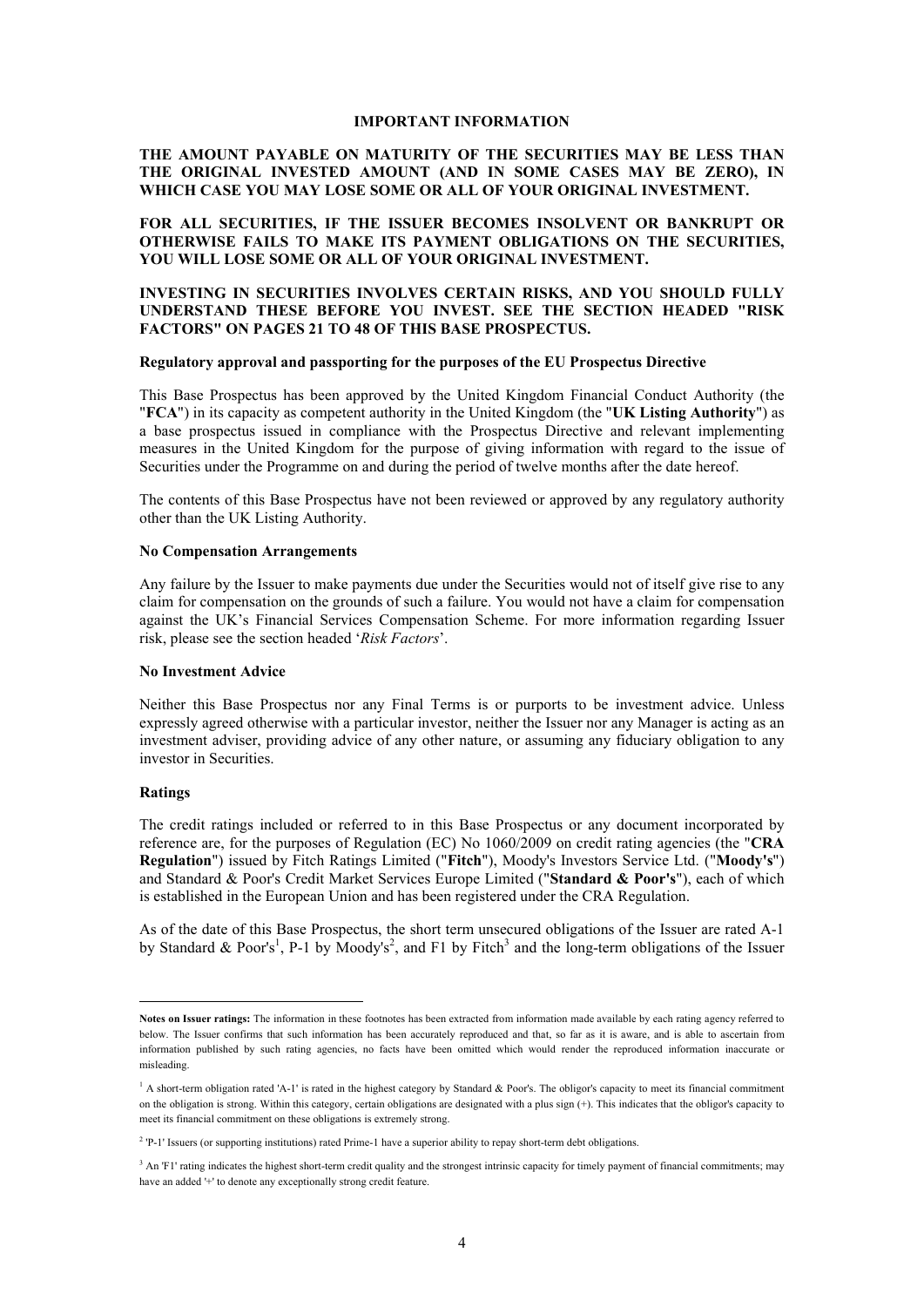are rated A by Standard & Poor's<sup>4</sup>, A2 by Moody's<sup>5</sup>, and A by Fitch<sup>6</sup>.

## **Independent Evaluation**

Nothing set out or referred to in this Base Prospectus is intended to provide the basis of any credit or other evaluation (except in respect of any purchase of Securities described herein) or should be considered as a recommendation by the Issuer or any Manager that any recipient of this Base Prospectus (or any document referred to herein) should purchase any Securities.

Investors should not purchase the Securities unless they understand the extent of their exposure to potential loss. Investors are urged to read the factors described in the section headed '*Risk Factors*', together with the other information in this Base Prospectus (including any information incorporated by reference), as supplemented from time to time, and the Final Terms, before investing in the Securities.

Investors should note that (i) the risks described in the section of this Base Prospectus headed '*Risk Factors*' and (ii) the risks described in the section headed '*Risk Factors*' of the Registration Document (which is incorporated by reference into this Base Prospectus) are not the only risks that the Issuer faces or that may arise because of the nature of the Securities. The Issuer has described only those risks relating to its operations and to the Securities that it considers to be material. There may be additional risks that the Issuer currently considers not to be material or of which it is not currently aware.

Given the nature, complexity and risks inherent in the Securities (and investments relating to any Underlying Assets), the Securities may not be suitable for an investor's investment objectives in the light of his or her financial circumstances. Investors should consider seeking independent advice to assist them in determining whether the Securities are a suitable investment for them or to assist them in evaluating the information contained or incorporated by reference into this Base Prospectus or set out in the Final Terms.

# **Distribution**

l

The distribution or delivery of this Base Prospectus or any Final Terms and any offer or sale of Securities in certain jurisdictions may be restricted by law. This document does not constitute, and may not be used for the purposes of, an offer or solicitation by anyone in any jurisdiction in which such offer or solicitation is not authorised or to any person to whom it is unlawful to make such offering or solicitation. Other than as expressly described in this Base Prospectus, no action is being taken to permit an offering of Securities or the delivery of this Base Prospectus in any jurisdiction. Persons into whose possession this Base Prospectus or any Final Terms come are required by the Issuer to inform themselves about and to observe any such restrictions.

Subject to the restrictions and conditions set out in this Base Prospectus, the categories of potential investors to which the Securities are intended to be offered are retail and institutional investors in the United Kingdom.

Details of selling restrictions for various jurisdictions are set out in the section headed '*Purchase and Sale*'.

### **United States Selling Restrictions**

The Securities have not been and will not be registered under the U.S. Securities Act of 1933, as amended (the "**Securities Act**") or with any securities regulatory authority of any state or other

<sup>4</sup> An obligation rated 'A' is somewhat more susceptible to the adverse effects of changes in circumstances and economic conditions than obligations in higher-rated categories. However, the obligor's capacity to meet its financial commitment on the obligation is still strong. The ratings from 'AA' to 'CCC' may be modified by the addition of a plus (+) or minus (-) sign to show relative standing within the major rating categories.

<sup>5</sup> Obligations rated 'A' are considered upper-medium grade and are subject to low credit risk. Note: Moody's appends numerical modifiers 1, 2, and 3 to each generic rating classification from 'Aa' through 'Caa'. The modifier 1 indicates that the obligation ranks in the higher end of its generic rating category; the modifier 2 indicates a mid-range ranking; and the modifier 3 indicates a ranking in the lower end of that generic rating category.

<sup>&</sup>lt;sup>6</sup> An 'A' rating indicates high credit quality and denotes expectations of low default risk. The capacity for payment of financial commitments is considered strong. This capacity may, nevertheless, be more vulnerable to adverse business or economic conditions than is the case for higher ratings.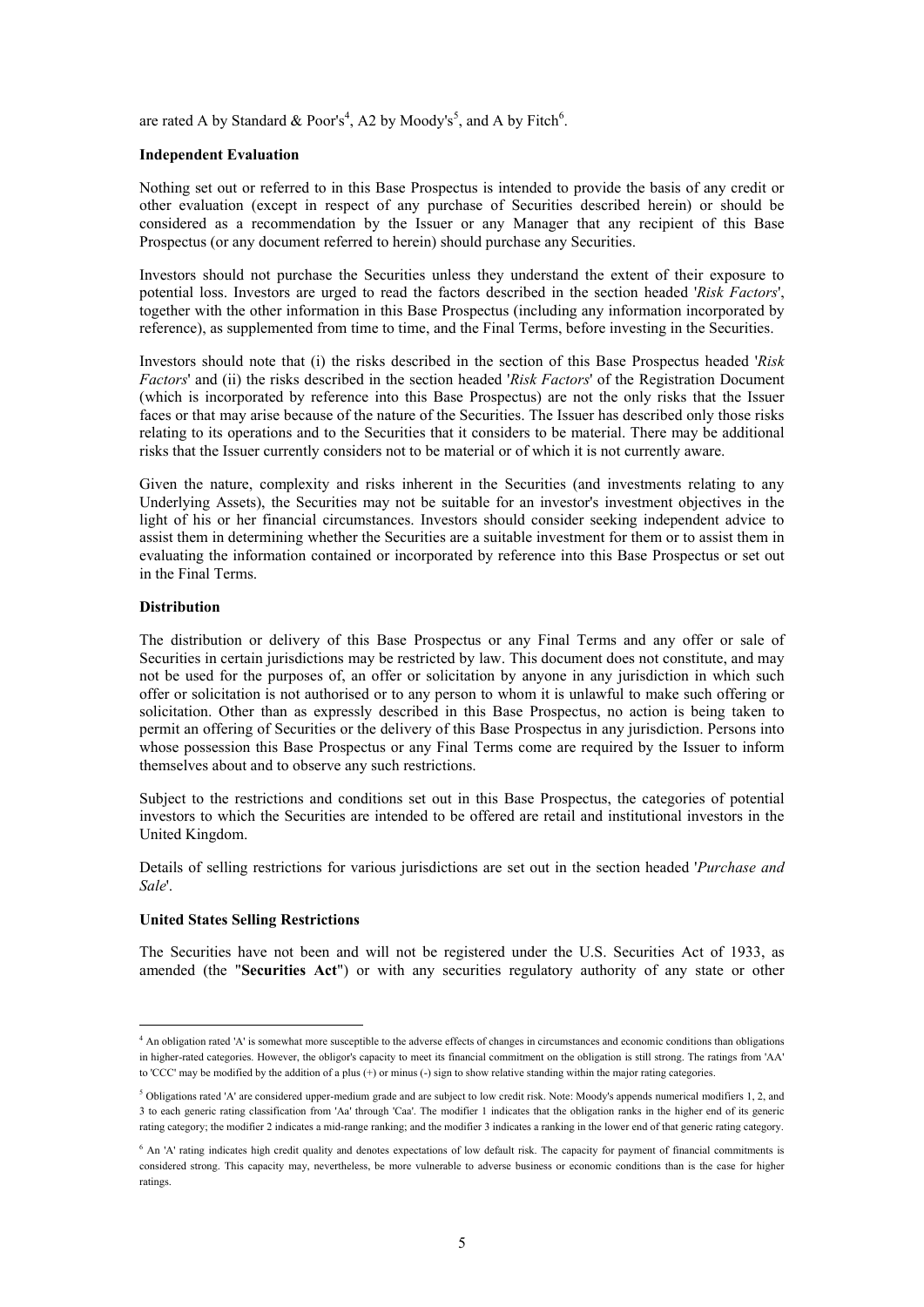jurisdiction of the United States. The Securities are being offered and sold outside the United States to non-U.S. persons in reliance on Regulation S ("**Regulation S**") under the Securities Act.

The Securities may be in the form of Bearer Securities that are not Cleared Securities. Subject to certain exceptions, Securities may not be offered, sold or, in the case of Bearer Securities, delivered within the United States or to U.S. persons (as defined in Regulation S under the Securities Act).

For a description of these and certain further restrictions on offers, sales and transfers of Securities and delivery of this Base Prospectus and any Final Terms, see '*Purchase and Sale*' and '*Clearance, settlement and transfer restrictions*' herein.

THE SECURITIES HAVE NOT BEEN AND WILL NOT BE APPROVED OR DISAPPROVED BY THE U.S. SECURITIES AND EXCHANGE COMMISSION, ANY STATE SECURITIES COMMISSION IN THE UNITED STATES OR ANY OTHER U.S. REGULATORY AUTHORITY, NOR HAVE ANY OF THE FOREGOING AUTHORITIES PASSED UPON OR ENDORSED THE MERITS OF THE OFFERING OF SECURITIES OR THE ACCURACY OR THE ADEQUACY OF THE OFFERING DOCUMENTS. ANY REPRESENTATION TO THE CONTRARY IS A CRIMINAL OFFENCE IN THE UNITED STATES.

### **U.S. foreign account tax compliance withholding**

THE FOREIGN ACCOUNT TAX COMPLIANCE ACT ("**FATCA**") IS PARTICULARLY COMPLEX AND ITS APPLICATION TO THE ISSUER, THE SECURITIES AND THE INVESTORS IS UNCERTAIN AT THIS TIME. INVESTORS SHOULD CONSULT THEIR OWN TAX ADVISERS TO OBTAIN A MORE DETAILED EXPLANATION OF FATCA AND TO LEARN HOW THIS LEGISLATION MIGHT AFFECT EACH INVESTOR IN HIS OR HER PARTICULAR CIRCUMSTANCE, INCLUDING HOW THE FATCA RULES MAY APPLY TO PAYMENTS RECEIVED UNDER THE SECURITIES.

### **Change of Circumstances**

Neither the delivery of this Base Prospectus or any Final Terms, nor any sale of Securities pursuant thereto shall create any impression that information therein relating to the Issuer is correct at any time subsequent to the date thereof or that any other information supplied in connection with the Programme is correct as of any time subsequent to the date indicated in the document containing the same (the foregoing being without prejudice to the Issuer's obligations under applicable rules and regulations).

## **Representations**

In connection with the issue and sale of Securities, no person has been authorised to give any information or to make any representation not contained in or consistent with this Base Prospectus and the Final Terms and, if given or made, such information or representation must not be relied upon as having been authorised by the Issuer. The Issuer does not accept responsibility for any information not contained in this Base Prospectus and the Final Terms. This document does not constitute, and may not be used for the purposes of, an offer or solicitation by anyone in any jurisdiction in which such offer or solicitation is not authorised or to any person to whom it is unlawful to make such offering or solicitation and no action is being taken to permit an offering of the Securities or the distribution of this Base Prospectus in any jurisdiction where action is required.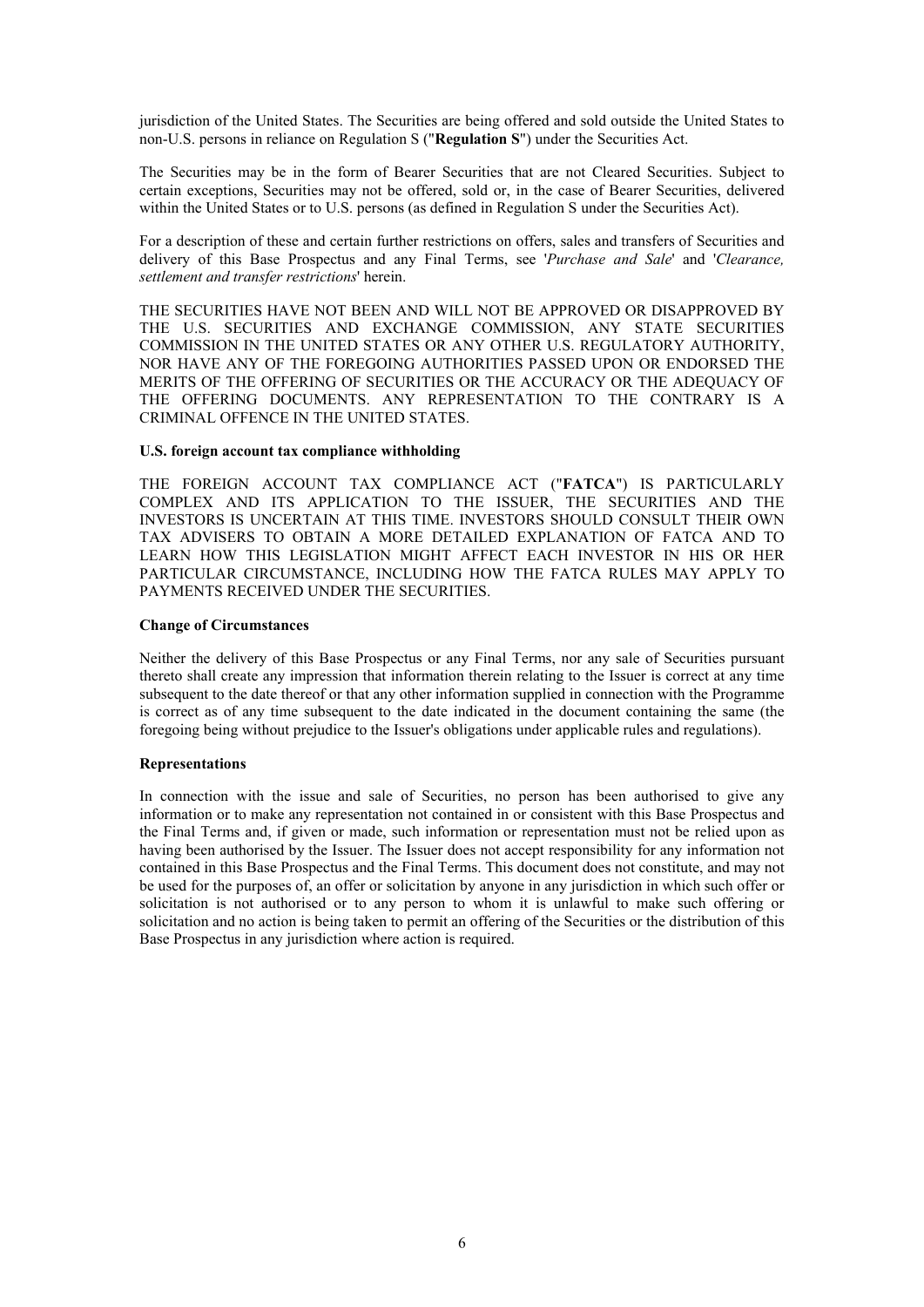|  |  | <b>TABLE OF CONTENTS</b> |
|--|--|--------------------------|
|--|--|--------------------------|

|                 |                                                                                                                                                                                                                                                                     | Page     |
|-----------------|---------------------------------------------------------------------------------------------------------------------------------------------------------------------------------------------------------------------------------------------------------------------|----------|
| <b>Summary</b>  |                                                                                                                                                                                                                                                                     | 9        |
| Terms.          | This section provides a summary of the key information contained within this Base<br>Prospectus with placeholders for information specific to each tranche of Securities. A<br>summary completed with such issue specific information will be attached to the Final |          |
|                 | <b>Risk Factors</b>                                                                                                                                                                                                                                                 | 21       |
|                 | This section sets out the principal risks inherent in investing in Securities issued under the<br>Programme, including key risks relating to investments linked to the Underlying Assets.                                                                           |          |
|                 | <b>Information Incorporated by Reference</b>                                                                                                                                                                                                                        | 49       |
|                 | This section incorporates selected financial information regarding the Issuer from other<br>publicly available documents.                                                                                                                                           |          |
|                 | How the return on your investment is calculated                                                                                                                                                                                                                     | 51       |
|                 | This section sets out worked examples of how the redemption amounts are calculated<br>under a variety of scenarios.                                                                                                                                                 |          |
|                 | <b>Terms and Conditions of the Securities</b>                                                                                                                                                                                                                       | 56       |
|                 | This section sets out the contractual terms of the Securities. section C contains certain<br>options for determining final redemption payments and the Final Terms will indicate<br>which of these options shall apply.                                             |          |
| A.<br><b>B.</b> | <b>INTRODUCTION</b><br>FORM, TITLE, TRANSFER, CALCULATIONS AND PAYMENTS UNDER<br><b>THE SECURITIES</b>                                                                                                                                                              | 57<br>57 |
|                 | Form, title and transfer<br>1.                                                                                                                                                                                                                                      | 57       |
|                 | 2.<br><b>Status</b>                                                                                                                                                                                                                                                 | 60       |
|                 | 3.<br>Calculations and publication                                                                                                                                                                                                                                  | 60       |
|                 | Payments<br>4.                                                                                                                                                                                                                                                      | 61       |
| C.              | <b>FINAL REDEMPTION</b>                                                                                                                                                                                                                                             | 63       |
|                 | Final Redemption<br>5.                                                                                                                                                                                                                                              | 63       |
| D.              | <b>WARRANT TERMINATION EVENTS</b>                                                                                                                                                                                                                                   | 64<br>64 |
| Е.              | <b>Warrant Termination Events</b><br>6.<br><b>GENERAL PROVISIONS</b>                                                                                                                                                                                                | 64       |
|                 | Adjustment or early redemption following an Additional Disruption Event<br>7.                                                                                                                                                                                       | 64       |
|                 | 8.<br>Events of Default                                                                                                                                                                                                                                             | 65       |
|                 | 9.<br>Agents                                                                                                                                                                                                                                                        | 65       |
|                 | 10.<br>Taxation                                                                                                                                                                                                                                                     | 66       |
|                 | 10.<br>Prescription                                                                                                                                                                                                                                                 | 67       |
|                 | 12.<br>Replacement of Securities (other than CREST Securities)                                                                                                                                                                                                      | 67       |
|                 | 13.<br>Early redemption for unlawfulness or impracticability                                                                                                                                                                                                        | 67       |
|                 | 14.<br>Notices                                                                                                                                                                                                                                                      | 67       |
|                 | 15.<br>Substitution                                                                                                                                                                                                                                                 | 68       |
|                 | 16.<br>Modifications and meetings of Holders<br>17.<br>Further issues                                                                                                                                                                                               | 69<br>70 |
|                 | Purchases and cancellations<br>18.                                                                                                                                                                                                                                  | 70       |
|                 | 19.<br>Governing law and jurisdiction                                                                                                                                                                                                                               | 70       |
|                 | 20.<br>Severability                                                                                                                                                                                                                                                 | 70       |
|                 | 21.<br>Contracts (Rights of Third Parties) Act 1999                                                                                                                                                                                                                 | 71       |
|                 | Definitions and interpretation<br>22.                                                                                                                                                                                                                               | 71       |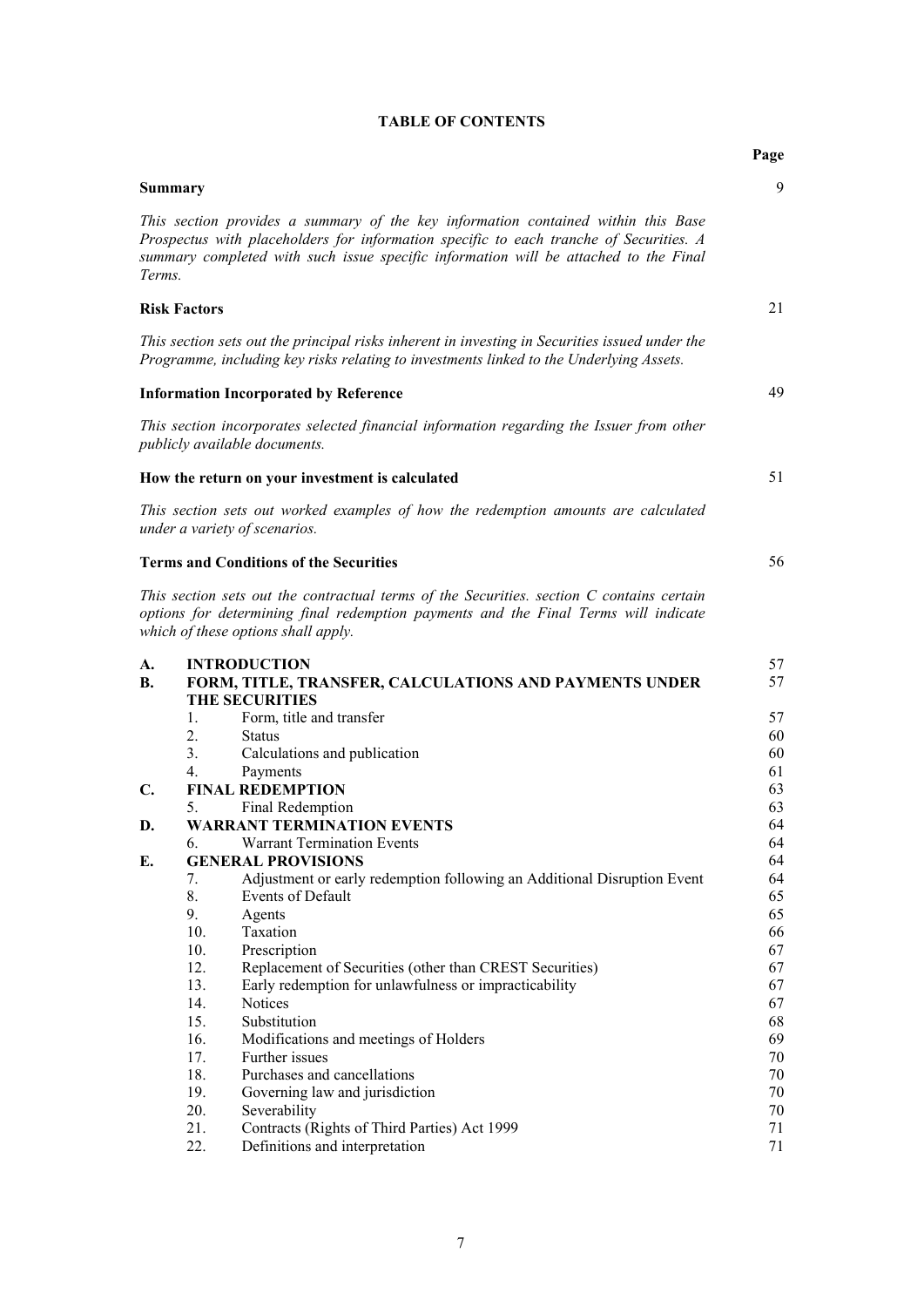| <b>Pro Forma Final Terms</b>                                                                                                           | 78  |
|----------------------------------------------------------------------------------------------------------------------------------------|-----|
| This section sets out a template for the Final Terms to be used for each specific issuance<br>of Securities.                           |     |
| <b>Clearance, Settlement and Transfer Restrictions</b>                                                                                 | 85  |
| This section sets out additional conditions relating to the clearing system for the<br>Securities.                                     |     |
| <b>General Information Applicable to CREST Securities and CDIs</b>                                                                     | 86  |
| This section provides additional conditions for Securities specified as 'CREST Securities'<br>in the Final Terms or for 'CDIs'.        |     |
| <b>Taxation</b>                                                                                                                        | 87  |
| This section sets out an overview of certain taxation considerations relating to Securities.                                           |     |
| <b>Purchase and Sale</b>                                                                                                               | 93  |
| This section sets out an overview of certain restrictions around who can purchase the<br>Securities in certain jurisdictions.          |     |
| <b>Important Legal Information</b>                                                                                                     | 97  |
| This section provides additional information relating to all Securities.                                                               |     |
| <b>General Information</b>                                                                                                             | 100 |
| This section provides a general description of the Programme, as well as certain<br>additional information relating to all Securities. |     |
| <b>Index</b>                                                                                                                           | 104 |
| An index of all defined terms used in this Base Prospectus.                                                                            |     |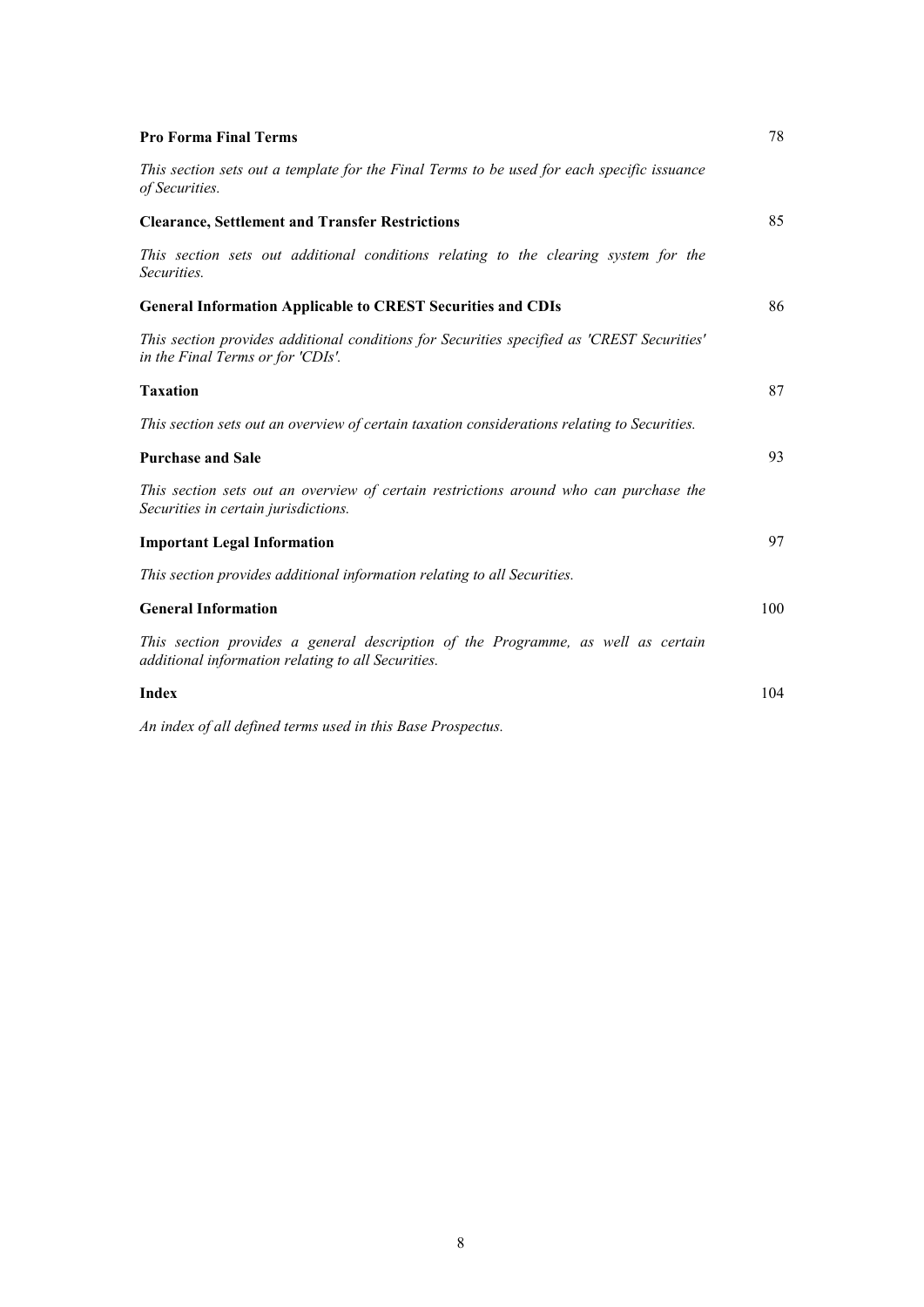# **SUMMARY**

Summaries are made up of disclosure requirements known as 'elements'. These elements are numbered in sections  $A - E(A.1 - E.7)$ .

This summary (the "**Summary**") contains all the elements required to be included in a summary for these types of securities and issuer. Because some elements are not required to be addressed, there may be gaps in the numbering sequence of the elements.

Even though an element may be required to be inserted in the Summary because of the type of securities and issuer, it is possible that no relevant information can be given regarding the element. In this case a short description of the element is included in the Summary after the words 'not applicable'.

| Section A - Introduction and warnings |                                                                                                                                                    |                                                                                                                                                                                                                                                                                                                                                                                                                                                                                                                                                                                                                                                                                                                                                                  |  |  |  |
|---------------------------------------|----------------------------------------------------------------------------------------------------------------------------------------------------|------------------------------------------------------------------------------------------------------------------------------------------------------------------------------------------------------------------------------------------------------------------------------------------------------------------------------------------------------------------------------------------------------------------------------------------------------------------------------------------------------------------------------------------------------------------------------------------------------------------------------------------------------------------------------------------------------------------------------------------------------------------|--|--|--|
| A.1                                   | Introduction<br>and warnings                                                                                                                       | This Summary should be read as an introduction to the Base Prospectus. Any<br>decision to invest in Securities should be based on consideration of the Base<br>Prospectus as a whole, including any information incorporated by reference,<br>and read together with the Final Terms.                                                                                                                                                                                                                                                                                                                                                                                                                                                                            |  |  |  |
|                                       |                                                                                                                                                    | Where a claim relating to the information contained in the Base Prospectus is<br>brought before a court, the plaintiff might, under the national legislation of the<br>relevant Member State of the European Economic Area, have to bear the costs<br>of translating the Base Prospectus before the legal proceedings are initiated.                                                                                                                                                                                                                                                                                                                                                                                                                             |  |  |  |
|                                       |                                                                                                                                                    | No civil liability shall attach to any responsible person solely on the basis of<br>this Summary, including any translation thereof, unless it is misleading,<br>inaccurate or inconsistent when read together with the other parts of the Base<br>Prospectus or it does not provide, when read together with the other parts of<br>the Base Prospectus, key information in order to aid holders when considering<br>whether to invest in the Securities.                                                                                                                                                                                                                                                                                                        |  |  |  |
| A.2                                   | <b>Consent by</b><br>the Issuer to<br>the use of<br>prospectus in<br>subsequent<br>resale or final<br>placement of<br>Securities,<br>indication of | [The Issuer may provide its consent to the use of the Base Prospectus and<br>Final Terms for subsequent resale or final placement of Securities by financial<br>intermediaries, provided that the subsequent resale or final placement of<br>Securities by such financial intermediaries is made during the offer period<br>specified in the Final Terms. Such consent may be subject to conditions which<br>are relevant for the use of the Base Prospectus.]<br>[The Issuer consents to the use of the Base Prospectus and these Final Terms                                                                                                                                                                                                                   |  |  |  |
|                                       | offer period<br>and                                                                                                                                | with respect to the subsequent resale or final placement of Securities (a<br>"Public Offer") which satisfies all of the following conditions:                                                                                                                                                                                                                                                                                                                                                                                                                                                                                                                                                                                                                    |  |  |  |
|                                       | conditions to<br>consent for<br>subsequent<br>resale or final                                                                                      | the Public Offer is only made in the United Kingdom;<br>(a)<br>(b)<br>the Public Offer is only made during the period from and including<br>$\lceil \bullet \rceil$ , to but excluding, $\lceil \bullet \rceil$ (the "Offer Period"); [and]                                                                                                                                                                                                                                                                                                                                                                                                                                                                                                                      |  |  |  |
|                                       | placement,<br>and warning                                                                                                                          | (c)<br>the Public Offer is only made by [each financial intermediary whose<br>published<br>website<br>is<br>on<br>the<br>Issuer's<br>name<br>(http://irreports.barclays.com/prospectuses-and-<br>documentation/structured-securities/final-terms) and who is identified<br>as an authorised offeror for these Securities] [the following financial<br>[intermediary] [intermediaries]: [•]] [any financial intermediary<br>which is (i) authorised to make such offers under the Markets in<br>Financial Instruments Directive (Directive 2004/39/EC)] and (ii) has<br>published on its website that it is using the Base Prospectus in<br>accordance with the Issuer's consent and the conditions attached<br>thereto] ([each] an "Authorised Offeror") [; and] |  |  |  |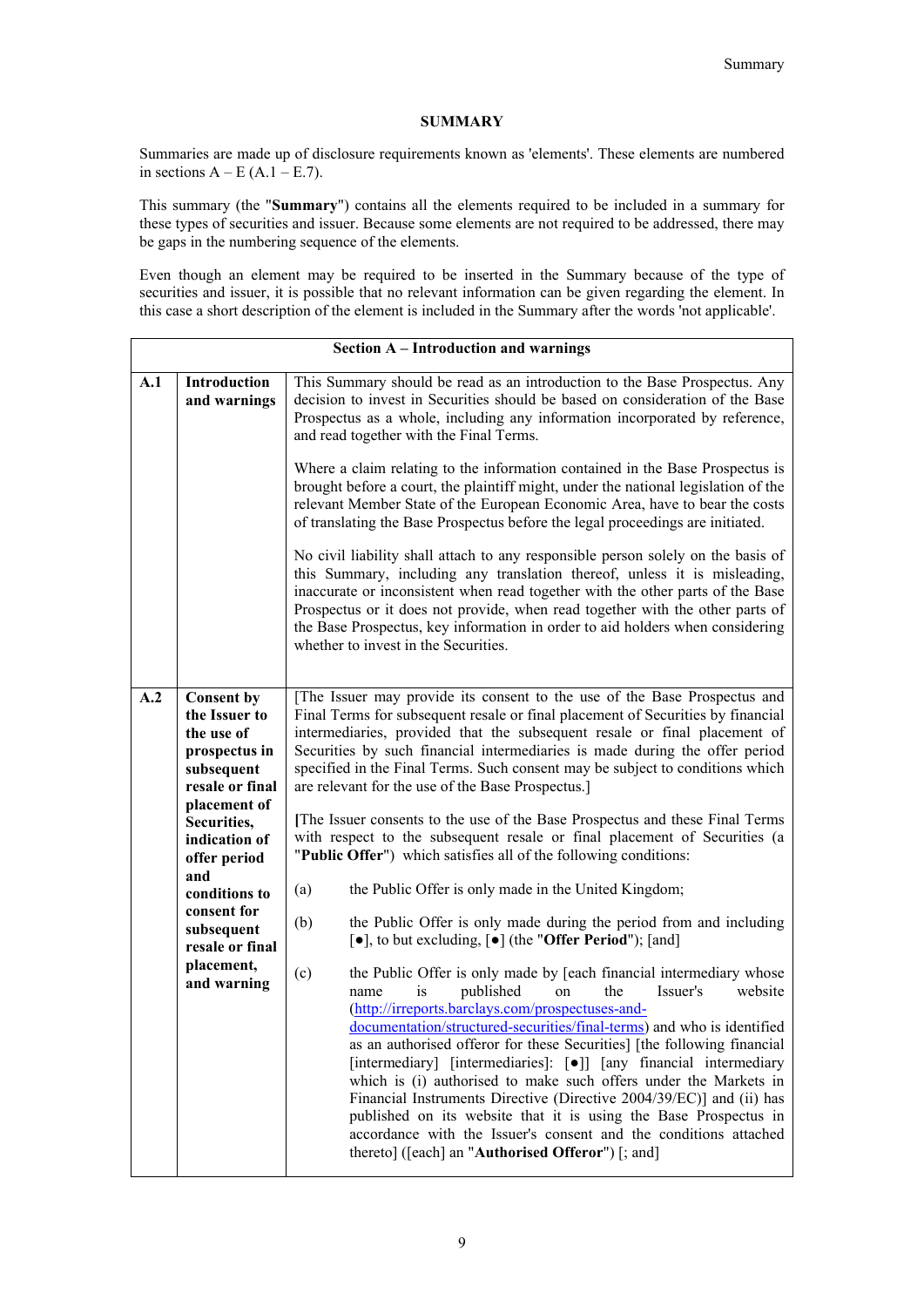|      |                                                                                                                                                                 | (d)<br>$\lbrack \bullet \rbrack$                                                                                                                                                                                                                                                                                                                                                                                                                                                                                                                                                                                                                                                                                                                                                                                                                                                                                                                                                                                                                                                                                                                                                                                                                                                                                                                                                                                                                                                                                                                                                                                                                                                                                                |
|------|-----------------------------------------------------------------------------------------------------------------------------------------------------------------|---------------------------------------------------------------------------------------------------------------------------------------------------------------------------------------------------------------------------------------------------------------------------------------------------------------------------------------------------------------------------------------------------------------------------------------------------------------------------------------------------------------------------------------------------------------------------------------------------------------------------------------------------------------------------------------------------------------------------------------------------------------------------------------------------------------------------------------------------------------------------------------------------------------------------------------------------------------------------------------------------------------------------------------------------------------------------------------------------------------------------------------------------------------------------------------------------------------------------------------------------------------------------------------------------------------------------------------------------------------------------------------------------------------------------------------------------------------------------------------------------------------------------------------------------------------------------------------------------------------------------------------------------------------------------------------------------------------------------------|
|      |                                                                                                                                                                 | Information on the terms and conditions of an offer by any Authorised<br>Offeror is to be provided at the time of that offer by the Authorised<br>Offeror.]                                                                                                                                                                                                                                                                                                                                                                                                                                                                                                                                                                                                                                                                                                                                                                                                                                                                                                                                                                                                                                                                                                                                                                                                                                                                                                                                                                                                                                                                                                                                                                     |
|      |                                                                                                                                                                 | [Not Applicable; the Issuer does not consent to the use of the Base Prospectus<br>for subsequent resales.]                                                                                                                                                                                                                                                                                                                                                                                                                                                                                                                                                                                                                                                                                                                                                                                                                                                                                                                                                                                                                                                                                                                                                                                                                                                                                                                                                                                                                                                                                                                                                                                                                      |
|      |                                                                                                                                                                 | <b>Section B - Issuer</b>                                                                                                                                                                                                                                                                                                                                                                                                                                                                                                                                                                                                                                                                                                                                                                                                                                                                                                                                                                                                                                                                                                                                                                                                                                                                                                                                                                                                                                                                                                                                                                                                                                                                                                       |
| B.1  | Legal and<br>commercial<br>name of the<br><b>Issuer</b>                                                                                                         | The Securities are issued by Barclays Bank PLC (the "Issuer")                                                                                                                                                                                                                                                                                                                                                                                                                                                                                                                                                                                                                                                                                                                                                                                                                                                                                                                                                                                                                                                                                                                                                                                                                                                                                                                                                                                                                                                                                                                                                                                                                                                                   |
| B.2  | <b>Domicile</b><br>and legal<br>form of the<br>Issuer,<br>legislation<br>under which<br>the Issuer<br>operates and<br>country of<br>incorporatio<br>n of Issuer | The Issuer is a public limited company registered in England and Wales. The<br>Issuer was incorporated on 7 August 1925 under the Colonial Bank Act 1925<br>and, on 4 October 1971, was registered as a company limited by shares under<br>the Companies Acts 1948 to 1967. Pursuant to The Barclays Bank Act 1984,<br>on 1 January 1985, the Issuer was re-registered as a public limited company.<br>The principal laws and legislation under which the Issuer operates are the laws<br>of England and Wales including the Companies Act.                                                                                                                                                                                                                                                                                                                                                                                                                                                                                                                                                                                                                                                                                                                                                                                                                                                                                                                                                                                                                                                                                                                                                                                     |
| B.4b | Known<br>trends<br>affecting the<br><b>Issuer and</b><br>industries in<br>which the<br><b>Issuer</b><br>operates                                                | The business and earnings of the Issuer and its subsidiary undertakings<br>(together, the "Bank Group" or "Barclays") can be affected by the fiscal or<br>other policies and other actions of various governmental and regulatory<br>authorities in the UK, EU, US and elsewhere, which are all subject to change.<br>The regulatory response to the financial crisis has led and will continue to lead<br>to very substantial regulatory changes in the UK, EU and US and in other<br>countries in which the Bank Group operates. It has also (amongst other things)<br>led to (i) a more assertive approach being demonstrated by the authorities in<br>many jurisdictions; and (ii) enhanced capital and liquidity requirements (for<br>example pursuant to the Capital Requirements Directive 4). Any future<br>regulatory changes may restrict the Bank Group's operations, mandate certain<br>lending activity and impose other, significant compliance costs.<br>Known trends affecting the Issuer and the industry in which the Issuer<br>operates include:<br>continuing political and regulatory scrutiny of the banking industry<br>which is leading to increased or changing regulation that is likely to<br>have a significant effect on the industry;<br>general changes in regulatory requirements, for example, prudential<br>rules relating to the capital adequacy framework and rules designed<br>to promote financial stability and increase depositor protection;<br>the US Dodd-Frank Wall Street Reform and Consumer Protection<br>Act, which contains far reaching regulatory reform (including<br>restrictions on proprietary trading and fund-related activities (the so-<br>called 'Volcker rule')); |
|      |                                                                                                                                                                 | recommendations by the Independent Commission on Banking<br>including: (i) that the UK and EEA retail banking activities of the<br>largest UK banks should be placed in a legally, operationally, and<br>economically separate independent entity (so-called 'ring-fencing');                                                                                                                                                                                                                                                                                                                                                                                                                                                                                                                                                                                                                                                                                                                                                                                                                                                                                                                                                                                                                                                                                                                                                                                                                                                                                                                                                                                                                                                   |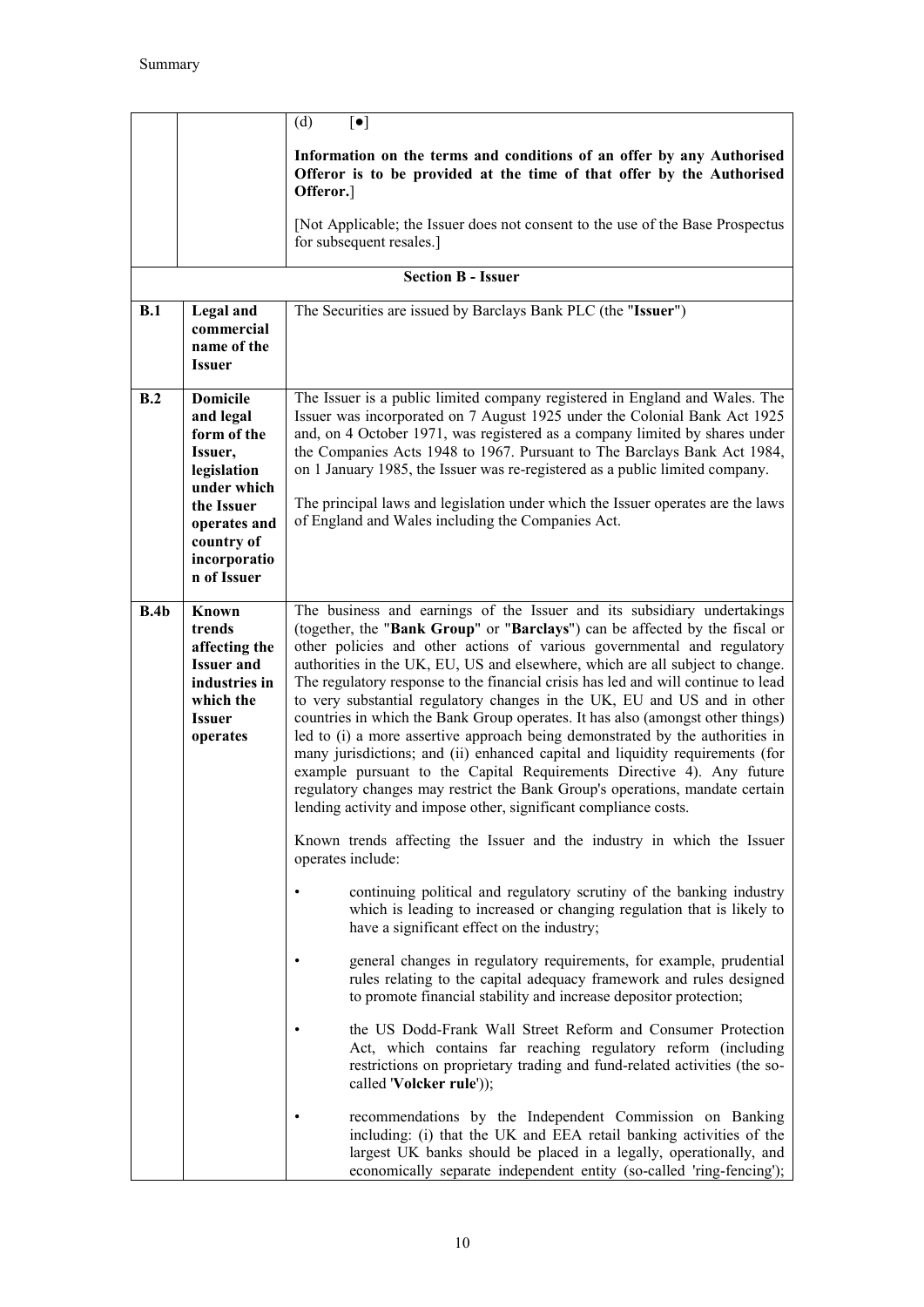|             |                                                                                                                                       | (ii) statutory depositor preference in insolvency; and (iii) a reserve<br>power for the Prudential Regulatory Authority to enforce full<br>separation of the retail operations of UK banks to which the reforms<br>apply under certain circumstances;<br>investigations by the Office of Fair Trading into Visa and MasterCard<br>credit and debit interchange rates, which may have an impact on the<br>consumer credit industry;<br>investigations by (i) regulatory bodies in the UK, EU and US into<br>submissions made by the Issuer and other panel members to the<br>bodies that set various interbank offered rates such as the London<br>Interbank Offered Rate ("LIBOR") and the Euro Interbank Offered<br>Rate ("EURIBOR"); and (ii) regulatory bodies in the UK and US<br>into historical practices with respect to ISDAfix, amongst other<br>benchmarks; and<br>changes in competition and pricing environments. |
|-------------|---------------------------------------------------------------------------------------------------------------------------------------|-------------------------------------------------------------------------------------------------------------------------------------------------------------------------------------------------------------------------------------------------------------------------------------------------------------------------------------------------------------------------------------------------------------------------------------------------------------------------------------------------------------------------------------------------------------------------------------------------------------------------------------------------------------------------------------------------------------------------------------------------------------------------------------------------------------------------------------------------------------------------------------------------------------------------------|
| B.5         | <b>Description</b>                                                                                                                    | The Bank Group is a major global financial services provider.                                                                                                                                                                                                                                                                                                                                                                                                                                                                                                                                                                                                                                                                                                                                                                                                                                                                 |
|             | of the group<br>and the<br>Issuer's<br>position<br>within the<br>group                                                                | The whole of the issued ordinary share capital of the Issuer is beneficially<br>owned by Barclays PLC, which is the ultimate holding company of the Bank<br>Group.                                                                                                                                                                                                                                                                                                                                                                                                                                                                                                                                                                                                                                                                                                                                                            |
| B.9         | Profit<br>forecast or<br>estimate                                                                                                     | Not Applicable; the Issuer has chosen not to include a profit forecast or<br>estimate.                                                                                                                                                                                                                                                                                                                                                                                                                                                                                                                                                                                                                                                                                                                                                                                                                                        |
| B.10        | <b>Nature of</b><br>any<br>qualification<br>s in audit<br>report on<br>historical<br>financial<br>information                         | Not Applicable; the audit report on the historical financial information<br>contains no such qualifications.                                                                                                                                                                                                                                                                                                                                                                                                                                                                                                                                                                                                                                                                                                                                                                                                                  |
| <b>B.12</b> | <b>Selected key</b><br>financial<br>information;<br>No material<br>adverse<br>change and<br>no<br>significant<br>change<br>statements | Based on the Bank Group's audited financial information for the year ended 31<br>December 2013, the Bank Group had total assets of £1,312,840m (2012:<br>£1,488,761m), total net loans and advances of £468,664m (2012: £464,777m),<br>total deposits of £482,770m (2012: £ 462,512m), and total shareholders'<br>equity of £63,220m (2012: £59,923m) (including non-controlling interests of<br>£2,211m (2012: £2,856m)). The profit before tax from continuing operations<br>of the Bank Group for the year ended 31 December 2013 was £2,855m (2012:<br>$£650m)$ after credit impairment charges and other provisions of £3,071m<br>$(2012: \text{\textsterling}3,340m).$<br>The financial information in this paragraph is extracted from the audited<br>consolidated financial statements of the Issuer for the year ended 31                                                                                            |
|             |                                                                                                                                       | December 2013.<br>There has been no material adverse change in the prospects of the Issuer since<br>31 December 2013.                                                                                                                                                                                                                                                                                                                                                                                                                                                                                                                                                                                                                                                                                                                                                                                                         |
|             |                                                                                                                                       | Not Applicable: There has been no significant change in the financial or<br>trading position of the Bank Group since 31 December 2013.                                                                                                                                                                                                                                                                                                                                                                                                                                                                                                                                                                                                                                                                                                                                                                                        |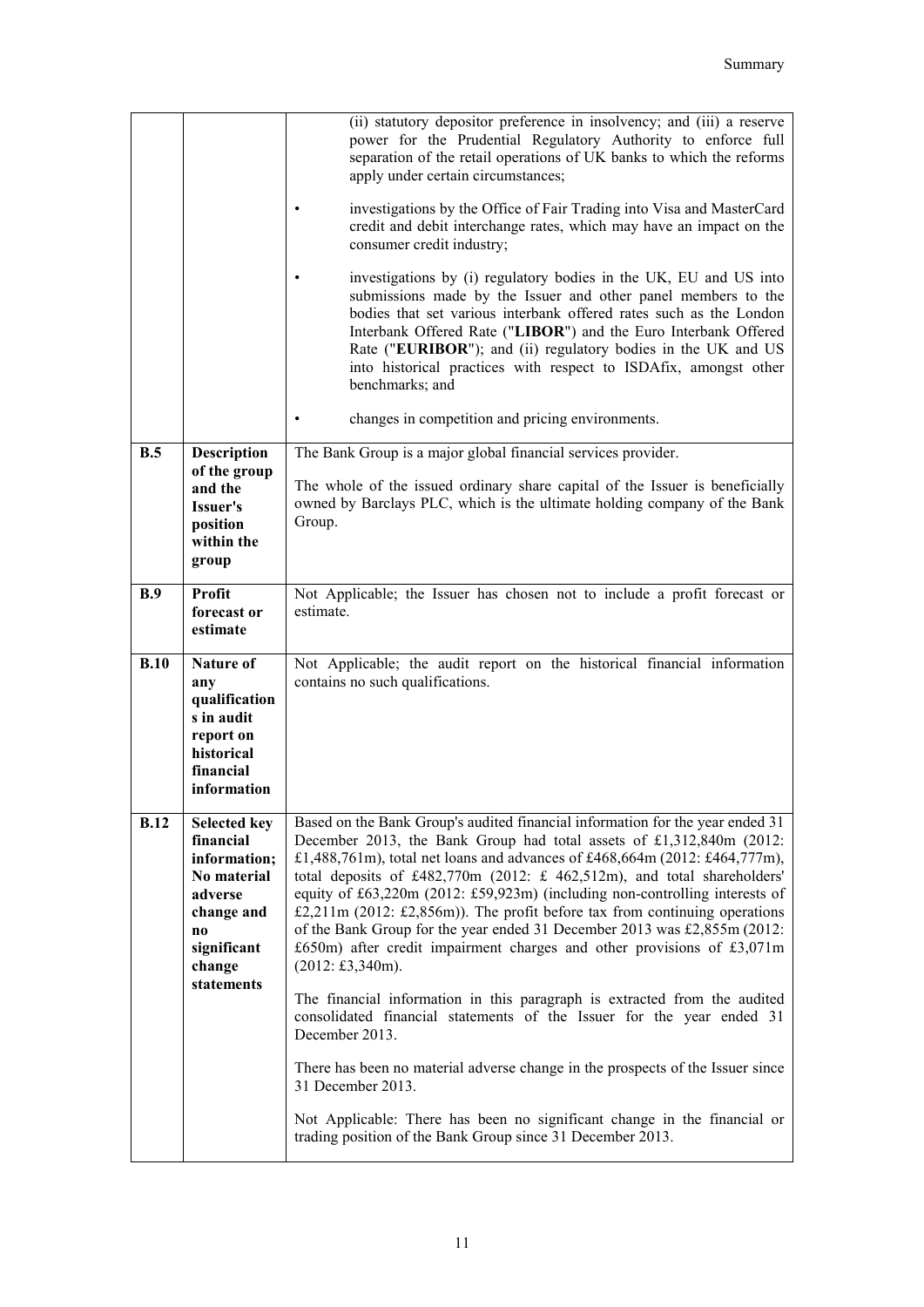| <b>B.13</b> | Recent<br>events<br>particular to<br>the Issuer<br>which are<br>materially<br>relevant to<br>the<br>evaluation of<br>Issuer's<br>solvency                   | On 30 October 2013, Barclays PLC announced the following estimated ratios<br>as at 30 September 2013 on a post-rights issue basis: Core Tier 1 ratio of 12.9<br>per cent., estimated fully loaded CRD IV CET1 ratio of 9.6 per cent.,<br>estimated fully loaded CRD IV leverage ratio of 2.9 per cent. and estimated<br>PRA Leverage Ratio of 2.6 per cent. Barclays PLC also announced on 30<br>October 2013 that the execution of the plan to meet the 3 per cent. PRA<br>Leverage Ratio by June 2014 is on track.<br>On 6 December 2012, the Issuer entered into an agreement to combine the<br>majority of its Africa operations (the "African Business") with Absa Group<br>Limited ("Absa"). Under the terms of the combination, Absa acquired<br>Barclays Africa Limited, the holding company of the African Business, for a<br>consideration of 129,540,636 Absa ordinary shares (representing a value of<br>approximately £1.3 billion for Barclays Africa Limited). The combination<br>completed on 31 July 2013 and, on completion, the Issuer's stake in Absa<br>increased from 55.5 per cent. to 62.3 per cent. |
|-------------|-------------------------------------------------------------------------------------------------------------------------------------------------------------|------------------------------------------------------------------------------------------------------------------------------------------------------------------------------------------------------------------------------------------------------------------------------------------------------------------------------------------------------------------------------------------------------------------------------------------------------------------------------------------------------------------------------------------------------------------------------------------------------------------------------------------------------------------------------------------------------------------------------------------------------------------------------------------------------------------------------------------------------------------------------------------------------------------------------------------------------------------------------------------------------------------------------------------------------------------------------------------------------------------------------|
| <b>B.14</b> | Dependency<br>of the Issuer<br>on other<br>entities<br>within the<br>group                                                                                  | The whole of the issued ordinary share capital of the Issuer is beneficially<br>owned by Barclays PLC, which is the ultimate holding company of the Bank<br>Group.<br>The financial position of the Issuer is dependent on the financial position of its<br>subsidiary undertakings.                                                                                                                                                                                                                                                                                                                                                                                                                                                                                                                                                                                                                                                                                                                                                                                                                                         |
| <b>B.15</b> | <b>Description</b><br>of the<br>Issuer's<br>principal<br>activities                                                                                         | The Bank Group is a major global financial services provider engaged in retail<br>and commercial banking, credit cards, investment banking,<br>wealth<br>management and investment management services with an extensive<br>international presence in Europe, the United States, Africa and Asia.                                                                                                                                                                                                                                                                                                                                                                                                                                                                                                                                                                                                                                                                                                                                                                                                                            |
| <b>B.16</b> | <b>Description</b><br>of whether<br>the Issuer is<br>directly or<br>indirectly<br>owned or<br>controlled<br>and by<br>whom and<br>nature of<br>such control | The whole of the issued ordinary share capital of the Issuer is beneficially<br>owned by Barclays PLC, which is the ultimate holding company of the Issuer<br>and its subsidiary undertakings.                                                                                                                                                                                                                                                                                                                                                                                                                                                                                                                                                                                                                                                                                                                                                                                                                                                                                                                               |
|             |                                                                                                                                                             | <b>Section C - Securities</b>                                                                                                                                                                                                                                                                                                                                                                                                                                                                                                                                                                                                                                                                                                                                                                                                                                                                                                                                                                                                                                                                                                |
| C.1         | <b>Type and class</b><br>of securities<br>being offered<br>and/or<br>admitted to<br>trading, and<br>security<br>identification                              | Securities described in this Summary (the "Securities") are derivative<br>securities and are issued as notes.<br>The Securities will not bear interest.<br>If the Securities have not redeemed early they will redeem on the scheduled<br>redemption date and the amount paid will be a redemption amount that is<br>linked to the change in value of one or more specified warrants which may<br>fluctuate up or down depending on the performance of the reference asset(s) to<br>which they are linked.<br>Securities will be cleared through a clearing system and may be held in bearer<br>form. Certain Securities may be in dematerialised and uncertificated book-<br>entry form. Title to cleared Securities will be determined by the books of the<br>relevant clearing system.<br>Securities will be issued in one or more series (each a "Series") and each                                                                                                                                                                                                                                                      |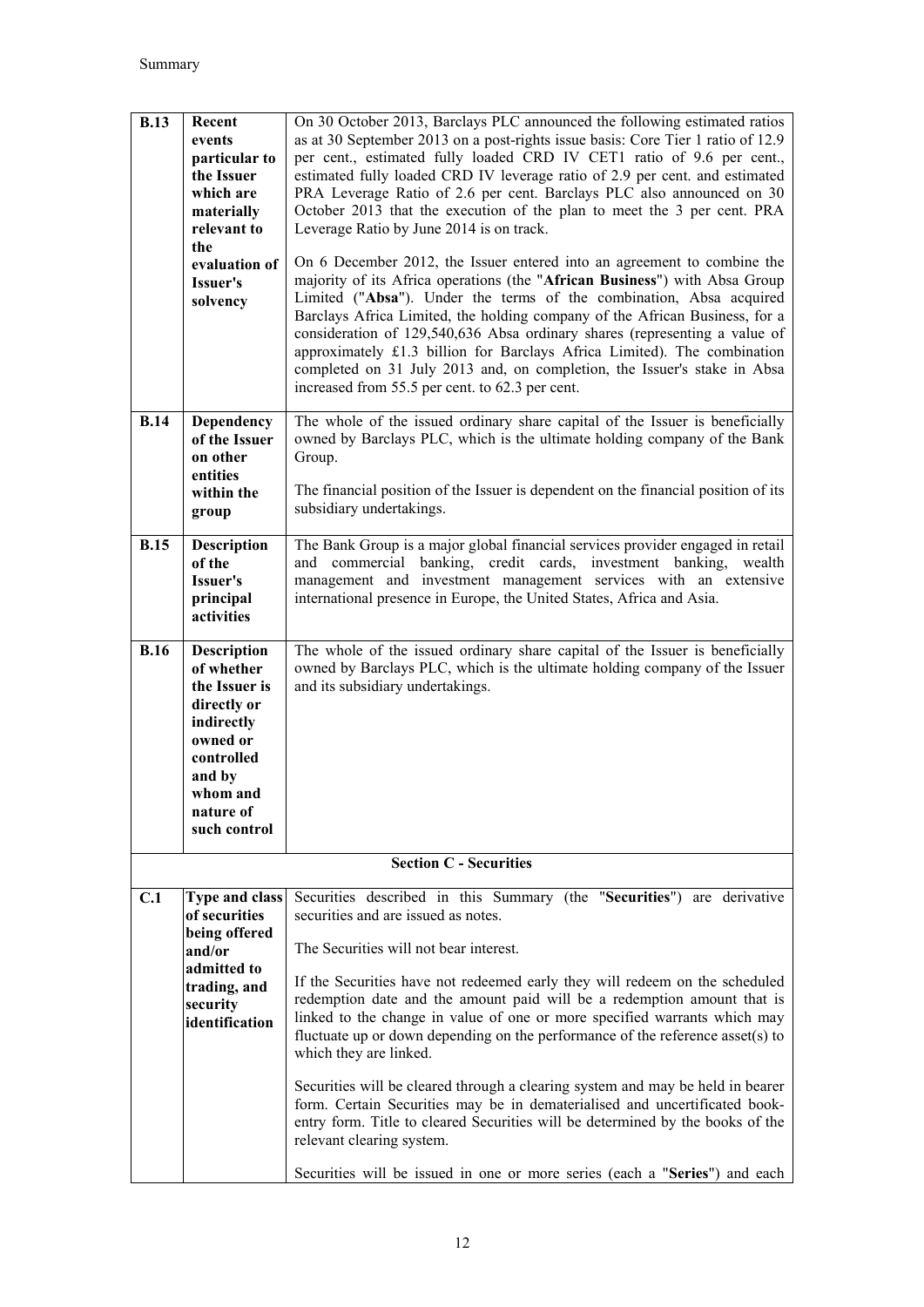|     |                                                                                                                                                                   | Series may be issued in tranches (each a "Tranche") on the same or different<br>issue dates. The Securities of each Series are intended to be interchangeable<br>with all other Securities of that Series. Each Series will be allocated a unique<br>Series number and an identification code.<br>The Securities are transferable obligations of the Issuer that can be bought and<br>sold by investors in accordance with the terms and conditions set out in the<br>Base Prospectus as completed by the final terms document (the "Final<br>Terms").<br>Form: [The Securities will initially be issued in global bearer form and may<br>be exchanged for definitive securities if the clearing system ceases doing<br>business, or if the Issuer fails to make payments when due.] [Interests in the<br>Securities will be constituted through the issuance of dematerialised<br>depository interests ("CDIs"), issued, held, settled and transferred through<br>Euroclear UK & Ireland Limited (formerly known as CRESTCO Limited)<br>('CREST'').]<br><b>Identification:</b> Series Number: [ $\bullet$ ]; Tranche Number: [ $\bullet$ ]<br>Identification Codes: ISIN Code: [ $\bullet$ ]; Common Code: [ $\bullet$ ].<br>Governing Law: The Securities will be governed by English law.                                                                                                                                                                                                                                                                                                                                            |
|-----|-------------------------------------------------------------------------------------------------------------------------------------------------------------------|-----------------------------------------------------------------------------------------------------------------------------------------------------------------------------------------------------------------------------------------------------------------------------------------------------------------------------------------------------------------------------------------------------------------------------------------------------------------------------------------------------------------------------------------------------------------------------------------------------------------------------------------------------------------------------------------------------------------------------------------------------------------------------------------------------------------------------------------------------------------------------------------------------------------------------------------------------------------------------------------------------------------------------------------------------------------------------------------------------------------------------------------------------------------------------------------------------------------------------------------------------------------------------------------------------------------------------------------------------------------------------------------------------------------------------------------------------------------------------------------------------------------------------------------------------------------------------------------------------------------------------------------|
|     |                                                                                                                                                                   |                                                                                                                                                                                                                                                                                                                                                                                                                                                                                                                                                                                                                                                                                                                                                                                                                                                                                                                                                                                                                                                                                                                                                                                                                                                                                                                                                                                                                                                                                                                                                                                                                                         |
| C.2 | Currency                                                                                                                                                          | [Subject to compliance with all applicable laws, regulations and directives,<br>Securities may be issued in any currency.]                                                                                                                                                                                                                                                                                                                                                                                                                                                                                                                                                                                                                                                                                                                                                                                                                                                                                                                                                                                                                                                                                                                                                                                                                                                                                                                                                                                                                                                                                                              |
|     |                                                                                                                                                                   | The Securities will be denominated in [pounds sterling ("GBP")][Euro<br>("EUR")][United States dollars ("USD")][ $\bullet$ ].                                                                                                                                                                                                                                                                                                                                                                                                                                                                                                                                                                                                                                                                                                                                                                                                                                                                                                                                                                                                                                                                                                                                                                                                                                                                                                                                                                                                                                                                                                           |
| C.5 | <b>Description</b><br>of<br>restrictions<br>on free<br>transferabili<br>ty of the<br><b>Securities</b>                                                            | Securities are offered and sold outside the United States to non-US persons in<br>reliance on 'Regulation S' and must comply with transfer restrictions with<br>respect to the United States. Securities held in a clearing system will be<br>transferred in accordance with the rules, procedures and regulations of that<br>clearing system.<br>Subject to the above, the Securities will be freely transferable.                                                                                                                                                                                                                                                                                                                                                                                                                                                                                                                                                                                                                                                                                                                                                                                                                                                                                                                                                                                                                                                                                                                                                                                                                     |
| C.8 | <b>Description</b><br>of rights<br>attached to<br>the<br><b>Securities</b><br>and<br>limitations<br>of those<br>rights;<br>ranking of<br>the<br><b>Securities</b> | Rights: Each Security includes a right to a potential return and an amount<br>payable on redemption, together with certain ancillary rights such as the right<br>to receive notice of certain determinations and events and to vote on proposed<br>amendments to the terms of the Securities.<br>Taxation: All payments in respect of the Securities shall be made without<br>withholding or deduction for or on account of any UK taxes unless such<br>withholding or deduction is required by law.<br>Events of default: If the Issuer fails to make any payment due under the<br>Securities or breaches any other provision of the Securities (and, in each case,<br>such failure is not remedied within 30 days) or the Issuer is subject to a<br>winding-up order (other than in connection with a scheme of reconstruction,<br>merger or amalgamation), the Securities will become immediately due and<br>payable, upon notice being given by the holder.<br>Limitations to rights: Notwithstanding that the Securities are linked to the<br>performance of the underlying asset(s), Holders do not have any rights in<br>respect of the underlying assets(s). The terms and conditions of the Securities<br>contain provisions for calling meetings of holders to consider matters affecting<br>their interests generally and these provisions permit defined majorities to bind<br>all holders, including holders who did not attend and vote at the relevant<br>meeting and holders who voted in a manner contrary to the majority. Further,<br>in certain circumstances, the Issuer may amend the terms and conditions of the |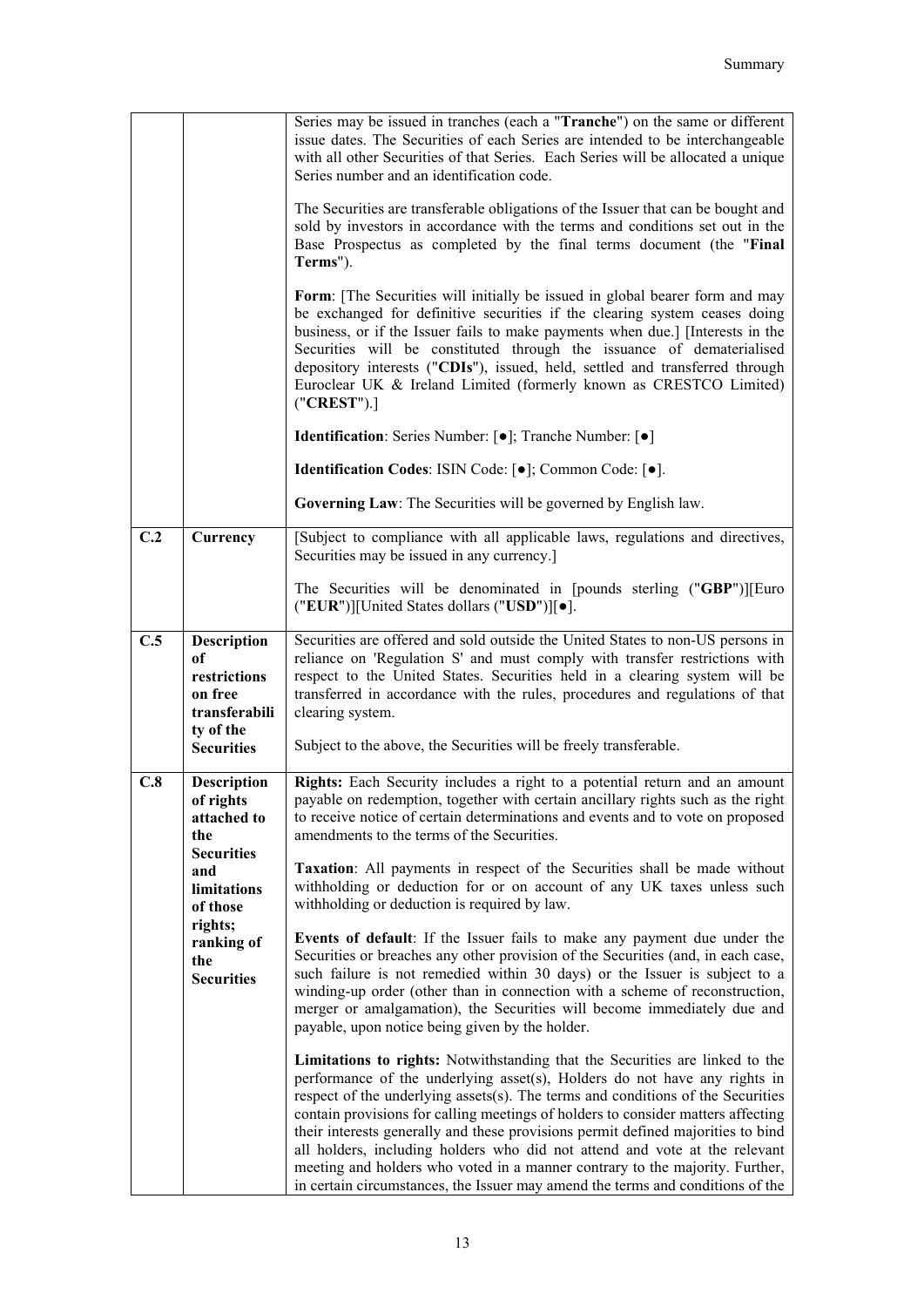|      |                                                                                               | Securities, without the holders' consent. The terms and conditions of the<br>Securities permit the Issuer and the Determination Agent (as the case may be),<br>on the occurrence of certain events and in certain circumstances, without the<br>holders' consent, to make adjustments to the terms and conditions of the<br>Securities, to redeem the Securities prior to maturity, (where applicable) to<br>postpone valuation of the underlying asset(s) or scheduled payments under the<br>Securities, to change the currency in which the Securities are denominated, to<br>substitute the Issuer with another permitted entity subject to certain<br>conditions, and to take certain other actions with regard to the Securities and<br>the underlying asset(s) (if any).<br><b>Ranking:</b> The Securities are direct, unsubordinated and unsecured obligations<br>of the Issuer and rank equally among themselves. |
|------|-----------------------------------------------------------------------------------------------|---------------------------------------------------------------------------------------------------------------------------------------------------------------------------------------------------------------------------------------------------------------------------------------------------------------------------------------------------------------------------------------------------------------------------------------------------------------------------------------------------------------------------------------------------------------------------------------------------------------------------------------------------------------------------------------------------------------------------------------------------------------------------------------------------------------------------------------------------------------------------------------------------------------------------|
| C.11 | <b>Listing and</b><br>admission to                                                            | [Securities may be listed and admitted to trading on a regulated market in the<br>United Kingdom.]                                                                                                                                                                                                                                                                                                                                                                                                                                                                                                                                                                                                                                                                                                                                                                                                                        |
|      | trading                                                                                       | [Application [has been] [is expected to be] made by the Issuer to list the<br>Securities on the official list of the UK Listing Authority and admit the<br>Securities to trading on the regulated market of the London Stock Exchange<br>with effect from $\lceil \bullet \rceil$ .]                                                                                                                                                                                                                                                                                                                                                                                                                                                                                                                                                                                                                                      |
|      |                                                                                               | [Not Applicable; the Securities are not intended to be listed or admitted to<br>trading.]                                                                                                                                                                                                                                                                                                                                                                                                                                                                                                                                                                                                                                                                                                                                                                                                                                 |
| C.15 | <b>Description</b><br>of how the<br>value of the<br>investment<br>is affected<br>by the value | The return on, and value of, the Securities will be linked to changes in the<br>value of the [ $\bullet$ ] Warrants issued by Barclays Bank PLC (ISIN: [ $\bullet$ ], Series<br>Number: [•], [the][each an] "Underlying Warrant", the value of which is<br>dependent on the performance of [•] [the][each an] "Underlying Warrant<br>Reference Asset".                                                                                                                                                                                                                                                                                                                                                                                                                                                                                                                                                                    |
|      | of the                                                                                        | <b>Interest</b>                                                                                                                                                                                                                                                                                                                                                                                                                                                                                                                                                                                                                                                                                                                                                                                                                                                                                                           |
|      | underlying<br>instrument                                                                      | The Securities will not bear interest.                                                                                                                                                                                                                                                                                                                                                                                                                                                                                                                                                                                                                                                                                                                                                                                                                                                                                    |
|      |                                                                                               | <b>Final Redemption</b>                                                                                                                                                                                                                                                                                                                                                                                                                                                                                                                                                                                                                                                                                                                                                                                                                                                                                                   |
|      |                                                                                               | [The Securities are scheduled to redeem on $\lceil \bullet \rceil$ by payment by the Issuer of an<br>amount in [GBP][EUR][USD][ $\bullet$ ] for each [GBP][EUR][USD][ $\bullet$ ] [ $\bullet$ ] in<br>nominal amount of the Securities equal to an amount determined by the<br>Determination Agent in good faith and in a commercially reasonable manner<br>as $\lceil \bullet \rceil$ multiplied by an amount equal to the [sum of the values] [value] of the<br>Underlying Warrant[s] on [.], being the final valuation date, divided by the<br>[sum of the values] [value] of the Underlying Warrant[s] on [.], being the<br>initial valuation date, the final valuation date being subject to certain delay<br>provisions if any relevant date for valuation is delayed in accordance with the<br>terms of the Underlying Warrant[s].                                                                                 |
|      |                                                                                               | The greater the value of the Underlying Warrant[s] on the final valuation date<br>(as compared to the value of the Underlying Warrant[s] on the initial valuation<br>date), the greater the redemption amount payable on the Securities. If the [sum<br>of the values] [value] of the Underlying Warrant[s] on the final valuation date<br>is below the [sum of the values] [value] of the Underlying Warrant[s] on the<br>initial valuation date the final redemption amount will be less than the amount<br>invested and could be as low as zero.                                                                                                                                                                                                                                                                                                                                                                       |
|      |                                                                                               | [No weighting is applied as, although the Securities relate to more than one<br>Underlying Warrant, the amount payable on redemption is determined by<br>reference to the sum of the values of all the relevant Underlying Warrants<br>without adjustment.]                                                                                                                                                                                                                                                                                                                                                                                                                                                                                                                                                                                                                                                               |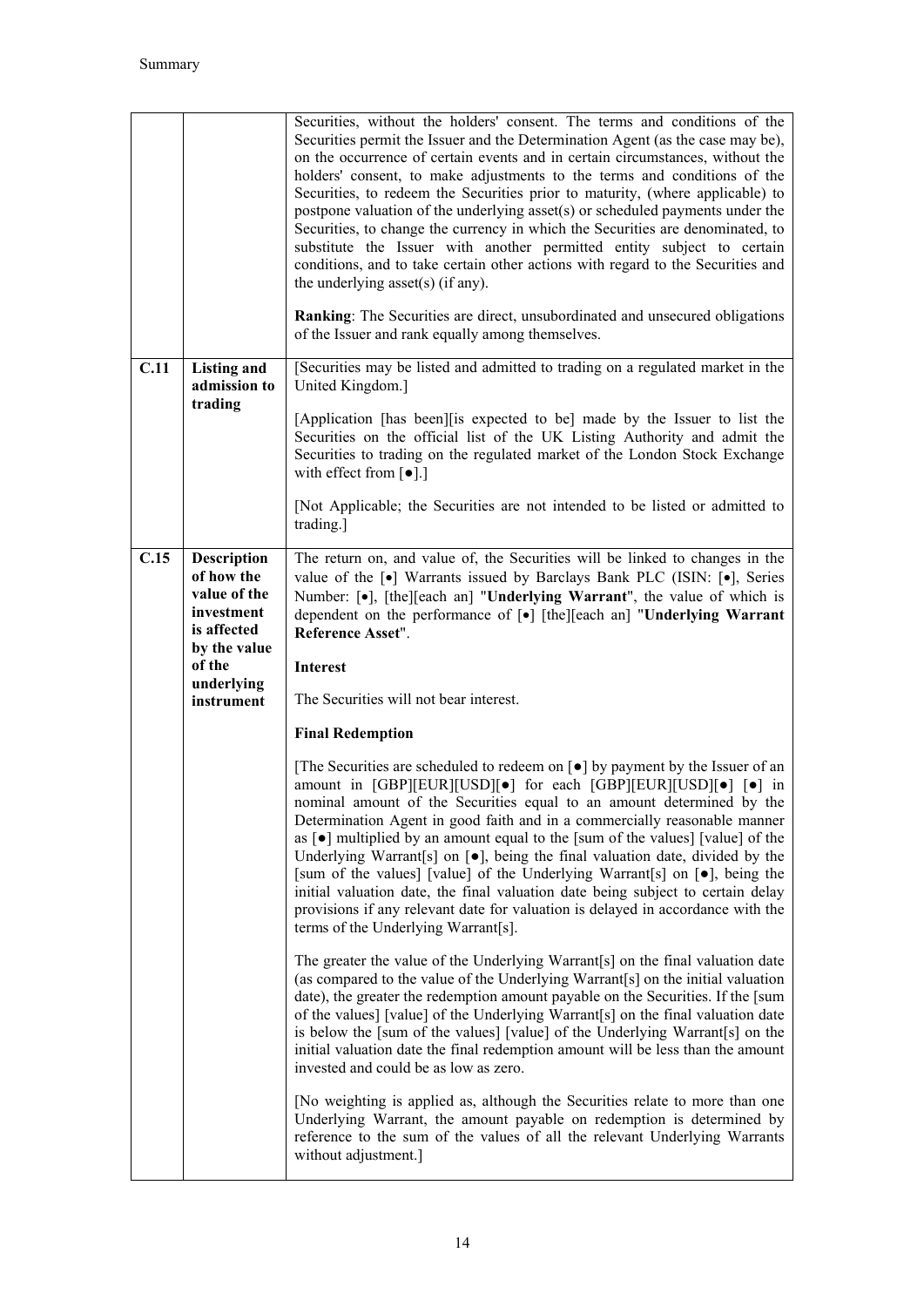|      |                                                                                                 | <b>Early Redemption</b>                                                                                                                                                                                                                                                                                                                                                                                                                                                                                                                                                                                                                                                                                                                                       |
|------|-------------------------------------------------------------------------------------------------|---------------------------------------------------------------------------------------------------------------------------------------------------------------------------------------------------------------------------------------------------------------------------------------------------------------------------------------------------------------------------------------------------------------------------------------------------------------------------------------------------------------------------------------------------------------------------------------------------------------------------------------------------------------------------------------------------------------------------------------------------------------|
|      |                                                                                                 | Securities may at the option of the Issuer (in the case of $(i)$ or $(ii)$ ) or shall (in<br>the case of (iii)) be redeemed earlier than the scheduled redemption date (i) if<br>performance becomes unlawful or physically impracticable, (ii) following the<br>occurrence of a change in applicable law, a currency disruption event, an<br>extraordinary market disruption or a tax event affecting the Issuer's ability to<br>fulfil its obligations under the Securities) or (iii) following the occurrence of<br>(a) the cancellation or termination of [one or more of] the Underlying<br>Warrant[s] (other than by scheduled exercise or automatic exercise pursuant to<br>its terms) or (b) a specified early cancellation event in respect thereof. |
|      |                                                                                                 | In each case, the amount due in respect of the Calculation Amount for each<br>Security will be an amount determined by the Determination Agent in good<br>faith and in a commercially reasonable manner on the same basis as that<br>which would have determined the amount due on final redemption except that<br>the final value in respect of any Underlying Warrant shall be its value as of the<br>day on which the disruption or termination event, event of default,<br>unlawfulness or physical impracticability, as the case may be, occurs.                                                                                                                                                                                                         |
|      |                                                                                                 | The value of the Underlying Warrant[s] will be published on each Business<br>Day on $\lceil \bullet \rceil$ . Details of the past and future performance and the volatility of the<br>Underlying Warrant Reference Asset[s] may be obtained from [ $\bullet$ ].                                                                                                                                                                                                                                                                                                                                                                                                                                                                                               |
| C.16 | <b>Expiration</b><br>or maturity<br>date of the<br>securities                                   | [The Securities are scheduled to redeem on the scheduled redemption date.<br>Such scheduled redemption date may be delayed if the determination of any<br>value used to calculate an amount payable under the Securities is delayed<br>(including where the valuation of any Underlying Warrant is delayed in<br>accordance with its terms).]                                                                                                                                                                                                                                                                                                                                                                                                                 |
|      |                                                                                                 | [The scheduled redemption date of the Securities will be [ $\bullet$ ].]                                                                                                                                                                                                                                                                                                                                                                                                                                                                                                                                                                                                                                                                                      |
| C.17 | <b>Settlement</b><br>procedure                                                                  | [Securities will be delivered on the specified issue date either against payment<br>of the issue price or free of payment of the issue price of the Securities.<br>Securities may be cleared and settled through Euroclear, Clearstream or<br>CREST. 1                                                                                                                                                                                                                                                                                                                                                                                                                                                                                                        |
|      |                                                                                                 | [Securities will be delivered on [ $\bullet$ ] (the "Issue Date") [against payment] [free<br>of payment] of the issue price of the Securities].                                                                                                                                                                                                                                                                                                                                                                                                                                                                                                                                                                                                               |
|      |                                                                                                 | Securities<br>[The]<br>cleared<br>settled<br>through<br>and<br>are<br>[Euroclear][Clearstream][CREST][•].]                                                                                                                                                                                                                                                                                                                                                                                                                                                                                                                                                                                                                                                    |
|      |                                                                                                 | [Interests in the Securities will be constituted though the issuance of CDIs,<br>issued, held, settled and transferred through CREST, representing interests in<br>the Securities underlying the CDIs. CDIs are independent securities under<br>English law and will be issued by $\lceil \bullet \rceil$ . Holders of CDIs will not be entitled to<br>deal in the Securities directly and all dealings in the Securities must be<br>effected through CREST in relation to the holding of CDIs.]                                                                                                                                                                                                                                                              |
| C.18 | <b>Description</b><br>of how the<br>return on<br>derivative<br><b>Securities</b><br>takes place | The value of and return (if any) on the Securities will be linked to changes in<br>the value of the Underlying Warrant[s], the value of which is dependent on the<br>performance of the Underlying Warrant Reference Asset[s].                                                                                                                                                                                                                                                                                                                                                                                                                                                                                                                                |
| C.19 | Final<br>reference<br>price of                                                                  | The amount payable in respect of the Securities will be calculated using the<br>value of the Underlying Warrant[s] on $[\bullet]$ (the initial valuation date) and the<br>value of the Underlying Warrant[s] on $\lceil \bullet \rceil$ (the final valuation date).                                                                                                                                                                                                                                                                                                                                                                                                                                                                                           |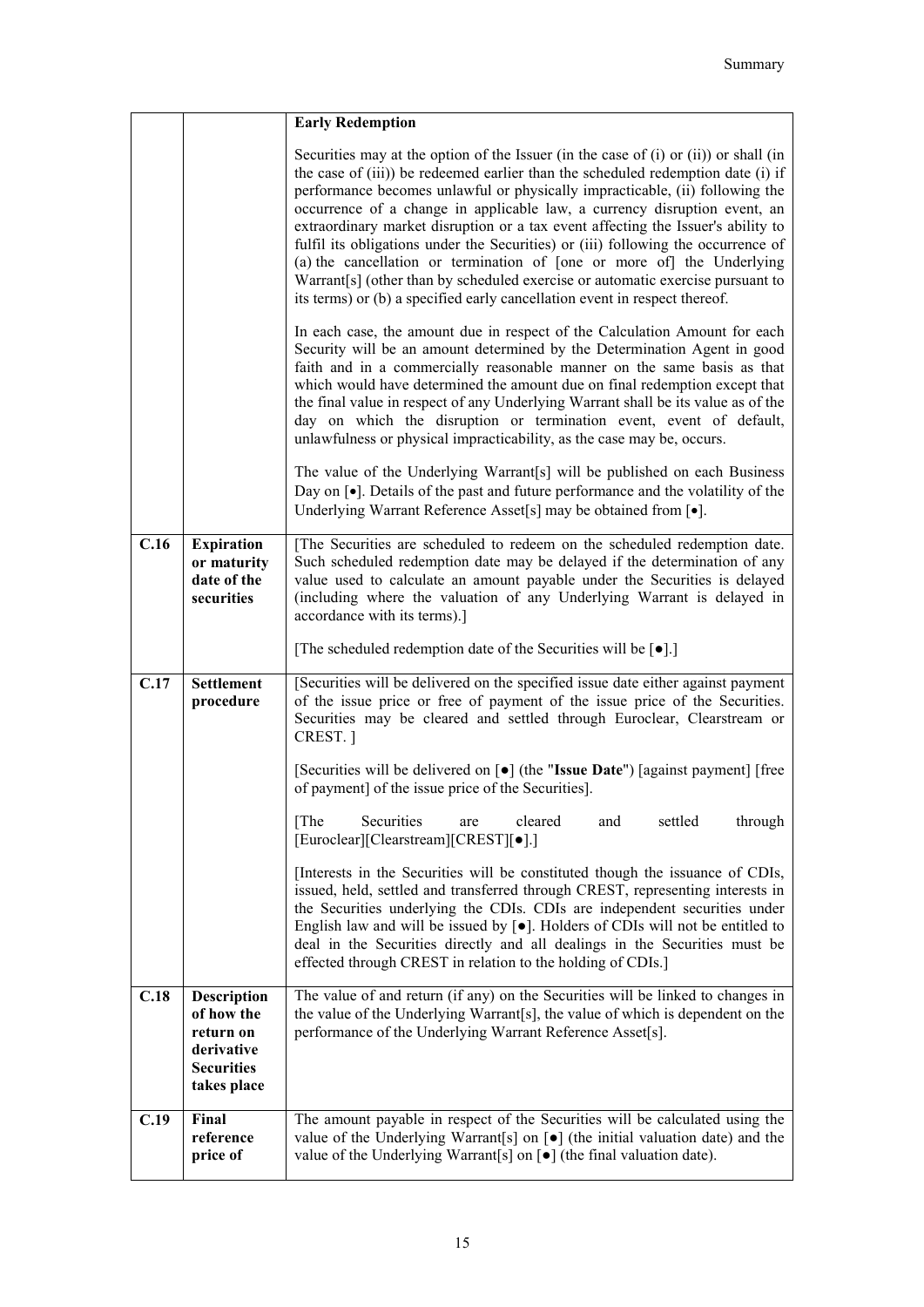|      | underlying                                                                                    | The value of the Underlying Warrant[s] on the final valuation date will be<br>determined by the Determination Agent taking into account the applicable<br>cash or physical settlement amount[s] (as applicable) due on exercise of such<br>Underlying Warrant[s].                                                                                                                                                                                                                                                                                                                                                                                                                                                                                                                                                                                                                                                                                                                                                                                                                |
|------|-----------------------------------------------------------------------------------------------|----------------------------------------------------------------------------------------------------------------------------------------------------------------------------------------------------------------------------------------------------------------------------------------------------------------------------------------------------------------------------------------------------------------------------------------------------------------------------------------------------------------------------------------------------------------------------------------------------------------------------------------------------------------------------------------------------------------------------------------------------------------------------------------------------------------------------------------------------------------------------------------------------------------------------------------------------------------------------------------------------------------------------------------------------------------------------------|
| C.20 | <b>Type of</b><br>underlying                                                                  | [Securities issued under the Base Prospectus will be derivative securities,<br>reflecting the fact that the repayment of the Securities will be linked to one or<br>more underlying warrants, the value of which may fluctuate up or down<br>depending on the performance of one or more specified reference assets.]                                                                                                                                                                                                                                                                                                                                                                                                                                                                                                                                                                                                                                                                                                                                                            |
|      |                                                                                               | [Amounts payable on redemption of the Securities will be determined by<br>reference to $\lceil \bullet \rceil$ ((ISIN: $\lceil \bullet \rceil$ ) $\lceil \text{and } \lceil \bullet \rceil$ ((ISIN: $\lceil \bullet \rceil$ )]. [Information on $\lceil \bullet \rceil$ $\lceil \text{and } \rceil$<br>$\lbrack \bullet \rbrack$ can be found on $\lbrack \bullet \rbrack \lbrack \bullet \rbrack \lbrack \bullet \rbrack$ and at www. $\lbrack \bullet \rbrack \rbrack$                                                                                                                                                                                                                                                                                                                                                                                                                                                                                                                                                                                                         |
|      |                                                                                               | <b>Section D - Risks</b>                                                                                                                                                                                                                                                                                                                                                                                                                                                                                                                                                                                                                                                                                                                                                                                                                                                                                                                                                                                                                                                         |
| D.2  | <b>Key</b><br>information<br>on the key<br>risks that are<br>specific to the<br><b>Issuer</b> | Credit risk: The Issuer is exposed to the risk of suffering loss if any of its<br>customers, clients or market counterparties fails to fulfil its contractual<br>obligations. The Issuer may also suffer loss where the downgrading of an<br>entity's credit rating causes a fall in the value of the Issuer's investment in that<br>entity's financial instruments.                                                                                                                                                                                                                                                                                                                                                                                                                                                                                                                                                                                                                                                                                                             |
|      |                                                                                               | Weak or deteriorating economic conditions negatively impact these<br>counterparty and credit-related risks. In recent times, the economic<br>environment in the Issuer's main business markets (being Europe and the<br>United States) has been marked by generally weaker than expected growth,<br>increased unemployment, depressed housing prices, reduced business<br>confidence, rising inflation and contracting GDP. Operations in the Eurozone<br>remain affected by the ongoing sovereign debt crisis, the stresses being<br>exerted on the financial system and the risk that one or more countries exit the<br>Euro. The current absence of a predetermined mechanism for a member state<br>to exit the Euro means that it is not possible to predict the outcome of such an<br>event and to accurately quantify the impact of such event on the Issuer's<br>profitability, liquidity and capital. If some or all of these conditions persist or<br>worsen, they may have a material adverse effect on the Issuer's operations,<br>financial condition and prospects. |
|      |                                                                                               | Liquidity risk: The Issuer is exposed to the risk that it may be unable to meet<br>its obligations as they fall due as a result of a sudden, and potentially<br>protracted, increase in net cash outflows. These outflows could be principally<br>through customer withdrawals, wholesale counterparties removing financing,<br>collateral posting requirements or loan draw-downs.                                                                                                                                                                                                                                                                                                                                                                                                                                                                                                                                                                                                                                                                                              |
|      |                                                                                               | Capital risk: The Issuer may be unable to maintain appropriate capital ratios,<br>which could lead to: (i) an inability to support business activity; (ii) a failure<br>to meet regulatory requirements; and/or (iii) credit ratings downgrades.<br>Increased regulatory capital requirements and changes to what constitutes<br>capital may constrain the Issuer's planned activities and could increase costs<br>and contribute to adverse impacts on the Issuer's earnings.                                                                                                                                                                                                                                                                                                                                                                                                                                                                                                                                                                                                   |
|      |                                                                                               | Legal and regulatory-related risk: Non-compliance by the Issuer with<br>applicable laws, regulations and codes relevant to the financial services<br>industry could lead to fines, public reprimands, damage to reputation,<br>increased prudential requirements, enforced suspension of operations or, in<br>extreme cases, withdrawal of authorisations to operate.                                                                                                                                                                                                                                                                                                                                                                                                                                                                                                                                                                                                                                                                                                            |
|      |                                                                                               | <b>Reputation risk:</b> Reputational damage reduces $-$ directly or indirectly $-$ the<br>attractiveness of the Issuer to stakeholders and may lead to negative publicity,<br>loss of revenue, litigation, regulatory or legislative action, loss of existing or<br>potential client business, reduced workforce morale, and difficulties in<br>recruiting talent. Sustained reputational damage could have a materially                                                                                                                                                                                                                                                                                                                                                                                                                                                                                                                                                                                                                                                         |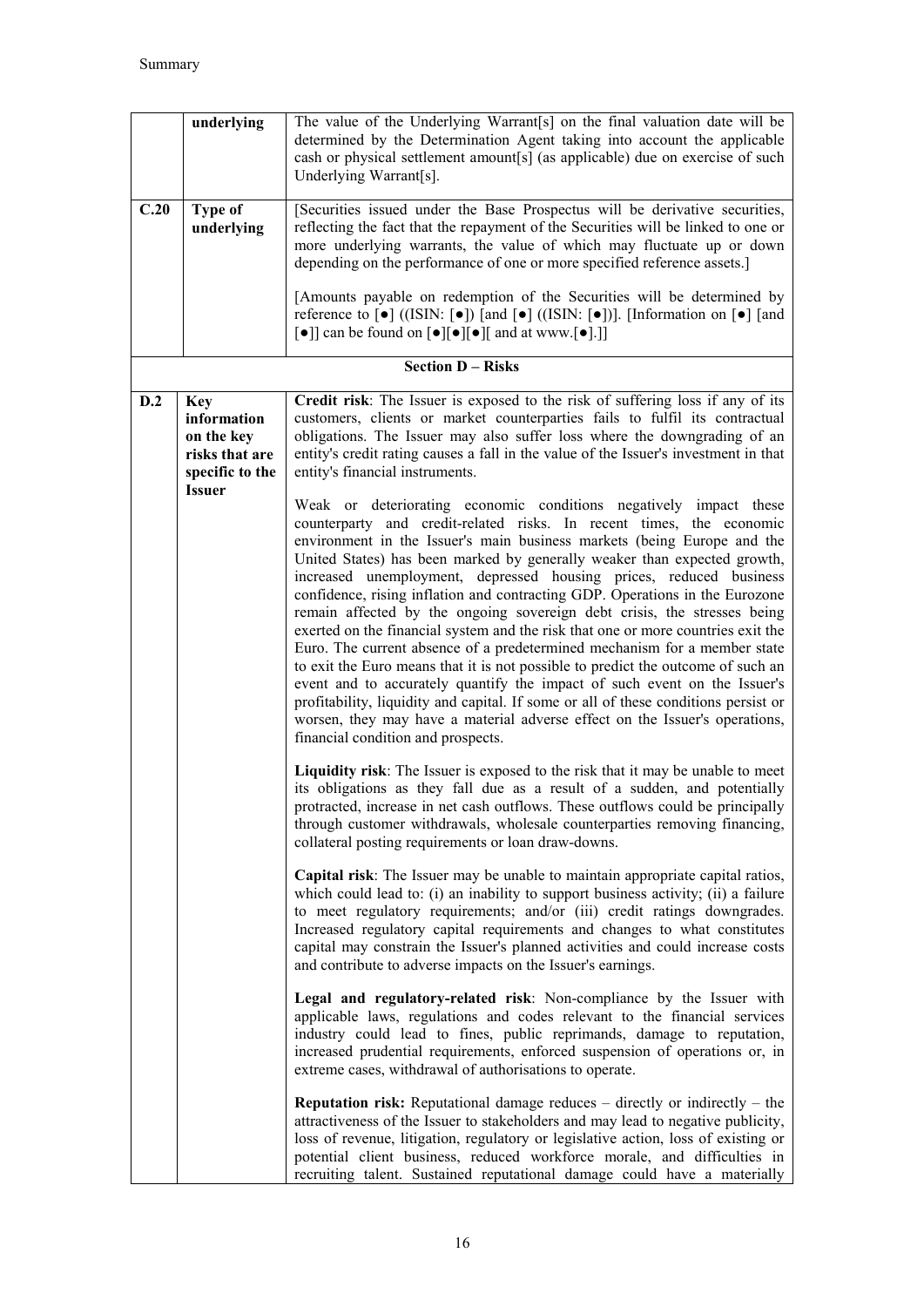|            |                                                                                                   | negative impact on the Issuer's licence to operate and the value of the Issuer's<br>franchise, which in turn could negatively affect the Issuer's profitability and<br>financial condition.                                                                                                                                                                                                                                                                                                                                                                                                                                                                                                                                                                                   |
|------------|---------------------------------------------------------------------------------------------------|-------------------------------------------------------------------------------------------------------------------------------------------------------------------------------------------------------------------------------------------------------------------------------------------------------------------------------------------------------------------------------------------------------------------------------------------------------------------------------------------------------------------------------------------------------------------------------------------------------------------------------------------------------------------------------------------------------------------------------------------------------------------------------|
| <b>D.6</b> | <b>Key</b><br>information                                                                         | You may lose up to the entire value of your investment if the Issuer fails<br>or is otherwise unable to meet its payment obligations.                                                                                                                                                                                                                                                                                                                                                                                                                                                                                                                                                                                                                                         |
|            | on the key<br>risks that are                                                                      | You may also lose the value of your investment if:                                                                                                                                                                                                                                                                                                                                                                                                                                                                                                                                                                                                                                                                                                                            |
|            | specific to the<br><b>Securities</b><br>including a<br>risk warning<br>that investors<br>may lose | the Underlying Warrant(s) (or the Underlying Warrant Reference<br>$\bullet$<br>Asset(s) and in turn the Underlying Warrant(s)) perform in such a<br>manner that the redemption amount payable to you (whether at<br>maturity or following an early redemption) is less than the initial<br>purchase price and could be as low as zero;                                                                                                                                                                                                                                                                                                                                                                                                                                        |
|            | some or all of<br>the value of<br>their entire                                                    | you sell your Securities prior to maturity in the secondary market (if<br>any) at an amount that is less than the initial purchase price; and/or                                                                                                                                                                                                                                                                                                                                                                                                                                                                                                                                                                                                                              |
|            | investment or<br>part of it                                                                       | the Securities are redeemed early following the occurrence of an<br>extraordinary event in relation to the Underlying Warrant, the Issuer,<br>the relevant currencies or taxation (such as following an additional<br>disruption event) and the amount you receive on such early<br>redemption is less than the initial purchase price.                                                                                                                                                                                                                                                                                                                                                                                                                                       |
|            |                                                                                                   | [Risk of withdrawal of the public offering: In case of a public offer, the<br>Issuer may provide in the Final Terms that it is a condition of the offer that the<br>Issuer may withdraw the offer for reasons beyond its control, such as<br>extraordinary events that in the determination of the Issuer may be prejudicial<br>to the offer. In such circumstances, the offer will be deemed to be null and<br>void. In such case, where you have already paid or delivered subscription<br>monies for the relevant Securities, you will be entitled to reimbursement of<br>such amounts, but will not receive any remuneration that may have accrued in<br>the period between their payment or delivery of subscription monies and the<br>reimbursement of the Securities.] |
|            |                                                                                                   | Reinvestment risk / loss of yield: Following an early redemption of your<br>Securities for any reason, you may be unable to reinvest the redemption<br>proceeds at an effective yield as high as the yield on the Securities being<br>redeemed.                                                                                                                                                                                                                                                                                                                                                                                                                                                                                                                               |
|            |                                                                                                   | Volatile market prices: the market value of the Securities is unpredictable<br>and may be highly volatile, as it can be affected by many unpredictable<br>factors, including: market interest and yield rates; fluctuations in currency<br>exchange rates; exchange controls; the time remaining until the Securities<br>mature; economic, financial, regulatory, political, terrorist, military or other<br>events in one or more jurisdictions; changes in laws or regulations; the Issuer's<br>creditworthiness or perceived creditworthiness; and the performance of the<br>relevant Underlying Warrant(s) (or the Underlying Warrant Reference<br>$\text{Asset}(s)$ and in turn the Underlying Warrant $(s)$ ).                                                          |
|            |                                                                                                   | Securities are not 'principal protected': Upon maturity of your Securities,<br>you may lose some or all of the capital that you invested, depending on the<br>performance of the Underlying Warrant(s) (or the Underlying Warrant<br>Reference Asset(s) and in turn the Underlying Warrant(s)).                                                                                                                                                                                                                                                                                                                                                                                                                                                                               |
|            |                                                                                                   | Securities include embedded derivatives on Underlying Asset(s) that are<br>subject to adjustment: The securities are linked to the Underlying Warrant(s)<br>which are in turn linked to the Underlying Warrant Reference Asset(s). The<br>Underlying Warrant(s) are subject to provisions which provide for<br>adjustments and modifications of their terms and alternative means of<br>valuation of the Underlying Warrant Reference Asset(s) in certain                                                                                                                                                                                                                                                                                                                     |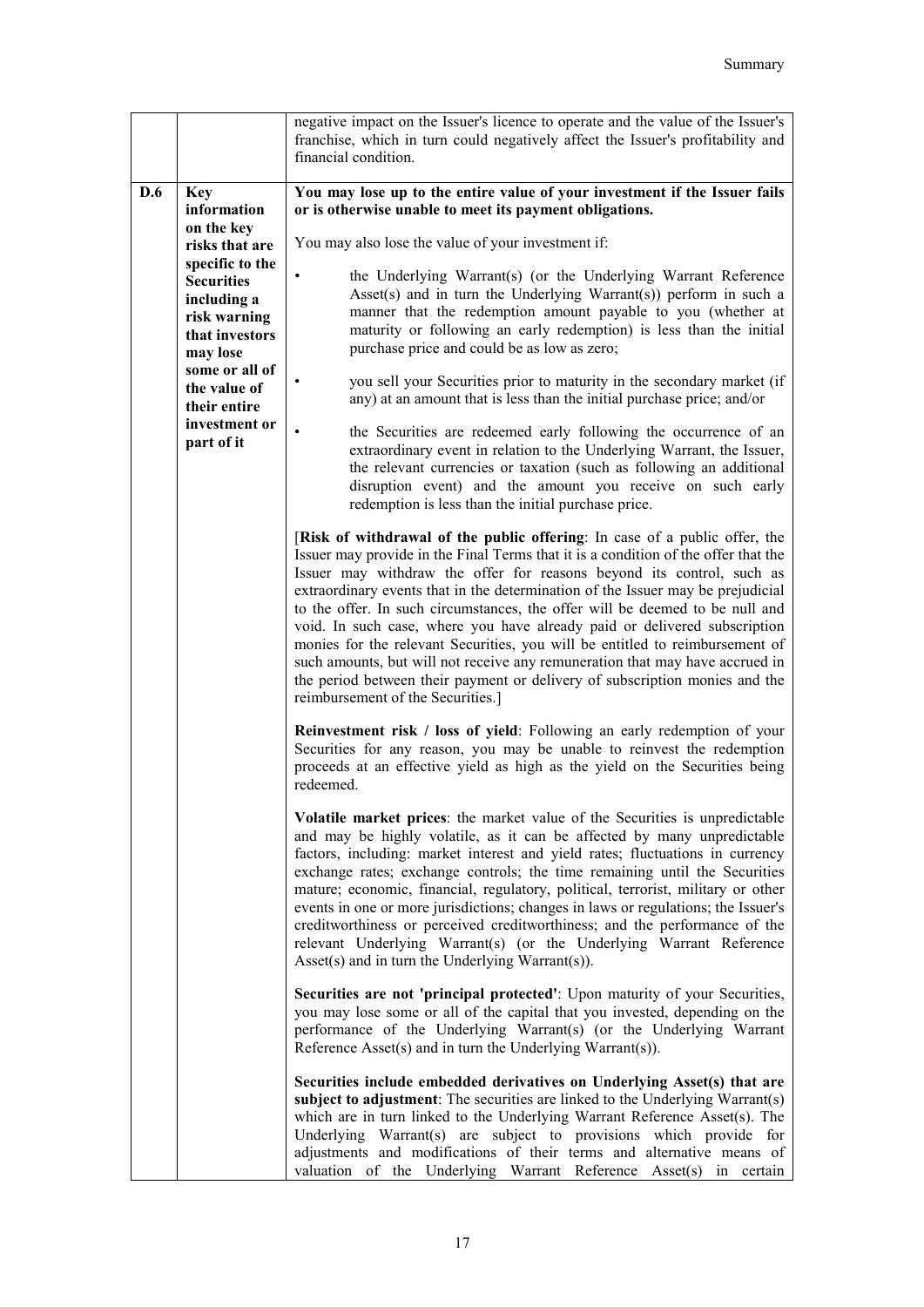|                          |                                     | circumstances (and which could be exercised by the issuer of the Underlying<br>Warrant(s) in a manner which has an adverse effect on the market value and/or<br>amount repayable in respect of your Securities).                                                                                                                                                                                                                                                                                                                                                                                                                                                                                                                                                                                                                                                                                                                                                                                                                                                                                                                                                                                                                                                                                                                   |  |  |
|--------------------------|-------------------------------------|------------------------------------------------------------------------------------------------------------------------------------------------------------------------------------------------------------------------------------------------------------------------------------------------------------------------------------------------------------------------------------------------------------------------------------------------------------------------------------------------------------------------------------------------------------------------------------------------------------------------------------------------------------------------------------------------------------------------------------------------------------------------------------------------------------------------------------------------------------------------------------------------------------------------------------------------------------------------------------------------------------------------------------------------------------------------------------------------------------------------------------------------------------------------------------------------------------------------------------------------------------------------------------------------------------------------------------|--|--|
|                          |                                     | Risks relating to Underlying Warrants: You are exposed to the change in<br>value of the Underlying Warrant(s) which may fluctuate up or down<br>depending on the performance of the Underlying Warrant Reference Asset(s).<br>The performance of the Underlying Warrant Reference Asset(s) may be<br>subject to fluctuations that may not correlate with other similar reference<br>assets. Payments upon redemption will be calculated by the change in value of<br>the Underlying Warrant(s) between $[\bullet]$ and $[\bullet]$ . Any information about the<br>past performance of the Underlying Warrant(s) and/or the Underlying Warrant<br>Reference Asset(s) should not be taken as an indication of how prices will<br>change in the future. You should also note that the market value of both your<br>Securities and the Underlying Warrant(s) will be affected by the ability, and<br>the perceived ability, of the Issuer to fulfil its obligations under the<br>instruments. The impact of any inability, or perceived inability, of the Issuer<br>in this regard may be greater in respect of the Securities as the Securities are<br>linked to Underlying Warrant(s) that are issued by the Issuer and it may<br>negatively affect both the value of the Underlying Warrant(s) and the value of<br>your Securities. |  |  |
|                          |                                     | Risks associated with specific Underlying Warrant Reference Asset(s):                                                                                                                                                                                                                                                                                                                                                                                                                                                                                                                                                                                                                                                                                                                                                                                                                                                                                                                                                                                                                                                                                                                                                                                                                                                              |  |  |
|                          |                                     | [As [one of] the Underlying Warrant Reference Asset[s] [is a][are] share[s],<br>you are (indirectly) exposed to the performance of [common shares]<br>[exchange-traded funds] [depositary receipts] which are dependent upon<br>macroeconomic factors, such as interest and price levels on the capital<br>markets, currency developments and political factors as well as company<br>specific factors such as earnings, market position, risk situation, shareholder<br>structure and distribution policy. This could have an adverse effect on the<br>value of the [relevant] Underlying Warrant which, in turn, will have an<br>adverse effect on the value of your Securities.]                                                                                                                                                                                                                                                                                                                                                                                                                                                                                                                                                                                                                                                |  |  |
|                          |                                     | [As [one of] the Underlying Warrant Reference Asset[s] [is an][are] equity<br>[index][indices], the Underlying Warrants may be subject to the risk of<br>fluctuations in market interest rates, currency exchange rates, equity prices,<br>commodity prices, inflation, the value and volatility of the relevant equity<br>index, and also to economic, financial, regulatory, political, terrorist, military<br>or other events in one or more jurisdictions, including factors affecting capital<br>markets generally or the stock exchanges on which any such Underlying<br>Warrant[s] may be traded. This could have an adverse effect on the value of<br>the [relevant] Underlying Warrant which, in turn, will have an adverse effect<br>on the value of your Securities.]                                                                                                                                                                                                                                                                                                                                                                                                                                                                                                                                                   |  |  |
|                          |                                     | [As [one of] the Underlying Warrant Reference Asset[s] is a commodity or a<br>commodity index, you are (indirectly) exposed to the performance of<br>commodities or commodity indices which are unpredictable. The performance<br>of commodities and commodity indices depends on financial, political,<br>economic and other events and commodity markets may be subject to<br>temporary distortions or other disruptions. This could have an adverse effect<br>on the value of the [relevant] Underlying Warrant which, in turn, will have an<br>adverse effect on the value of your Securities.]                                                                                                                                                                                                                                                                                                                                                                                                                                                                                                                                                                                                                                                                                                                                |  |  |
|                          |                                     | [The capital invested in the Securities is at risk. Consequently, you may lose<br>the value of your entire investment, or part of it.]                                                                                                                                                                                                                                                                                                                                                                                                                                                                                                                                                                                                                                                                                                                                                                                                                                                                                                                                                                                                                                                                                                                                                                                             |  |  |
| <b>Section E - Offer</b> |                                     |                                                                                                                                                                                                                                                                                                                                                                                                                                                                                                                                                                                                                                                                                                                                                                                                                                                                                                                                                                                                                                                                                                                                                                                                                                                                                                                                    |  |  |
| E.2                      | <b>Reasons</b> for<br>offer and use | The net proceeds from each issue of Securities will be applied by the Issuer<br>for its general corporate purposes, which includes making a profit and/or                                                                                                                                                                                                                                                                                                                                                                                                                                                                                                                                                                                                                                                                                                                                                                                                                                                                                                                                                                                                                                                                                                                                                                          |  |  |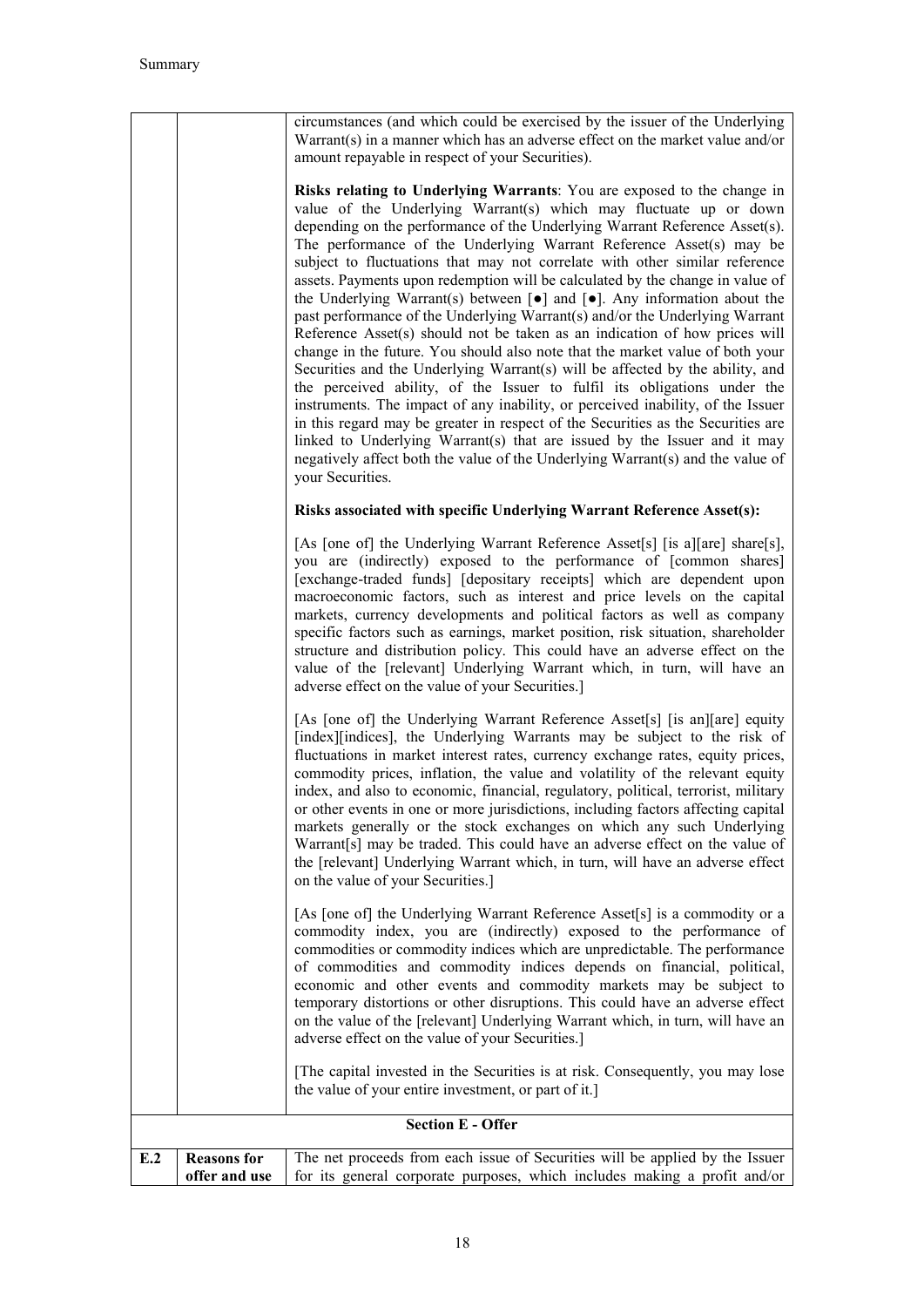| $\mathbf b$ | of proceeds<br>when<br>different<br>from making                                                               | hedging certain risks. If the Issuer elects at the time of issuance of Securities<br>to make different or more specific use of proceeds, the Issuer will describe<br>that use in the Final Terms.                                                                                                                                                                                                                                                                                                                                                                                                                                                                                                                                                                                                                                           |
|-------------|---------------------------------------------------------------------------------------------------------------|---------------------------------------------------------------------------------------------------------------------------------------------------------------------------------------------------------------------------------------------------------------------------------------------------------------------------------------------------------------------------------------------------------------------------------------------------------------------------------------------------------------------------------------------------------------------------------------------------------------------------------------------------------------------------------------------------------------------------------------------------------------------------------------------------------------------------------------------|
|             | profit and/or<br>hedging<br>certain risks                                                                     | [Not Applicable; the net proceeds will be applied by the Issuer for making<br>profit and/or hedging certain risks.]                                                                                                                                                                                                                                                                                                                                                                                                                                                                                                                                                                                                                                                                                                                         |
|             |                                                                                                               | [Reasons for the offer and use of Proceeds: [ $\bullet$ ]]                                                                                                                                                                                                                                                                                                                                                                                                                                                                                                                                                                                                                                                                                                                                                                                  |
| E.3         | <b>Description</b><br>of the terms<br>and                                                                     | The terms and conditions of any offer of Securities to the public may be<br>determined by agreement between the Issuer and the Manager(s) at the time of<br>each issue.]                                                                                                                                                                                                                                                                                                                                                                                                                                                                                                                                                                                                                                                                    |
|             | conditions of<br>offer                                                                                        | [Not Applicable; the Securities have not been offered to the public.]                                                                                                                                                                                                                                                                                                                                                                                                                                                                                                                                                                                                                                                                                                                                                                       |
|             |                                                                                                               | [The Securities are offered subject to the following conditions:                                                                                                                                                                                                                                                                                                                                                                                                                                                                                                                                                                                                                                                                                                                                                                            |
|             |                                                                                                               | Offer Price: [The Issue Price][[ $\bullet$ ]% of the Issue Price]                                                                                                                                                                                                                                                                                                                                                                                                                                                                                                                                                                                                                                                                                                                                                                           |
|             |                                                                                                               | Conditions to which the offer is subject: $\lceil \bullet \rceil$                                                                                                                                                                                                                                                                                                                                                                                                                                                                                                                                                                                                                                                                                                                                                                           |
|             |                                                                                                               | Description of the application process: $\lceil \bullet \rceil$                                                                                                                                                                                                                                                                                                                                                                                                                                                                                                                                                                                                                                                                                                                                                                             |
|             |                                                                                                               | Details of the minimum and/or maximum amount of application: $\lceil \bullet \rceil$                                                                                                                                                                                                                                                                                                                                                                                                                                                                                                                                                                                                                                                                                                                                                        |
|             |                                                                                                               | Details of the method and time limits for paying up and delivering the<br>Securities: The period from [ $\bullet$ ] until [ $\bullet$ ]][the Issue Date]/[The date which<br>falls $\lceil \bullet \rceil$ business days thereafter                                                                                                                                                                                                                                                                                                                                                                                                                                                                                                                                                                                                          |
|             |                                                                                                               | Manner in and date on which results of the offer are to be made public:<br>$[\bullet]$                                                                                                                                                                                                                                                                                                                                                                                                                                                                                                                                                                                                                                                                                                                                                      |
|             |                                                                                                               | Categories of holders to which the Securities are offered and whether<br>tranche(s) have been reserved for certain countries: $\lceil \bullet \rceil$                                                                                                                                                                                                                                                                                                                                                                                                                                                                                                                                                                                                                                                                                       |
|             |                                                                                                               | Process for notification to applicants of the amount allotted and the<br>indication whether dealing may begin before notification is made: $\lceil \bullet \rceil$                                                                                                                                                                                                                                                                                                                                                                                                                                                                                                                                                                                                                                                                          |
|             |                                                                                                               | Name(s) and address(es), to the extent known to the Issuer, of the placers<br>in the various countries where the offer takes place: [the [Initial]<br>Authorised Offeror[(s)]][None] [●]]                                                                                                                                                                                                                                                                                                                                                                                                                                                                                                                                                                                                                                                   |
| E.4         | Description<br>of<br>any<br>interest<br>material<br>t <sub>o</sub><br>issue/offer<br>including<br>conflicting | [The relevant Manager(s) or authorised offeror(s) may be paid fees in relation<br>to any issue or offer of Securities. Potential conflicts of interest may exist<br>between the Issuer, Determination Agent, relevant Manager(s) or authorised<br>offeror(s) or their affiliates (who may have interests in transactions in<br>derivatives related to the Underlying Asset(s) which may, but are not intended<br>to, adversely affect the market price, liquidity or value of the Securities) and<br>holders.]                                                                                                                                                                                                                                                                                                                              |
|             | interests                                                                                                     | [The Manager(s)][Initial Authorised Offeror[(s)]] will be paid aggregate<br>equal<br>to<br>$\lceil \bullet \rceil$ .<br>[Any<br>$[Manager(s)]$ [Initial]<br>commissions<br>Authorised<br>Offeror[(s)]]] and its affiliates may be engaged, and may in the future engage,<br>in [trading and market-making activities [in the Underlying Warrant[s]<br>[and/or] the Underlying Warrant Reference Asset[s] [and/or] [specify]] [and]<br>[hedging activities with respect to the Securities]] [[The Issuer/An affiliate of<br>the Issuer] is the Determination Agent in respect of the Securities [and the<br>determination agent in respect of the Underlying Warrant[s]].] [Not<br>Applicable; no person involved in the issue or offer has any interest, or<br>conflicting interest, that is material to the issue or offer of Securities.] |
| E.7         | <b>Estimated</b><br>expenses                                                                                  | [The Issuer will not charge any expenses to holders in connection with any<br>issue of Securities. Offerors may, however, charge expenses to holders. Such                                                                                                                                                                                                                                                                                                                                                                                                                                                                                                                                                                                                                                                                                  |
|             | charged<br>to                                                                                                 | expenses (if any) will be determined by agreement between the offeror and the                                                                                                                                                                                                                                                                                                                                                                                                                                                                                                                                                                                                                                                                                                                                                               |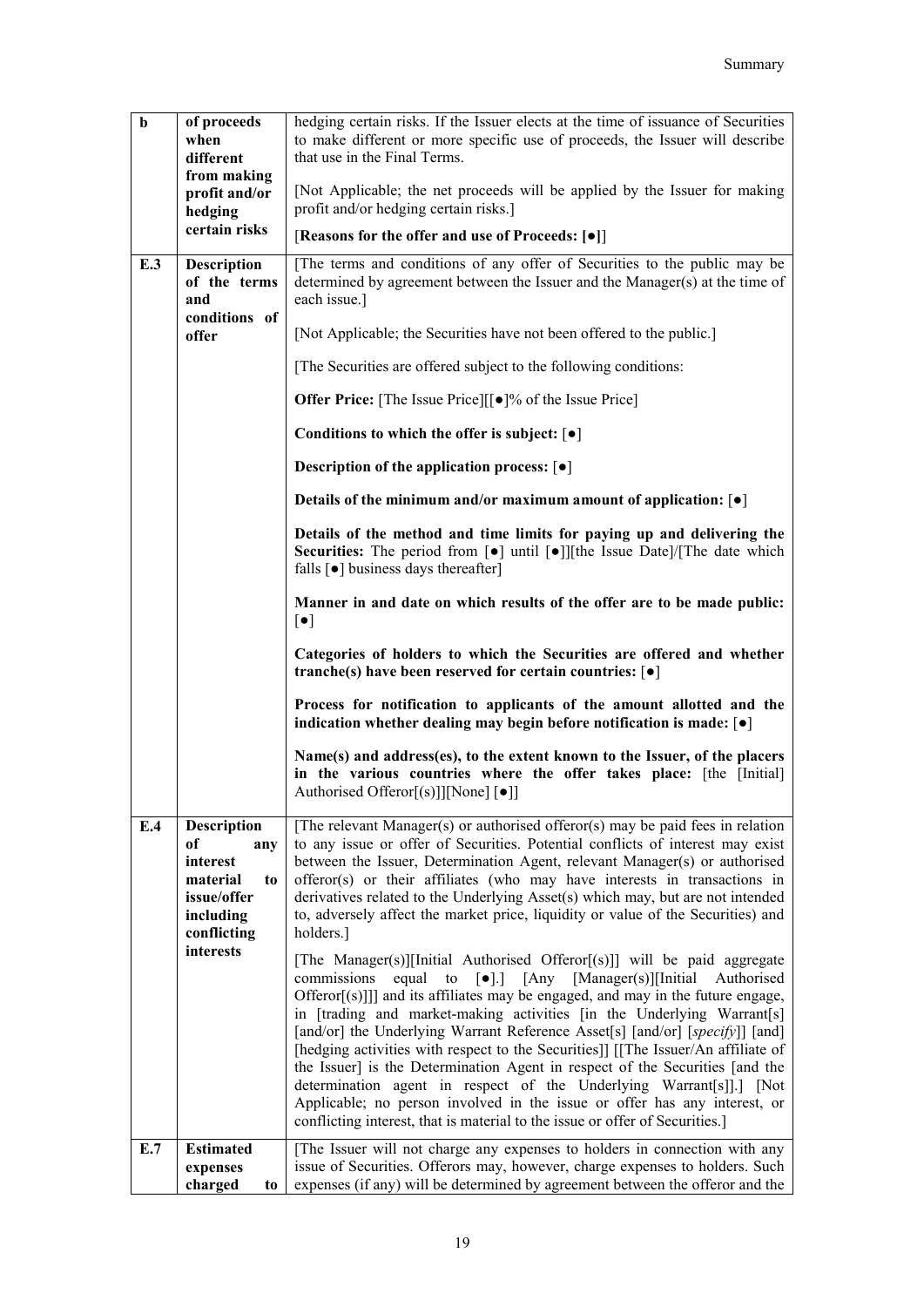| investor       | $\mathbf{b}$ investors at the time of each issue.]                                                                                                                                                                                                                                                                                                                     |
|----------------|------------------------------------------------------------------------------------------------------------------------------------------------------------------------------------------------------------------------------------------------------------------------------------------------------------------------------------------------------------------------|
| issuer/offeror | [Not Applicable; no expenses will be charged to the investor by the issuer or<br>the offeror[s].][The following estimated expenses will be charged to the<br>investor by the offeror[s]: $[•]$ [fees within a range between $[•]$ and<br>$\lceil \cdot \cdot \cdot \rceil$ [which, for $\lceil \cdot \cdot \rceil$ invested, amounts to $\lceil \cdot \cdot \rceil$ ]. |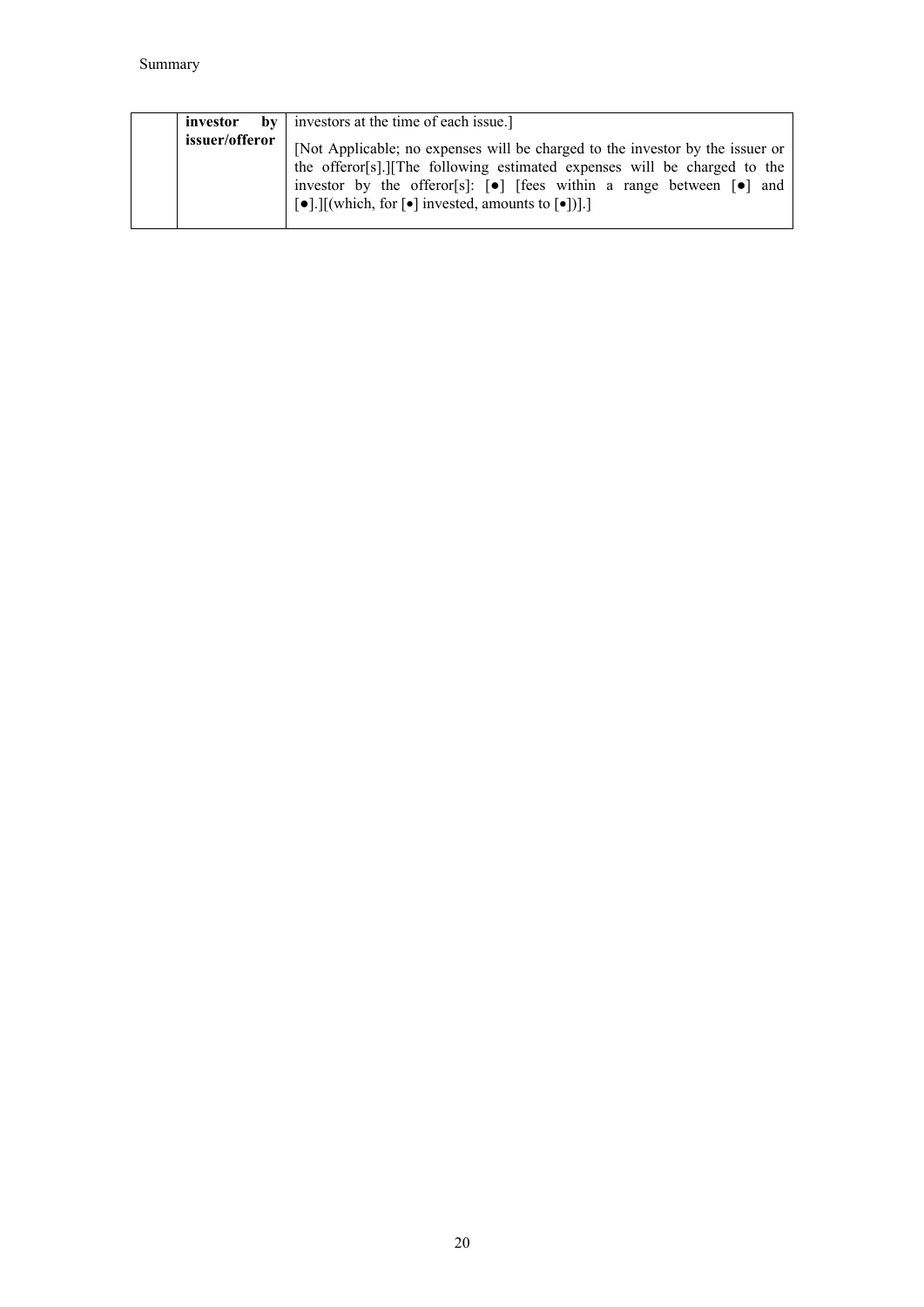Page

# **RISK FACTORS**

*You should only invest in the Securities after assessing these principal risks, including any risks applicable to the relevant Underlying Asset(s). More than one risk factor may have a simultaneous or a compounding effect which may not be predictable. No assurance can be given as to the effect that any combination of risk factors may have on the return on the Securities. The risks below are not exhaustive and there may be additional risks and uncertainties that are not presently known to the Issuer or that the Issuer currently believes to be immaterial but that could have a material impact on the business, operations, financial condition or prospects of the Issuer or the return on the Securities.* 

# *You should consider carefully the following discussion of risks to help you decide whether or not the Securities are suitable for you.*

### CONTENTS OF 'RISK FACTORS'

| FACTORS THAT MAY AFFECT THE ISSUER'S ABILITY TO FULFIL ITS OBLIGATIONS                                      |     |
|-------------------------------------------------------------------------------------------------------------|-----|
| UNDER THE SECURITIES.                                                                                       | 22  |
| Risks associated with the Issuer's ability to fulfil its obligations under the Securities22<br>$\mathbf{1}$ |     |
| FACTORS WHICH ARE MATERIAL FOR THE PURPOSES OF ASSESSING THE MARKET                                         |     |
|                                                                                                             |     |
|                                                                                                             |     |
| $\overline{2}$ .                                                                                            |     |
| 3.                                                                                                          |     |
| $\overline{4}$ .                                                                                            |     |
| .5.                                                                                                         |     |
| 6.                                                                                                          |     |
| Risks associated with the Securities being linked to one or more Underlying Assets 31<br>7.                 |     |
| 8.                                                                                                          |     |
| Risks associated with Underlying Warrant(s) linked to specific types of Underlying Warrant<br>9.            |     |
|                                                                                                             | -36 |
| Risks associated with discretionary powers of the Issuer and the Determination Agent,<br>10.                |     |
|                                                                                                             |     |
| 11                                                                                                          |     |
| 12.                                                                                                         |     |
| 13.                                                                                                         |     |
|                                                                                                             |     |
|                                                                                                             |     |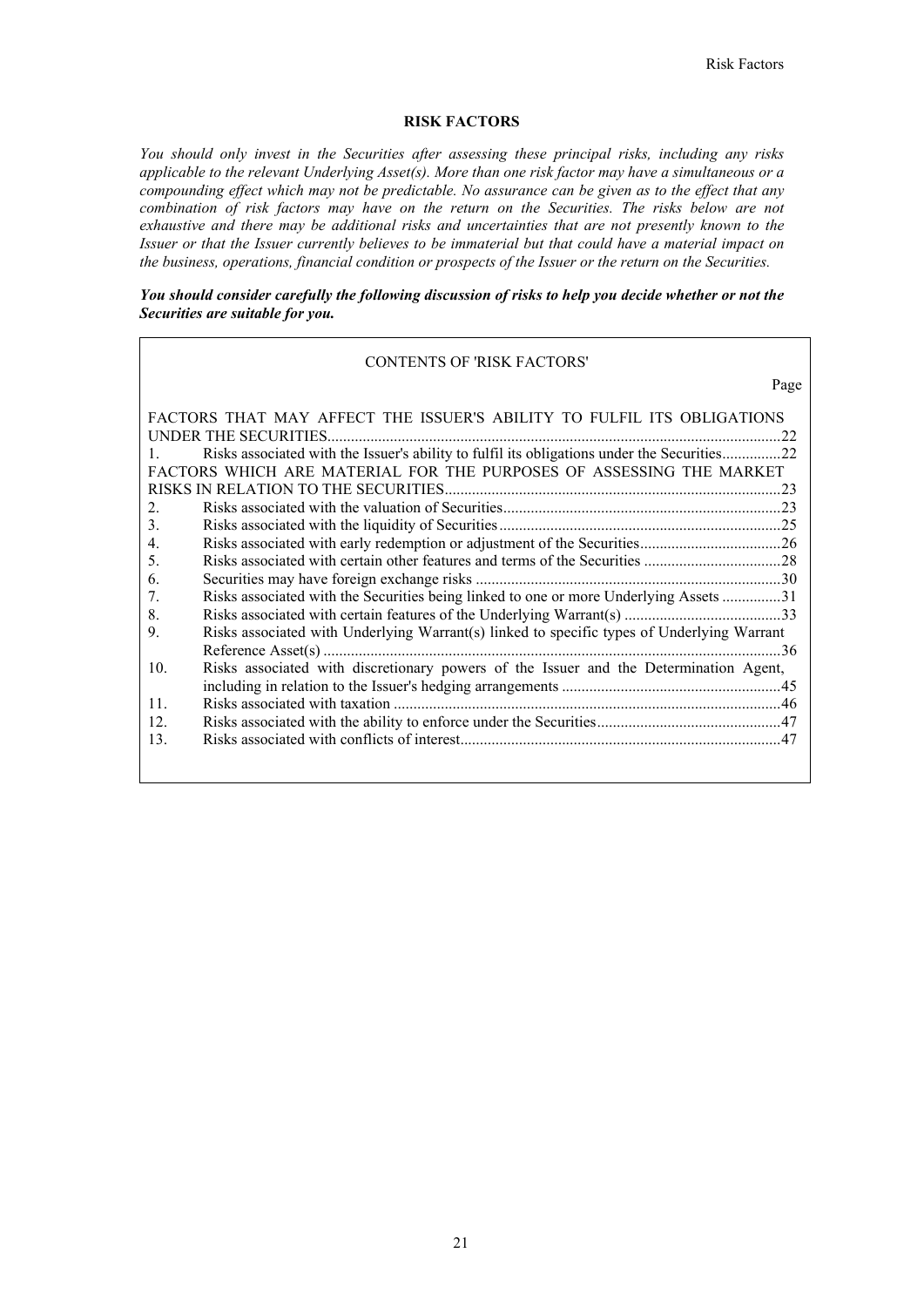# **RISK WARNING**

**You may lose some or all of your investment in the Securities.**

**The terms of the Securities do not provide for scheduled minimum payment of the face value or issue price of the Securities at maturity. Depending on the performance of the Underlying Warrant(s), and in turn the Underlying Warrant Reference Asset(s), in respect of such Securities, you may lose some and up to all of your investment.**

**The payment of any amount due under the Securities is dependent upon the Issuer's ability to fulfil its obligations when they fall due. The Securities are unsecured obligations. They are not deposits and they are not protected under the UK's Financial Services Compensation Scheme or any deposit protection insurance scheme. Therefore, if the Issuer fails or is otherwise unable to meet its payment obligations under the Securities, you will lose up to the entire value of your investment.** 

**You may also lose some or all of your investment where:**

- **The market price of your Securities prior to maturity may be significantly lower than the purchase price you pay for them. Consequently, if you sell your Securities before the stated scheduled redemption date, you may receive far less than your original invested amount.**
- **Your Securities may be redeemed in certain extraordinary circumstances prior to scheduled maturity and, in such case, the early redemption amount paid to you may be less than what you paid for the Securities.**
- **The terms and conditions of your Securities are adjusted by the Issuer or Determination Agent with the (direct or indirect) effect such that the amount payable to you is less than your initial investment.**

# **FACTORS THAT MAY AFFECT THE ISSUER'S ABILITY TO FULFIL ITS OBLIGATIONS UNDER THE SECURITIES**

# 1. **Risks associated with the Issuer's ability to fulfil its obligations under the Securities**

The Securities are direct, unsecured and unsubordinated obligations of the Issuer and will rank equally among themselves. Any payments to be made by the Issuer under the Securities are dependent upon the Issuer's ability to fulfil its obligations when they fall due. Holders of Securities are therefore exposed to the creditworthiness of the Issuer and any deterioration in the Issuer's creditworthiness or perceived creditworthiness (whether measured by actual or anticipated changes in the credit ratings of the Issuer) may adversely affect the value of the Securities.

The Issuer is a major, global financial services company and, as such, faces a variety of risks that are substantial and inherent in its businesses, and which may affect its ability to fulfil its payment or other obligations under the relevant Securities. These risks include liquidity risk, market risk, credit risk, operational risk, reputational risk, legal, regulatory and compliance risks, litigation and other contingent liabilities, competition risks, the financial condition of clients, customers and counterparties, adverse economic, monetary, political or legal developments, cross-border and foreign exchange risk, catastrophic events, risks from estimates and valuations and risks relating to strategy.

These risks are described in '*Risk Factors*' in the Registration Document incorporated by reference into this Base Prospectus – see '*Incorporation by Reference*'.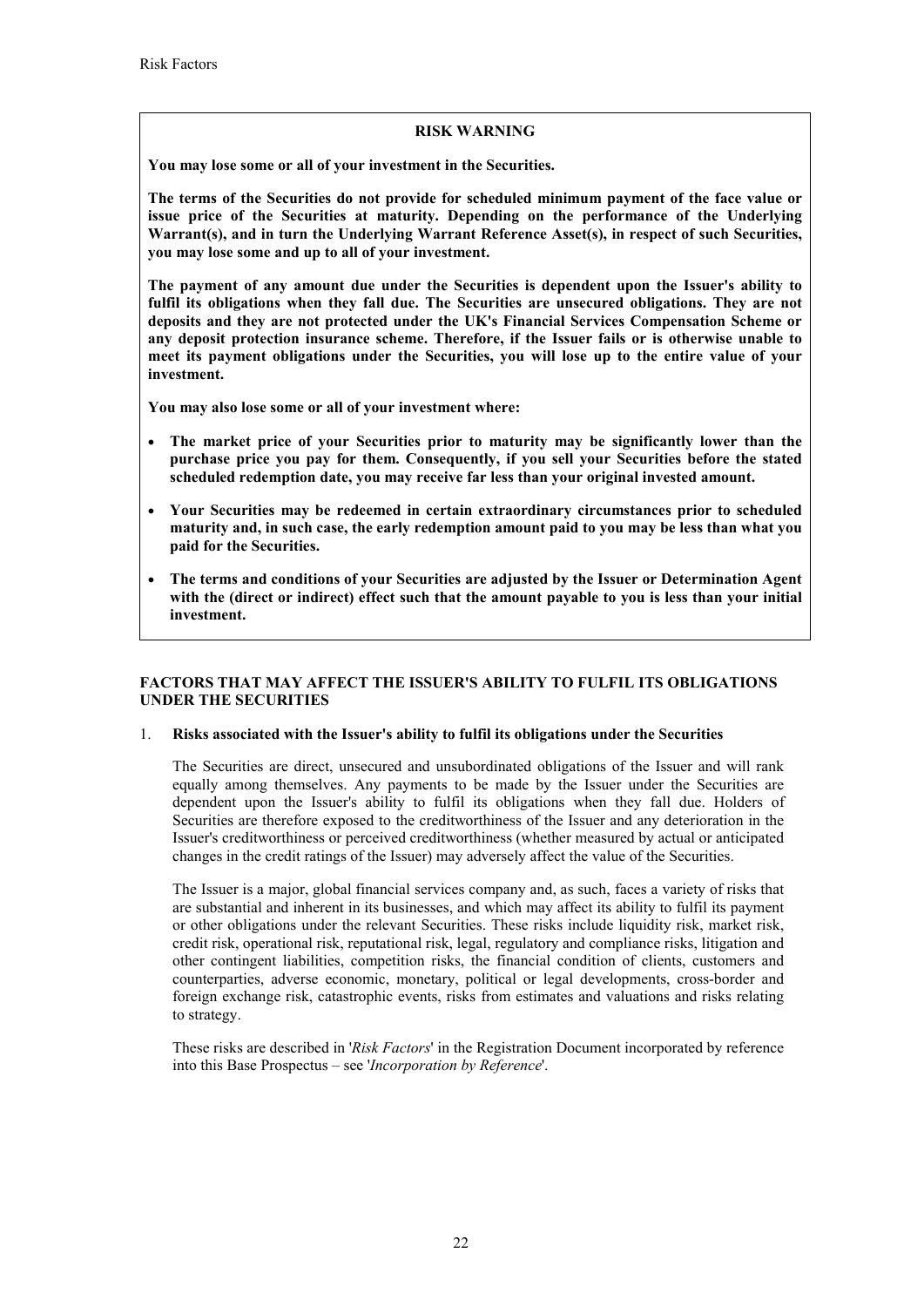## **FACTORS WHICH ARE MATERIAL FOR THE PURPOSES OF ASSESSING THE MARKET RISKS IN RELATION TO THE SECURITIES**

### 2. **Risks associated with the valuation of Securities**

## 2.1 **Initial value of the Securities and Issue Price**

The market value of the Securities may be significantly lower than the issue price of the Securities. In particular, the issue price may take into account:

- (a) where permitted by applicable law, amounts with respect to commissions relating to the issue and sale of the Securities,
- (b) the estimated profit that the Issuer and its subsidiary undertakings (together, the "**Bank Group**" or "**Barclays**") expects to earn in connection with structuring the Securities,
- (c) the estimated cost which Barclays may incur in hedging its obligations under the Securities, and
- (d) estimated development and other costs which Barclays may incur in connection with the Securities.

### 2.2 **Over-Issuance**

As part of its issuing, market-making and/or trading arrangements, the Issuer may issue more Securities than those which are to be initially subscribed or purchased by third party investors. The Issuer (or the Issuer's affiliates) may hold such Securities for the purpose of meeting any future investor interest or to satisfy market making requirements. You should therefore not regard the issue size of any Securities as indicative of the depth or liquidity of the market for such Securities, or of the demand for such Securities. In the event that an active and liquid secondary market does not develop, it is unlikely that you will be able to sell your Securities or, if you are able to sell your Securities you are unlikely to achieve a price that will provide you with a yield comparable to similar investments that have a developed secondary market.

## 2.3 **Secondary market value of the Securities**

Secondary market prices of the Securities may be lower than the original issue price of the Securities because, amongst other things secondary market prices may exclude selling commissions, profits and hedging and other costs that are included in the original issue price of the Securities. As a result, the price, if any, at which the Manager or any other person would be willing to buy Securities from you in secondary market transactions, if at all, may be lower than the original issue price. Any sale by you prior to the scheduled redemption date could result in a substantial loss to you. See the immediately following risk consideration for information about additional factors that may impact any secondary market prices of the Securities.

## 2.4 **Factors affecting the value and trading price of the Securities**

Generally, the market value of your Securities will be affected by the volatility, level, value or price of the Underlying Warrants, and indirectly of the Underlying Warrant Reference Asset(s) at the time, changes in interest rates, the financial condition of the Issuer (whether such changes are actual or perceived) and credit ratings, the supply of and demand for the Securities, the time remaining until the maturity of the Securities and a number of other factors. Some of these factors are interrelated in complex ways; as a result, the effect of any one factor may be offset or magnified by the effect of another factor. The price, if any, at which you will be able to sell your Securities prior to maturity, may be substantially less than the amount you originally invested. The following paragraphs describe the manner in which the market value of the Securities may be affected in the event of a change in a specific factor, assuming all other conditions remain constant.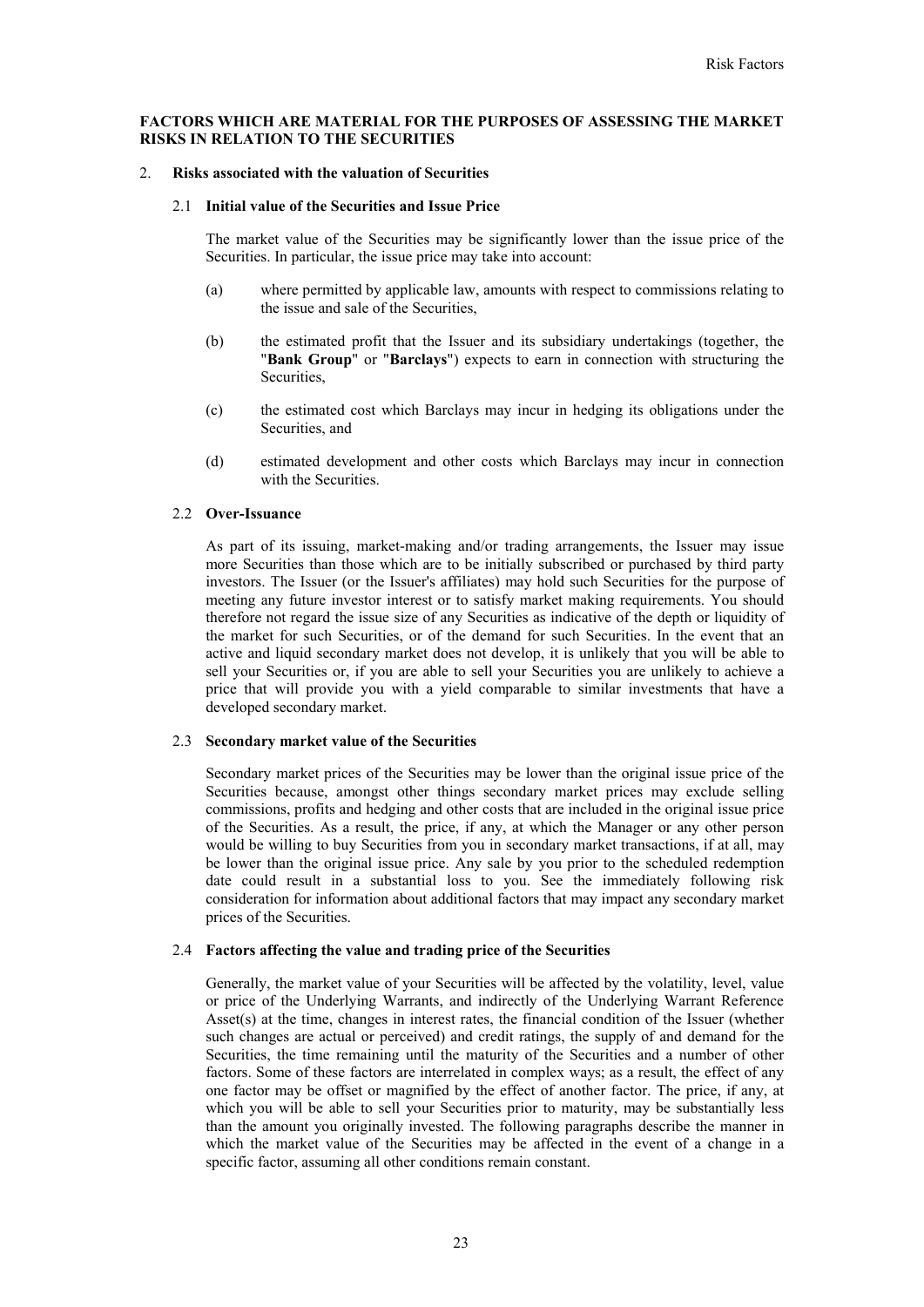- **Performance of the Underlying Asset(s).** Amounts payable under the terms of the Securities will be linked to the change in value of one or more Underlying Warrant(s), which may fluctuate up or down depending on the performance of one or more Underlying Warrant Reference Asset(s). Any such Underlying Warrant(s) together with any relevant Underlying Warrant Reference Asset(s) is referred to as an "**Underlying Asset**". The market value of the Securities prior to maturity will likely depend substantially on the current level (or in some cases, performance since the date on which the Securities price) of the Underlying Warrant(s) relative to its initial level. If you decide to sell your Securities prior to maturity, when the current level of the Underlying Warrant(s) at the time of sale is favourable relative to its initial level, you may nonetheless receive substantially less than the amount that would be payable at maturity based on that level because of expectations that the level will continue to fluctuate until the final level is determined.
- **Volatility of the Underlying Asset(s).** Volatility is the term used to describe the size and frequency of market fluctuations. If the volatility of the Underlying Warrant(s) or the Underlying Warrant Reference Assets increases or decreases, the market value of the Securities may be adversely affected.
- **Interest rates.** The market value of the Securities will likely be affected by changes in interest rates. Interest rates also may affect the economy and, in turn, the value of the Underlying Asset(s) (or its components, if any), which would affect the market value of the Securities.
- **Supply and demand for the Securities.** In general, if the supply of the Securities increases and/or the demand for the Securities decreases, the market value of the Securities may be adversely affected.
- **The Issuer's or the Bank Group's financial condition, credit ratings and results of operations.** Actual or anticipated changes in the financial condition of the Issuer or the Bank Group, current credit ratings or results of operations may significantly affect the market value of the Securities. The significant difficulties experienced in the global financial system in recent periods and resulting lack of credit, lack of confidence in the financial sector, increased volatility in the financial markets and reduced business activity could materially and adversely affect Barclays' business, financial condition, credit ratings and results of operations. However, because the return on the Securities is dependent upon factors in addition to the Issuer's ability to pay or settle its obligations under the Securities (such as the current level, value or price of the Underlying Warrant(s)), an improvement in the Issuer's financial condition, credit ratings or results of operations is not expected to have a positive effect on the market value of the Securities. These credit ratings relate only to the Issuer's creditworthiness, do not affect or enhance the performance of the Securities and are not indicative of the risks associated with the Securities or an investment in the Underlying Asset(s). A rating is not a recommendation to buy, sell or hold securities and may be subject to suspension, change or withdrawal at any time by the assigning rating agency.
- **Time remaining to maturity.** A 'time premium' results from expectations concerning the level, value or price of the Underlying Asset(s) during the period prior to the maturity of the Securities. As the time remaining to maturity decreases, the market value of the Securities may be less sensitive to the volatility in the Underlying Warrant(s) (and indirectly to the Underlying Warrant Reference Asset(s)).
- **Events affecting or involving the reference assets.** Economic, financial, regulatory, geographic, judicial, political and other developments that affect the level, value or price of the Underlying Warrant Reference Asset(s), and real or anticipated changes in those factors, also may affect the market value of the Securities. For example, for Underlying Warrant Reference Asset(s) composed of equity securities, the financial condition and earnings results of the share issuer, and real or anticipated changes in those conditions or results, may affect the market value of the Underlying Warrant(s) which in turn may affect the market value of the Securities. In addition, speculative trading by third parties in the Underlying Warrant Reference Asset(s) could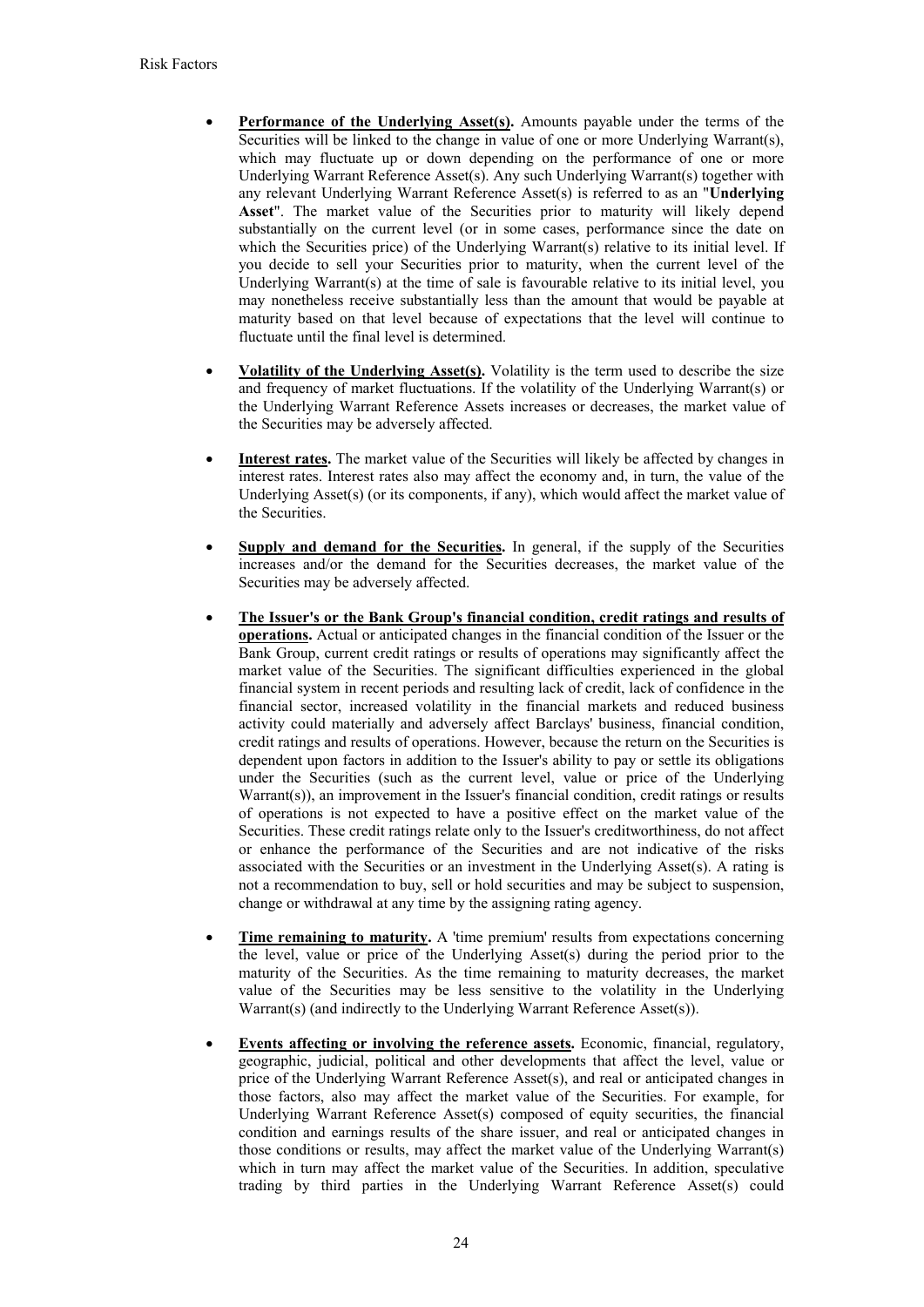significantly increase or decrease the level, value or price of the Underlying Warrant Reference Asset(s), thereby exposing the Underlying Warrant Reference Asset(s) to additional volatility which could affect the market value of the Underlying Warrant(s) which in turn may affect the market value of the Securities.

- **Exchange rates.** Depending on the terms of the Securities, movements in exchange rates and the volatility of the exchange rates between the currency of denomination of the Securities and the currency of the Underlying Warrant Reference Asset(s) (if different) may affect the market value of the Underlying Warrant(s) which in turn may affect the market value of the Securities.
- **Issuer call right.** During any period when the Issuer may elect to redeem the Securities, and potentially prior to this period, the market value of the Securities will generally not rise above the price at which they can be redeemed.

The effect of one of the factors specified above may offset some or all of any change in the market value of the Securities attributable to another factor.

These factors may affect the market price of the Securities, including any market price which you receive in any secondary market transaction and may be: (i) different from the value of the Securities as determined by reference to Barclays' pricing models; and (ii) less than the issue price. As a result, if you sell your Securities prior to scheduled maturity, you may receive back less than your initial investment or even zero.

# 2.5 **Risk of withdrawal of the public offering**

In the case of public offers, the Issuer may provide in the Final Terms that it is a condition to the offer that the Issuer reserves the right to withdraw the offer for reasons beyond its control, such as extraordinary events, substantial change of the political, financial, economic, legal, monetary or market conditions at national or international level and/or adverse events regarding the financial or commercial position of the Issuer and/or other relevant events that in the reasonable determination of the Issuer may be prejudicial to the offer. In such circumstances, the offer will be deemed to be null and void. In such case, where you have already paid or delivered subscription monies for the relevant Securities, you will be entitled to reimbursement of such amounts, but will not receive any remuneration that may have accrued in the period between their payment or delivery of subscription monies and the reimbursement of the Securities.

### 3. **Risks associated with the liquidity of Securities**

#### 3.1 **Possible illiquidity of the Securities in the secondary market**

A secondary trading market for the Securities may not develop. Even if a secondary market does develop, it is not possible to predict the prices at which the Securities will trade in such secondary market. Such prices may not accurately reflect the theoretical value of the Securities.

The Issuer is under no obligation to make a market in or to repurchase Securities. Therefore, you may not be able to sell your Securities easily or at prices that will provide you with a yield comparable to similar investments that have a developed secondary market. The number of Securities of any series may be relatively small, further adversely affecting the liquidity of such Securities.

The Issuer may list Securities on a stock exchange but the fact that Securities are listed will not necessarily lead to greater liquidity. If Securities are not listed or traded on any exchange, pricing information for such Securities may be more difficult to obtain and the liquidity of such Securities may be adversely affected.

The number of Securities outstanding or held by persons other than the Issuer's affiliates could be reduced at any time due to early redemptions of the Securities. Accordingly, the liquidity of the market for the Securities could vary materially over the term of the Securities.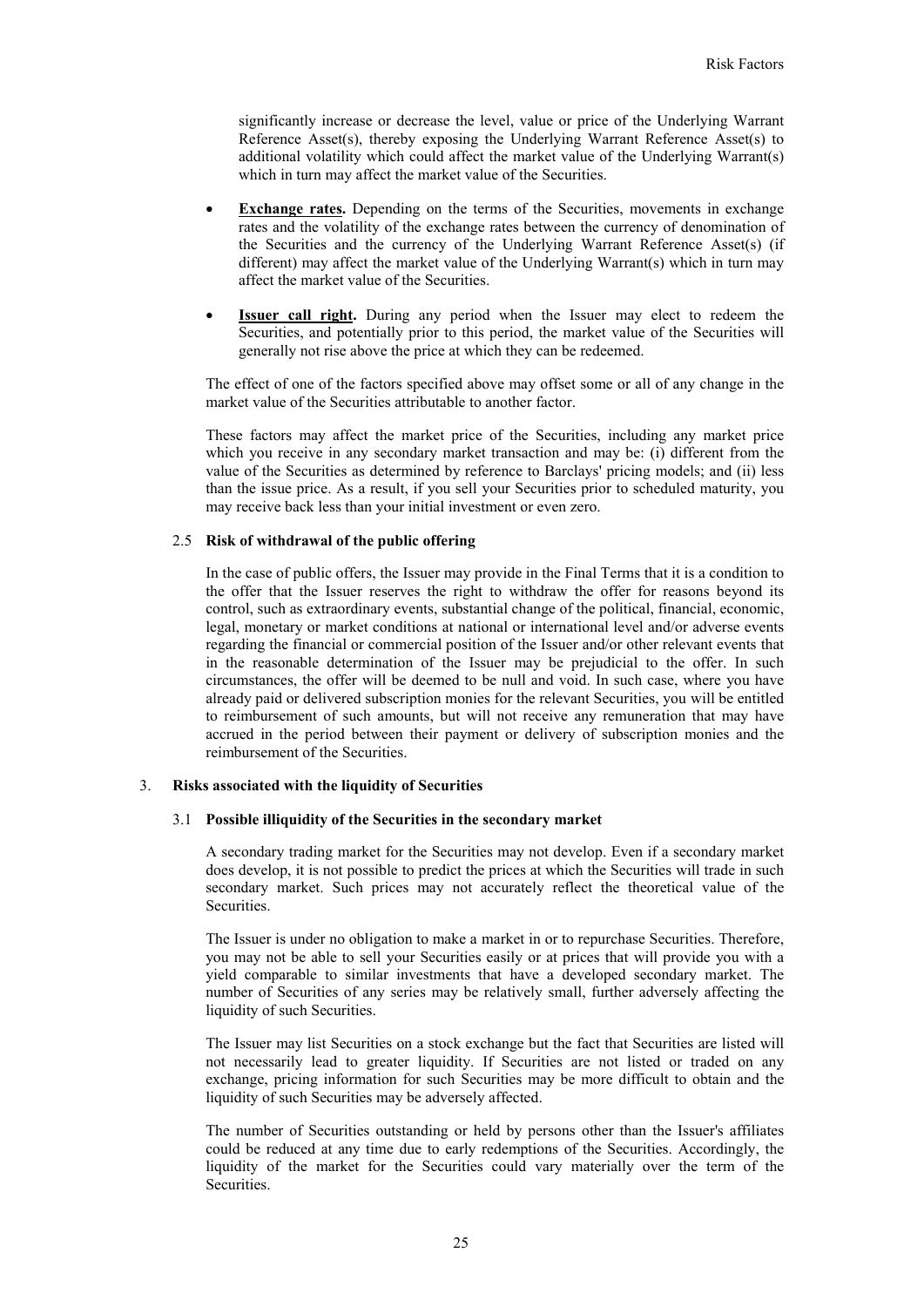A lack of liquidity in the secondary market for the Securities may have a severely adverse effect on the market value of Securities and may result in you: (i) being unable to sell your Securities on the secondary market, or (ii) receiving less than the initial price paid for the **Securities** 

# 3.2 **Issue of further Securities**

If additional securities or options with the same characteristics or linked to the same Underlying Asset(s) as your Securities are subsequently issued, either by the Issuer or another issuer, the supply of securities with such characteristics or linked to such Underlying Asset(s) in the primary and secondary markets will increase and may cause the secondary market price of your Securities to decline.

# 4. **Risks associated with early redemption or adjustment of the Securities**

# 4.1 **Potential loss of some or all of your investment, loss of opportunity and reinvestment risk**

The Securities may be redeemed prior to their scheduled redemption date and, therefore, you will be subject to the following risks:

- risk of loss of investment: depending on the circumstance in which your Securities are redeemed prior to their scheduled redemption date, the amount of redemption proceeds you receive may be less than your original investment;
- risk of loss of opportunity: in the event that your Securities are redeemed prior to their scheduled redemption date, you will lose the opportunity to participate in any subsequent positive performance of the Underlying Warrant(s) and be unable to realise any potential gains in value of the Securities; and
- reinvestment risk: following such early redemption, you may not be able to reinvest the proceeds from an investment at a comparable return and/or with a comparable interest rate for a similar level of risk. You should consider such reinvestment risk in light of other available investments when you purchase the Securities.

The circumstances in which your Securities may be redeemed prior to their scheduled redemption date and the amount you can expect to receive in such case are described below.

# 4.2 **Adjustment or early redemption following an 'Additional Disruption Event', 'Warrant Termination Event', or early redemption for unlawfulness or impracticability**

There are certain events – relating to the Issuer, the Underlying Warrant(s), taxation or the relevant currency – the occurrence of which may cause the Securities to be redeemed prior to their scheduled redemption date:

### (a) **'Additional Disruption Event'**

This includes:

- a tax event causing the withholding or deduction of amounts otherwise payable by the Issuer under the Securities;
- an extraordinary market disruption event preventing the Issuer's performance of its obligations under the Securities;
- an event impacting one or more currencies that the Issuer determines would materially disrupt or impair its ability to meet its obligations or otherwise settle, clear, or hedge the Securities; and
- if the Securities are CREST Securities, loss of CREST eligibility of such Securities.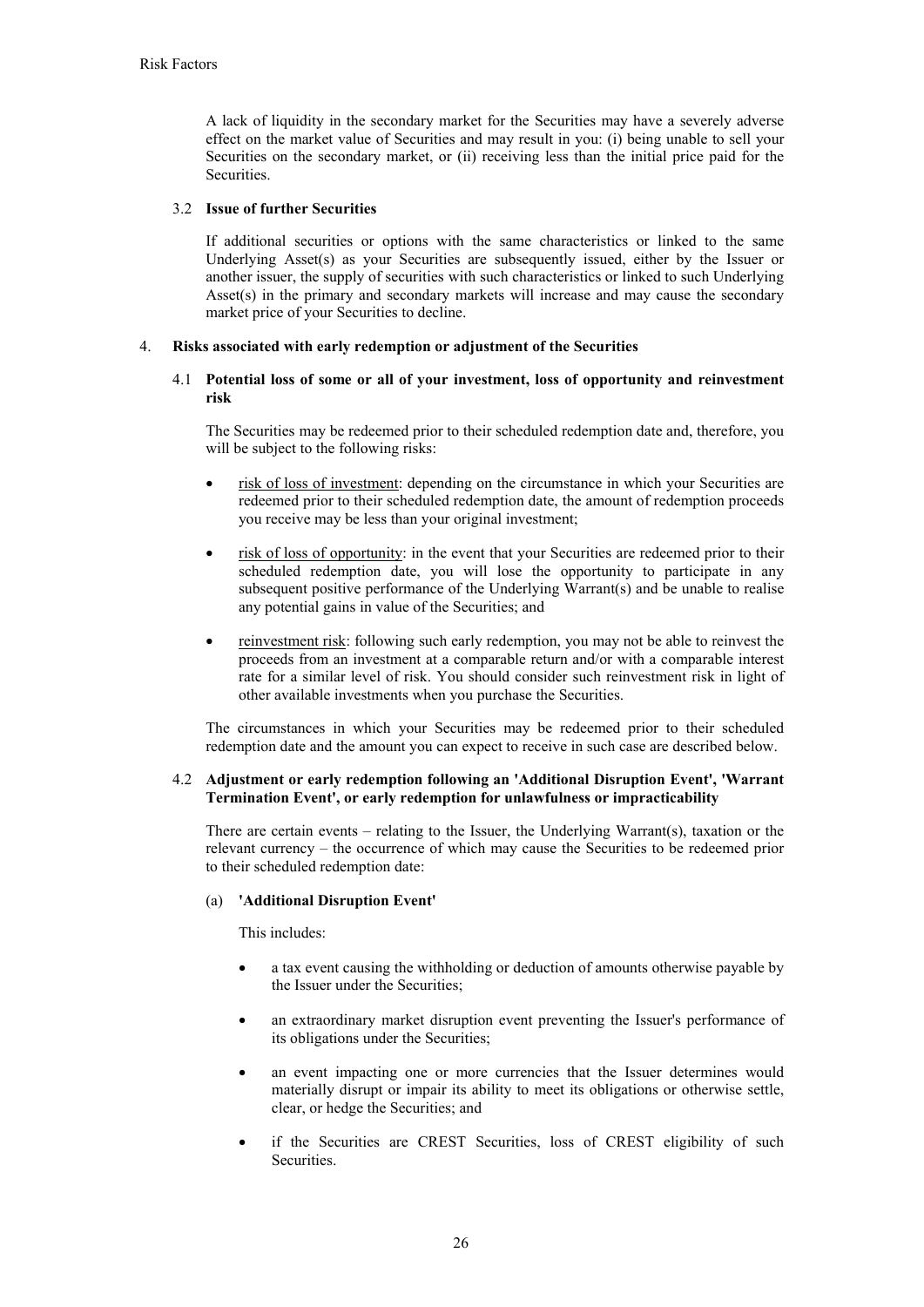If any of these events occurs, the Issuer shall:

- (i) adjust the terms and conditions of the Securities (without the consent of holders); or
- (ii) if the Determination Agent determines that no adjustment that could be made would produce a commercially reasonable result and preserve substantially the economic effect to the holders of a holding of the relevant Security, redeem the Securities prior to their scheduled redemption date.

Any adjustment made to the terms and conditions of the Securities (which may include a reduction in the amount otherwise payable or deliverable under the Securities in order to reflect increased costs or otherwise to the Issuer) may have a negative effect on the value of and return on the Securities.

In the event of early redemption of your Securities due to the occurrence of any of the above events the early cash settlement amount you will receive will be determined by the Determination Agent in the same way as the final cash settlement amount payable at maturity would have been determined except that the final value of the Underlying Warrant(s) used in such determination will be the value of the Underlying Warrant(s) on the day of the event giving rise to the early redemption. In any case, the early cash settlement amount you will receive may be less than your original investment and you could lose some or all of your money. See also risk factor 4.1 (*Potential loss of some or all of your investment, loss of opportunity and reinvestment risk*) above.

# (b) **'Warrant Termination Event'**

A Warrant Termination Event will occur if a specified early cancellation event in respect of any relevant Underlying Warrant occurs (for example following the satisfaction of certain specified conditions such as the price, level or value of the relevant Underlying Warrant Reference Asset(s) reaching a specified level) or in accordance with the terms and conditions of such Underlying Warrant.

A Warrant Termination Event also will occur if the Issuer determines that if the Underlying Warrant is cancelled or terminated for any reason other than as a result of its scheduled exercise by a holder or its scheduled automatic exercise, for example if:

- the issuer of the Underlying Warrant determining that it has or will become unlawful or impractical to perform its obligations under the Underlying Warrant;
- a tax event causing the withholding or deduction for amounts otherwise payable by the issuer of the Underlying Warrant under the Underlying Warrant;
- an extraordinary market disruption event preventing the issuer of the Underlying Warrant performing its obligations under the Underlying Warrant;
- an extraordinary and/or disruptive event relating to the existence, continuity, trading, valuation, pricing or publication of an Underlying Warrant Reference Asset;
- an event impacting one or more currencies that the issuer of the Underlying Warrant determines would materially disrupt or impair its ability to meet its obligations or otherwise settle, clear, or hedge the Underlying Warrant; and
- if applicable to the Underlying Warrant, the ability of the issuer of the Underlying Warrant to source or unwind related transactions (which were put in place to provide the returns on the Underlying Warrant) is adversely affected in any material respect,

in each case, where the determination agent in respect of the Underlying Warrant determines that no adjustment that could be made to the terms of the Underlying Warrant would produce a commercially reasonable result and preserve substantially the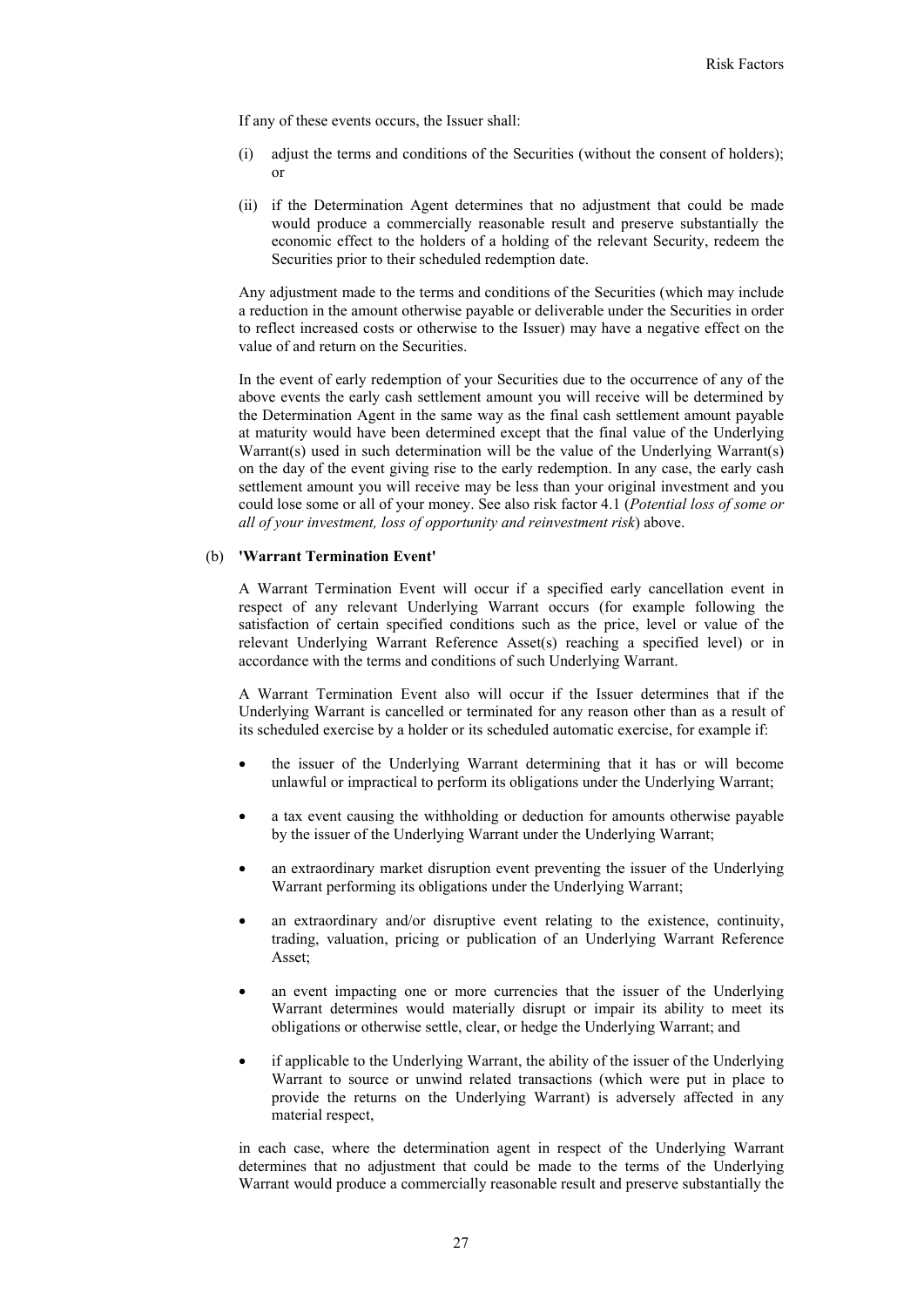economic effect to the holders of the Underlying Warrant of a holding of the relevant Underlying Warrant.

In the event of early redemption of your Securities due to the occurrence of any of the above events the early cash settlement amount you will receive will be determined by the Determination Agent in the same way as the final cash settlement amount payable at maturity would have been determined except that the final value of the Underlying Warrant(s) used in such determination will be the value of the Underlying Warrant(s) on the day of the event giving rise to the early redemption. In any case, the early cash settlement amount you will receive may be less than your original investment and you could lose some or all of your money. See also risk factor 4.1 (*Potential loss of some or all of your investment, loss of opportunity and reinvestment risk*) above.

# (c) **Unlawfulness or impracticability**

If the Issuer determines that the performance of any of its absolute or contingent obligations under the Securities has become unlawful or a physical impracticability, in whole or in part, the Issuer may redeem the Securities prior to their scheduled redemption date.

In the event of early redemption of your Securities due to the occurrence of any of the above events, the early cash settlement amount you will receive will be determined by the Determination Agent in the same way as the final cash settlement amount payable at maturity would have been determined except that the final value of the Underlying Warrant(s) used in such determination will be the value of the Underlying Warrant(s) on the day of the event giving rise to the early redemption. In any case, **the early redemption amount you will receive may be less than your original investment and you could lose some or all of your money**. See also risk factor 4.1 (*Potential loss of some or all of your investment, loss of opportunity and reinvestment risk*) above.

### 5. **Risks associated with certain other features and terms of the Securities**

#### 5.1 **Determinations**

Any determination made by the Determination Agent will be made in good faith and in a commercially reasonable manner and, in the absence of manifest or proven error, shall be conclusive and binding on all persons (including, without limitation, the holders), notwithstanding the disagreement of such persons or other financial institutions, rating agencies or commentators. Any such determination could adversely affect the value of the Securities resulting in your receiving less than your original investment, and potentially receiving zero. See also risk factor 10 (*Risks associated with discretionary powers of the Issuer and the Determination Agent, including in relation to the Issuer's hedging arrangements*).

#### 5.2 **Substitution of the Issuer**

The Issuer may substitute itself as the principal obligor under the Securities for any other company which has an equivalent rating of long-term unsecured, unsubordinated and unguaranteed debt obligations from an internationally recognised rating agency. Following such a substitution, the original Issuer entity will be released from all payment and delivery obligations under the Securities and you will become subject to the credit risk of the substitute issuer under your Securities. You will have no right of claim against the original Issuer or the substituted Issuer in event that such substitution has adverse tax consequences to you. A substitution of the Issuer may affect any listing of the Securities and, in particular, it may be necessary for the substituted issuer to reapply for listing on the relevant market or stock exchange on which the Securities are listed.

## 5.3 **Amendments to the terms and conditions of the Securities**

The terms and conditions of the Securities may be amended by the Issuer without the consent of the holders of the Securities in any of the following circumstances: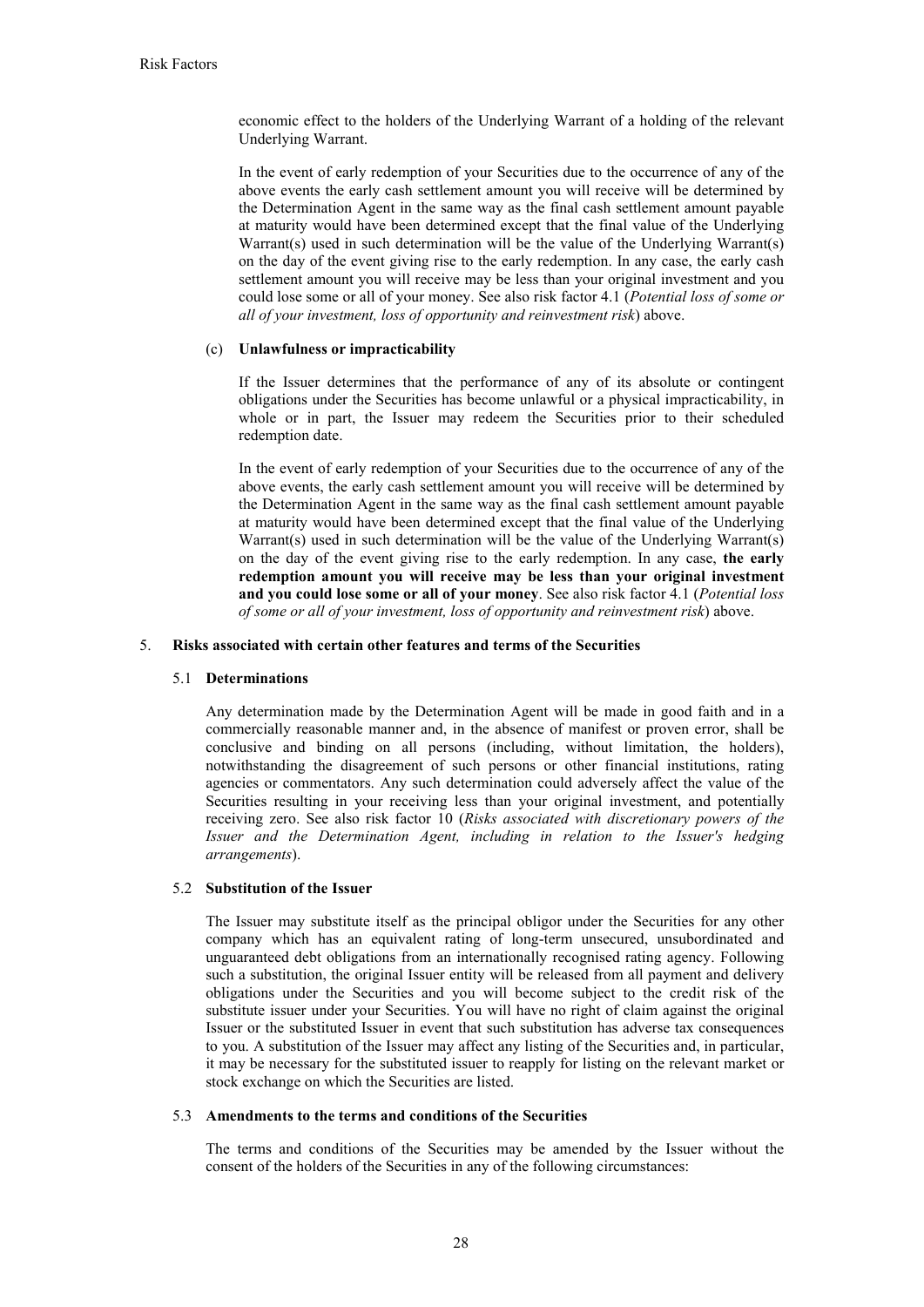- to cure a manifest or proven error or omission;
- where such amendment will not materially and adversely affect the interests of holders;
- to correct or supplement any defective provision;
- where the amendment is of a formal, minor or technical nature; and/or
- to comply with mandatory provisions of law or (in the case of CREST Securities) any change in CREST requirements.

In other circumstances, the consent of a defined majority of holders is required.

The terms and conditions of the Securities contain provisions for holders of Securities to call and attend meetings to vote upon such matters or to pass a written resolution in the absence of such a meeting. Resolutions passed at such a meeting, or passed in writing, can bind all holders of Securities, including investors that did not attend or vote, or who do not consent to the amendment.

## 5.4 **Minimum Tradable Amounts; minimum nominal amounts**

Where the Final Terms of your Securities provides for a Minimum Tradable Amount or Specified Denomination consisting of a nominal amount plus one or more integral multiples of another smaller amount, if you hold an amount which is less than the Minimum Tradable Amount or minimum Specified Denomination at the relevant time:

- you will not be able to transfer or sell your holding;
- you may not receive a Definitive Bearer Security in respect of such holding (should Definitive Bearer Securities be printed); and
- you would need to purchase a nominal amount of Securities such that your holding amounts to such Minimum Tradable Amount or minimum Specified Denomination in order to be able to sell or transfer Securities or receive a Definitive Bearer Security.

If Definitive Bearer Securities are issued, you should be aware that those Securities which have a denomination that is not an integral multiple of any minimum denomination may be illiquid and difficult to trade.

### 5.5 **Book-Entry Securities**

If you hold your Securities in dematerialised and/or uncertificated form ("**Book-Entry Securities**"), you will not be the legal owner of the Book-Entry Securities. Rights in the Book-Entry Securities will be held through custodial and depositary links through the relevant clearing systems. This means that holders of Book-Entry Securities:

- will only be able to enforce rights in respect of the Book-Entry Securities indirectly through the intermediary depositaries and custodians; and
- in the event of any insolvency or liquidation of an intermediary, could receive less than they otherwise would have if they had invested directly in the Book-Entry Securities.

In addition, you may incur fees, charges, costs, taxes, duties and/or other expenses and liabilities in connection with the acquisition, delivery, holding, settlement, transfer or disposal of Book-Entry Securities. These expenses and liabilities, which may vary amongst different investors and will depend on the rules and procedures applicable to the relevant Book-Entry Securities, could reduce the value of and return on the Securities.

## 5.6 **CREST Depository Interests**

If you hold your Securities in the form of CREST Depository Interests ("**CDIs**"), you will not be the legal owner of the Securities to which such CDIs relate (the "**Underlying**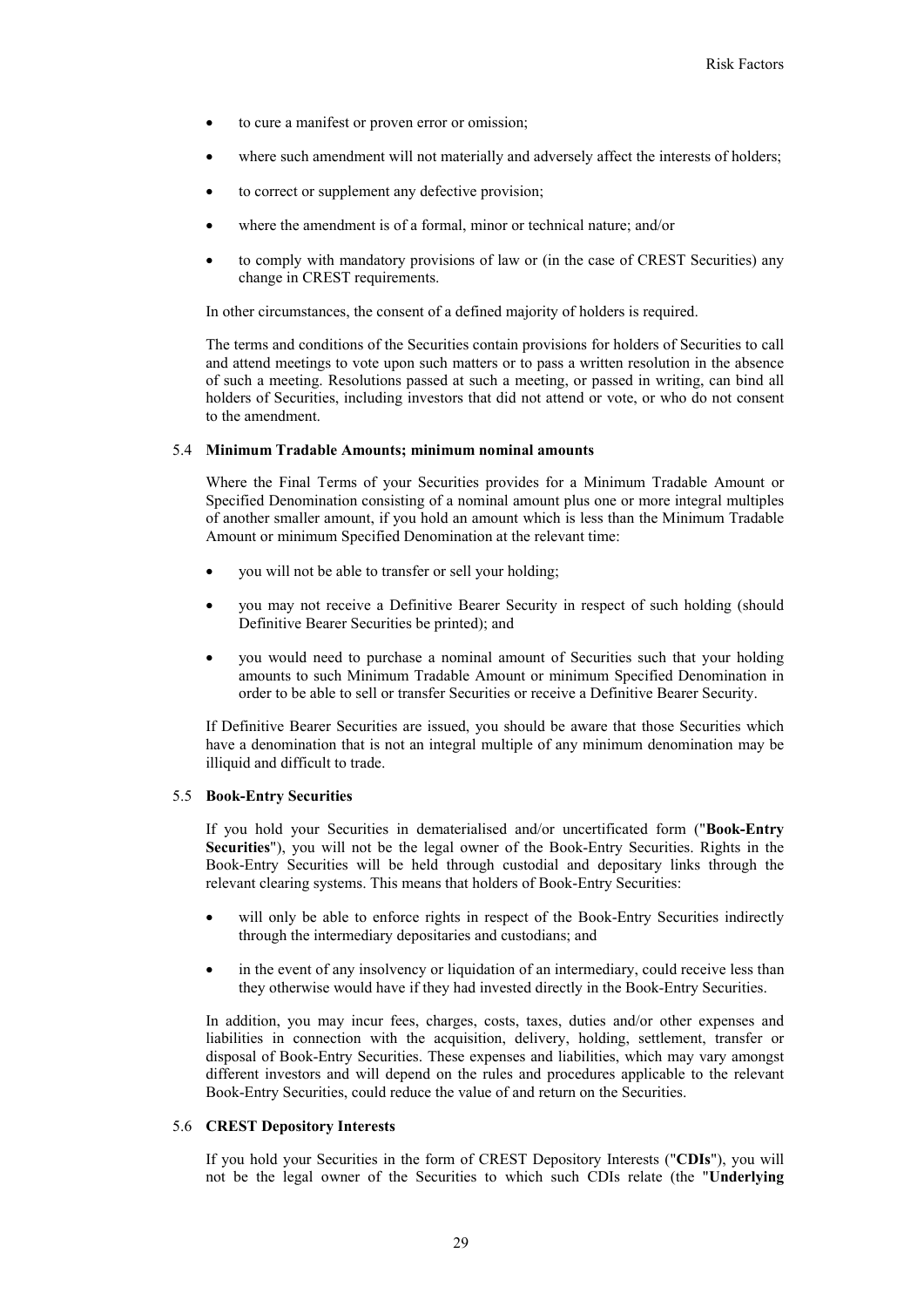**Securities**"). CDIs are separate legal instruments from the Underlying Securities and represent indirect interests in the interests of the CREST nominee in such Underlying Securities. CDIs will be issued by the CREST Depository to investors and will be governed by English law.

The Underlying Securities (as distinct from the CDIs representing indirect interests in such Underlying Securities) will be held in an account with a custodian. The custodian will hold the Underlying Securities through the Relevant Clearing System. Rights in the Underlying Securities will be held through custodial and depositary links through the Relevant Clearing System. The legal title to the Underlying Securities or to interests in the Underlying Securities will depend on the rules of the Relevant Clearing System in or through which the Underlying Securities are held.

Rights in respect of the Underlying Securities cannot be enforced by holders of CDIs except indirectly through the CREST Depository and CREST nominee who in turn can enforce rights indirectly through the intermediary depositaries and custodians described above. The enforcement of rights in respect of the Underlying Securities will therefore be subject to the local law of the relevant intermediary. These arrangements could result in an elimination or reduction in the payments that otherwise would have been made in respect of the Underlying Securities in the event of any insolvency or liquidation of the relevant intermediary, in particular where the Underlying Securities held in clearing systems are not held in special purpose accounts and are fungible with other securities held in the same accounts on behalf of other customers of the relevant intermediaries.

If a matter arises that requires a vote of Holders, the Issuer may make arrangements to permit the holders of CDIs to instruct the CREST Depository to exercise the voting rights of the CREST nominee in respect of the Underlying Securities. However, there is no guarantee that it will be possible to put such voting arrangements in place for holders of CDIs.

Holders of CDIs will be bound by all provisions of the CREST Deed Poll and by all provisions of or prescribed pursuant to the CREST International Manual (April 2008) issued by Euroclear UK & Ireland Limited and as amended, modified, varied or supplemented from time to time (the "**CREST Manual**") and the CREST Rules (contained in the CREST Manual) applicable to the CREST International Settlement Links Service. Holders of CDIs must comply in full with all obligations imposed on them by such provisions, including in relation to (i) indemnities, warranties, representations and undertakings to be given by holders of CDIs and limitations on the liability of the CREST Depository as issuer of the CDIs and (ii) fees, charges, costs and expenses to the CREST Depository in connection with the use of the CREST International Settlement Links Service. These will include the fees and expenses charged by the CREST Depository in respect of the provision of services by it under the CREST Deed Poll and any taxes, duties, charges, costs or expenses which may be or become payable in connection with the holding of the Underlying Securities through the CREST International Settlement Links Service.

None of the Issuer or any Manager or Agent makes any representation or warranty as to the tax consequences of an investment in CDIs and/or the tax consequences of the acquisition, holding, transfer or disposal of CDIs by any investor (including, without limitation, whether any stamp duty, stamp duty reserve tax, excise, severance, sales, use, transfer, documentary or any other similar tax, duty or charge may be imposed, levied, collected, withheld or assessed by any government, applicable tax authority or jurisdiction on the acquisition, holding, transfer or disposal of CDIs by any investor). Whilst your attention is drawn to the section entitled '*Taxation*', the tax consequences for each investor in CDIs can be different. Therefore, you should consider consulting with a tax adviser as to their specific consequences, including, in particular, whether United Kingdom stamp duty reserve tax will be payable on transfers of CDIs in uncertificated form within CREST.

### 6. **Securities may have foreign exchange risks**

If the terms and conditions of your Securities provide that payment under the Securities will be made in a currency which is different from the currency of the Underlying Warrant Reference Asset(s) and/or different from your home currency then, depending on the particular payout terms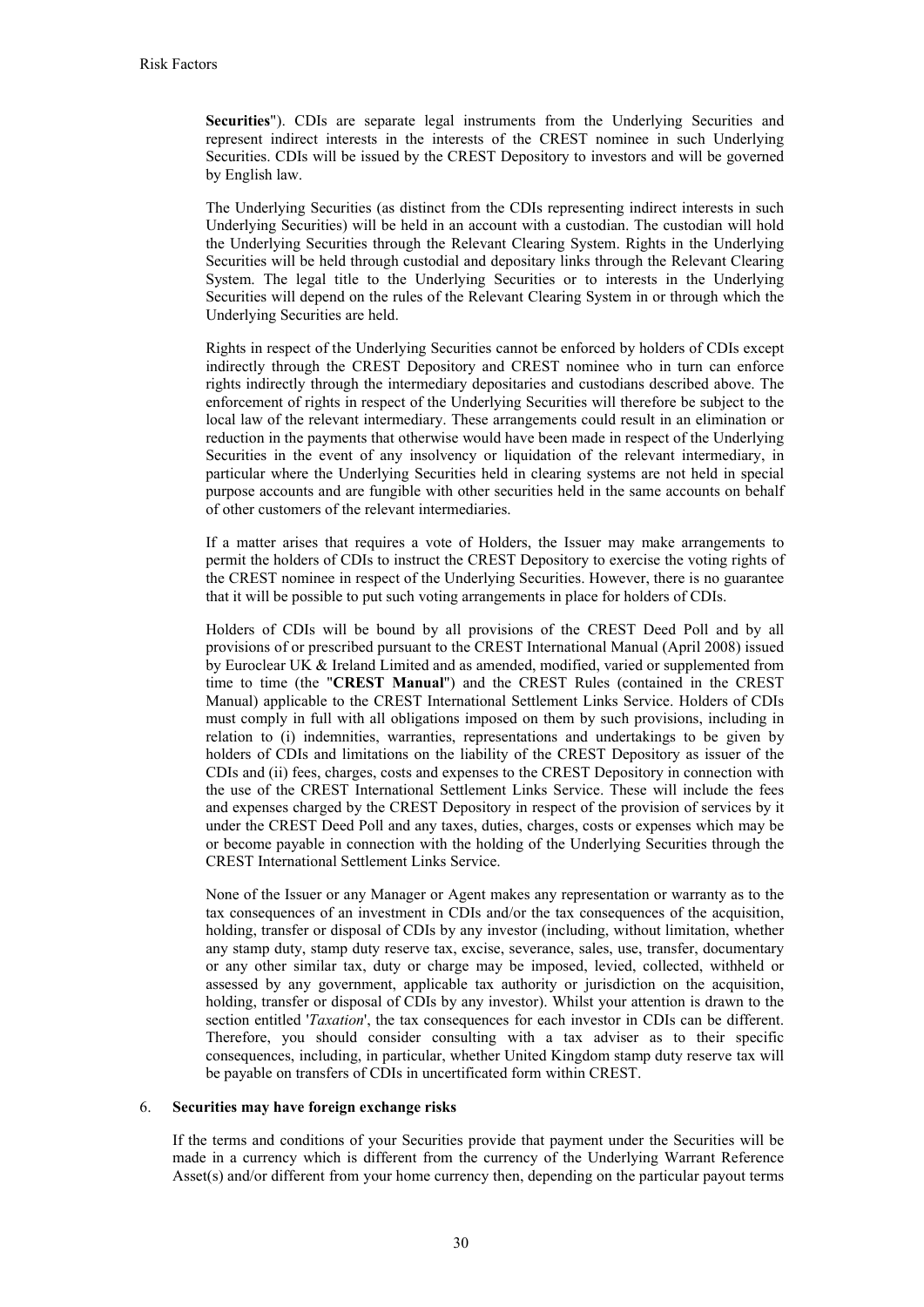of your Securities, you may: (i) be exposed to the adverse movement of the Settlement Currency of the Securities relative to the currency of the Underlying Warrant Reference Asset(s), and/or your home currency; and/or (ii) not be able to benefit from the positive movement (if any) of the Settlement Currency of the Securities relative to the currency of the Underlying Warrant Reference Asset(s) and/or your home currency.

Foreign exchange rates can be highly volatile and are determined by various factors, including supply and demand for currencies in the international foreign exchange markets, economic factors including inflation rates in the countries concerned, interest rate differences between the respective countries, economic forecasts, international political factors, currency convertibility, safety of making financial investments in the currency concerned, speculation and measures taken by governments and central banks.

A foreign exchange rate can be fixed by the sovereign government, allowed to float within a range of exchange rates set by the government or left to float freely. Exchange rates of most economically developed nations are permitted to fluctuate in value relative to each other. However, from time to time governments may use a variety of techniques, such as intervention by a country's central bank, the imposition of regulatory controls or taxes or changes in interest rates to influence the exchange rates of their currencies. In addition, governments around the world, including the governments of other major world currencies, have recently made, and may be expected to continue to make, very significant interventions in their economies, and sometimes directly in their currencies. Governments may also issue a new currency to replace an existing currency or alter the exchange rate or relative exchange characteristics by a devaluation or revaluation of a currency. These governmental actions could change or interfere with currency valuations and may cause currency exchange rates to fluctuate more than would otherwise occur in response to economic forces, as well as in response to the movement of currencies across borders.

Foreign exchange fluctuations between your home currency and the currency in which payment under the Securities is due may affect you where you intend to convert gains or losses from the exercise or sale of Securities into your home currency and may eventually cause a partial or total loss of your initial investment.

### 7. **Risks associated with the Securities being linked to one or more Underlying Warrants**

Securities linked to Underlying Warrant(s) have a different risk profile to ordinary unsecured debt securities as the return on such a Security is linked to the performance of the Underlying Warrant(s) which in turn are linked to the performance of the Underlying Warrant Reference Asset(s).

**This Section sets out the general risks to investors as a result of the Securities being linked to Underlying Warrant(s). Investors should also consider the nature of the Underlying Warrant Reference Asset(s) that apply to the Securities and refer to the corresponding risk factors set out in risk factor 9 (***Risks associated with Underlying Warrant(s) linked to specific types of Underlying Warrant Reference Asset(s)***).**

# 7.1 **The value of and return on the Securities depends on the performance of the Underlying Warrant(s)**

Amounts payable under the terms of the Securities will be linked to the change in value of one or more Underlying Warrant(s), which may fluctuate up or down depending on the performance of one or more Underlying Warrant Reference Asset(s). Any such Underlying Warrant(s) together with the relevant Underlying Warrant Reference Asset(s) is referred to as an "Underlying Asset". As a result, the value of and return on your Securities will depend on the performance of the Underlying Warrant(s) which in turn will depend on the performance of the Underlying Warrant Reference Asset(s). The performance of the Underlying Asset(s) may be subject to unpredictable change over time, which may depend on many factors, including financial, political, military or economic events, government actions and the actions of market participants. Any of these events could have a negative effect on the value of the Underlying Asset(s) which in turn could adversely affect the value of and return on your Securities.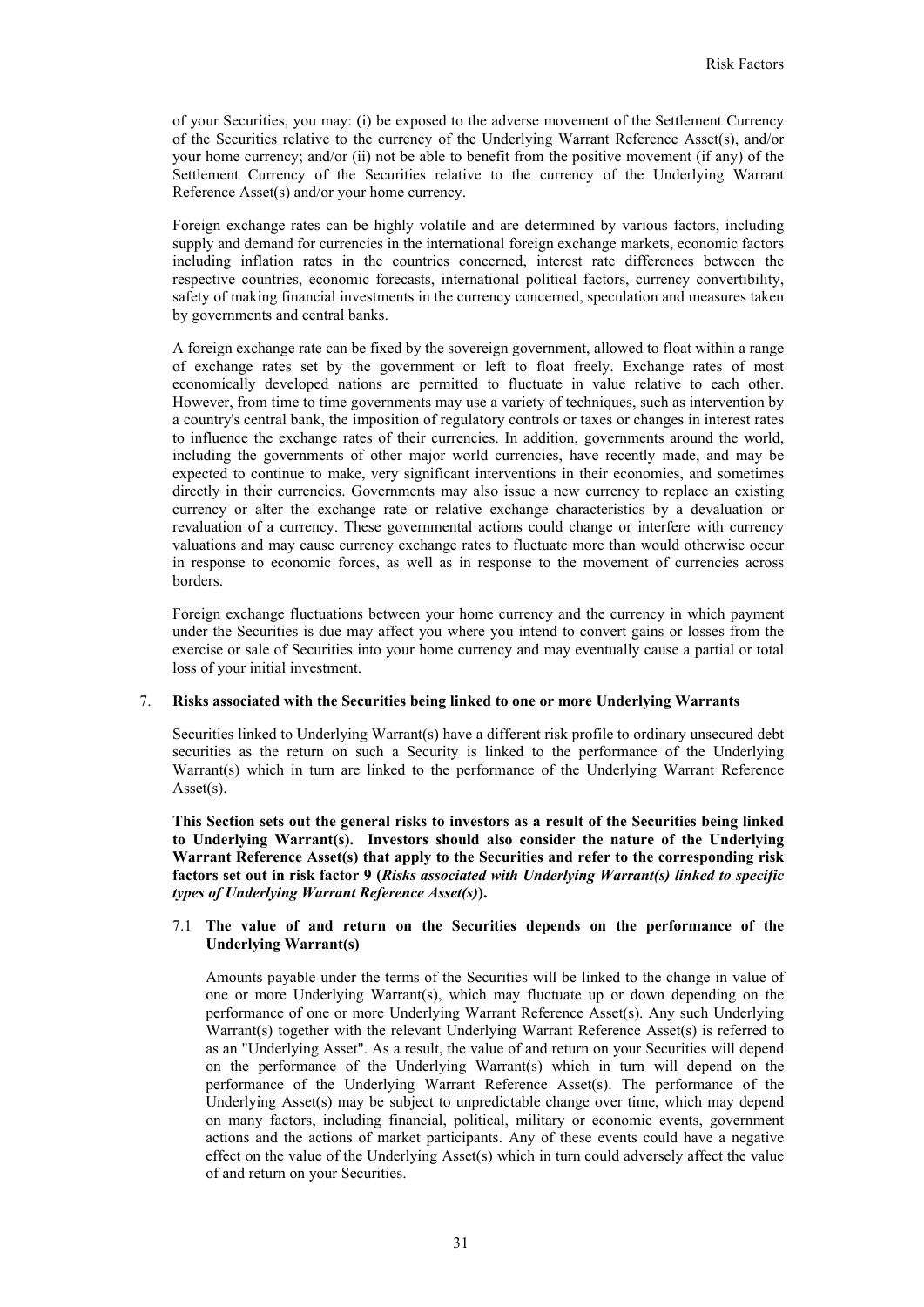# 7.2 **Past performance of an Underlying Asset is not indicative of future performance**

Any information about the past performance of an Underlying Asset should not be regarded as indicative of any future performance of such Underlying Asset, or as an indication of the range of, or trends or fluctuations in, the price or value of such Underlying Asset that may occur in the future. It is not possible to predict the future value of the Securities based on such past performance. Actual results will be different, and such differences may be material.

# 7.3 **No claim against any Underlying Asset**

The Securities are unsecured, and the Issuer has no obligation to hold the Underlying Asset(s). You will not have any legal or beneficial rights of ownership in the Underlying Asset(s). For example, you will have no voting rights, no rights to receive dividends or other distributions or any other rights with respect to the Underlying Asset(s). In addition, you will have no claim against any share issuer, index sponsor, fund issuer, fund sponsor or any other third party in relation to an Underlying Asset; such parties have no obligation to act in the interests of holders of Securities. Accordingly, you may receive a lower return on the Securities than you would have received had you invested directly in the Underlying Asset(s).

# 7.4 **Hedging risks**

If you are intending to purchase Securities to hedge against the market risk associated with investing in a product linked to the performance of an Underlying Warrant, or indirectly to the performance of an Underlying Warrant Reference Asset, you should recognise the complexities of utilising Securities in this manner. Due to fluctuating supply and demand for the Securities and various other factors, the value of the Securities may not correlate with movements of the Underlying Asset(s).

## 7.5 **Non-trading days or market disruption events may adversely affect the value of and return on your Securities**

If the Determination Agent determines that any scheduled valuation date in respect of the Underlying Warrant(s) is delayed in accordance with the terms of the relevant Underlying Warrant, then any corresponding valuation date under the Securities will also be delayed.

Scheduled valuation dates in respect of the Underlying Warrant(s) may be delayed if the scheduled valuation date falls on a day which is not a scheduled trading day or if the determination agent in respect of the Underlying Warrant(s) determines that the a relevant price is unavailable or the markets have been affected in a manner that prevents it from properly determining the value of an Underlying Warrant Reference Asset on a scheduled valuation date. These events may include disruptions or suspensions of trading in the markets as a whole. In such case, the valuation date in respect of the Underlying Warrant and the corresponding valuation date in respect of the Securities will be postponed and the value of and return on the Securities could be adversely affected.

If any valuation date in respect of the Underlying Warrants is postponed to the last possible day and the market disruption event is still occurring on that day or such day is not a trading day, the determination agent in respect of the Underlying Warrants will nevertheless determine the value of that the relevant Underlying Warrant Reference Asset(s) on such last possible day. Any such determination may negatively impact the value of and return on the Securities.

See risk factor 8 (*Risks associated with Underlying Warrant(s) linked to specific types of Underlying Warrant Reference Assets*).

### 7.6 **Emerging markets**

If your Securities are linked, directly or indirectly, to emerging market jurisdictions you will be exposed to the risks of volatility, governmental intervention and the lack of a developed system of law which are associated with such jurisdictions.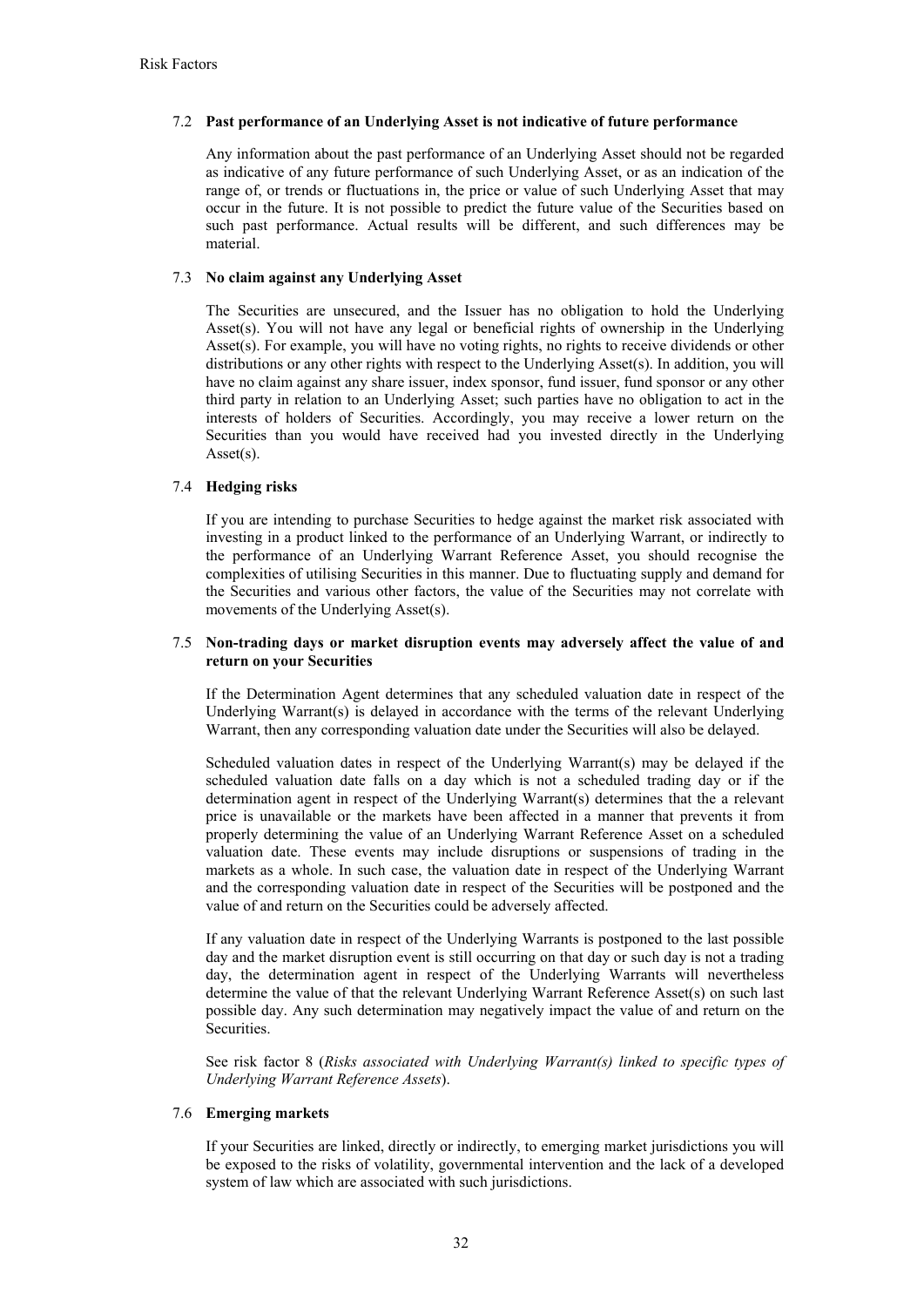In relation to Securities linked to Underlying Warrant(s) where the Underlying Warrant Reference Asset(s) are issued by issuers in, or comprised of assets or constituents located in, emerging market jurisdictions, there are specific risks that there is generally less publicly available information about emerging market issuers and potentially less developed accounting, auditing and financial reporting standards and requirements and securities trading rules. Additionally, the prices of Underlying Warrant Reference Asset(s) issued by issuers in, or comprised of assets or constituents located in, emerging market jurisdictions and the financial health of emerging markets based issuers may be affected by political, economic, financial and social instability in such jurisdictions, including changes in a country's government, economic and fiscal policies, currency exchange laws or other foreign laws or restrictions.

Securities linked indirectly to emerging markets, via securities, indices, commodities or currencies, may also be exposed to the risks of economic, social, political, financial and military conditions in such jurisdictions, including, in particular, political uncertainty and financial instability; the increased likelihood of restrictions on export or currency conversion; the greater potential for an inflationary environment; the possibility of nationalisation or confiscation of assets; the greater likelihood of regulation by the national, provincial and local governments, including the imposition of currency exchange laws and taxes; less liquidity in emerging market currency markets as compared to the liquidity in developed markets and less favourable growth prospects, capital reinvestment, resources and self-sufficiency.

A combination of any or all of these risks may have a negative impact on the value of and return on your Securities with such emerging markets exposure.

### 8. **Risks associated with certain features of the Underlying Warrant(s)**

### 8.1 **Participation rates**

If the terms of the Underlying Warrant(s) for your Securities provide that the amount payable or deliverable on the Underlying Warrant(s) is based upon the performance, price, value or level of the Underlying Warrant Reference Asset(s) multiplied by a participation rate which is over 100 per cent, the Underlying Warrant(s), and therefore your Securities, may have a disproportionate exposure to any negative performance of the Underlying Warrant Reference Asset(s). Due to this leverage effect the Securities will represent a very speculative and risky form of investment, since any loss in the value of the Underlying Warrant Reference Asset(s) carries the risk of a disproportionately higher loss in the value of and return on the Underlying Warrant(s) and therefore on your Securities.

If the terms of the Underlying Warrant(s) for your Securities provide that the amount payable or deliverable on the Underlying Warrant(s) is based upon the performance, price, value or level of the Underlying Warrant Reference Asset(s) multiplied by a participation rate which is under 100 per cent. and, at exercise, the final performance, price, value or level of the relevant Underlying Warrant Reference Asset(s) is greater than the initial performance, price, value or level of such Underlying Warrant Reference Asset(s), the return on the Underlying Warrant(s) and therefore on your Securities may be significantly less than if you had purchased the Underlying Warrant Reference Asset(s) directly. This is because a participation rate of less than 100 per cent. will reduce your exposure to any positive return on the Underlying Warrant Reference Asset(s).

# 8.2 **Averaging**

If the Underlying Warrant(s) for your Securities provide that 'averaging-in' or 'averaging-out' applies, the amount payable or property deliverable on the Underlying Warrant(s) will be calculated based on an initial price or final price which is the arithmetic average of the applicable levels, prices or other applicable values of the Underlying Warrant Reference Asset(s) on the specified averaging dates, rather than on one initial valuation date or final valuation date. This means that if the applicable level, price or value of the Underlying Warrant Reference Asset(s) dramatically changes on one or more of the averaging dates, the value of the Underlying Warrants and therefore the amount payable on your Securities may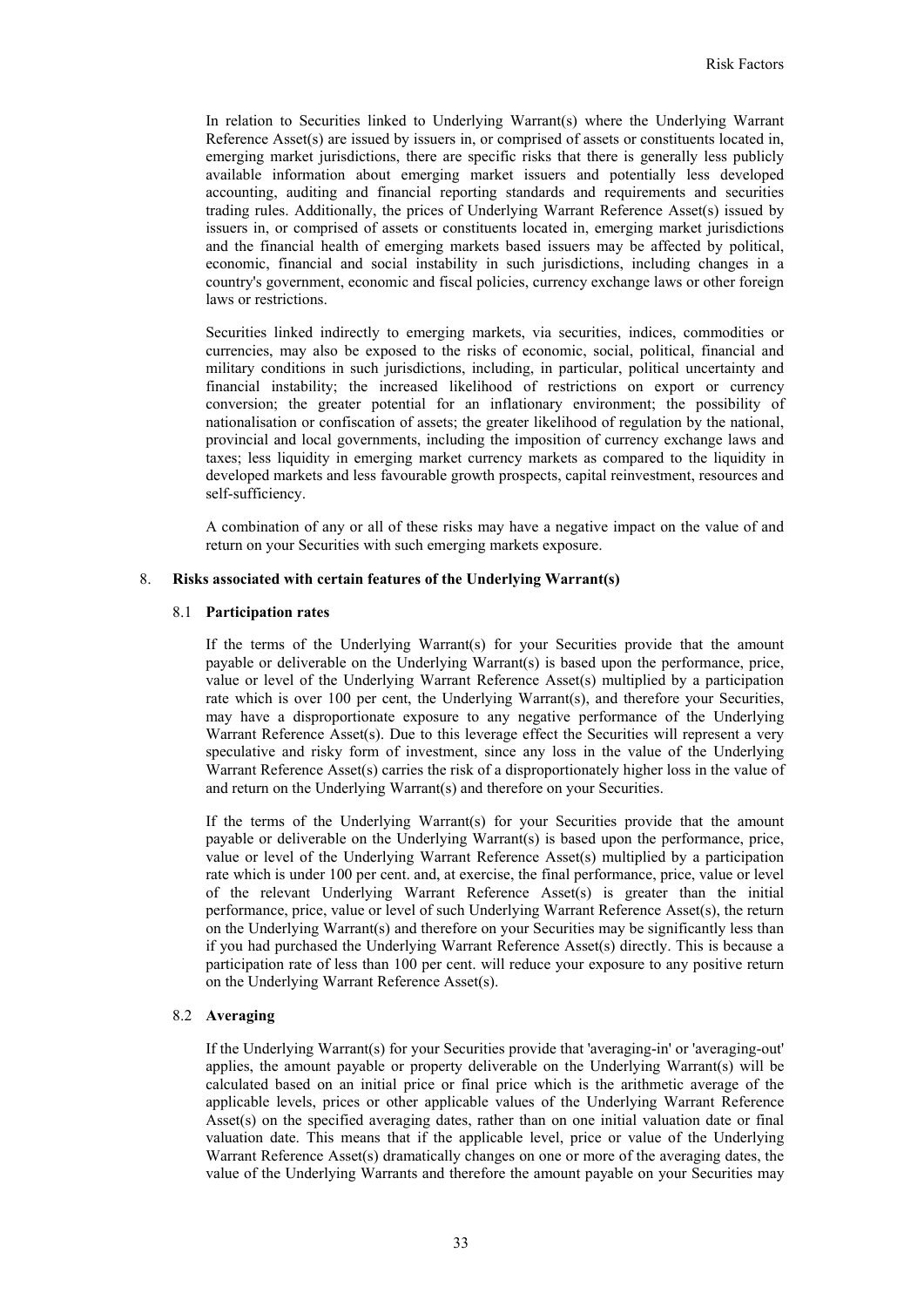be significantly less than it would have been if the amount payable or property deliverable on the Underlying Warrant(s) had been calculated by reference to a single value taken on an initial valuation date or final valuation date.

# 8.3 **Lookback dates**

If the Underlying Warrant(s) for your Securities provide that 'min lookback-out' applies, the amount payable or property deliverable on the Underlying Warrant(s) will be calculated based on the lowest of the applicable levels, prices or other applicable values of the Underlying Warrant Reference Asset(s) on the specified min lookback-out dates, rather than a single final valuation date. This means that if the applicable level, price or value of the Underlying Warrant Reference Asset(s) dramatically falls on one of the min lookback-out dates, the amount value of the Underlying Warrant(s) and therefore the amount payable on your Securities may be significantly less than it would have been if the amount payable or property deliverable on the Underlying Warrant(s) had been calculated by reference to a single value taken on a single valuation date.

If the Underlying Warrant(s) for your Securities provide that 'max lookback-in' applies, the amount payable or property deliverable on the Underlying Warrant(s) will be calculated based on the maximum of the applicable levels, prices or other applicable values of the Underlying Warrant Reference Asset(s) on the specified max lookback-in dates, rather than a single initial valuation date. This means that if the applicable level, price or value of the Underlying Warrant Reference Asset(s) dramatically surges on one of the max lookback-in dates, the value of the Underlying Warrant(s) and therefore the amount payable on your Securities may be significantly less than it would have been if the amount payable or property deliverable on the Underlying Warrant(s) had been calculated by reference to a single value taken on a single valuation date.

# 8.4 **Caps**

Where the terms of the Underlying Warrant(s) provide that the amount payable or property deliverable on the Underlying Warrant(s) is subject to a cap, your ability to participate in any change in the value of the Underlying Warrant Reference Asset(s) will be limited, no matter how much the level, price or other value of the Underlying Warrant Reference Asset(s) rises above the cap level over the life of the Underlying Warrant(s) and the Securities. Accordingly, the value of the Underlying Warrant(s) and therefore the value or return on your Securities may be significantly less than if you had purchased the Underlying Warrant Reference Asset(s) directly.

### 8.5 **'Worst-of'**

If the terms of the Underlying Warrant(s) provide that the 'underlying performance type' of the Underlying Warrant(s) is 'worst-of' you will be exposed to the performance of each Underlying Warrant Reference Asset and, in particular, to the Underlying Warrant Reference Asset which has the worst performance.

This means that, irrespective of how the other Underlying Warrant Reference Assets perform, if any one or more Underlying Warrant Reference Assets fail to meet a relevant threshold or barrier for the calculation of any settlement amount payable or deliverable under the Underlying Warrant(s), the value of the Underlying Warrant(s) and therefore the value of and return on your Securities may be reduced and you could lose some or all of your initial investment.

# 8.6 **Baskets of Underlying Warrant Reference Assets**

If the terms of the Underlying Warrant(s) reference a basket of Underlying Warrant Reference Assets, you will be exposed to the performance of each Underlying Warrant Reference Asset in the basket. You should consider the level of interdependence, or 'correlation', between each of the basket constituents with respect to the performance of the basket.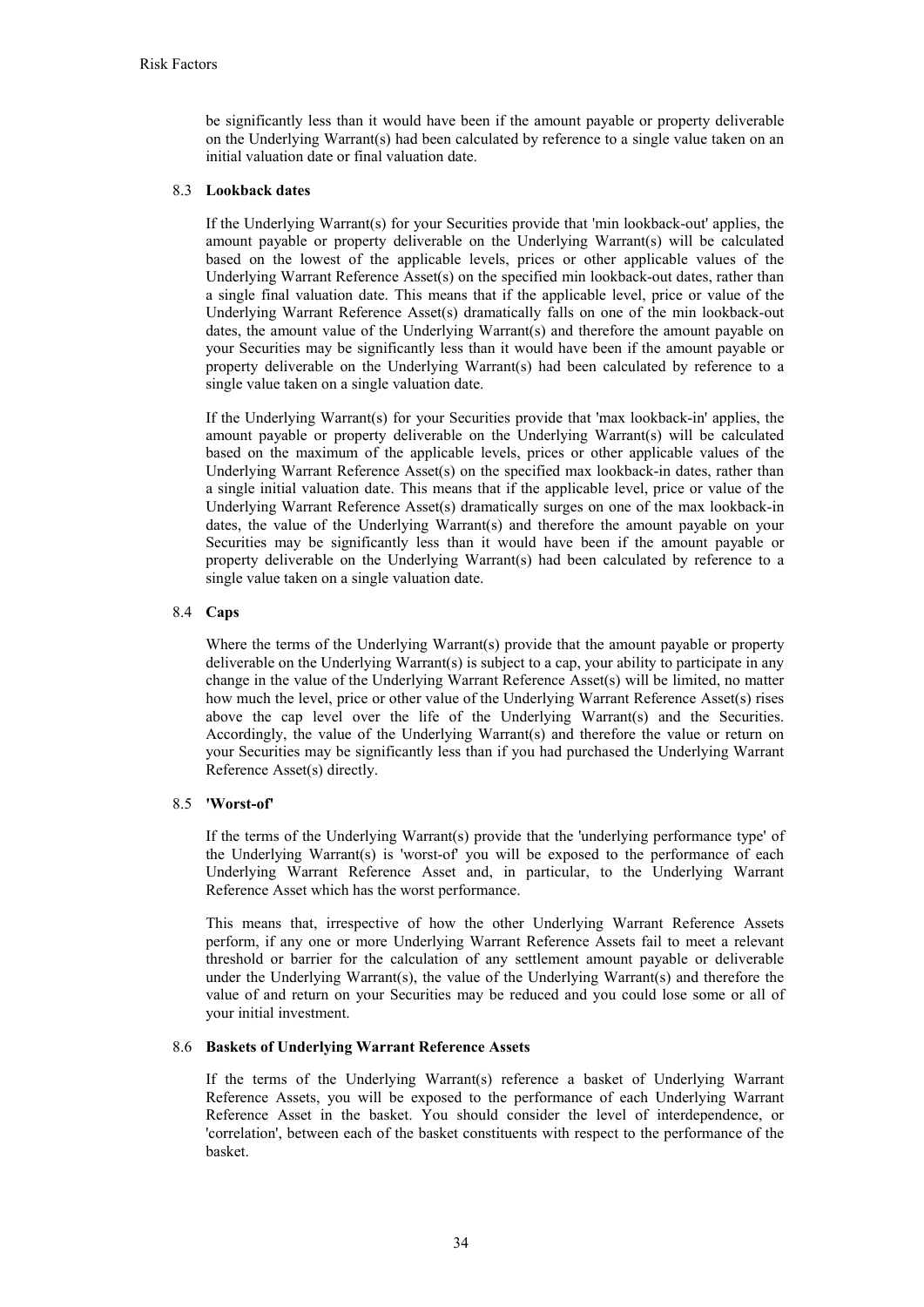The performance of a basket with fewer constituents will be more affected by changes in the values of any particular basket constituent than a basket with a greater number of basket constituents. Additionally, the performance of a basket that gives a greater 'weight' to a basket constituent, as compared to other basket constituents, will be more affected by changes in the value of that particular basket constituent than a basket which apportions an equal weight to each basket constituent.

Even in the case of a positive performance of one or more constituents, the performance of the basket as a whole may be negative if the performance of one or more of the other constituents is negative to a greater extent.

# 8.7 **Discretions of the issuer and determination agent in respect of the Underlying Warrant(s)**

There are certain events – relating to the issuer of the Underlying Warrant(s) (being Barclays Bank PLC), the hedging arrangements of the issuer of the Underlying Warrant(s), the Underlying Warrant Reference Asset(s), taxation, the relevant currency or other matters – the occurrence of which may give rise to discretionary powers of the issuer of the Underlying Warrant(s) or the determination agent in respect of the Underlying Warrant(s) under the terms and conditions of the Underlying Warrant(s). For example, the exercise of such discretionary powers may result in an early cancellation of the Underlying Warrant(s) which will result in a 'Warrant Termination Event' occurring under the Securities and may result in you receiving back less than your initial investment – see risk factor 4.2 (*Adjustment or early redemption following an 'Additional Disruption Event', 'Warrant Termination Event' or early redemption for unlawfulness or impracticability*).

In relation to the Underlying Warrant Reference Asset(s), a key investment objective of the Underlying Warrant(s) is to allow Warrant holders to gain an economic exposure to the Underlying Warrant Reference Asset(s). If an Underlying Warrant Reference Asset is materially impacted by an unexpected event (for example, a company merges and the original stock that formed an Underlying Warrant Reference Asset is restructured or changed, or the rules of an index that is an Underlying Warrant Reference Asset are materially modified) or the relevant price, level or value can no longer be calculated, then it may not be possible to achieve the investment objective of the Underlying Warrants based on their original terms. In that case, the determination agent in respect of the Underlying Warrant(s) may have discretionary powers under the terms and conditions of the Underlying Warrant(s) to (i) adjust the terms and conditions of the Underlying Warrant(s) to preserve the original economic terms and rationale, (ii) in certain cases, substitute the Underlying Warrant Reference Asset(s) for another, (iii) calculate the relevant price, level or value itself, (iv) postpone payment (v) redeem the Underlying Warrant(s) early or (vi) apply some combination thereof.

In relation to the hedging arrangements of the issuer of the Underlying Warrant(s), you should be aware that (i) in exercising its discretionary powers under the terms and conditions of the Underlying Warrant(s), each of the issuer and the determination agent in respect of the Underlying Warrant(s) may take into account such factors as it determines appropriate in each case, which may include, in particular, any circumstances or events which have or may have a material impact on such hedging arrangements in respect of the Underlying Warrant(s); and (ii) if the terms of the Underlying Warrant(s) provide that certain hedge disruption events apply, certain events which affect the hedging arrangements of the Issuer of the Underlying Warrant(s) can give rise to discretionary powers on the part of the issuer and the determination agent in respect of the Underlying Warrant(s).

Hedging arrangements are the transactions (if any) entered into by the issuer of the Underlying Warrant(s) or one or more of its affiliates to seek to cover the exposure of the issuer of the Underlying Warrant(s) to the relevant cash amounts to be paid or assets to be delivered under the Underlying Warrant(s) as these fall due. This may involve investing directly in the Underlying Warrant Reference Asset(s) or entering into derivative contracts referencing the Underlying Warrant Reference Asset(s) or other techniques. The particular hedging arrangements (if any) undertaken by the issuer of the Underlying Warrant(s), and their cost, will likely be a significant determinant of the issue price and/or economic terms of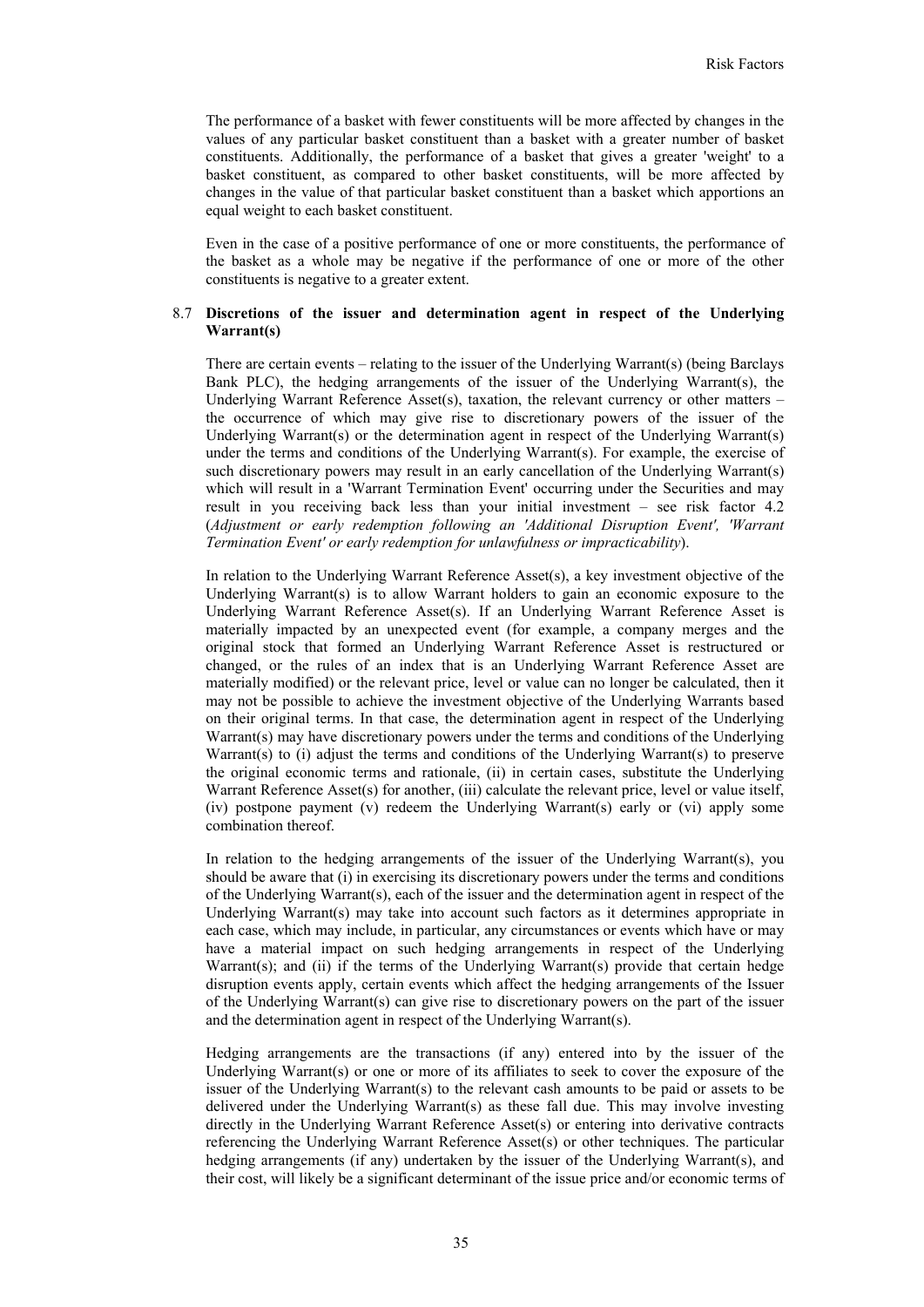the Underlying Warrant(s). Accordingly, if an event occurs which negatively impacts the hedging arrangements of the issuer of the Underlying Warrant(s), the issuer or the determination agent in respect of the Underlying Warrant(s) may have options available to it under the terms of the Underlying Warrant(s) which it may select in its discretion in order to deal with the impact of the event on such hedging arrangements. These options may include adjustment of the terms of the Underlying Warrant(s) or early cancellation of the Underlying Warrant(s). In the event of the early cancellation of the Underlying Warrant(s) the settlement amount that will be received by a holder of the Underlying Warrant(s) will be equal to the fair market value of the Underlying Warrant(s) prior to cancellation (as determined by the determination agent in respect of the Underlying Warrant(s)) less, except where the final terms for the Underlying Warrant(s) provides that 'unwind costs' is not applicable, costs associated with the hedging arrangements of the issuer of the Underlying Warrant(s). This amount may be less than the value of the Underlying Warrant(s) prior to such early cancellation and may result in the amount you receive on your Securities being less than your original investment and, therefore, you could lose some or all of your money.

Barclays Bank PLC is the Issuer of the Securities and the issuer of the Underlying Warrant(s) and will (unless otherwise specified in the Final Terms) be the Determination Agent in respect of the Securities and the determination agent in respect of the Underlying Warrant(s). As a result, potential conflicts of interest may arise for Barclays Bank PLC in acting in such capacity – see risk factor 13 (*Risks associated with conflicts of interest*).

# 9. **Risks associated with Underlying Warrant(s) linked to specific types of Underlying Warrant Reference Asset(s)**

## 9.1 **Risks associated with Underlying Warrant(s) linked to common shares, ADRs, GDRs and ETFs as Underlying Warrant Reference Asset(s)**

If the Underlying Warrant(s) of your Securities specify Underlying Warrant Reference Asset(s) that are any one or more of a common share, ADR, GDR or ETF, the following risks will apply to the Securities:

(a) **Risks associated with common shares, ADRs, GDRs and ETFs** 

# (i) **The performance of the Underlying Warrant Reference Asset(s) depends on many diverse and unpredictable factors**

The performance of common shares, American Depositary Receipts ("**ADRs**"), Global Depositary Receipts ("**GDRs**") and exchange traded funds ("**ETFs**") is dependent upon (i) macroeconomic factors, such as interest and price levels on the capital markets, currency developments and political factors as well as (ii) company specific factors such as earnings, market position, risk situation, shareholder structure and distribution policy. Any one or a combination of such factors could adversely affect the performance of the Underlying Warrant Reference Asset(s) which, in turn, would have an adverse effect on the value of the Underlying Warrant(s) and therefore on the value of and return on your Securities.

# (ii) **No dividends**

Holders of Securities linked to Underlying Warrant(s) that are in turn linked to common shares, ADRs, GDRs or ETFs will not participate in dividends or any other distributions paid on those common shares, ADRs, GDRs or ETFs.

### (iii) **Extraordinary events**

If a merger event, tender offer, nationalisation, insolvency, insolvency filing or delisting (all as described in the terms and conditions of the Underlying Warrant(s)) occurs in relation to the underlying shares or the issuer of the relevant underlying shares, this will comprise an 'additional disruption event' leading to the adjustment by the determination agent in respect of the Underlying Warrant(s) of the terms and conditions of the Underlying Warrant(s) or the early cancellation of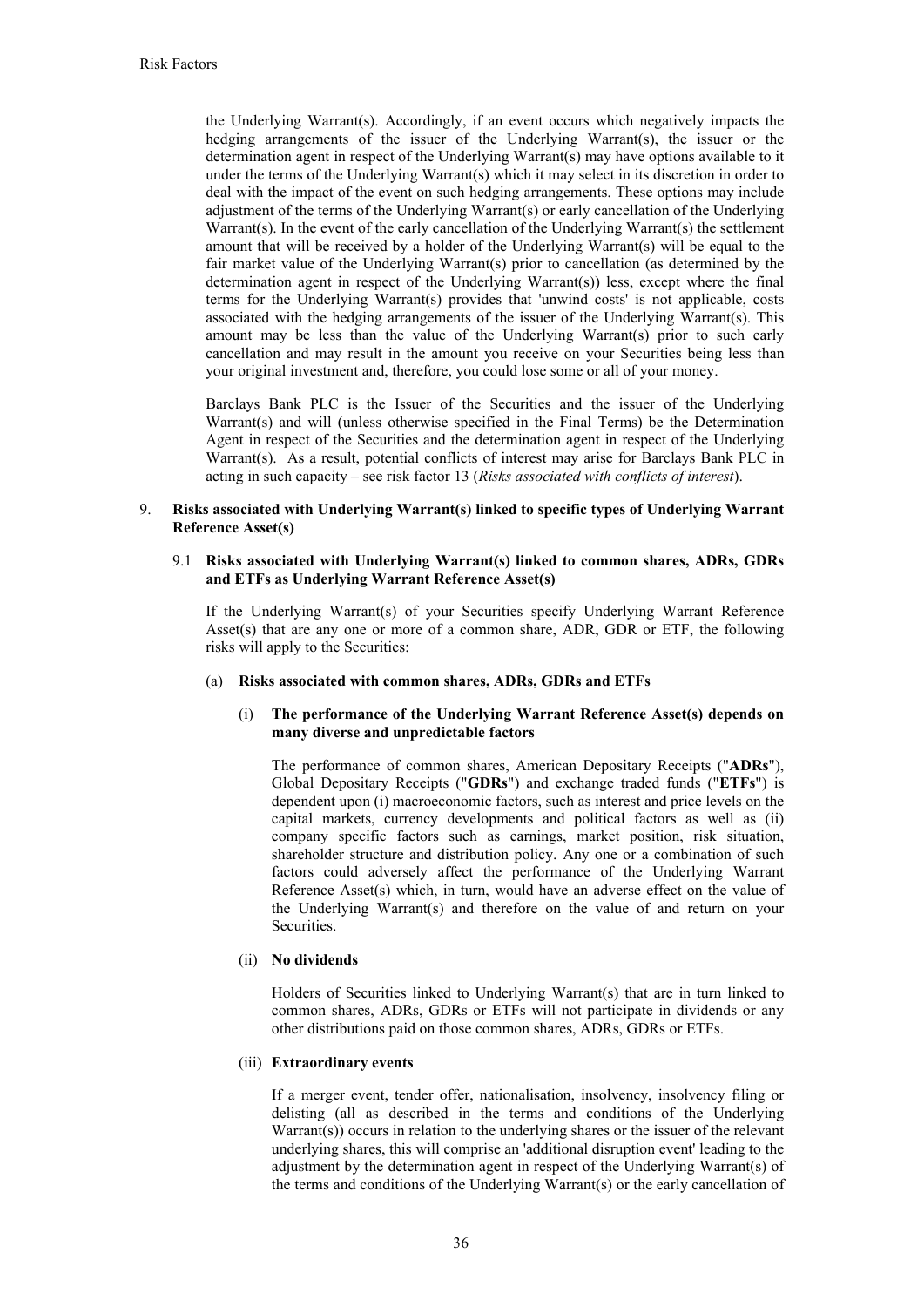the Underlying Warrant(s) and therefore the early redemption of the Securities, and for an amount which may be less than you originally paid for the Securities – see risk factor 4.2 (*Adjustment or early redemption following an 'Additional Disruption Event', 'Warrant Termination Event' or early redemption for unlawfulness or impracticability*).

If the terms of the Underlying Warrant(s) for your Securities provide that 'substitution of shares' applies, the occurrence of any of the events described in the above paragraph or a fund disruption event (in the case of an ETF), or share cancellation in relation to the underlying shares or the issuer of the relevant underlying shares (all as set out in the terms and conditions of the Underlying Warrant(s)) may cause the replacement of the affected shares for substitute shares (as selected by the determination agent for the Underlying Warrant(s) in accordance with the terms and conditions of the Underlying Warrant(s)). This may have an adverse effect on the value of the Underlying Warrant(s) and therefore on the value of and return on your Securities.

#### (iv) **Potential adjustment events**

A 'potential adjustment event' is an event which has a diluting or concentrating effect on the theoretical value of an Underlying Warrant Reference Asset. If a potential adjustment event occurs under the terms of the Underlying Warrant(s), the issuer of the Underlying Warrant(s) may elect to amend the terms and conditions of the Underlying Warrant(s) or to deliver additional Underlying Warrant(s) or cash to the holders of the Underlying Warrant(s) to account for the diluting or concentrative effect of the event.

Any adjustment made to the terms and conditions of the Underlying Warrant(s) may have a negative effect on the value of the Underlying Warrant(s) and therefore on the value of and return on the Securities. Any amount received on your Securities following an amendment of the terms and conditions of the Underlying Warrant(s) may be less than your initial investment and could be zero.

#### (b) **Additional risks associated with common shares**

#### *Actions by the share issuer may negatively affect the value of the Securities*

The issuer of common shares of a company will not have participated in the offering and issuance of the Underlying Warrant(s) or the Securities and none of the Issuer or the Manager(s) will have made any investigation or enquiry in relation to the share issuer for the purposes of the Securities. Therefore, there can be no assurance that all events occurring prior to the issue date of the Securities that would affect the trading price of the relevant share(s) will have been publicly disclosed. Subsequent disclosure of any such events or the disclosure of or failure to disclose material future events concerning the share issuer could affect the trading price of the share and therefore the trading price of Underlying Warrant(s) and of the Securities. Also, you should be aware that the issuer of any common shares may or may not take actions in respect of common shares without regard to the interests of holders of the Underlying Warrant(s) or the Securities and any of these actions could have a negative effect on the value of the Securities.

#### (c) **Additional risks associated with depository receipts**

#### (i) **Risks of a lower return than the shares underlying the depository receipt**

ADRs are instruments issued in the U.S. in the form of share certificates representing a number of shares held outside the U.S., in the country where the share issuer is domiciled. GDRs are instruments in the form of share certificates representing a number of shares held in the country of domicile of the share issuer and are usually offered or issued in a country other than the U.S. The amount you receive on Securities linked to Underlying Warrant(s) that are, in turn, linked to ADRs or GDRs may not reflect the return that you would obtain if you actually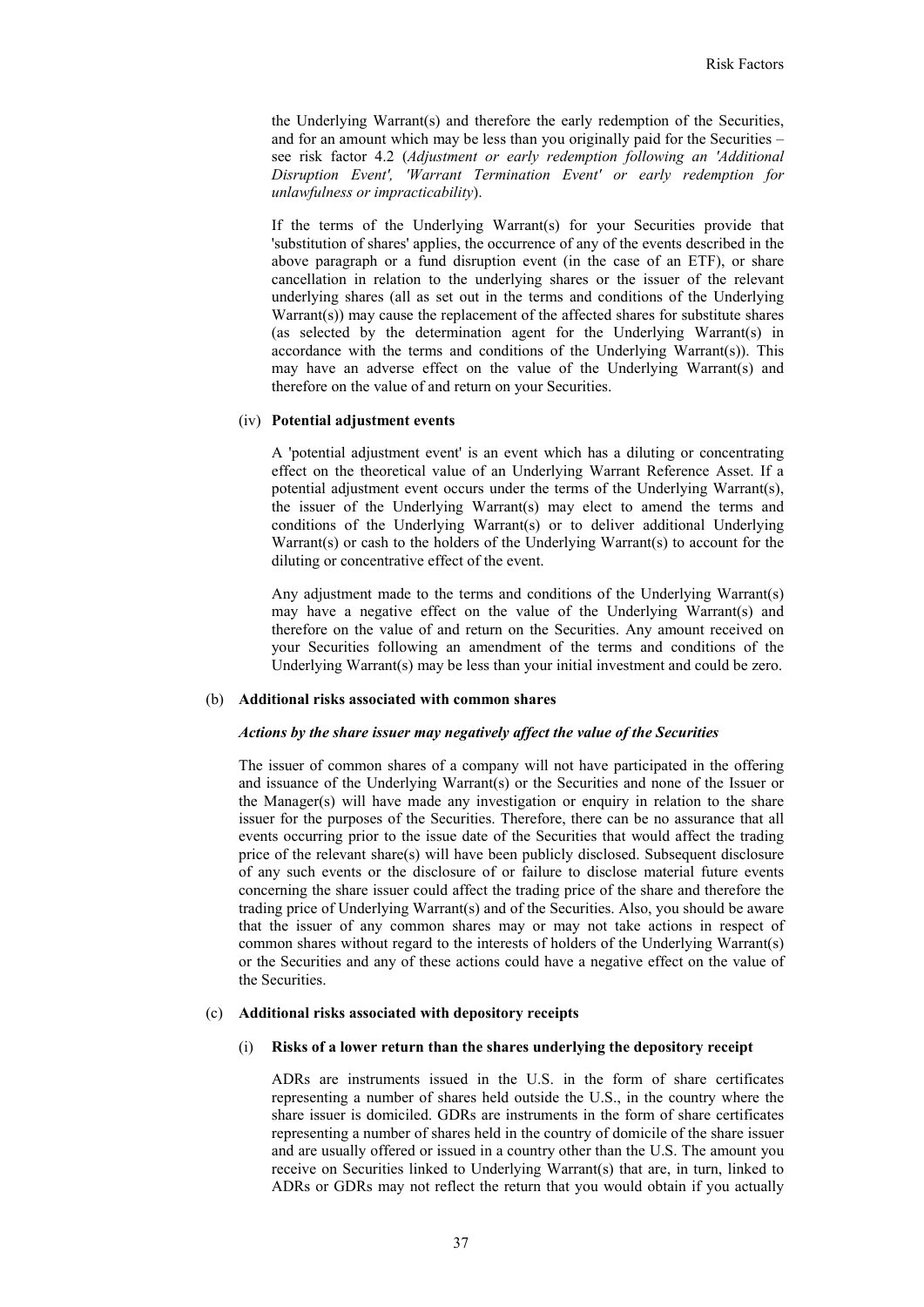owned the shares underlying such ADRs or GDRs because the price of the ADR or GDR may not take into account the value of any dividends or other distributions paid on the underlying shares. Therefore, you may receive a lower return on the Securities than you would have had you invested in the shares underlying such ADRs or GDRs directly.

## (ii) **Risk of non-recognition of beneficial ownership**

The legal owner of the shares underlying the ADRs or GDRs is the custodian bank which is also the issuing agent of the depository receipts. Depending on the jurisdiction under which the depository receipts have been issued, there is a risk that such jurisdiction does not legally recognise the purchasers of the ADR or GDR as the beneficial owner of the underlying shares. In the event the custodian becomes insolvent or that enforcement measures are taken against the custodian it is possible that an order restricting the free disposition of the underlying shares is issued. In this event the purchaser of an ADR or GDR may lose its rights to the underlying shares under the ADR or GDR and the ADR or GDR would become worthless. As a result, the value of Underlying Warrant(s) linked to the ADRs or GDRs and therefore the value of the Securities may be negatively affected and your Securities could become worthless.

# (d) **Additional risks associated with exchange traded funds ("ETFs")**

# (i) **Risk of tracking error**

Where the Underlying Warrant(s) for your Securities are linked to an interest in an ETF (being a fund, pooled investment vehicle, collective investment scheme, partnership, trust or other similar legal arrangement and holding assets, such as shares, indices, bonds, commodities and/or other securities such as financial derivative instruments (for the purposes of this sub-paragraph, "**Reference Asset(s)**") and listed on a recognised exchange) and the investment objective of such ETF is to track the performance of such Reference Asset(s), you are exposed to the performance of such ETF rather than the Reference Asset(s). There is a risk that the ETF may not reflect the actual return you would obtain if you actually owned the Reference Asset(s) underlying the ETF. Accordingly, you may receive a lower return than you would have received had you invested in the Reference Asset(s) underlying such ETF directly.

# (ii) **Risks relating to the ETF managers, analytical tools and investments of the ETF**

There is a risk that the ETF managers will not succeed in meeting the investment objectives of the ETF, that any analytical model used thereby will prove to be incorrect and that any assessments of the short-term or long-term prospects, volatility and correlation of the types of investments in which such ETF has or may invest will prove inaccurate, any of which may have a negative effect on the value of the Underlying Warrant(s) and therefore on the value of and return on the **Securities** 

## (iii) **Risk of adverse actions by the management company, trustee or sponsor**

The management company, trustee or sponsor of an ETF will have no involvement in the offer and sale of the Underlying Warrant(s) or the Securities and accordingly will have no obligation to any holder of the Underlying Warrant(s) or Securities and could take any actions without regard to the interests of holders of the Underlying Warrant(s) or Securities. Any such action may have a negative effect on the value of the Underlying Warrant(s) and therefore on the value of and return on the Securities.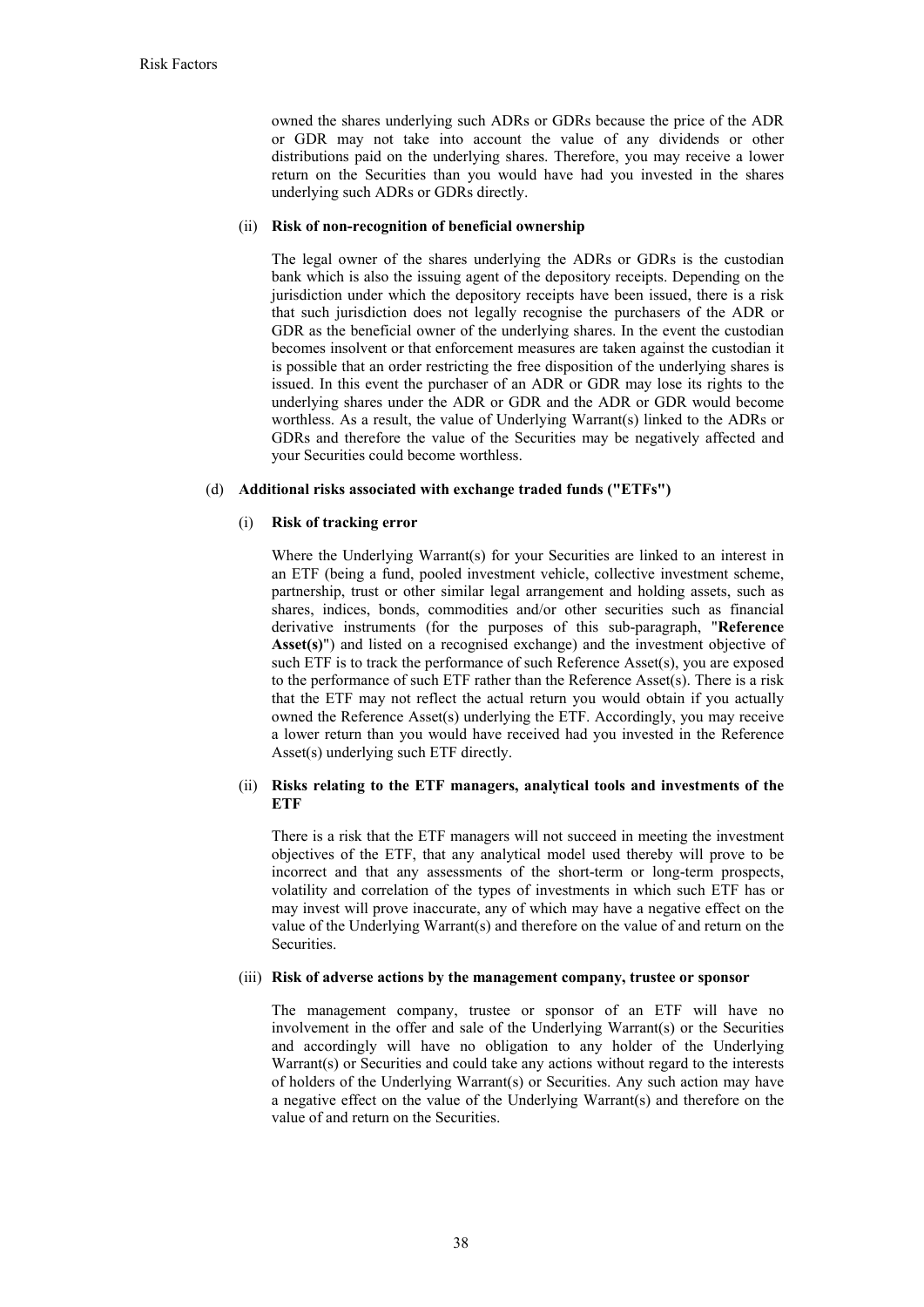## (iv) **Risks of derivatives**

An ETF may invest in financial derivative instruments which expose the ETF and an investor to the credit, liquidity and concentration risks of the counterparties to such financial derivative instruments. This means that, if the relevant counterparties default under any of these financial derivative instruments, the value of the ETF may decline. As a result, the value of the Underlying Warrant(s) and therefore the value of and return on the Securities could be adversely affected.

### 9.2 **Risks associated with Underlying Warrant(s) linked to equity indices as Underlying Warrant Reference Assets**

If any Underlying Warrant Reference Asset for the Underlying Warrant(s) for your Securities is an equity index, the following risks will apply to the Securities:

# (i) **Risk of fluctuations and volatility**

Securities linked to Underlying Warrant(s) which are in turn linked to the performance of one or more equity indices provide investment diversification opportunities, but will be subject to the risk of fluctuations in both equity prices and the value and volatility of the relevant equity indices.

#### (ii) **Risks of shares and indices**

Equity indices are composed of a synthetic portfolio of shares, and, as such, the performance of an equity index is in turn subject to the risks associated with indices, as outlined below, and with shares as specified above in risk factor 9.1 *(Risks associated with Underlying Warrant(s) linked to common shares, ADRs, GDRs and ETFs as Underlying Warrant Reference Asset(s))*.

## (iii) **Risk of a potentially lower return than holding the underlying shares directly**

The amount payable on any Securities linked to Underlying Warrant(s) which are in turn linked to one or more equity indices (which are not dividend indices or which do not otherwise include dividend distributions in their level) may not reflect the return that you would realise if you actually owned the relevant shares of the companies comprising that equity index. This is because the closing index level on any specified valuation date may reflect the prices of such index components without taking into account any dividend payments on those component shares. Accordingly, you may receive a lower return on Securities linked to one or more equity indices than you would have received had you invested directly in those shares.

#### (iv) **Change in composition, methodology or policy used in compiling the index**

The index sponsor can add, delete or substitute the components of an index at its discretion, and may also alter the methodology used to calculate the level of the index. These events may have a detrimental impact on the level of the index, which in turn could have a negative impact on the value of and return on your Securities.

#### (v) **Index adjustments events, successor indices, corrections and manifest errors**

If an index sponsor makes a material alteration to an index or cancels an index and no successor exists, or fails to calculate and announce the index, the determination agent in respect of the Underlying Warrant(s) may, if it deems the event to have a material effect on the Underlying Warrant(s), calculate the level of the index as per the previous formula and method or cancel the Underlying Warrant(s) prior to their scheduled exercise date in accordance with the terms and conditions of the Underlying Warrant(s). If the Underlying Warrant(s) are cancelled, the Securities will be redeemed and this may be for an amount which may be less than you paid for the Securities – see risk factor 4.2 (*Adjustment or early redemption following an 'Additional Disruption Event', 'Warrant Termination Event' or early redemption for unlawfulness or impracticability*).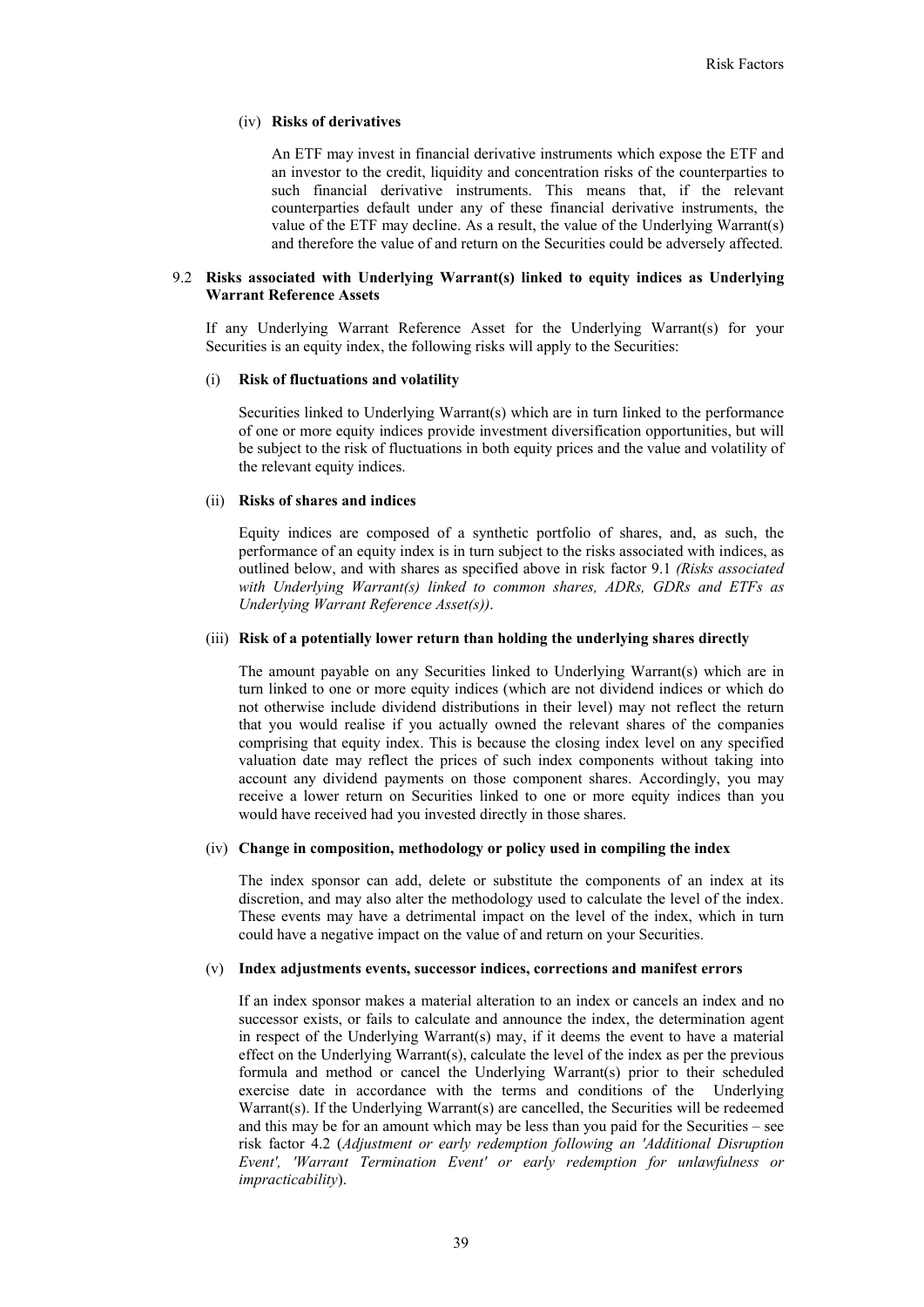If an index is calculated by a successor index sponsor, or, is replaced by a successor index, the successor index or index as calculated by the successor index sponsor, will be deemed to be the index if approved by the determination agent in respect of the Underlying Warrant(s). Any such successor index may perform poorly and may result in you receiving less on your Securities than you may have expected.

If a correction to the relevant index is published not less than two exchange business days prior to the next payment date, the determination agent in respect of the Underlying Warrant(s) will recalculate the amount payable on the Underlying Warrant(s) based on the corrected level of the relevant index. If there is a manifest error in the calculation of an index in the opinion of the Determination Agent, the Determination Agent may recalculate the index based on the formula and method used prior to the manifest error occurring. Any of these events may have an adverse effect on the value of the Underlying Warrant(s) and therefore on the value of and return on the Securities.

# (vi) **The index or any of its underlying components may trade around-the-clock; however, the Securities may trade only during regular trading hours in Europe**

If the market for the relevant index or any of its underlying components is a global, around-the-clock market, the hours of trading for the Securities may not conform to the hours during which the relevant index or any of its underlying components are traded. Significant movements may take place in the levels, values or prices of the relevant index or any of its underlying components that will not be reflected immediately in the price of the relevant Securities. There may not be any systematic reporting of last-sale or similar information for the relevant index or any of its underlying components. The absence of last-sale or similar information and the limited availability of quotations would make it difficult to obtain timely, accurate data about the state of the market for the relevant index or any of its underlying components.

## (vii) **Data sourcing and calculation risks**

The annual composition of indices is typically recalculated in reliance upon historical price, liquidity and production data that are subject to potential errors in data sources or other errors that may affect the weighting of the index components. Any discrepancies that require revision are not applied retroactively but will be reflected in the weighting calculations of the index for the following year. Index sponsors may not discover every discrepancy. Any such errors or discrepancies may result in the Underlying Warrant(s) and therefore the Securities performing less well than they theoretically might have (if all such errors and discrepancies had been discovered earlier).

## 9.3 **Risks associated with Underlying Warrant(s) linked to dividends of shares comprised in an equity index that is a dividend index**

Where the Underlying Warrant(s) for the Securities are linked to dividends of shares comprised in an equity index, holders of the Securities will be exposed to the declaration and payment of such dividends (if any) by the issuers of such shares, and such declaration and payment of dividends (if any) may be subject to the following risks:

- the value of the dividends paid by the individual constituent members of the equity index may be influenced by many factors: Payments of cash dividends by constituent members of the equity index may be reduced or not made at all due to a variety of independent factors, such as earnings and dividend policy, which could result in a reduction in the value of the Underlying Warrant(s) and therefore on the value of and return on the Securities;
- changes to the regulator and tax environment: Tax and regulatory decisions may result in reductions in the amount of dividends paid by individual constituent members of the equity index;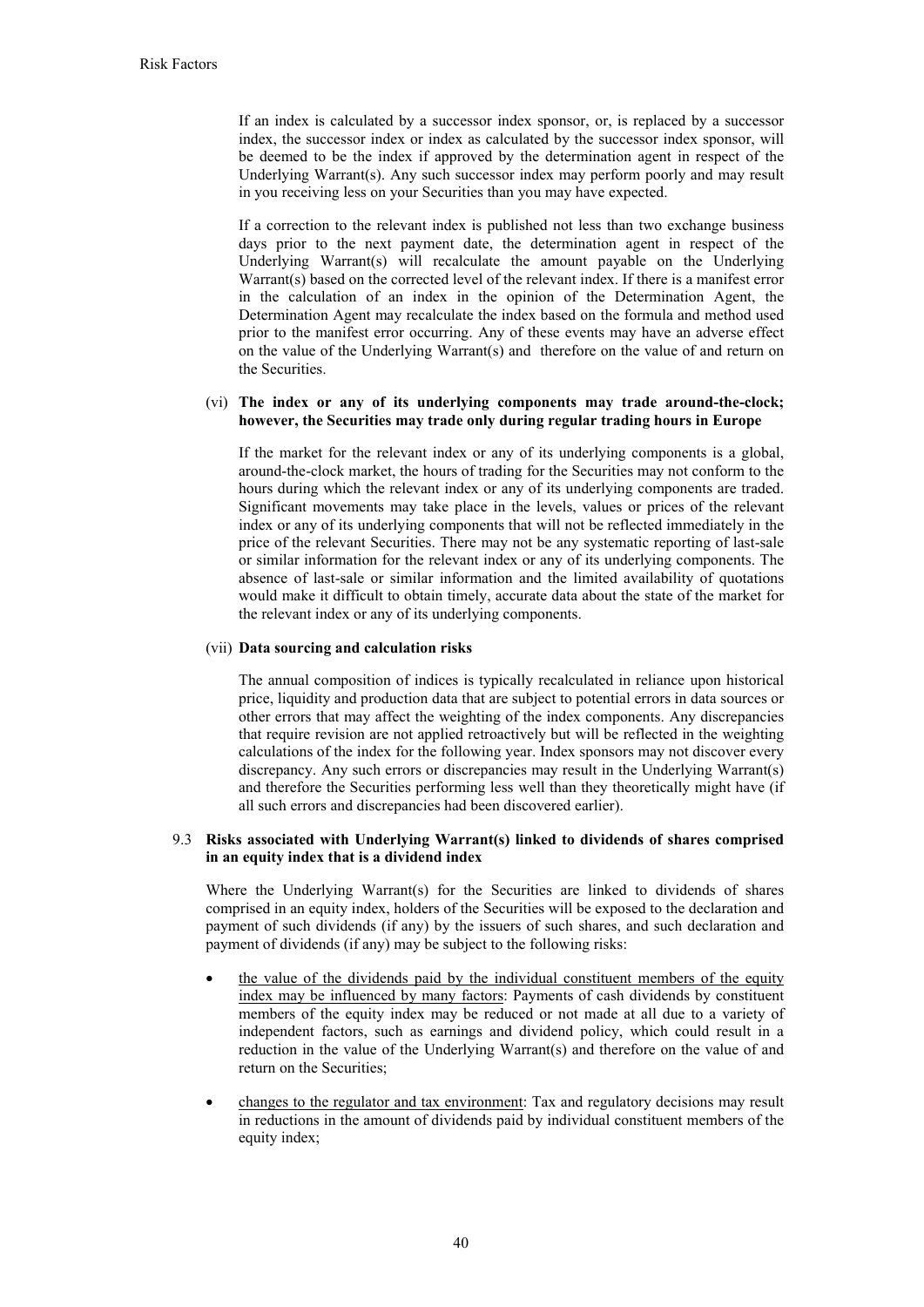- constituent members of the equity index may not pay dividends in the relevant dividend period at all: If no dividends are paid by constituent members of the equity index during the relevant dividend period to which the Underlying Warrant(s) are linked, the value of the Underlying Warrant(s) may not increase and, in some instances, the Securities may be worth zero; and
- not all dividends paid by constituent members may be reflected in the level of the equity index: The equity index may only reflect certain types of dividends, such as ordinary unadjusted gross cash dividends and/or withholding taxes on special cash dividends and capital returns as applied to the constituent members and may exclude extraordinary dividends which may, in turn, result in a lower value for the Underlying Warrant(s) and therefore a lower return on the Securities.

## 9.4 **Risks associated with Underlying Warrant(s) linked to commodities and commodity indices as Underlying Warrant Reference Asset(s)**

The performance of a commodity or commodity index, and any related commodity contract (including the contracts underlying the relevant commodity index), depend on many factors, including supply and demand, liquidity, weather conditions and natural disasters, direct investment costs, location and changes in tax rates, government actions, and financial, political, military or economic events.

Any of these events could have a negative effect on the value of the relevant commodity or commodity index, which in turn could adversely affect the value of the relevant Underlying Warrant and therefore the value of and return on your Securities.

Commodity prices tend to be more volatile than other asset classes, making investments in commodities and securities linked to commodities riskier and more complex than other investments.

#### (i) **General risks relating to commodities and commodity indices**

Any of, or a combination of any or all of, the following risk factors may have a negative impact on the value of any commodity or commodity index and on the value of the Underlying Warrant(s) and in turn, the Securities, which may result in a negative impact on the return to investors:

#### *Supply and demand*

The planning and management of commodities supplies is time-consuming. This means that scope for action on the supply side is limited and it is not always possible to adjust production swiftly to take account of a rise or fall in demand. Demand can also vary on a regional basis. Costs for transporting physical commodities from their location to regions where they are needed and/or consumed may also affect prices. The cyclical nature of some commodities, such as agricultural products which are only produced at certain times of the year, can also result in major price fluctuations.

#### *Liquidity*

Not all commodities markets are liquid and able to quickly and adequately react to changes in supply and demand. The fact that there are only a few market participants in the commodities markets means that speculative investments by market participants can have negative consequences and may distort prices.

#### *Weather conditions and natural disasters*

Unfavourable weather conditions can influence the supply of certain commodities for the entire year. This kind of supply crisis can lead to severe and unpredictable price fluctuations. Diseases and epidemics can also influence the prices of agricultural commodities.

#### *Direct investment costs*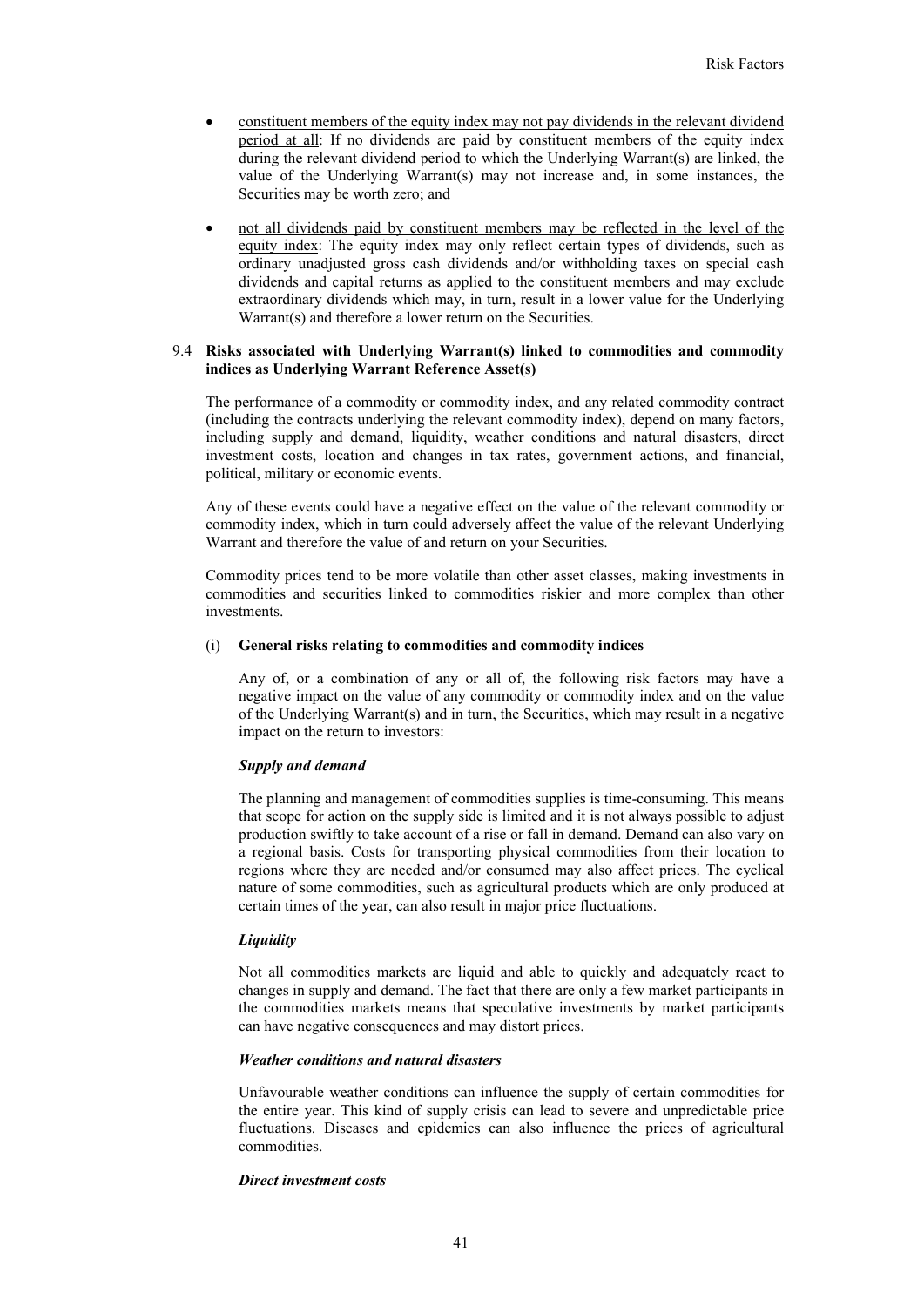Direct investments in commodities involve storage, insurance and tax costs. Moreover, no interest or dividends are paid on commodities. The total returns from investments in commodities are therefore influenced by these factors.

## *Governmental programmes and policies, natural and international political, military and economic events and trading activities in commodities and related commodity contracts*

Commodities are often produced in emerging market countries, with demand coming principally from industrialised nations. The political and economic situation is far less stable in many emerging market countries than in the developed world. They are generally much more susceptible to the risks of rapid political change, governmental intervention, undeveloped systems of law and economic setbacks and instability. Political crises can affect investor confidence which can in turn affect commodity prices. Armed conflicts can also impact on the supply and demand for certain commodities. It is also possible for industrialised nations to impose embargoes on imports of goods and services, which can affect commodity prices. Furthermore, numerous commodity producers have joined forces to establish organisations in order to regulate supply and influence prices.

Any Underlying Warrant that is linked to one or more commodities or commodity indices is exposed to all of these risks, as well as more general risks arising out of the economic, social, political, financial and military conditions in emerging market jurisdictions. Investors should therefore take note of the risks described in risk factor 7.6 (*Emerging Markets*).

# (ii) **Changes in tax rates**

Changes in tax rates and customs duties may have a positive or a negative impact on the profitability margins of commodities producers. When these costs are passed on to purchasers, these changes may affect commodity prices which, in turn, may affect the value of any Underlying Warrant that is linked to one or more commodities or commodity indices and therefore the Securities.

#### (iii) **Limit price**

The commodity futures markets are subject to temporary distortions or other disruptions due to various factors, including the lack of liquidity in the markets, the participation of speculators and government regulation and intervention. In addition, U.S. futures exchanges and some foreign futures exchanges have regulations that limit the amount of fluctuation in some futures contract prices that may occur during a single business day. These limits are generally referred to as 'daily price fluctuation limits' and the maximum or minimum price of a contract on any given day as a result of these limits is referred to as a 'limit price'. Once the limit price has been reached in a particular contract, no trades may be made at a price beyond the limit, or trading may be limited for a set period of time. Limit prices have the effect of precluding trading in a particular contract or forcing the liquidation of contracts at potentially disadvantageous times or prices. These circumstances could adversely affect the value of the relevant commodity or commodity index and, therefore, the value of any Underlying Warrant that is linked to such commodity or commodity index and in turn, the Securities.

# (iv) **Roll yield**

As the exchange-traded futures contracts comprising a commodity index approach expiration, they are replaced by similar contracts that have a later expiration. Thus, for example, a futures contract purchased and held in August may specify an October expiration. As time passes, the contract expiring in October may be replaced by a contract for delivery in November. This process is referred to as 'rolling'. If the market for these contracts is (putting aside other considerations) in 'backwardation', which means that the prices are lower in the distant delivery months than in the nearer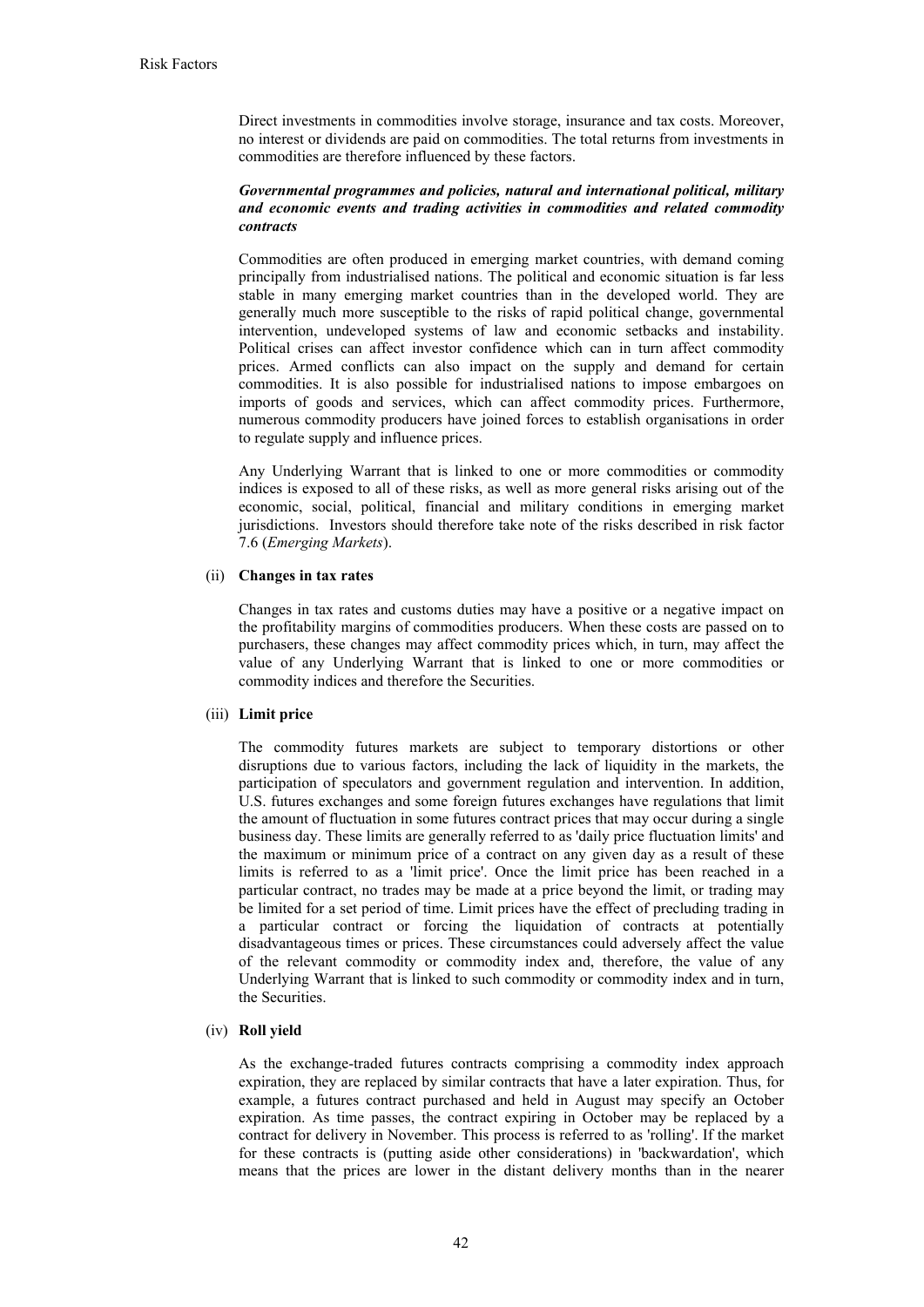delivery months, the sale of the October contract would take place at a price that is higher than the price of the November contract, thereby creating a 'roll yield'. The actual realisation of a potential roll yield will be dependent upon the level of the related spot price relative to the unwind price of the commodity futures contract at the time of sale of the contract. While many of the contracts included in commodity indices have historically exhibited consistent periods of backwardation, backwardation will most likely not exist at all times. Moreover, certain of the commodities reflected in commodity indices have historically traded in 'contango' markets. Contango markets are those in which the prices of contracts are higher in the distant delivery months than in the nearer delivery months. The absence of backwardation in the commodity markets could result in negative 'roll yields', which could adversely affect the value of the relevant commodity or commodity index which, in turn, may affect the value of any Underlying Warrant and, therefore, the Securities.

#### (v) **Additional risks associated with particular types of commodities**

The following additional risks relating to particular types of commodities may have an adverse effect on the value of the Underlying Warrant(s) and in turn, your Securities:

# *Additional risks associated with industrial metals such as aluminium, copper, lead, nickel, tin or zinc*

Where the commodity or components of the relevant commodity index (including the underlying physical commodities), comprise or are linked to the price of industrial metals, the relevant commodity or commodity index may be subject to a number of additional factors, over and above those affecting commodities generally, that might cause price volatility. These may include: (i) changes in the level of industrial activity using industrial metals, including the availability of substitutes such as man-made or synthetic substitutes; (ii) disruptions in the supply chain, from mining to storage to smelting or refining; (iii) adjustments to inventory; (iv) variations in production costs, including storage, labour and energy costs; (v) costs associated with regulatory compliance, including environmental regulations; and (vi) changes in industrial, government and consumer demand, both in individual consuming nations and internationally.

## *Additional risks associated with agricultural commodities and softs or grains such as cocoa, coffee, corn, cotton, soybeans, soybean oil, sugar or wheat*

Where the commodity or components of the relevant commodity index (including the underlying physical commodities), comprise or are linked to the price of agricultural commodities and softs or grains, the relevant commodity or commodity index may be subject to a number of additional factors, over and above those affecting commodities generally, that might cause price volatility. These may include, among others: (i) weather conditions, including floods, drought and freezing conditions; (ii) changes in government policies; (iii) changes in global demand for food or clothing; (iv) planting decisions; (v) changes in bio-diesel or ethanol demand; and (vi) changes in demand for agricultural products, softs or grains, both with end users and as inputs into various industries.

## *Additional risks associated with energy-related commodities such as crude oil, heating oil, natural gas or unleaded gasoline*

Where the commodity or components of the relevant commodity index (including the underlying physical commodities), comprise or are linked to the price of energy-related commodities, the relevant commodity or commodity index may be subject to a number of additional factors, over and above those affecting commodities generally, that might cause price volatility. These may include, among others: (i) changes in the level of industrial and commercial activity with high levels of energy demand; (ii) disruptions in the supply chain or in the production or supply of other energy sources; (iii) price changes in alternative sources of energy; (iv) adjustments to inventory; (v) variations in production and shipping costs; (vi) costs associated with regulatory compliance,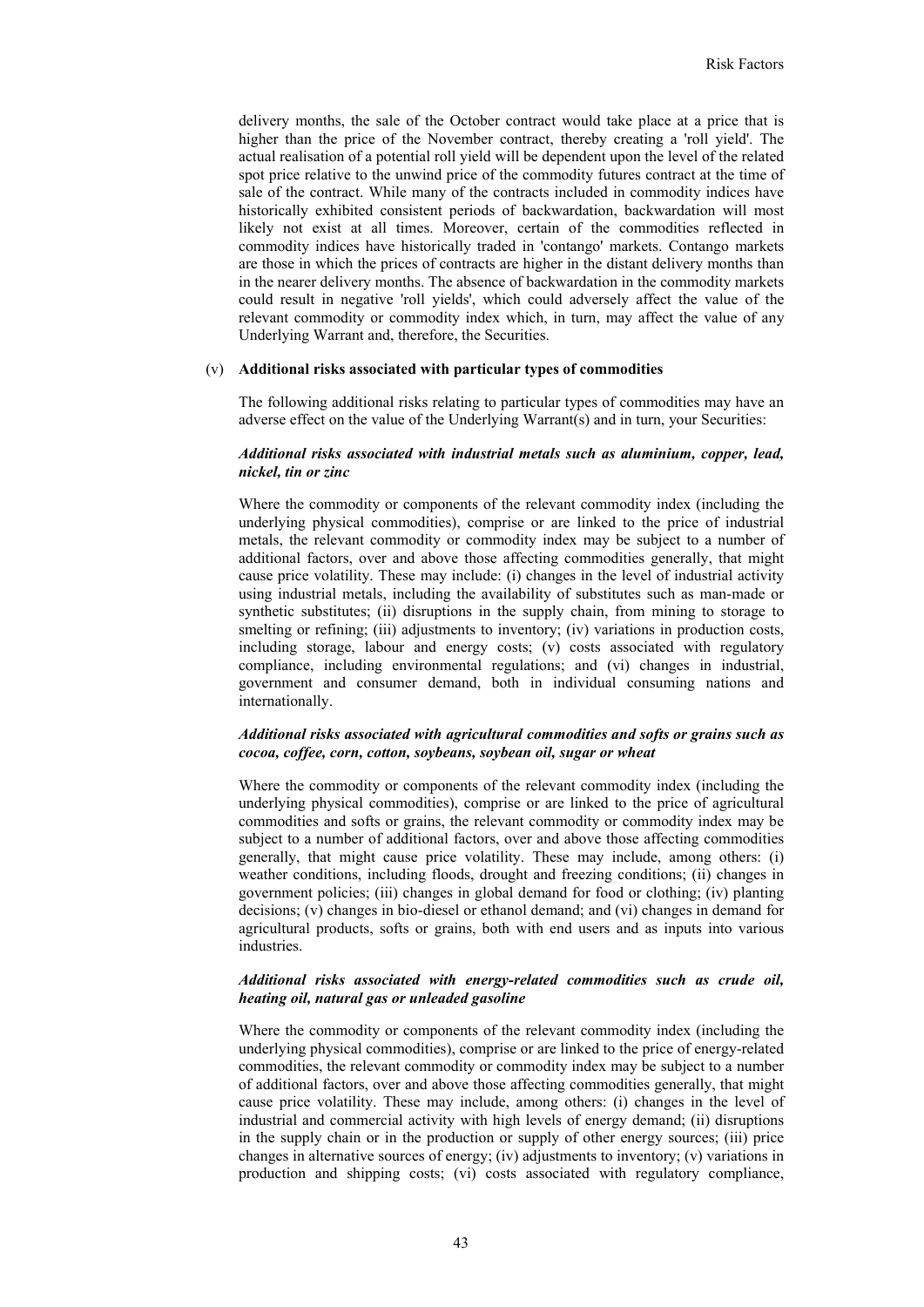including environmental regulations; and (vii) changes in industrial, government and consumer demand, both in individual consuming nations and internationally.

# *Additional risks associated with precious metals such as gold, silver, platinum or palladium*

Where the commodity or components of the relevant commodity index (including the underlying physical commodities), comprise or are linked to the price of precious metals, the relevant commodity or commodity index may be subject to a number of additional factors, over and above those affecting commodities generally, that might cause price volatility. These may include, among others: (i) disruptions in the supply chain, from mining to storage to smelting or refining; (ii) adjustments to inventory; (iii) variations in production costs, including storage, labour and energy costs; (iv) costs associated with regulatory compliance, including environmental regulations; (v) changes in industrial, government and consumer demand, both in individual consuming nations and internationally; (vi) precious metal leasing rates; (vii) currency exchange rates; (viii) level of economic growth and inflation; and (ix) degree to which consumers, governments, corporate and financial institutions hold physical precious metals as a safe haven asset (hoarding) which may be caused by a banking crisis/recovery, a rapid change in the value of other assets (both financial and physical) or changes in the level of geopolitical tension.

# *Additional risks associated with livestock such as lean hogs or live cattle*

Where the commodity or components of the relevant commodity index (including the underlying physical commodities), comprise or are linked to the price of livestock, the relevant commodity or commodity index may be subject to a number of additional factors, over and above those affecting commodities generally, that might cause price volatility. These may include, among others: (i) weather conditions, including floods, drought and freezing conditions; (ii) disease and famine; (iii) changes in government policies; and (iv) changes in end-user demand for livestock.

#### (vi) **Additional risks associated with Commodity Indices**

In addition to the risk factors affecting commodities generally and specifically, as outlined above, Underlying Warrants that are linked to commodity indices will be subject to certain of the risks specified in risk factor 9.2 (*Risks associated with Underlying Warrant(s) linked to equity indices as Underlying Warrant Reference Assets*) and may be subject to a number of additional factors as outlined below. Such risks may have an adverse effect on the value of the Underlying Warrant(s) and, in turn, the Securities.

## *The policies of the index sponsor could affect the amount payable on the commodity linked Underlying Warrant(s) and their market value*

Additional commodity futures contracts may satisfy the eligibility criteria for inclusion in a commodity index, and the commodity futures contracts currently included in a commodity index may fail to satisfy such criteria. The weighting factors applied to each futures contract included in a commodity index may change, based on changes in commodity production and volume statistics. In addition, the index sponsor may modify the methodology for determining the composition and weighting of a commodity index or for calculating its value in order to assure that the relevant commodity index represents an adequate measure of market performance or for other reasons.

#### *Actions by the index sponsor*

The index sponsor will typically select futures contracts and other price sources as the reference contracts for the physical commodities in the commodity index. Data concerning these underlying components will be used to calculate the level of the commodity index. If a component were to be terminated or replaced in accordance with the methodology of the commodity index, a comparable futures contract or other price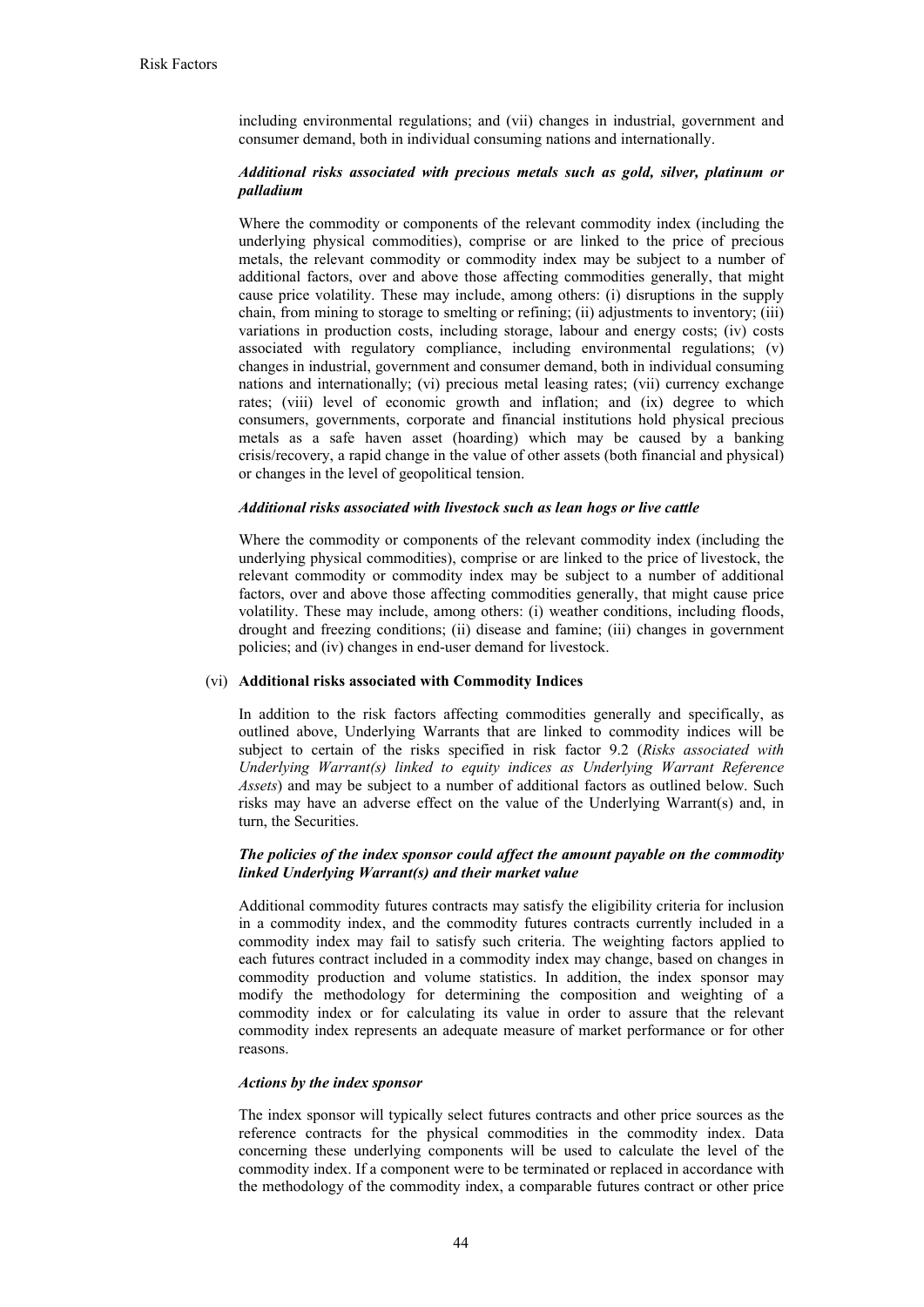source would be selected by the index sponsor or supervisory committee, if available, to replace that component. The termination or replacement of any component may have an adverse impact on the value of any commodity index in which the relevant component is included.

#### *Calculation disruption*

The terms and conditions of any Underlying Warrant(s) that are linked to commodity indices may specify that if certain disruption events occur in respect of the relevant commodity index, including a discontinuation or suspension of publication of such commodity index, or a replacement of the commodity index sponsor by a successor index sponsor, then an alternative method of calculating the level of the commodity index may apply, adjustments may be made to the terms and conditions of the Underlying Warrant(s) or the Underlying Warrant(s) may be terminated early.

## *Commodity Indices may include contracts that are not traded on regulated futures exchanges*

Commodity indices are typically based solely on futures contracts traded on regulated futures exchanges. However, a commodity index may include over-the-counter contracts (such as swaps and forward contracts) traded on trading facilities that are subject to lesser degrees of regulation or, in some cases, no substantive regulation. As a result, trading in such contracts, and the manner in which prices and volumes are reported by the relevant trading facilities, may not be subject to the provisions of, and the protections afforded by, for example, the U.S. Commodity Exchange Act of 1936, or other applicable statutes and related regulations, that govern trading on regulated U.S. futures exchanges, or similar statutes and regulations that govern trading on regulated UK futures exchanges. In addition, many electronic trading facilities have only recently initiated trading and do not have significant trading histories. As a result, the trading of contracts on such facilities, and the inclusion of such contracts in a commodity index, may be subject to certain risks not presented by, for example, U.S. or UK exchange-traded futures contracts, including risks related to the liquidity and price histories of the relevant contracts.

# *Risks relating to trading of the relevant commodity index and its components on international futures exchanges*

Certain international futures exchanges operate in a manner more closely analogous to the over-the-counter physical commodity markets than to the regulated futures markets, and certain features of U.S. futures markets are not present. For example, there may not be any daily price limits which would otherwise restrict the extent of daily fluctuations in the prices of the respective contracts. In a declining market, therefore, it is possible that prices would continue to decline without limitation within a trading day or over a period of trading days. This may adversely affect the performance of the relevant commodity index or its components and, as a result, the market value of the Underlying Warrant(s) and in turn, the Securities.

#### 10. **Risks associated with discretionary powers of the Issuer and the Determination Agent, including in relation to the Issuer's hedging arrangements**

There are certain events – relating to the Issuer, taxation, the relevant currency or other matters – the occurrence of which may give rise to discretionary powers of the Issuer or the Determination Agent under the terms and conditions of the Securities. For example, see risk factor 4.2 (*Adjustment or early redemption following an 'Additional Disruption Event', 'Warrant Termination Event' or early redemption for unlawfulness or impracticability*).

Any exercise of these discretionary powers to adjust the terms and conditions of the Securities, or redeem the Securities early may have a negative effect on the value of and return on the Securities.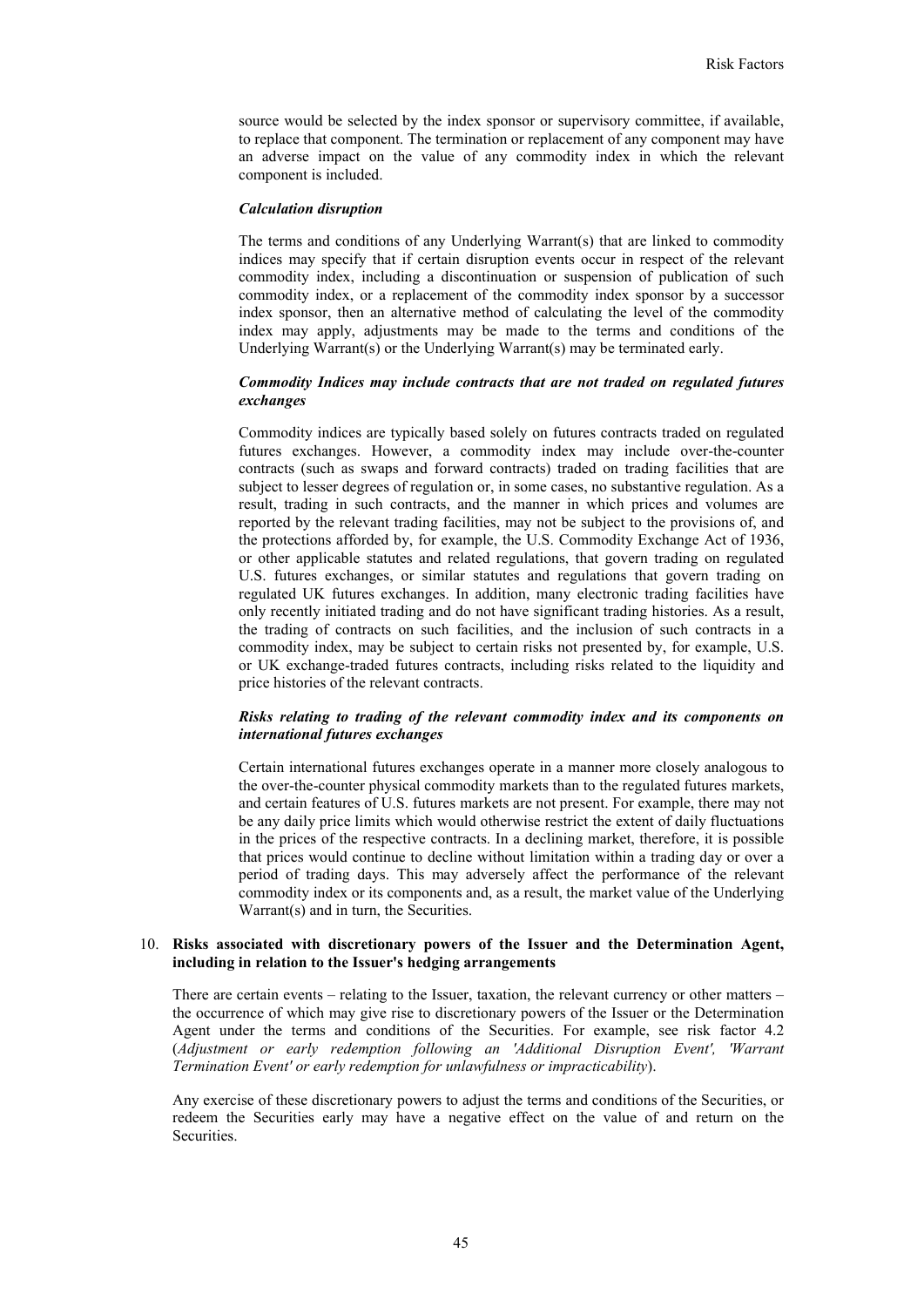# 11. **Risks associated with taxation**

# 11.1 **Changes in tax law**

Tax regulations and how they are applied by the relevant taxation authorities are subject to change, possibly with retrospective effect, and this could negatively affect the value of the Securities. Any such change may cause the tax treatment of the Securities to change from the tax position at the time of purchase and may render the statements in this Base Prospectus concerning the relevant tax law and practice to be inaccurate or insufficient to cover the material tax considerations in respect of the Securities. It is not possible to predict the precise tax treatment which will apply at any given time and changes in tax law may give the Issuer the right to amend the terms and conditions of the Securities, or redeem the Securities.

# 11.2 **Withholding on dividend equivalent payments**

The U.S. Treasury Department has issued proposed regulations under Section 871(m) of the U.S. Internal Revenue Code of 1986, as amended, which would, if finalized in their current form, impose U.S. federal withholding tax at 30 per cent. (or a lower rate under an applicable treaty) on "dividend equivalent" payments made on certain financial instruments linked to U.S. corporations (which the proposed regulations refer to as "specified ELIs") that are owned by non-U.S. holders. The Securities, could, under certain circumstances, be treated as specified ELIs. Under the proposed regulations, non-U.S. holders will not be subject to the Section  $871(m)$  withholding tax on payments made prior to January 1, 2016. According to a notice issued by the IRS on March 4, 2014, the IRS intends to issue regulations providing that the term "specified ELI" will exclude any instrument issued prior to 90 days after the date when the proposed regulations under Section 871(m) are finalized. Therefore, the Section  $871(m)$  withholding tax should not apply to your Securities until the date described above.

If any amount were to be deducted or withheld from payments on the Securities as a result of the above, your return on the Securities may be significantly less than expected.

See paragraph 4 *(United States Taxation) of the section entitled 'Taxation'.*

# 11.3 **Proposed Financial Transaction Tax ("FTT")**

The European Commission has published a proposal for a Directive for a common FTT in Belgium, Germany, Estonia, Greece, Spain, France, Italy, Austria, Portugal, Slovenia and Slovakia (the "**participating Member States**").

The proposed FTT has very broad scope and could, if introduced in its current form, apply to certain dealings in Securities (including secondary market transactions) in certain circumstances. The issuance and subscription of Securities should, however, be exempt.

Under current proposals the FTT could apply in certain circumstances to persons both within and outside of the participating Member States. Generally, it would apply to certain dealings in Securities where at least one party is a financial institution, and at least one party is established in a participating Member State. A financial institution may be, or be deemed to be, "established" in a participating Member State in a broad range of circumstances, including (a) by transacting with a person established in a participating Member State or (b) where the financial instrument which is subject to the dealings is issued in a participating Member State.

The FTT proposal remains subject to negotiation between the participating Member States. On 6 May 2014 ten of the eleven participating Member States published a joint statement on the FTT and the Presidency of the Council of the European Union published a note on the FTT. These indicated an intention to introduce the FTT progressively, starting with shares and some derivatives. The proposal may therefore be altered prior to any implementation, the timing of which remains unclear. Additional EU Member States may decide to participate. Prospective holders of Securities are advised to seek their own professional advice in relation to the FTT.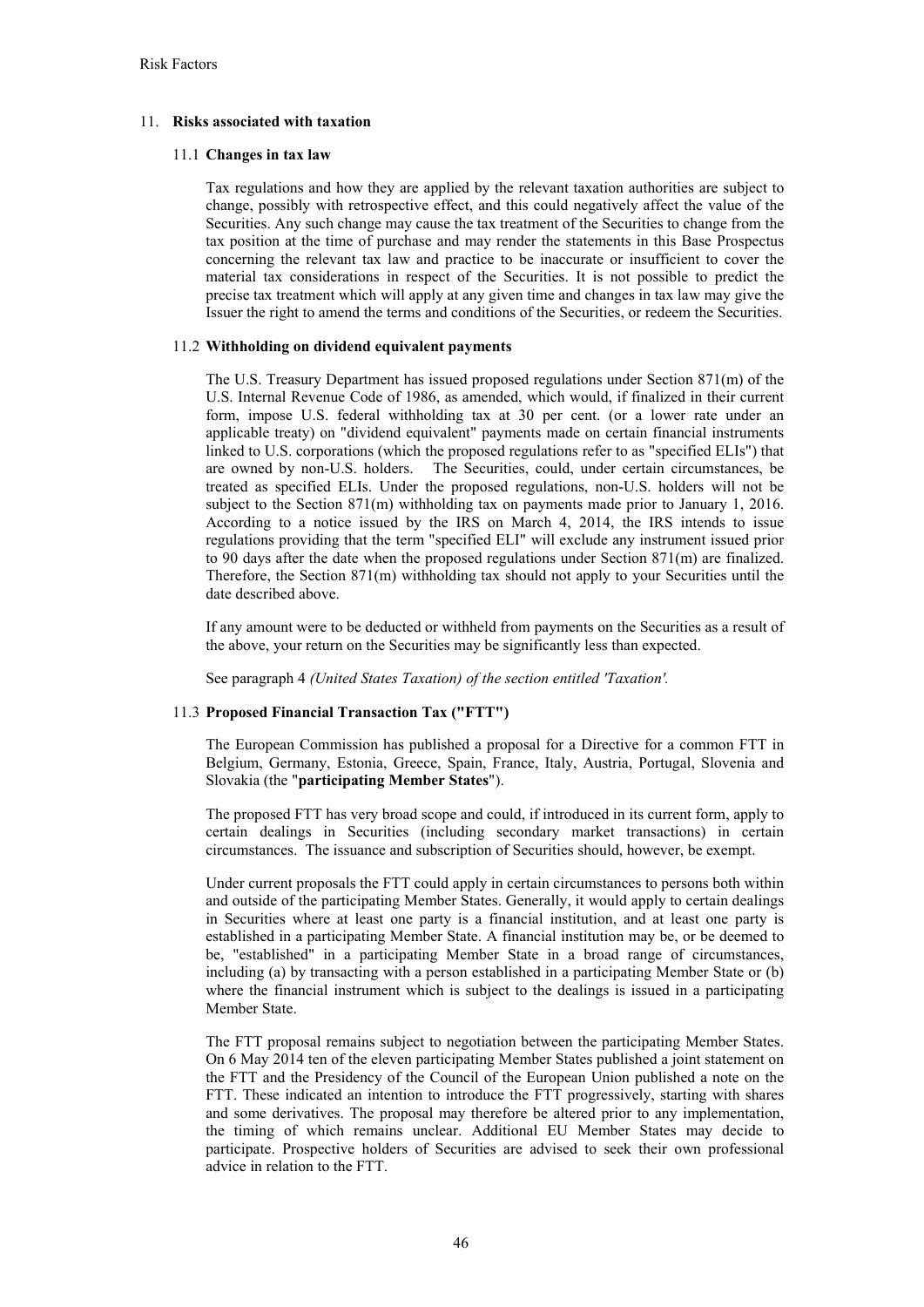# 12. **Risks associated with the ability to enforce under the Securities**

Following an event of default by the Issuer (such as a failure to pay amounts due under the Securities, or if the Issuer is subject to a winding-up order) including expiry of an applicable grace period, you may (i) determine to keep your Securities outstanding (in which case, the market value of those Securities may decline significantly) or (ii) by giving notice to the Issuer and (if not a CREST Security) the Issue and Paying Agent, require immediate redemption of your Securities at the early cash settlement amount. **This amount may be less than your original investment and, therefore, you could lose some or all of your money**. See also risk factor 4.1 (*Potential loss of some or all of your investment, loss of opportunity and reinvestment risk*).

See also risk factor 5.5 (*Book-Entry Securities*).

## 13. **Risks associated with conflicts of interest**

13.1 **As Issuer or as Determination Agent, Barclays has certain discretionary powers under the terms and conditions of the Securities and may have similar powers under the terms of the Underlying Warrant(s) that it could exercise in a way which is contrary to the interests of holders of Securities**

See risk factor 10 (R*isks associated with discretionary powers of the Issuer and the Determination Agent, including in relation to the Issuer's hedging arrangements*) and risk factor 8.7 (*Discretions of the issuer and determination agent in respect of the Underlying Warrant(s)*).

# 13.2 **Trading and other transactions by the Issuer or its affiliates could affect the levels, values or prices of Underlying Assets and their components**

In connection with Barclays' normal business practices or in connection with hedging its obligations under the Securities, Barclays may from time to time buy or sell the Underlying Asset(s) and its or their components, or similar instruments, or derivative instruments relating to the Underlying Asset(s) or its or their components. These trading activities may present a conflict of interest between your interest in the Securities and the interests which Barclays may have in its proprietary accounts, in facilitating transactions, including block trades, for Barclays' other customers and in accounts under management. These trading activities also could affect the levels, values or prices of the Underlying Asset(s) in a manner that would decrease the market value of the Securities prior to maturity, or the amount you would receive at maturity or at the payment or settlement date. To the extent that Barclays has a hedge position in the Underlying Asset(s) or its or their components, or in a derivative or synthetic instrument related to the Underlying Asset(s) or its or their components, Barclays may increase or liquidate a portion of those holdings at any time before, during or after the term of the Securities. This activity may affect the amount payable at maturity, any amount of money or property payable or deliverable at the payment or settlement date, or the market value of the Securities in a manner that would be adverse to your investment in the Securities. Depending on, among other things, future market conditions, the aggregate amount and the composition of those hedge positions are likely to vary over time.

## 13.3 **Research reports and other transactions may create conflicts of interest between you and Barclays**

Barclays may have previously published, and may in the future publish, research reports relating to the Underlying Asset(s) or its or their components. The views expressed in this research may be modified from time to time without notice and may express opinions or provide recommendations that are inconsistent with purchasing or holding the Securities. Any of these activities may affect the levels, values or prices of the Underlying Asset(s) or its or their components and, therefore, the market value of the Securities. Moreover, other professionals who deal in these markets may at any time have views that differ significantly from Barclays. In connection with your purchase of the Securities, you should investigate the Underlying Asset(s) and not rely on Barclays' views with respect to future movements in the Underlying Asset(s) and its or their components.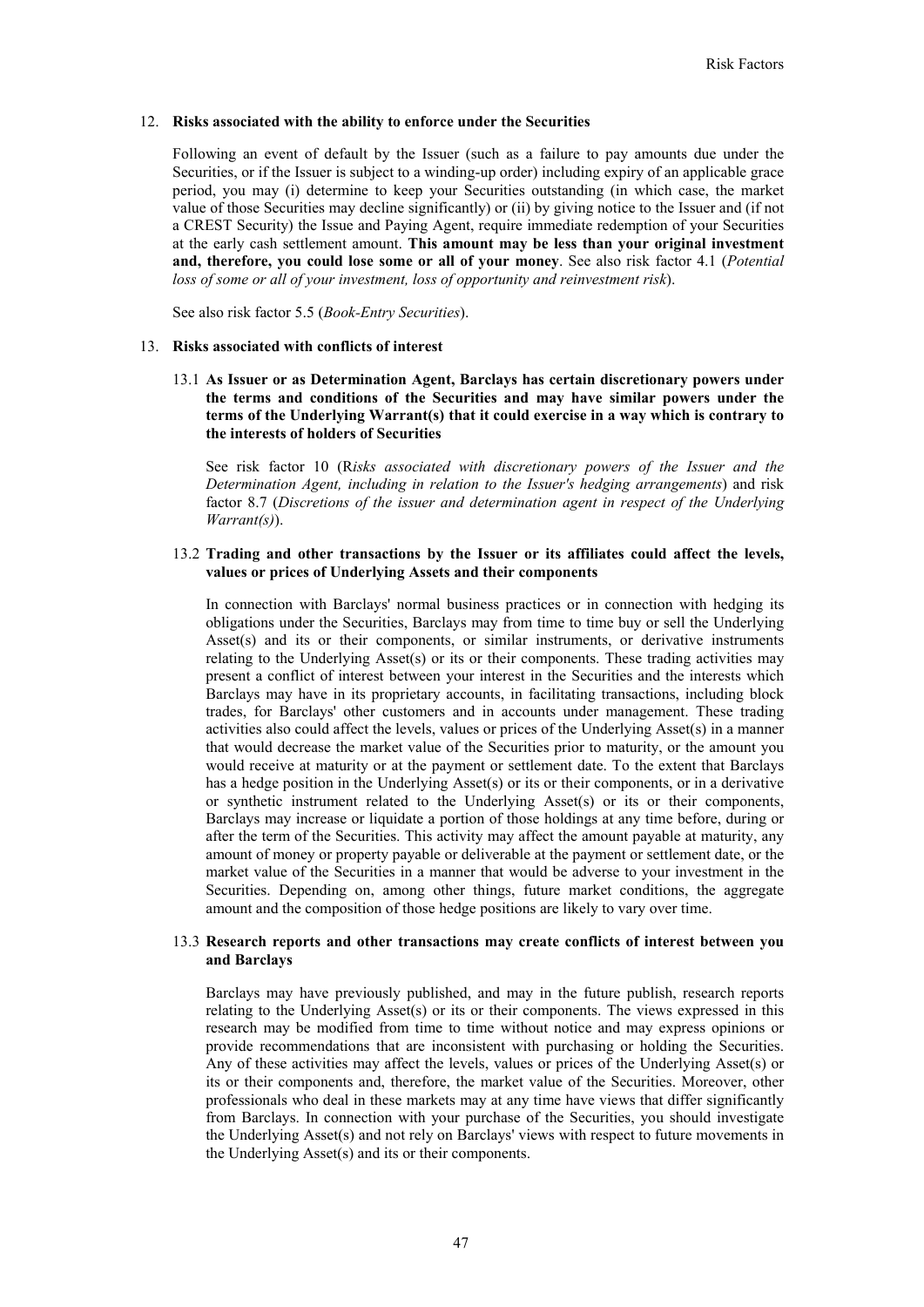Barclays also may issue, underwrite or assist unaffiliated entities in the issuance or underwriting of other securities or financial instruments with returns indexed to the Underlying Asset(s). By introducing competing products into the marketplace in this manner, Barclays could adversely affect the market value of the Securities.

## 13.4 **Barclays may have confidential information relating to the Underlying Asset(s) or components**

Barclays, at present or in the future, may engage in business relating to the person or organization responsible for calculating, publishing or maintaining the Underlying Asset(s), referred to as the 'sponsor' of the Underlying Asset(s). In addition, Barclays may engage in business relating to any components of the Underlying Asset(s), including making loans to, equity investments in, or providing investment banking, asset management or other advisory services to the respective sponsor or issuer. In connection with these activities, Barclays may receive information pertinent to the Underlying Asset(s) or its or their components that Barclays will not divulge to you.

## 13.5 **Distributor(s) and conflicts of interest**

Potential conflicts of interest may arise in relation to Securities offered through public distribution, as the appointed manager(s) and/or distributor(s) will act pursuant to a mandate granted by the Issuer and may (to the extent permitted by law) receive commissions and/or fees on the basis of the services performed and the outcome of the placement of the **Securities**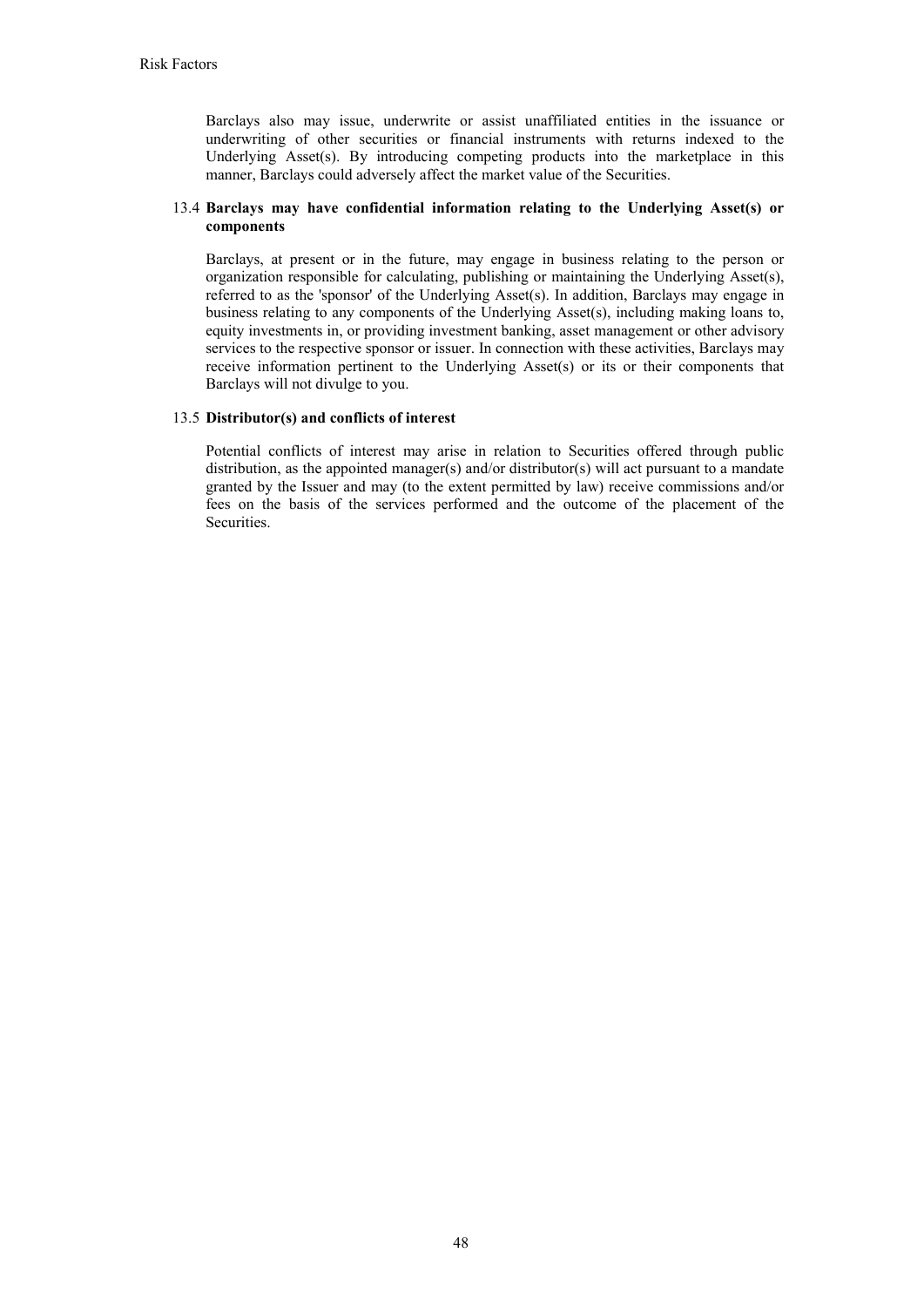# **INFORMATION INCORPORATED BY REFERENCE**

The following information has been filed with the FCA and shall be incorporated in, and form part of, this Base Prospectus:

- the sections set out below from the Registration Document dated 3 June 2014 (the "**Registration Document**");
- the sections set out below from the GSSP Base Prospectus 5 dated 10 June 2013 (the "**2013 GSSP Base Prospectus 5**");
- the sections set out below from the joint Annual Report of the Issuer and Barclays PLC, as filed with the US Securities and Exchange Commission (the "**SEC**") on Form 20-F in respect of the years ended 31 December 2012 and 31 December 2013 (the "**Joint Annual Report**"), with the exception of the information incorporated by reference in the Joint Annual Report referred to in the Exhibit Index of the Joint Annual Report, which shall not be deemed to be incorporated in this Base Prospectus;
- the Annual Reports of the Issuer containing the audited consolidated financial statements of the Bank in respect of the years ended 31 December 2012 ("**2012 Issuer Annual Report**") and 31 December 2013 ("**2013 Issuer Annual Report**"), respectively;
- the report of the Issuer and Barclays PLC announcing the Group's leverage plan following a review by the PRA into its capital adequacy as jointly filed with the SEC on Form 6-K on Film Number 13995561 on 30 July 2013;
- the sections set out below from the unaudited Interim Management Statement of Barclays PLC as filed with the SEC on Form 6-K on Film Number 14816123 on 6 May 2014 for the three months ended 31 March 2014 in respect of the Issuer and Barclays PLC (the "**Interim Management Statement**"); and
- the announcement of Barclays PLC and the Issuer relating to the Group Strategy Update, as jointly filed with the SEC on Form 6-K on Film Number 14827183 on 9 May 2014 (the "**Group Strategy Update**").

| Documents Incorporated by Reference Cross-Reference List                           | <b>Page[s]</b> |
|------------------------------------------------------------------------------------|----------------|
| <b>From the Registration Document</b>                                              |                |
| <b>Risk Factors</b>                                                                | 4 to 22        |
| The Issuer and the Group                                                           | 26 to 41       |
| <b>From the 2013 GSSP Base Prospectus 5</b>                                        |                |
| Terms and Conditions of the Securities                                             | 60 to 81       |
| Pro Forma Final Terms (the "2013 GSSP Base Prospectus 5 Pro Forma Final<br>Terms") | 82 to 88       |
|                                                                                    |                |

#### *From the Joint Annual Report*

| Corporate Governance Report                                                                                                                         | 29 to 53   |
|-----------------------------------------------------------------------------------------------------------------------------------------------------|------------|
| Directors' report                                                                                                                                   | 54 to 58   |
| People                                                                                                                                              | 62 to 64   |
| <b>Remuneration Report</b>                                                                                                                          | 65 to 68   |
| <b>Risk Review</b>                                                                                                                                  | 108 to 211 |
| Risk Management                                                                                                                                     | 347 to 400 |
| Shareholder Information                                                                                                                             | 401 to 404 |
| <b>Additional Information</b>                                                                                                                       | 405        |
| Independent Registered Public Accounting Firm's report for Barclays Bank PLC in<br>respect of the years ended 31 December 2013 and 31 December 2013 | 444        |
| Barclays Bank PLC data                                                                                                                              | 445 to 465 |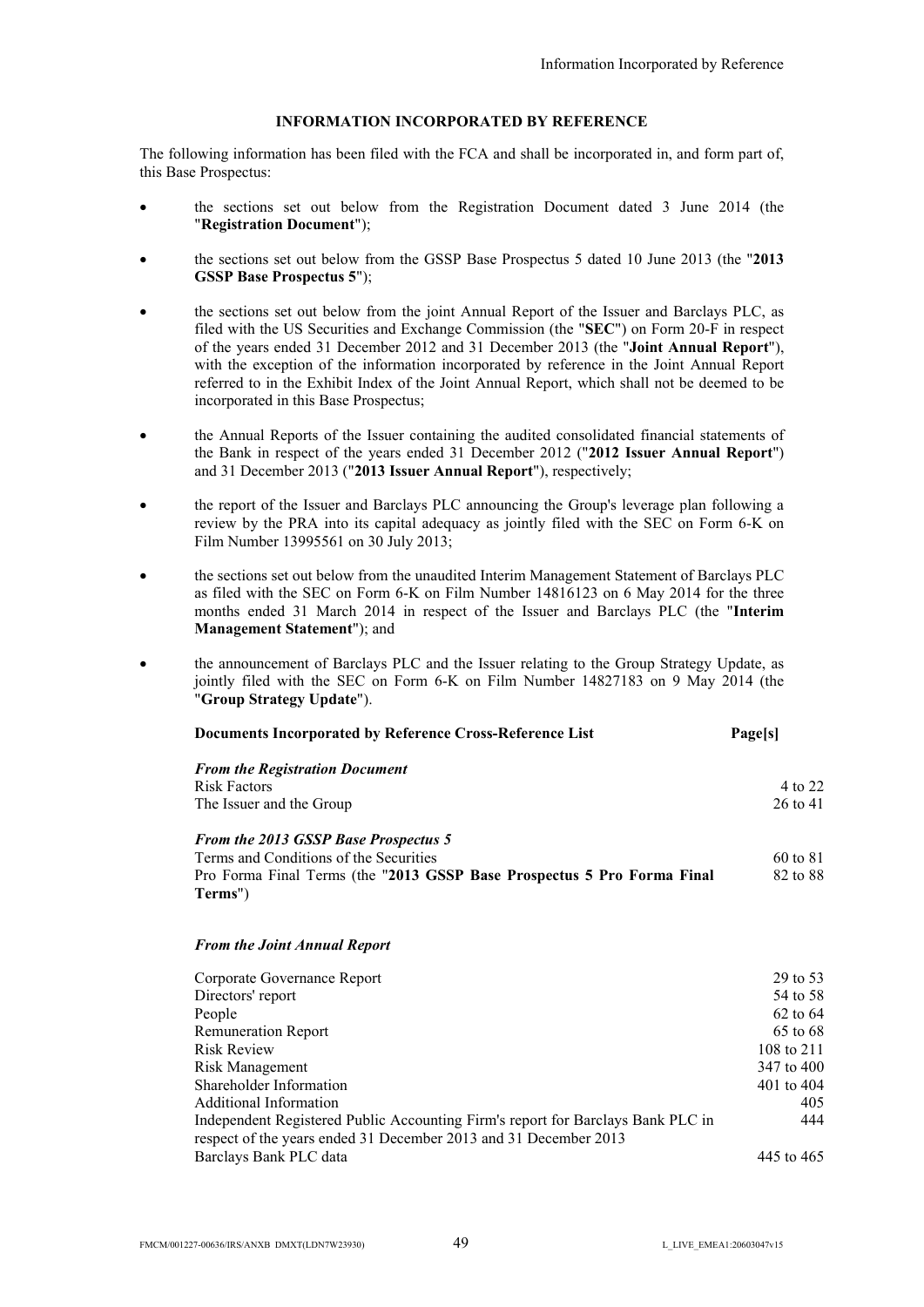#### *From the Interim Management Statement*

| Performance Highlights                                                 |    |
|------------------------------------------------------------------------|----|
| Group Performance Review                                               | 8  |
| Results by Business – Investment Bank                                  | 21 |
| Appendix I - Quarterly Results Summary                                 | 28 |
| Appendix II – Performance Management                                   | 33 |
| Appendix III - Consolidated Summary Income Statement and Balance Sheet | 39 |
| Appendix V - Capital                                                   | 42 |
| Appendix VI – Leverage                                                 | 45 |
| Appendix VII - Credit Risk                                             | 46 |
| Appendix VIII – Other Information                                      | 47 |

The Issuer has applied International Financial Reporting Standards ("**IFRS**") as issued by the International Accounting Standards Board and as adopted by the European Union (the "**EU**") in the financial statements incorporated by reference above. An overview of the significant accounting policies for the Issuer is included in the 2012 Issuer Annual Report and the 2013 Issuer Annual Report.

The above documents may be inspected: (i) during normal business hours at the registered office of the Issuer; (ii) at *http://www.barclays.com/barclays-investor-relations/results-and-reports/results.html* and *http://irreports.barclays.com/prospectuses-and-documentation/structured-securities/prospectuses* (as applicable) and (iii) at the specified office of the Issue and Paying Agent as described in the section entitled *'General Information*'.

Any information contained in any of the documents specified above which is not incorporated by reference in this Base Prospectus is either not relevant for investors for the purposes of Article 5(1) of the Prospectus Directive or is covered elsewhere in this Base Prospectus.

Any documents incorporated by reference into any of the documents specified above shall not thereby be deemed to have been incorporated by reference into this Base Prospectus.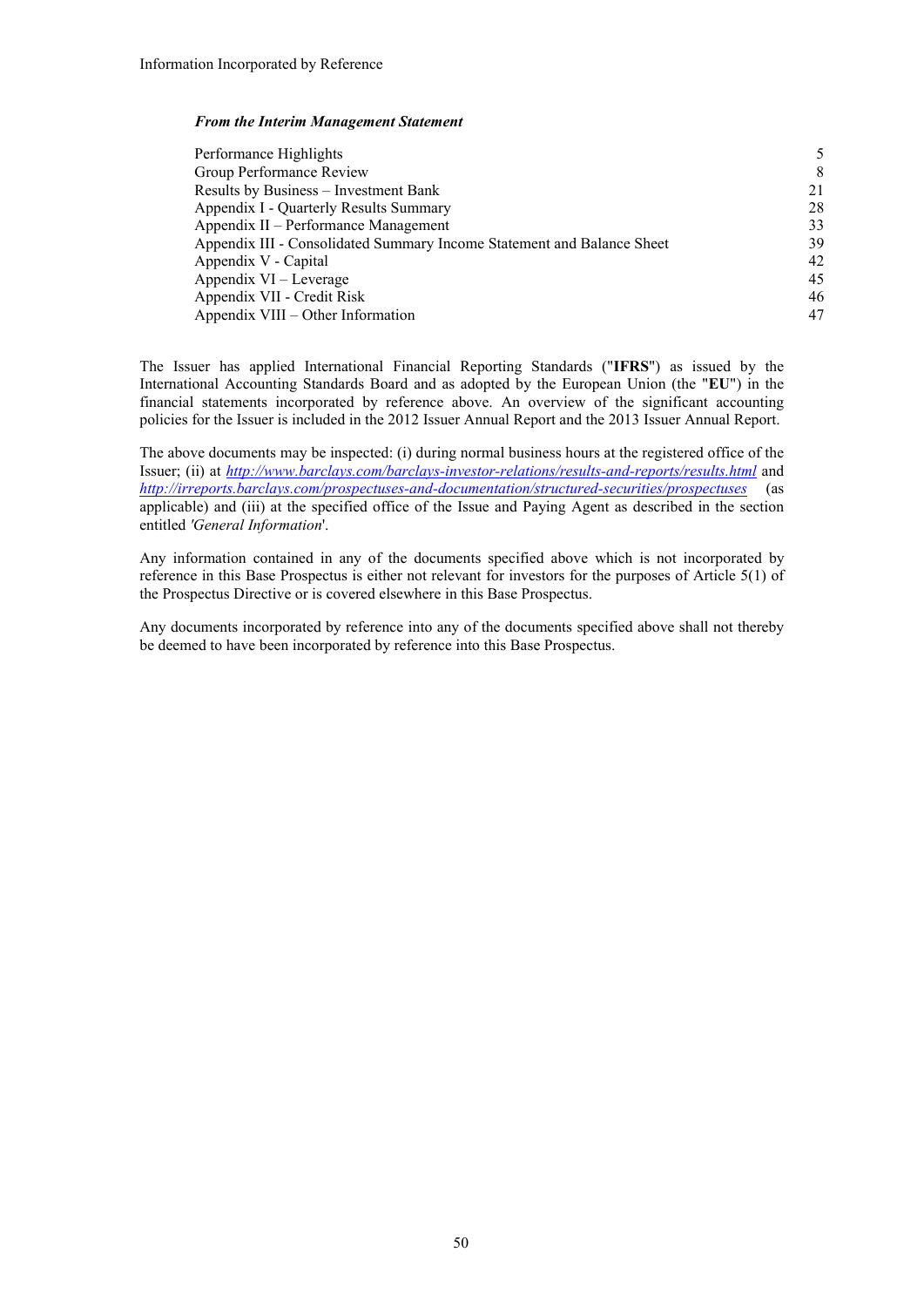## **HOW THE RETURN ON YOUR INVESTMENT IS CALCULATED**

**THE WORKED EXAMPLES PRESENTED BELOW ARE FOR ILLUSTRATIVE PURPOSES ONLY AND ARE IN NO WAY REPRESENTATIVE OF ACTUAL PRICING. THE WORKED EXAMPLES ARE INTENDED TO DEMONSTRATE HOW AMOUNTS PAYABLE UNDER THE SECURITIES ARE CALCULATED UNDER A VARIETY OF SCENARIOS. THE ACTUAL AMOUNTS PAYABLE (IF ANY) WILL BE CALCULATED IN ACCORDANCE WITH THE TERMS OF YOUR SECURITIES AS SET OUT IN THE TERMS AND CONDITIONS SECTION OF THIS BASE PROSPECTUS.**

## **For the purposes of the scenarios below, the nominal amount per Security is assumed to be GBP 1,000 and the issue price is 100 per cent (100%) of the nominal amount.**

Securities issued pursuant to this Base Prospectus will, upon maturity, pay a redemption amount that is linked to the change in value of one or more specified warrants which may fluctuate up or down depending on the performance of one or more reference assets referenced by each warrant.

The sections below are intended to demonstrate how the return on your investment will be calculated depending on whether the notes are linked to one warrant or a number of warrants, and upon changes in the value of the reference asset or assets referenced by each such warrant.

# **Final Redemption**

-

*The Securities pay a redemption amount that is linked to the change in value of one or more specified warrant(s). The value of the warrant(s) may fluctuate up or down depending on the performance of one or more specified reference assets to which each warrant is linked.*

Unless your Securities are redeemed early or are adjusted, in respect of each Security, the amount you will receive on the maturity date for each Security that you hold will be the nominal amount multiplied by the value (or, if your Securities are linked to more than one warrant, the sum of the values) of the warrant(s) on the final valuation date divided by the value (or, if your Securities are linked to more than one warrant, the sum of the values) of the warrant(s) on the initial valuation date. Where your Securities relate to more than one underlying warrant, no weighting is applied in the calculation as the amount payable on redemption is determined by reference to the sum of the values of all the relevant underlying warrants without adjustment.

**WORKED EXAMPLE 1: Assuming, for the purpose of this worked example only, that:**

- **the Securities are linked to one warrant and both the Securities and the warrants are issued on the same date;**
- **the warrant is linked to the performance of the FTSE**® **100<sup>7</sup> Index;**
- **the issue price of the warrant (representing the value of the warrant on the initial valuation date of the warrant) is GBP 100;**
- **under the terms of the warrant, the value of the warrant on the final valuation date will be calculated as the issue price per warrant, multiplied by the final level of the FTSE**® **100 Index on the final valuation date of the warrant, divided by the initial level of the FTSE**® **100 Index on the initial valuation date of the warrant; and**
- **the initial level of the FTSE**® **100 Index is 6,000,**
- **(i) if the final level of the FTSE**® **100 Index is 5,400:**

**The value of the warrant on the final valuation date will be GBP 90, which is calculated by dividing the final level of the FTSE**® **100 Index (being 5,400) by the initial level of the FTSE**® **100 Index (being 6,000) and multiplying the result by the issue price of the warrant (being GBP 100).** 

<sup>7</sup> Please see the 'Index Disclaimers' in the '*General Information*' section of this Base Prospectus.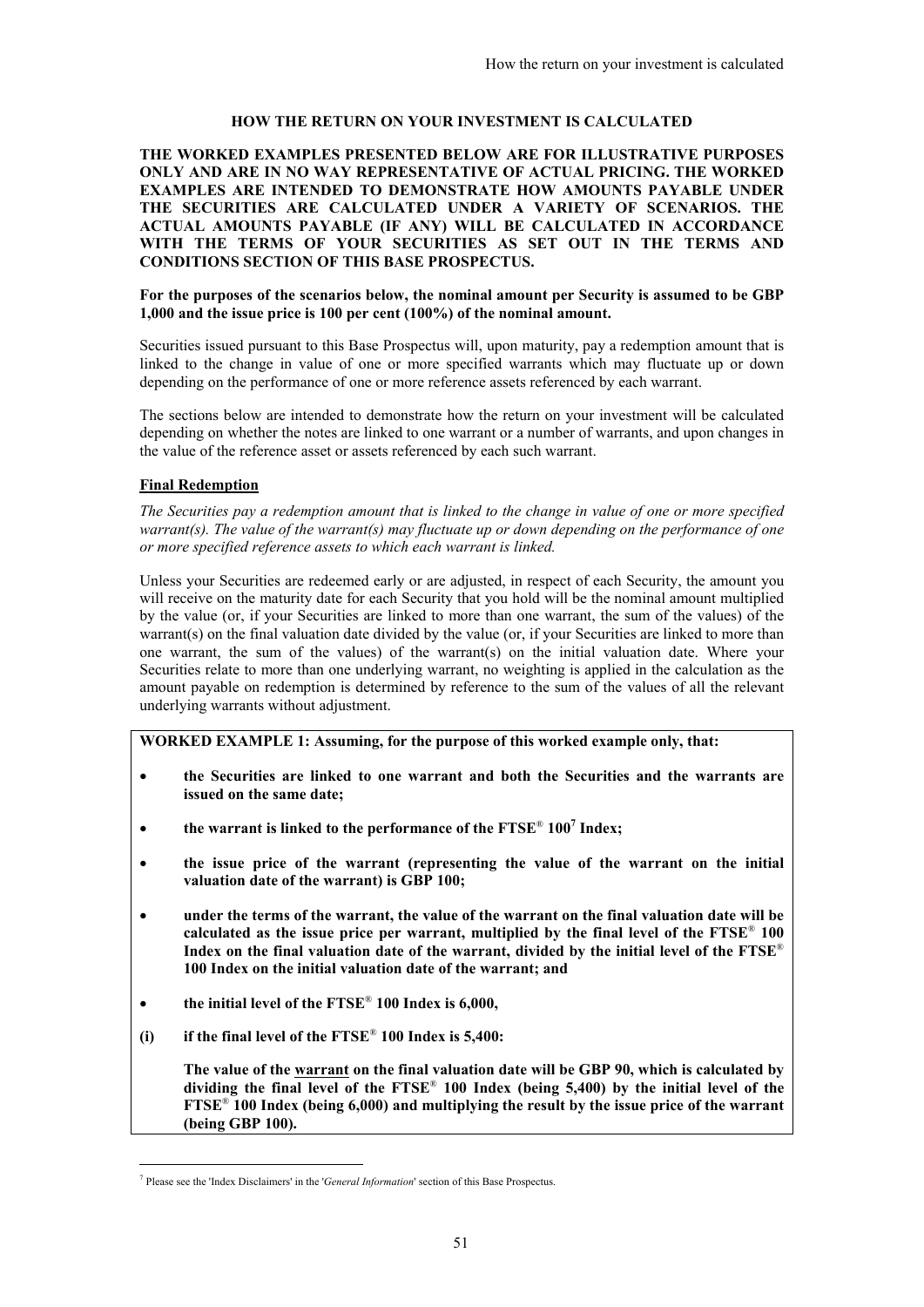**In this scenario, the amount you will receive for each Security will be GBP 900 which is calculated by dividing the value of the warrant on the final valuation date (being GBP 90) by the value of the warrant on the initial valuation date (being GBP 100) and multiplying by the nominal amount of the Security (being GBP 1,000) or, expressed mathematically:**

**GBP** 1,000 
$$
\times \frac{\text{GBP 90}}{\text{GBP 100}} = \text{GBP 900}
$$

**In this scenario, where the value of the FTSE® 100 Index decreases, the value of the warrants decreases and the value of the Securities also decreases.**

**IN THIS SCENARIO INVESTORS WHO BOUGHT THE SECURITY AT ITS ISSUE PRICE OF GBP 1,000 WILL LOSE PART OF THEIR ORIGINAL INVESTMENT.**

**(ii) if the final level of the FTSE**® **100 Index is 6,600:**

**The value of the warrant on the final valuation date will be GBP 110, which is calculated by dividing the final level of the FTSE**® **100 Index (being 6,600) by the initial level of the FTSE**® **100 Index (being 6,000) and multiplying the result by the issue price of the warrant (being GBP 100).** 

**In this scenario, the amount you will receive for each Security will be GBP 1,100 which is calculated by dividing the value of the warrant on the final valuation date (being GBP 110) by the value of the warrant on the initial valuation date (being GBP 100) and multiplying by the nominal amount of the Security (being GBP 1,000) or, expressed mathematically:**

> GBP 1,100 GBP 100 GBP 1,000  $\times \frac{\text{GBP 110}}{\text{GSE 100}} =$

**In this scenario, as the value of the FTSE® 100 Index increases, the value of the warrants increases and the value of the Securities also increases.**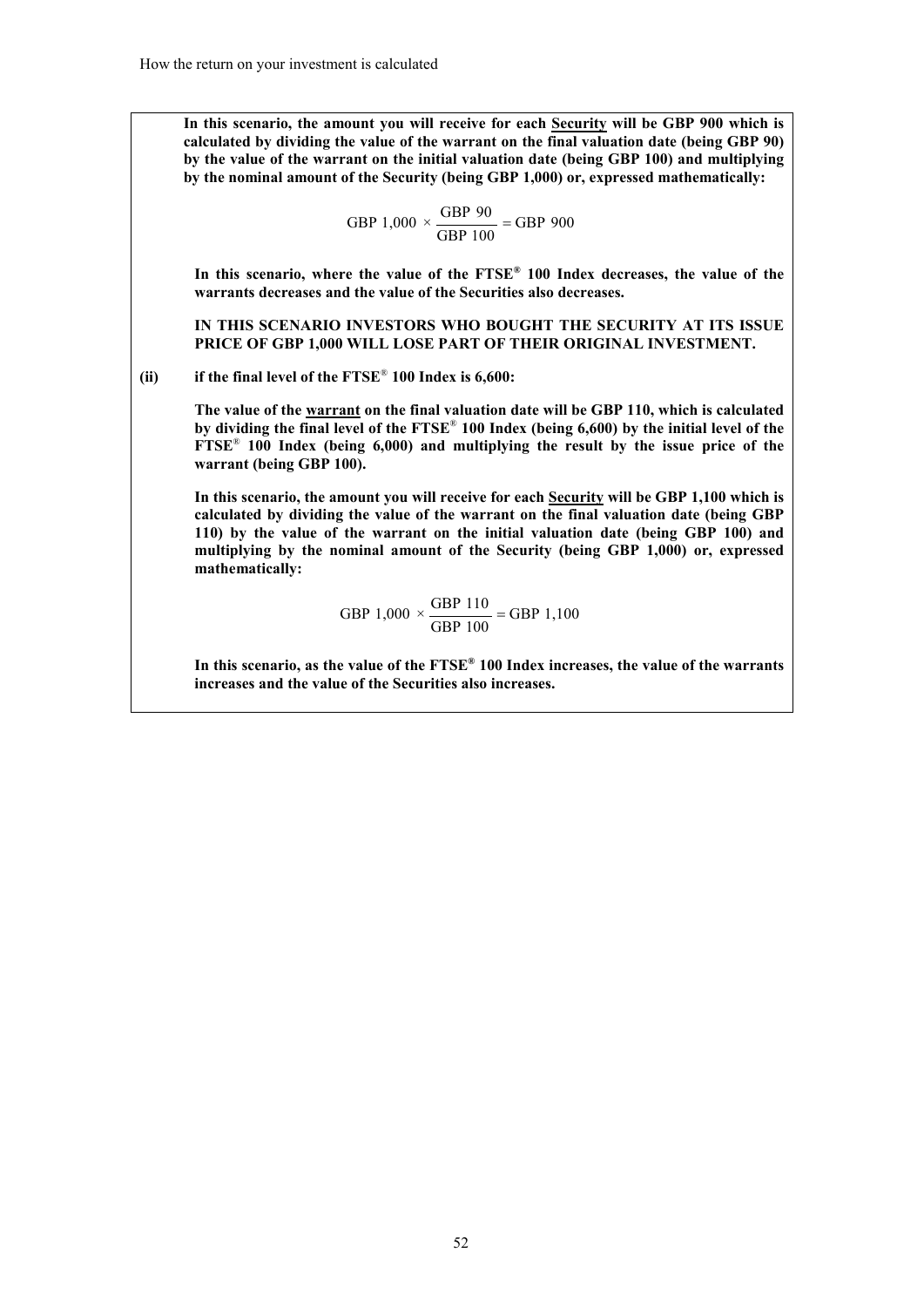**WORKED EXAMPLE 2: Assuming, for the purpose of this worked example only, that:**

- **the Securities are linked to one warrant and both the Securities and the warrant are issued on the same date;**
- **the warrant is linked to the performance of a number of equity indices, being the FTSE**® **100 Index, the EURO STOXX 50**® **Index<sup>8</sup> and the S&P**® **500 Index<sup>9</sup> ;**
- **the issue price of the warrant (representing the value of the warrant on the initial valuation date of the warrant) is GBP 100;**
- **under the terms of the warrant, the value of the warrant on the final valuation date will be calculated as the 120% multiplied by the issue price per warrant, multiplied by the final level of the worst performing equity index on the final valuation date of the warrant, divided by the initial level of the worst performing equity index on the initial valuation date of the warrant;**
- **under the terms of the warrant, the worst performing equity index will the equity index with the lowest performance, calculated in respect of each equity index by dividing the final level of the index by the initial level of the index;**
- **the worst performing index is the EURO STOXX 50**® **Index;**
- **the initial level of the EURO STOXX 50**® **Index is 2,500,**
- **(i) if the final level of the EURO STOXX 50**® **Index is 2,000:**

**The value of the warrant on the final valuation date will be GBP 96, which is calculated by dividing the final level of the EURO STOXX 50**® **Index (being 2,000) by the initial level of the EURO STOXX 50**® **Index (being 2,500) and multiplying the result by 120% and further multiplying the result by the issue price of the warrant (being GBP 100).** 

**In this scenario, the amount you will receive for each Security will be GBP 960 which is calculated by dividing the value of the warrant on the final valuation date (being GBP 96) by the value of the warrant on the initial valuation date (being GBP 100) and multiplying by the nominal amount of the Security (being GBP 1,000) or, expressed mathematically:**

**GBP** 1,000 
$$
\times \frac{\text{GBP 96}}{\text{GBP 100}} = \text{GBP 960}
$$

**In this scenario, as the value of the worst performing equity index (being, for the purposes of this example, the EURO STOXX 50® Index) decreases, the value of the warrants decreases and the value of the Securities also decreases.**

**IN THIS SCENARIO INVESTORS WHO BOUGHT THE SECURITY AT ITS ISSUE PRICE OF GBP 1,000 WILL LOSE PART OF THEIR ORIGINAL INVESTMENT.**

**(ii) if the final level of the EURO STOXX 50**® **Index is 2,750:**

**The value of the warrant on the final valuation date will be GBP 132, which is calculated by dividing the final level of the EURO STOXX 50**® **Index (being 2,750) by the initial level of the EURO STOXX 50**® **Index (being 2,500) multiplying the result by 120% and further multiplying the result by the issue price of the warrant (being GBP 100).** 

**In this scenario, the amount you will receive for each Security will be GBP 1,320 which is calculated by dividing the value of the warrant on the final valuation date (being GBP 132) by the value of the warrant on the initial valuation date (being GBP 100) and** 

-

<sup>8</sup> Please see the 'Index Disclaimers' in the '*General Information*' section of this Base Prospectus.

<sup>&</sup>lt;sup>9</sup> Please see the 'Index Disclaimers' in the '*General Information*' section of this Base Prospectus.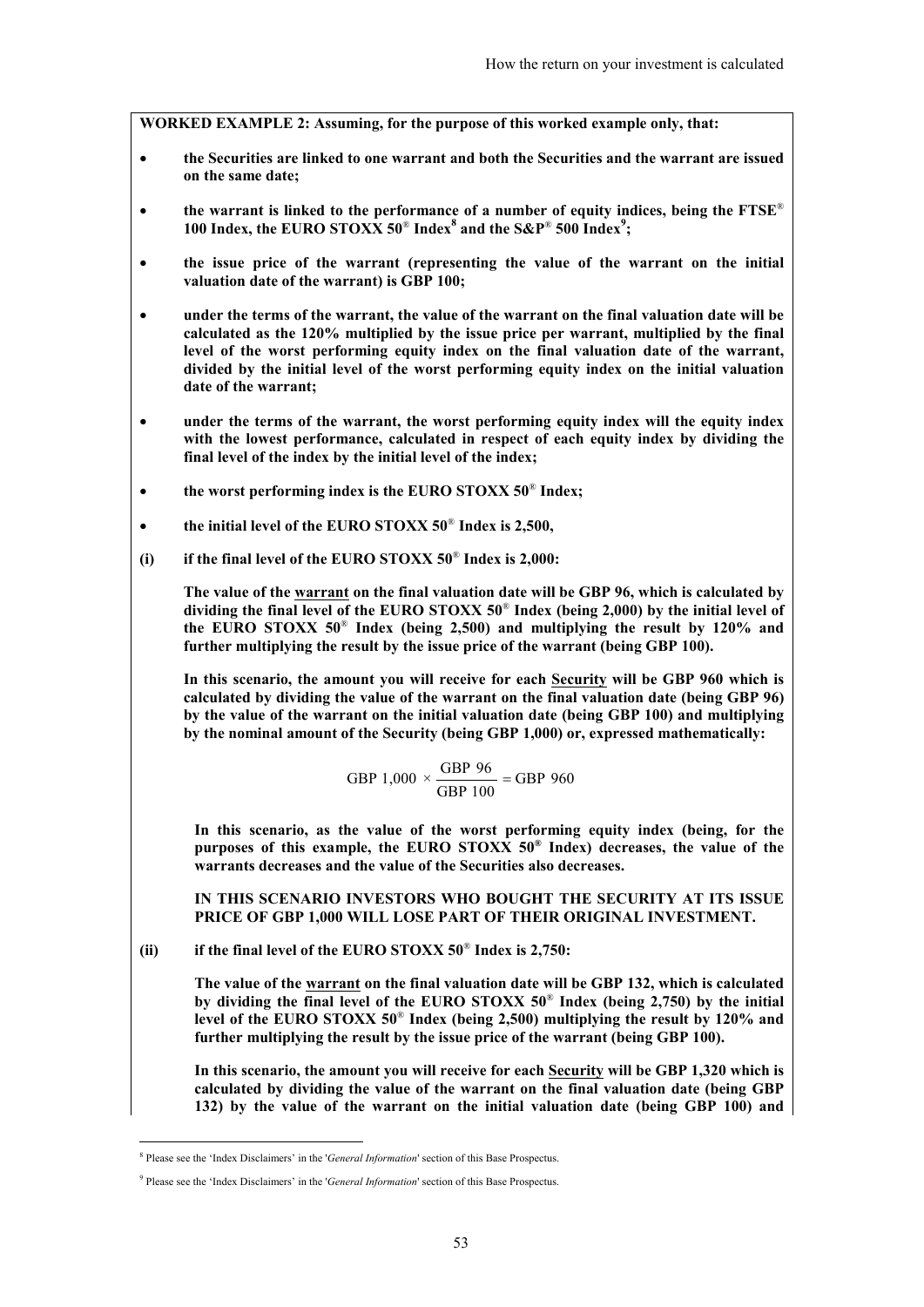**multiplying by the nominal amount of the Security (being GBP 1,000) or, expressed mathematically:**

**GBP** 1,000 
$$
\times \frac{\text{GBP 132}}{\text{GBP 100}} = \text{GBP 1,320}
$$

**In this scenario, where the value of the worst performing equity index (being, for the purposes of this example, the EURO STOXX 50® Index) increases, the value of the warrants increases and the value of the Securities also increases.**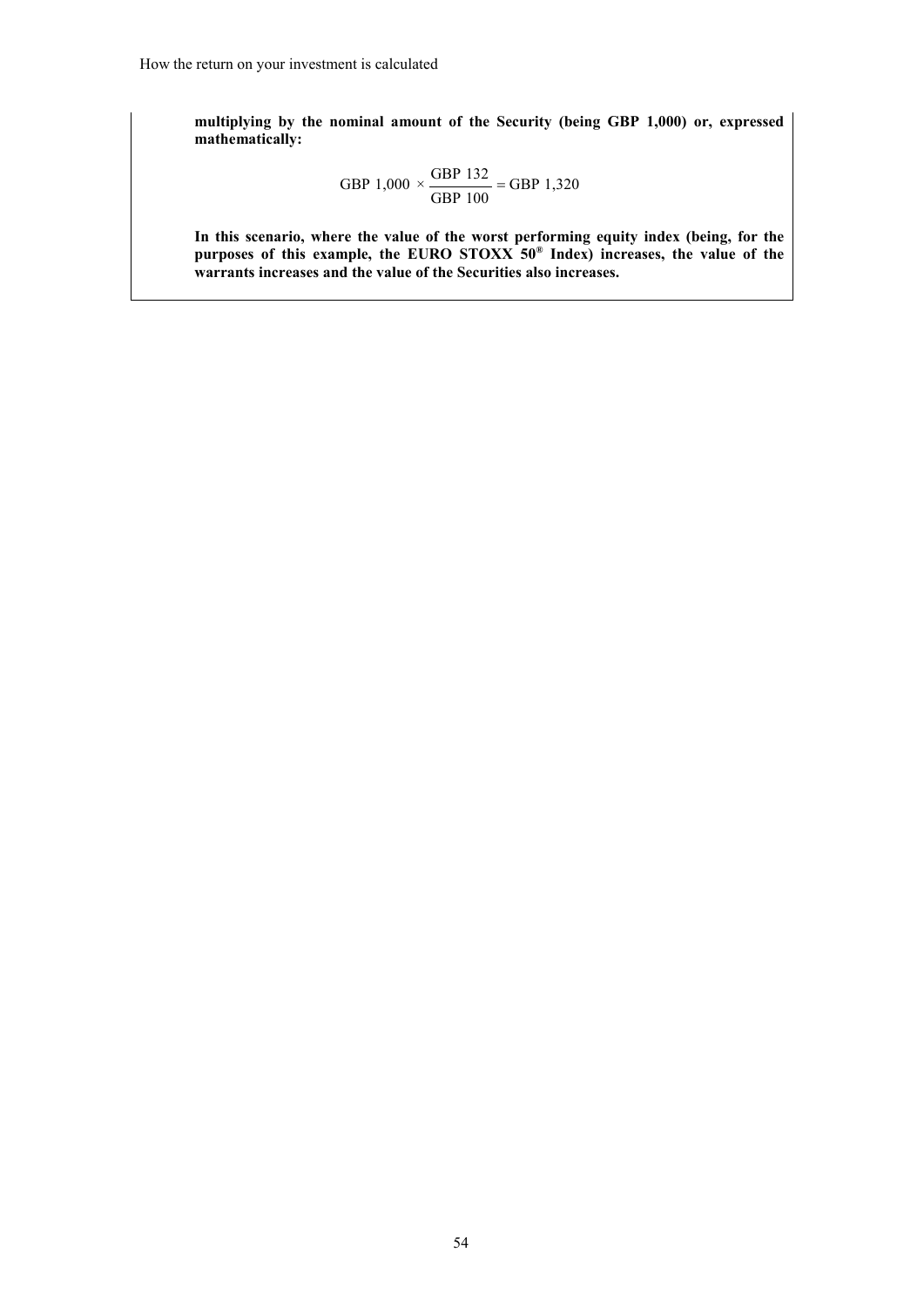**WORKED EXAMPLE 3: Assuming, for the purpose of this worked example only, that:**

- **the Securities are linked to two warrants, 'warrant 1' and 'warrant 2' and both the Securities and the warrants are issued on the same date;**
- **warrant 1 is linked to the performance of the USD price per tonne of copper traded on the London Metal Exchange and warrant 2 is linked to the performance of the USD price per tonne of aluminium traded on the London Metal Exchange;**
- **the issue price of each warrant (representing the value of each warrant on the initial valuation date of such warrant) is GBP 100;**
- **under the terms of each of warrant 1 and warrant 2, the value of the relevant warrant on the final valuation date will be calculated as the issue price per warrant, multiplied by the final USD price per tonne of copper or aluminium on the final valuation date of the warrant, divided by the initial USD price per tonne of copper or aluminium on the initial valuation date of the warrant;**
- **the initial USD price per tonne of copper is USD 7,000; and**
- **the initial USD price per tonne of aluminium is USD 2,000.**

**If the final USD price per tonne of copper is USD 7,500 and the final USD price per tonne of aluminium is USD 1,000:**

**The value of warrant 1 on the final valuation date will be GBP 107.14, being the final USD price per tonne of copper (being USD 7,500) divided by the initial USD price per tonne of copper (being USD 7,000) and multiplying the result by the issue price of warrant 1 (being GBP 100).**

**The value of warrant 2 on the final valuation date will be GBP 50, being the final USD price per tonne of aluminium (being USD 1,000) divided by the initial USD price per tonne of aluminium (being USD 2,000) and multiplying the result by the issue price of the warrant (being GBP 100).**

**In this scenario, the amount you will receive for each Security will be GBP 785.70, which is calculated by dividing the sum of the value of the warrants on the final valuation date (being GBP 157.14) by the sum of the value of the warrants on the initial valuation date (being GBP 200) and multiplying by the nominal amount of the Security, or, expressed mathematically:**

**GBP** 1,000 
$$
\times \frac{\text{GBP 157.14}}{\text{GBP 200}} = \text{GBP 785.70}
$$

**In this scenario, although the value of warrant 1 increases, which reflects the increase in the value of copper, it does not increase by more than the decrease in value of warrant 2, which reflects the decrease in the value of aluminium. Therefore, the value of the Securities decreases, which reflects the total decrease in the combined value of warrant 1 and warrant 2.**

**IN THIS SCENARIO AN INVESTOR WHO BOUGHT THE SECURITY AT ITS ISSUE PRICE OF GBP 1,000 WILL LOSE PART OF THE ORIGINAL INVESTMENT.**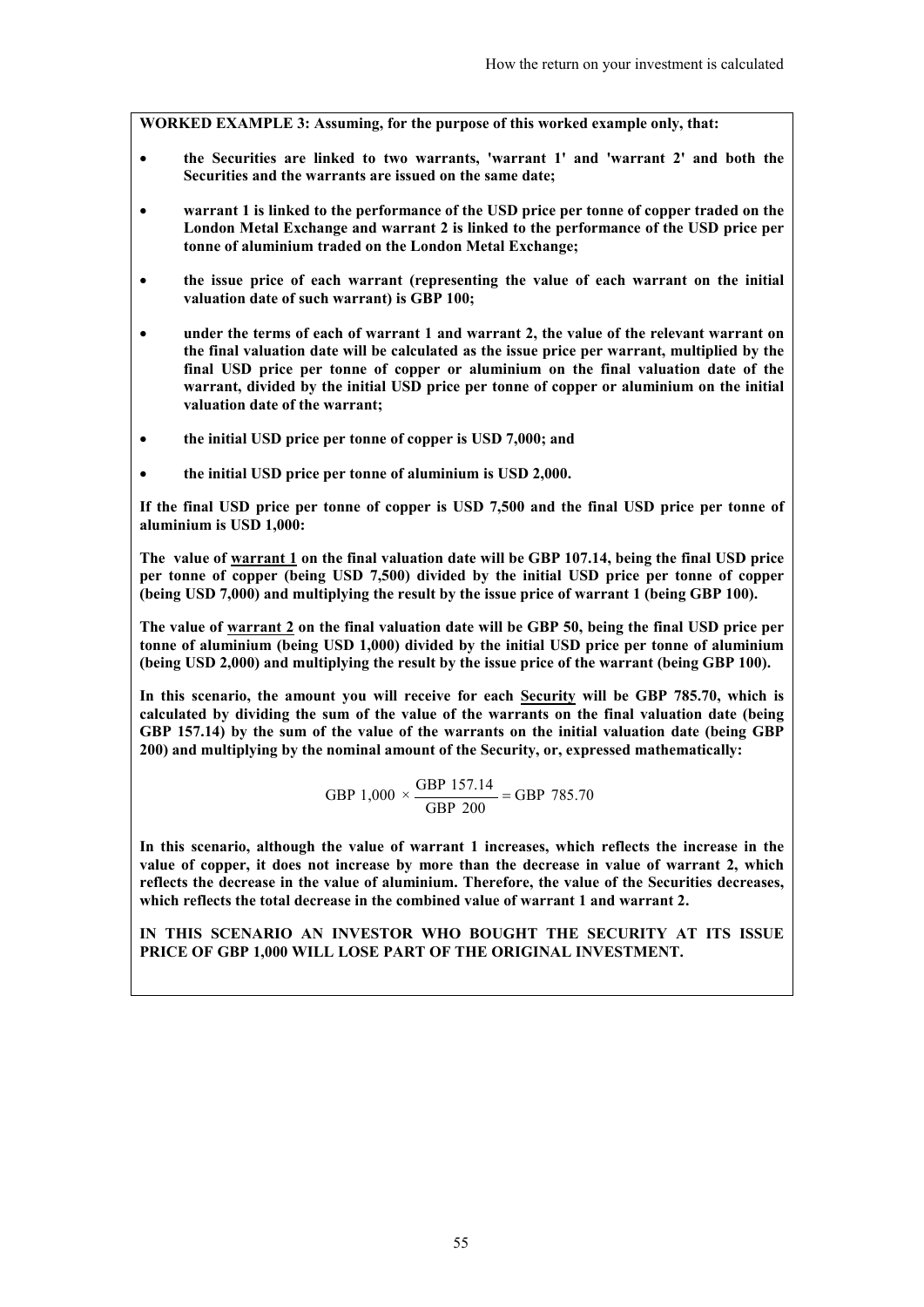# **TERMS AND CONDITIONS OF THE SECURITIES**

# Contents

| A.             |                  | <b>INTRODUCTION</b>                                                             | 57       |
|----------------|------------------|---------------------------------------------------------------------------------|----------|
| <b>B.</b>      |                  | FORM, TITLE, TRANSFER, CALCULATIONS AND PAYMENTS<br><b>UNDER THE SECURITIES</b> | 57       |
|                | 1.               | Form, title and transfer                                                        | 57       |
|                |                  | 1.1 Form of Securities                                                          | 57       |
|                |                  | 1.2<br><b>Exchange of Securities</b>                                            | 58       |
|                |                  | 1.3<br>Denomination and number                                                  | 58       |
|                |                  | 1.4<br>Title                                                                    | 59       |
|                |                  | 1.5<br>Transfers                                                                | 60       |
|                | 2.               | <b>Status</b>                                                                   | 60       |
|                | 3 <sub>1</sub>   | Calculations and Publication                                                    | 60       |
|                |                  | 3.1<br>Rounding                                                                 | 60       |
|                |                  | 3.2<br>Determination and publication of amounts in respect of settlement        | 61       |
|                |                  | <b>Calculation Amount</b><br>3.3                                                | 61       |
|                | $\overline{4}$ . | Payments                                                                        | 61       |
|                |                  | Payments in respect of Definitive Bearer Securities<br>4.1                      | 61       |
|                |                  | 4.2<br>Payments in respect of Global Bearer Securities<br>4.3                   | 62       |
|                |                  | Payments in respect of CREST Securities<br>4.4<br>Payments on Business Days     | 62       |
|                |                  | 4.5                                                                             | 62<br>62 |
| $\mathbf{C}$ . |                  | Postponement of payments and settlement<br><b>FINAL REDEMPTION</b>              | 63       |
|                | 5.               | Final Redemption                                                                | 63       |
| D.             |                  | <b>WARRANT TERMINATION EVENTS</b>                                               | 64       |
|                | 6.               | <b>Warrant Termination Events</b>                                               | 64       |
|                |                  | Early redemption following the occurrence of a Warrant<br>6.1                   | 64       |
|                |                  | <b>Termination Event</b>                                                        |          |
| Е.             |                  | <b>GENERAL PROVISIONS</b>                                                       | 64       |
|                | 7.               | Adjustment or early redemption following an Additional Disruption Event         | 64       |
|                | 8.               | Events of Default                                                               | 65       |
|                | 9.               | Agents                                                                          | 65       |
|                |                  | 9.1<br>Appointment of Agents                                                    | 65       |
|                |                  | 9.2<br>Determinations by the Determination Agent                                | 66       |
|                |                  | 9.3<br>Responsibility of the Issuer and the Agents                              | 66       |
|                | 10.              | Taxation                                                                        | 66       |
|                | 11.              | Prescription                                                                    | 67       |
|                | 12.              | Replacement of Securities (other than CREST Securities)                         | 67       |
|                | 13.              | Early redemption for unlawfulness or impracticability                           | 67       |
|                | 14.              | <b>Notices</b>                                                                  | 67       |
|                |                  | 14.1 To Holders                                                                 | 68       |
|                |                  | 14.2 To the Issuer and the Agents                                               | 68       |
|                | 15.              | Substitution                                                                    | 68       |
|                | 16.              | Modifications and meetings of Holders                                           | 69       |
|                |                  | 16.1 Modification without consent of the Holders                                | 69       |
|                |                  | 16.2 Modification requiring the consent of the Holders                          | 69       |
|                | 17.              | Further issues                                                                  | 70       |
|                | 18.              | Purchases and cancellations                                                     | 70       |
|                | 19.              | Governing law and jurisdiction                                                  | 70       |
|                |                  | 19.1 Governing Law                                                              | 70       |
|                |                  | 19.2 Jurisdiction                                                               | 71       |
|                | 20.              | Severability                                                                    | 71       |
|                | 21.              | Contracts (Rights of Third Parties) Act 1999                                    | 71       |
|                | 22.              | Definitions and interpretation                                                  | 71       |
|                |                  | 22.1 Definitions                                                                | 71       |
|                |                  | 22.2 Interpretation                                                             | 77       |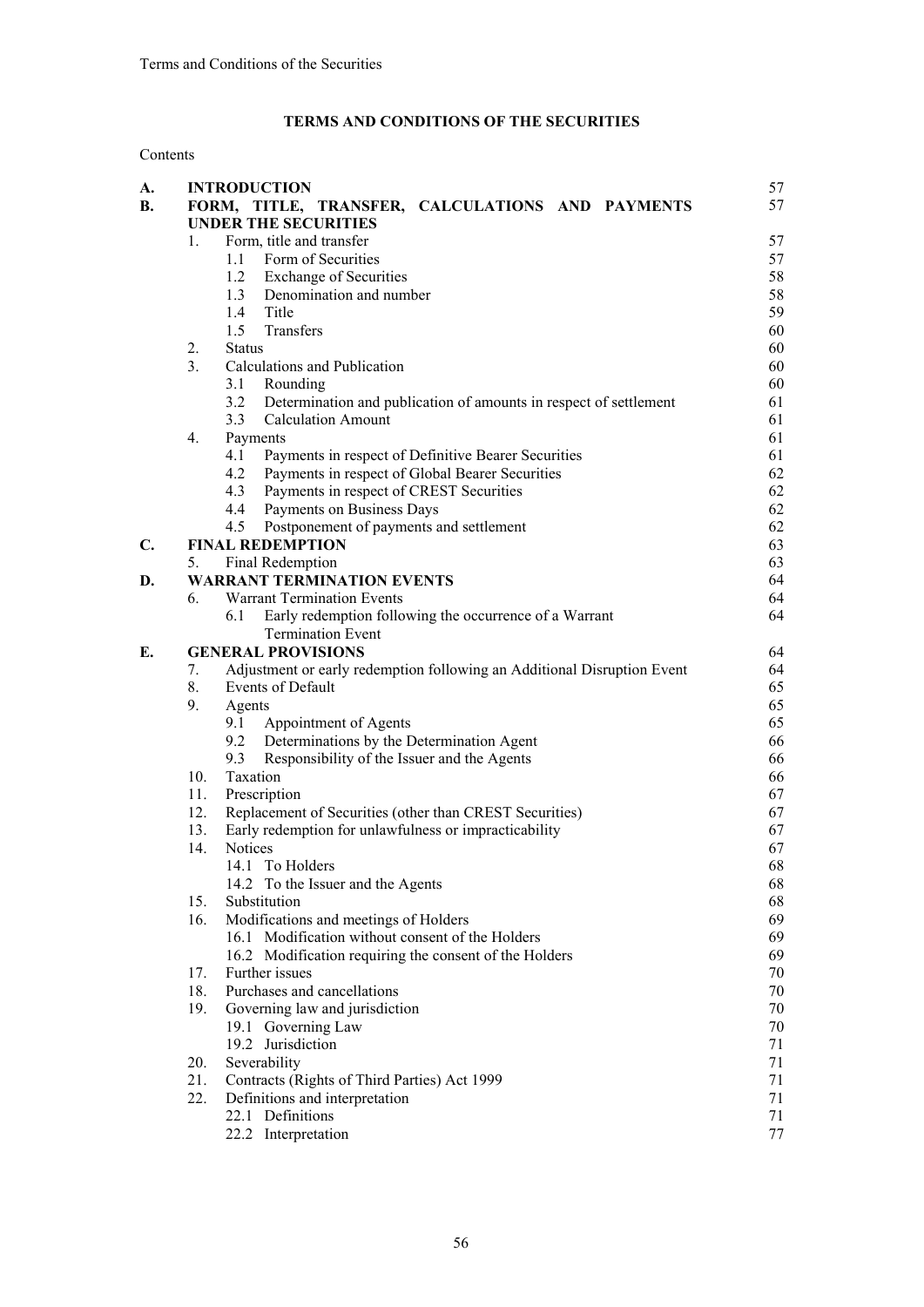*The following text comprises the terms and conditions of the Securities (the "General Conditions") that, subject to completion or election in the Final Terms (together, the "Conditions") shall be applicable to each Series.* 

*Calculations and determinations: unless otherwise specified, all calculations and determinations in the conditions shall be made by the Determination Agent. In respect of each such calculation and determination, General Condition 9.2 (Determinations by the Determination Agent) shall apply.*

*The provisions within section C: FINAL REDEMPTION will only be applicable as specified in the Final Terms.* 

*All capitalised terms that are not defined in these General Conditions have the meanings given to them in the Final Terms.*

*References in these General Conditions to "Securities" are to the Securities of one Series only, not to all Securities that may be issued under the Programme.* 

# **A. INTRODUCTION**

The Securities are issued as a Series of notes by the Issuer and references to "**Securities**" shall be construed as references to each Series accordingly. Securities are issued pursuant to the Agency Agreement dated 9 May 2014 (as further amended and/or supplemented and/or restated as at the relevant Issue Date, the "**Agency Agreement**") and, other than CREST Securities, with the benefit of a Deed of Covenant dated 9 May 2014 (as further amended and/or supplemented and/or restated as at the relevant Issue Date, the "**Deed of Covenant**") executed by the Issuer. Copies of the Agency Agreement and the Deed of Covenant are available for inspection at the registered office of the Issuer, the Issue and Paying Agent and the specified offices of the Paying Agents.

The determination agent (the "**Determination Agent**"), the issue and paying agent (the "**Issue and Paying Agent**"), the paying agents (the "**Paying Agents**") and, in respect of any issue of CREST Securities, the agent providing certain issuing, registry and paying agency services to the Issuer (the "**CREST Agent**") (together, the "**Agents**"). The Issue and Paying Agent and the Paying Agent shall be The Bank of New York Mellon, London Branch of One Canada Place, London E14 5AL. Each of the other Agents shall be as specified below or in the Final Terms.

In respect of any issue of CREST Securities, the CREST Agent shall be Computershare Investor Services PLC. For the purpose of CREST Securities, any reference in the Conditions to a calculation or determination being made by the Determination Agent or the Issue and Paying Agent shall be deemed to be a reference to the Issuer making such calculation or determination.

Each Series may be issued in tranches (each a "**Tranche**") on the same or different issue dates. The specific terms of each Tranche will be identical to the terms of other Tranches of the same Series (save in respect of the Issue Date, Issue Price and aggregate nominal amount of the Tranche) and will be set out in the Final Terms.

The Securities do not bear interest.

Capitalised terms used in the Conditions have the meanings given in General Condition 22 (*Definitions and interpretation*).

## **B. FORM, TITLE, TRANSFER, CALCULATIONS AND PAYMENTS UNDER THE SECURITIES**

- 1. **Form, title and transfer**
- 1.1 **Form of Securities**

#### (a) **Form of Securities other than CREST Securities.**

Securities will be issued in bearer form ("**Bearer Securities**"), as specified in the Final Terms. Securities in one form may not be exchanged for Securities in any other form except as provided below.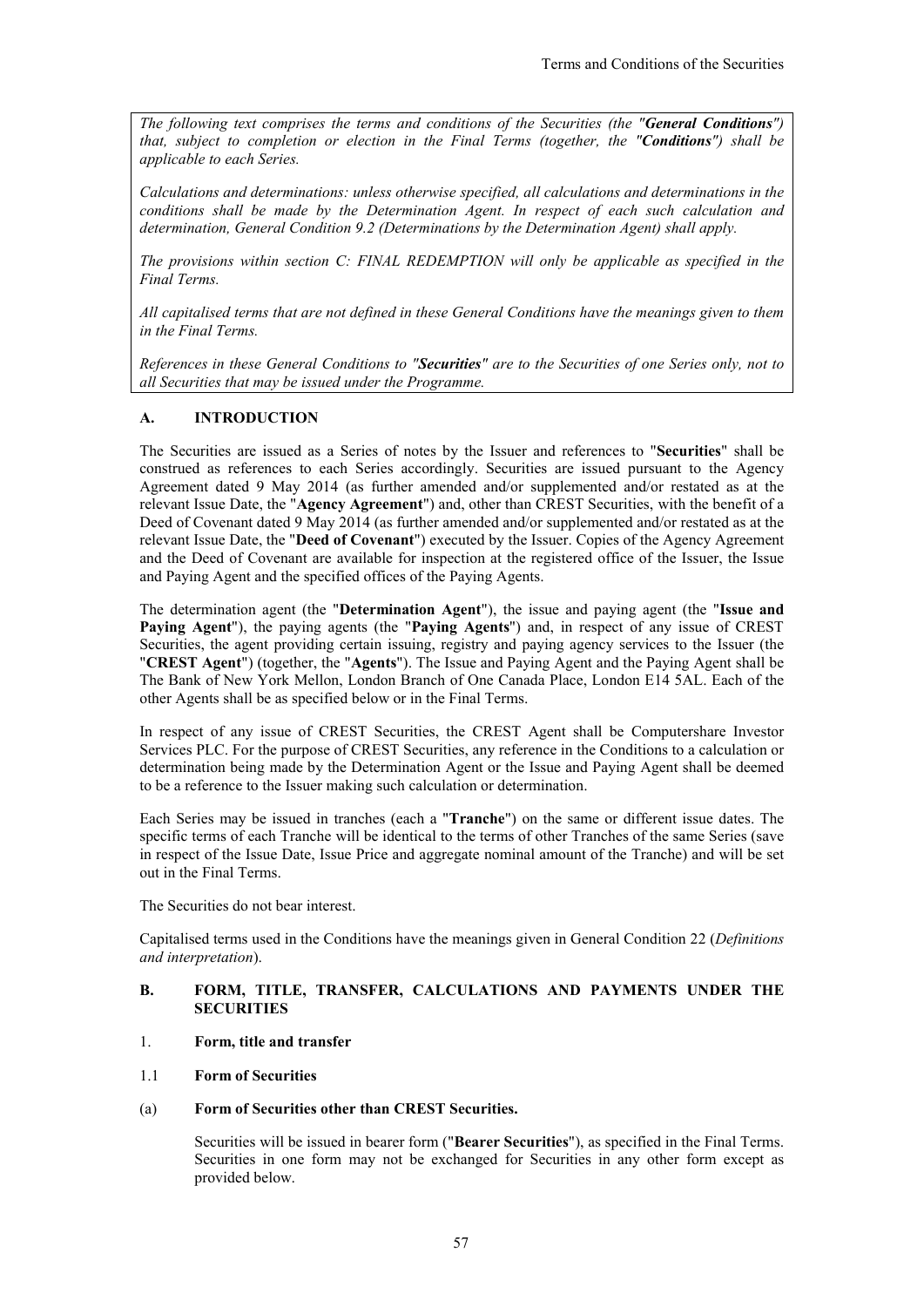Bearer Securities will initially be issued in global form (each a "**Global Bearer Security**" and, if more than one, the "**Global Bearer Securities**"), and may only be exchanged for Securities in definitive form (each a "**Definitive Bearer Security** and, if more than one, the "**Definitive Bearer Securities** ") (i) in the case of Bearer Securities with a single Specified Denomination, if specified in the Final Terms, or (ii) in the case of all Bearer Securities upon an Exchange Event occurring, and in each case in accordance with the terms of the relevant Global Security.

# (b) **Form of CREST Securities**

CREST Securities will be issued in dematerialised uncertificated registered form and will be held in accordance with the United Kingdom Uncertificated Securities Regulations 2001 (SI 2001/3755) including any modification or re-enactment thereof from time to time in force (the "**Uncertificated Regulations**"), and not constituted by any physical document of title. CREST Securities will be cleared through CREST and will be participating securities for the purposes of the Uncertificated Regulations.

# (c) **Initial issue of Global Bearer Securities**

If 'NGN Form' is specified as 'Applicable' in the Final Terms with respect to a Global Bearer Security ("**NGN Form**"), such Global Bearer Security will be delivered on or prior to the original issue date of the Tranche to a common safekeeper (a "**Common Safekeeper**"). The aggregate nominal amount of the Global Bearer Security shall be that which is from time to time entered in the records of the Relevant Clearing System. Securities should only be issued in NGN Form where they are intended to be held in a manner which would allow Eurosystem eligibility but such recognition will depend upon the satisfaction of the Eurosystem eligibility criteria.

If 'CGN Form' is specified as 'Applicable' in the Final Terms ("**CGN Form**"), the Global Bearer Security may be delivered on or prior to the original issue date of the Tranche to a Common Depositary for the Relevant Clearing System. The Relevant Clearing System will then credit each subscriber with an aggregate nominal amount of Global Bearer Securities equal to the nominal amount thereof for which it has subscribed and paid.

# 1.2 **Exchange of Securities**

#### (a) **Exchanges of Global Bearer Securities**

Upon the occurrence of an Exchange Event on or after its Exchange Date each Permanent Global Security will be exchangeable, in whole but not in part, free of charge, for Definitive Bearer Securities. Temporary Global Securities will not be exchangeable for Definitive Bearer Securities.

If the Global Bearer Security is in CGN Form, or on or after any due date for exchange, the Holder may surrender it or, in the case of a partial exchange, present it for endorsement to or to the order of the Issue and Paying Agent and in exchange the Issuer will deliver, or procure the delivery of (i) in the case of a Temporary Global Security, a Permanent Global Security in an aggregate nominal amount equal to that of the Temporary Global Security that is being exchanged, or (ii) in the case of a Permanent Global Security exchangeable for Definitive Bearer Securities, an equal aggregate nominal amount of duly executed and authenticated Definitive Bearer Securities.

If the Global Bearer Security is in NGN Form, the Issuer will procure that details of such exchange be entered pro rata in the records of the Relevant Clearing System. On exchange in full of each Permanent Global Security, the Issuer will, if the Holder so requests, procure that it is cancelled and returned to the Holder together with the relevant Definitive Bearer Securities.

## 1.3 **Denomination and number**

The Final Terms in respect of Securities will specify the denomination or denominations (each a "**Specified Denomination**") in which such Securities are issued, the Aggregate Nominal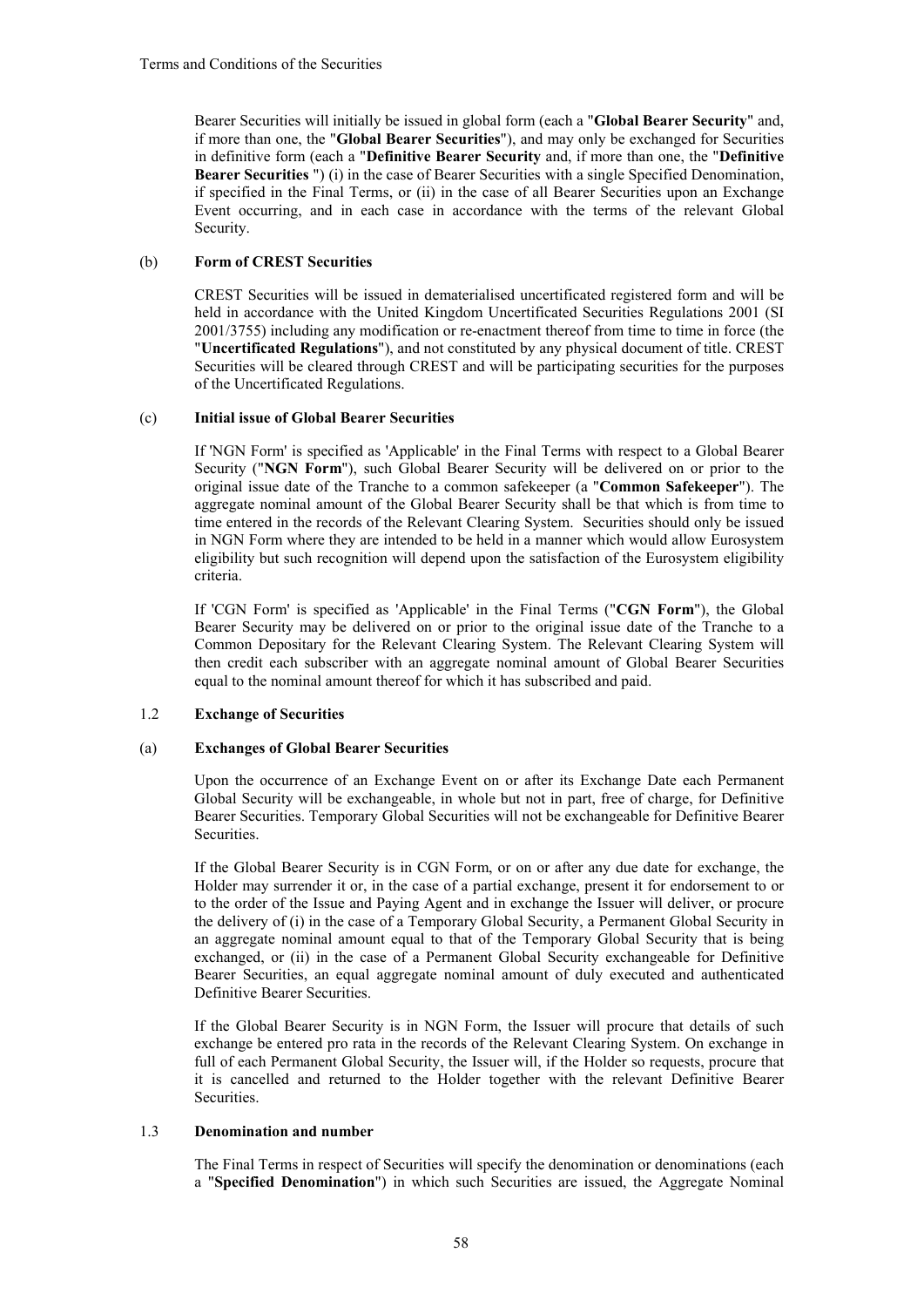Amount, the Issue Price per Security and the Calculation Amount. In the case of a Series of Securities with more than one Specified Denomination, Bearer Securities of one Specified Denomination will not be exchangeable for Bearer Securities of another Specified **Denomination** 

### 1.4 **Title**

#### (a) **Title to Securities (other than CREST Securities)**

Title to Bearer Securities passes by delivery.

The Issuer and the relevant Agents shall (except as otherwise required by law or ordered by a court of competent jurisdiction) deem and treat the Holder (as defined below) of any Bearer Security as its absolute owner for all purposes (whether or not such Security is overdue and regardless of any notice of ownership, trust or any interest in it, any writing on it (or on the Global Bearer Security representing it) or its theft or loss) and no person shall be liable for so treating the Holder.

In these General Conditions, except in respect of CREST Securities, "**Holder**" means the bearer of any Bearer Security except that in respect of any Global Bearer Securities, the person appearing as the accountholder for the Relevant Clearing System (the "**Accountholder**") shall be treated as the Holder for all purposes other than with respect to the payment of any amount due under the Securities (for which purpose the Common Depositary or Common Safekeeper, as the case may be, shall be treated by the Issuer and any Agent as the relevant Holder).

# (b) **Title to CREST Securities**

The CREST Agent on behalf of the Issuer shall maintain a record of uncertificated corporate securities (the "**Record**") in relation to CREST Securities and each person who is for the time being shown in the Record shall be treated by the Issuer and the Agents as the Holder of the particular nominal amount of CREST Securities for all purposes (and the expressions "**Holder**" and "**Holder of CREST Securities**" and related expressions shall be construed accordingly for the purpose of the Conditions).

No provision of the Conditions shall apply or have effect to the extent that it is in any respect inconsistent with (i) the holding of title to CREST Securities in uncertificated form, (ii) the transfer of title to CREST Securities by means of a Relevant system or (iii) the Uncertificated Regulations. Without prejudice to the generality of the preceding sentence, so long as the CREST Securities are participating securities, (A) the Record shall be maintained at all times in the United Kingdom, (B) the CREST Securities will be issued in uncertificated form in accordance with and subject as provided in the Uncertificated Regulations and (C) the Conditions shall remain applicable notwithstanding that they are not endorsed on any certificate or document of title for such CREST Securities.

As used in these General Conditions, each of "**Operator**", "**Operator register of corporate securities**", "**participating security**", "**record of uncertificated corporate securities**" and "**Relevant system**" is as defined in the Uncertificated Regulations (and the relevant Operator is Euroclear UK & Ireland Limited or any additional or alternative Operator from time to time and notified to the Holders of CREST Securities).

# (c) **Title to CREST Depository Interests**

Where 'CDIs' are specified in the Final Terms for a Series, investors may hold CREST Depository Interests ("**CDIs**") constituted and issued by the CREST Depository and representing indirect interests in such Securities. CDIs will be issued and settled through CREST.

Neither the Securities nor any rights with respect thereto will be issued, held, transferred or settled within CREST otherwise than through the issue, holding, transfer and settlement of CDIs. Holders of CDIs will not be entitled to deal directly in the Securities to which such CDIs relate (the "**Underlying Securities**"). Accordingly, all dealings in Securities represented by a holding of CDIs will be effected through CREST.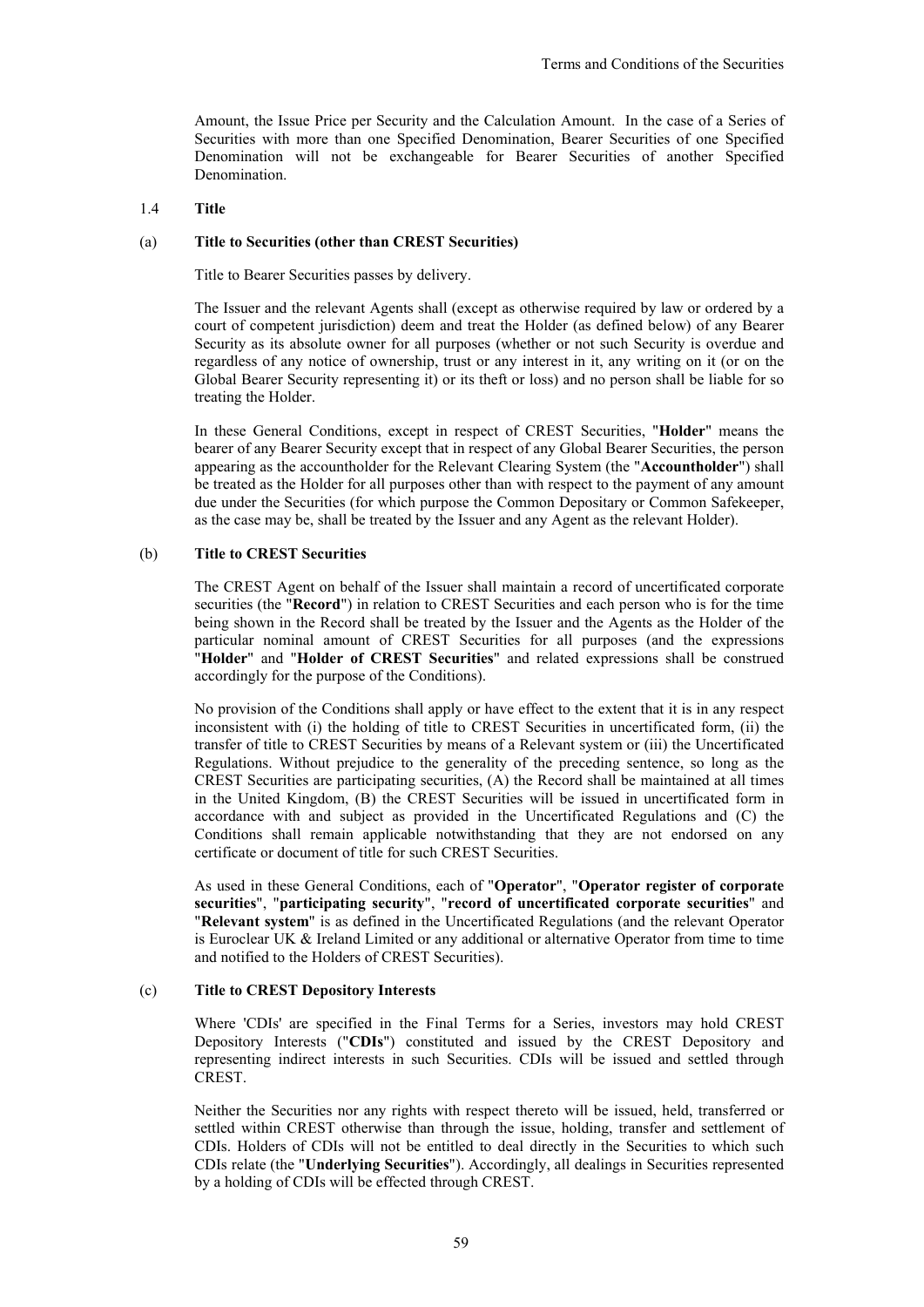CDIs will be constituted and governed by the terms of the CREST Deed Poll. Holders of CDIs will have no rights against the Issuer, any Manager or any Agent in respect of the Underlying Securities, interests therein or the CDIs representing them.

# 1.5 **Transfers**

# (a) **Transfers of Cleared Securities**

Subject to paragraph (d) (*Minimum Tradable Amount*) below, transfers of Securities which are held in a Relevant Clearing System may be effected only through the Relevant Clearing System in which the Securities to be transferred are held and only in accordance with the Relevant Rules. Title will pass upon registration of the transfer in the books of the Relevant Clearing System.

# (b) **Transfer of CREST Securities**

Transfers of CREST Securities are effected upon registration of the transfer in the Operator register of corporate securities and subject to and in accordance with the Uncertificated Regulations and the rules, procedures and practices in effect of the Operator (the "**CREST Requirements**").

Transfers of CREST Securities will be effected without charge by or on behalf of the Issuer, the Operator or the CREST Agent, but upon payment of any Taxes that may be imposed in relation to them (or the giving of such indemnity as the Issuer, the Operator or the CREST Agent may require).

CREST Securities may not be transferred in or into the United States or to, or for the account or benefit of, U.S. Persons (as defined in Regulation S under the Securities Act) (I) unless the CREST Securities are registered under the Securities Act, or an exemption from the registration requirements of the Securities Act is available, or (II) in a manner that would require the Issuer of the Securities to register under the U.S. Investment Company Act.

# (c) **Transfers of non-Cleared Securities**

Non-cleared Bearer Securities, will be transferred by delivery.

# (d) **Minimum Tradable Amount**

Transactions in the Securities may, if specified in the Final Terms, be subject to a Minimum Tradable Amount, in which case such Securities will be transferable only in a nominal amount of not less than such Minimum Tradable Amount and, in the case of Cleared Securities, in accordance with the Relevant Rules.

# 2. **Status**

The Securities constitute direct, unsecured and unsubordinated obligations of the Issuer and rank equally among themselves. The payment obligations of the Issuer under the Securities will rank equally with all other present and future unsecured and unsubordinated obligations of the Issuer (except for such obligations as may be preferred by provisions of law that are both mandatory and of general application). The Securities do not evidence deposits of the Issuer. The Securities are not insured or guaranteed by any government or government agency.

# 3. **Calculations and publication**

# 3.1 **Rounding**

For the purposes of any calculations required pursuant to the Conditions unless otherwise specified, all currency amounts that fall due and payable shall be rounded to the nearest unit of such currency (with half a unit being rounded up), save in the case of Japanese yen, which shall be rounded down to the nearest Japanese yen. For these purposes, "**unit**" means the lowest amount of such currency that is available as legal tender in the country of such currency.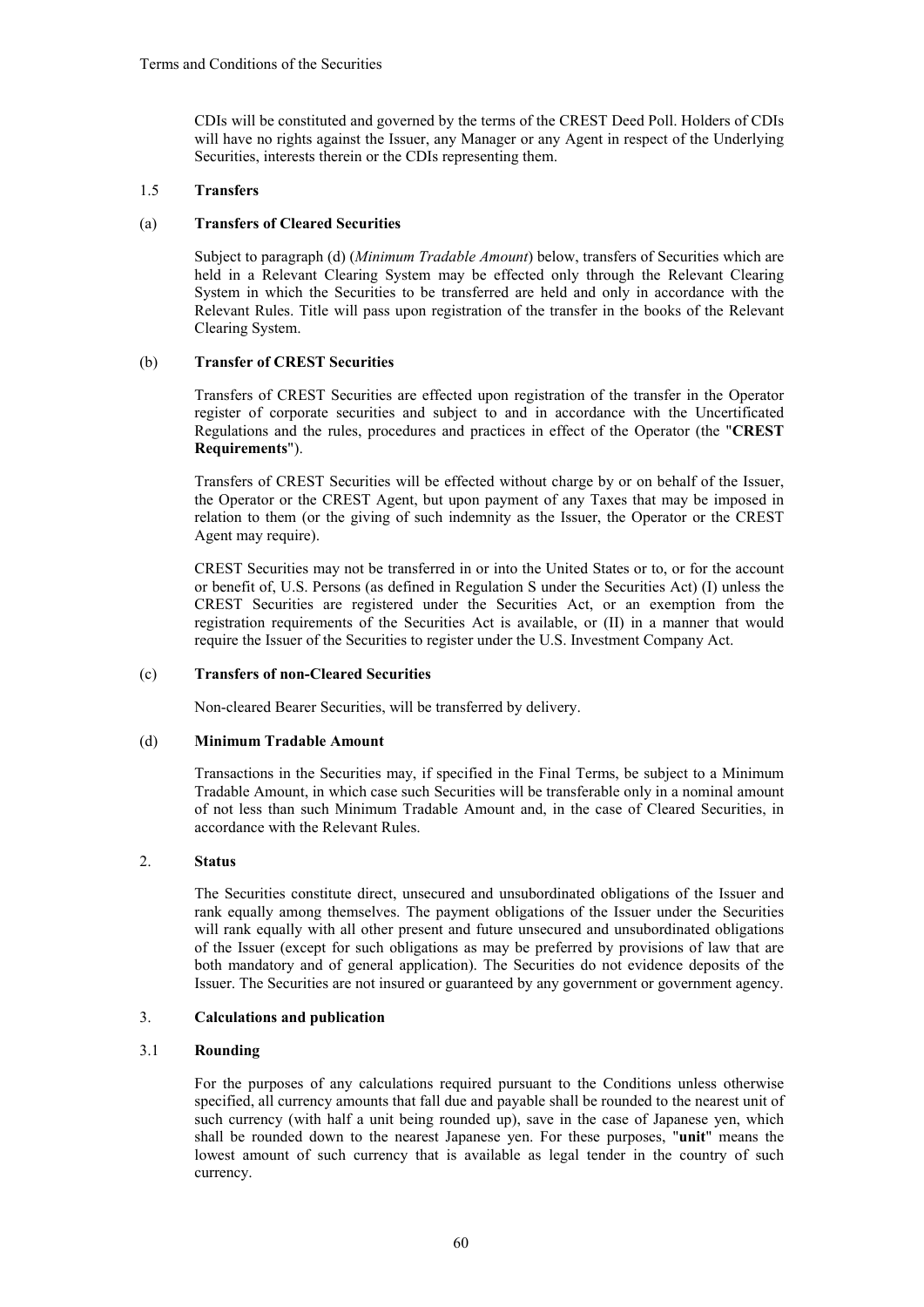# 3.2 **Determination and publication of amounts in respect of settlement**

As soon as practicable on such date as the Issue and Paying Agent or, as applicable, the Determination Agent may be required to calculate any rate or amount, obtain any quotation or make any determination or calculation in respect of or in connection with any Security, such Agent shall determine such rate, obtain any required quotation or make such determination or calculation, as the case may be, and cause the relevant payment amount to be notified to the Issuer, each of the Paying Agents, the Holders, any other Agent in respect of the Securities that is to make a payment or further calculation or determination upon receipt of such information and, if the Securities are listed and the rules of the Relevant Stock Exchange or other relevant authority so require, such exchange or relevant authority, as soon as possible after their determination but in no event later than the fourth Business Day following such determination.

# 3.3 **Calculation Amount**

#### (a) **General**

If the Settlement Amount relating to a Security is specified, or is to be determined, by reference to the Calculation Amount specified in the Final Terms, then, on each occasion on which such Security is redeemed in part, the corresponding Settlement Amount shall be deemed to have been reduced by an amount proportional to the nominal amount or portion of the Security so redeemed with effect from the date of such partial reduction.

## (b) **Calculations in respect of Securities**

- (i) Notwithstanding anything to the contrary in the Conditions or the Agency Agreement each calculation of an amount payable in respect of each Security (other than a Definitive Security) shall be based on the aggregate nominal amount of all such Securities outstanding on such date (or the relevant affected portion thereof), rounded in accordance with the method provided in General Condition 3.1 (*Rounding*) above and distributed in accordance with the Relevant Rules.
- (ii) For the avoidance of doubt, in relation to any amount which is payable under the Conditions in respect of a Security and which is calculated by reference to a Calculation Amount, references to 'Security' shall mean to a Security having a nominal amount equal to the Calculation Amount.

# 4. **Payments**

# 4.1 **Payments in respect of Definitive Bearer Securities**

In respect of any Definitive Bearer Security payments of principal will be made against and subject to the presentation and surrender (or, in the case of part payment, endorsement) of the relevant Definitive Bearer Security at the specified office of any Paying Agent outside the United States, by a cheque drawn in the currency in which payment is due, or by transfer to an account with an Account Bank denominated in such currency, as applicable.

Notwithstanding the foregoing, payments of principal may be made in United States dollars at the specified office of any Paying Agent in New York City if (i) the Issuer has appointed Paying Agents with offices outside of the United States with the reasonable expectation that such Paying Agents would be able to make payment in United States dollars, (ii) payment of the full amount of such principal in United States dollars at the offices of such Paying Agents is illegal or effectively precluded by exchange controls or other similar restrictions and (iii) payment is permitted by applicable United States law, without involving, in the determination of the Issuer, any adverse tax consequences to the Issuer.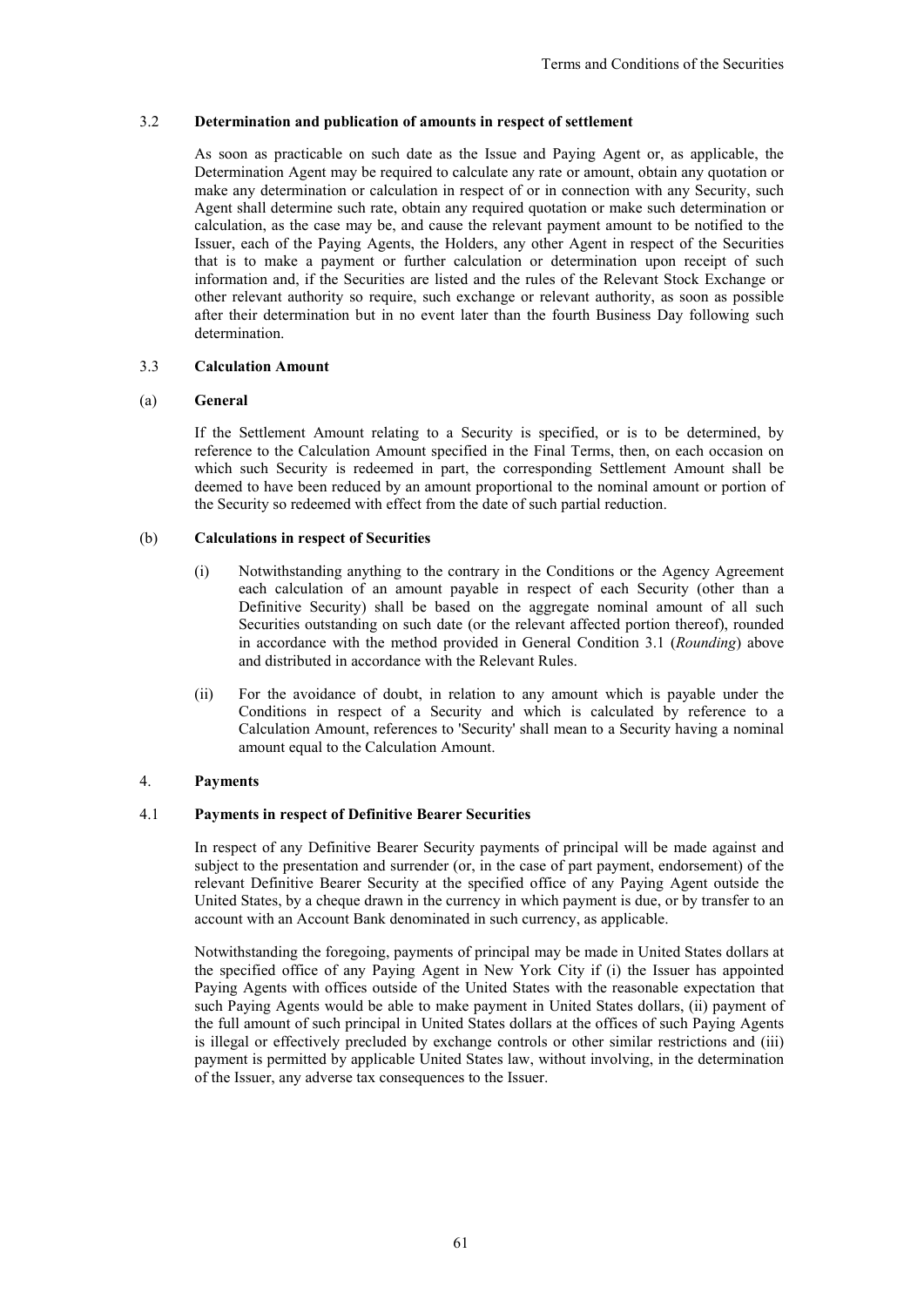# 4.2 **Payments in respect of Global Bearer Securities**

## (a) **Global Bearer Securities**

No payment falling due after the Exchange Date will be made on any Global Bearer Securities unless exchange for an interest in a Permanent Global Security or for Definitive Bearer Securities is improperly withheld or refused.

# (b) **CGNs**

All payments in respect of Bearer Securities in CGN Form will be made against and subject to presentation for endorsement and, if no further payment falls to be made in respect of the Global Bearer Securities, surrender of that Global Bearer Security to or to the order of the Issue and Paying Agent or such other Paying Agent as shall have been notified to the Holders for such purpose.

## (c) **NGNs**

If a Global Bearer Security is a Cleared Security in NGN Form, the Issuer shall procure that details of each such payment shall be entered in the records of the Relevant Clearing System. Payments in respect of each Security in NGN Form will be made to its Holder. Each payment so made will discharge the Issuer's obligations in respect thereof. Any failure to make the entries in the records of the Relevant Clearing System shall not affect such discharge.

# (d) **Relationship of Accountholders and Relevant Clearing Systems**

Each of the persons shown in the records of the Relevant Clearing System as the Holder represented by a Global Bearer Security must look solely to the Relevant Clearing System for his share of each payment made by the Issuer to the bearer of such Global Bearer Security. The obligations of the Issuer will be discharged by payment to the bearer of such Global Bearer Security in respect of each amount so paid.

## 4.3 **Payments in respect of CREST Securities**

The Issuer shall procure that all payments in respect of CREST Securities are made to the relevant Holder's cash memorandum account for value on the Relevant Date, such payment to be made in accordance with the regulations of CREST.

Each of the persons shown in the Record as the Holder of a particular nominal amount of CREST Securities must look solely to the settlement bank or institution at which its cash memorandum account is held for its share of each such payment so made by or on behalf of the Issuer.

# 4.4 **Payments on Business Days**

If the date on which any amount is payable is not (i) a Business Day and (ii) in the case of Definitive Bearer Securities only, a day other than a Saturday or Sunday on which commercial banks and foreign exchange markets settle payments and are open for general business (including dealing in foreign exchange and foreign currency deposits) in the relevant place of presentation, then payment will not be made until the next succeeding day which is (i) a Business Day and (ii) in the case of Definitive Bearer Securities only, also a day other than a Saturday or Sunday on which commercial banks and foreign exchange markets settle payments and are open for general business (including dealing in foreign exchange and foreign currency deposits) in the relevant place of presentation, and the Holder thereof shall not be entitled to any further payment in respect of such delay.

#### 4.5 **Postponement of payments and settlement**

If the determination of a value used to calculate any amount payable on the Scheduled Redemption Date is delayed or postponed pursuant to these General Conditions, payment will occur on the later of either (i) the Scheduled Redemption Date, or (ii) the third Business Day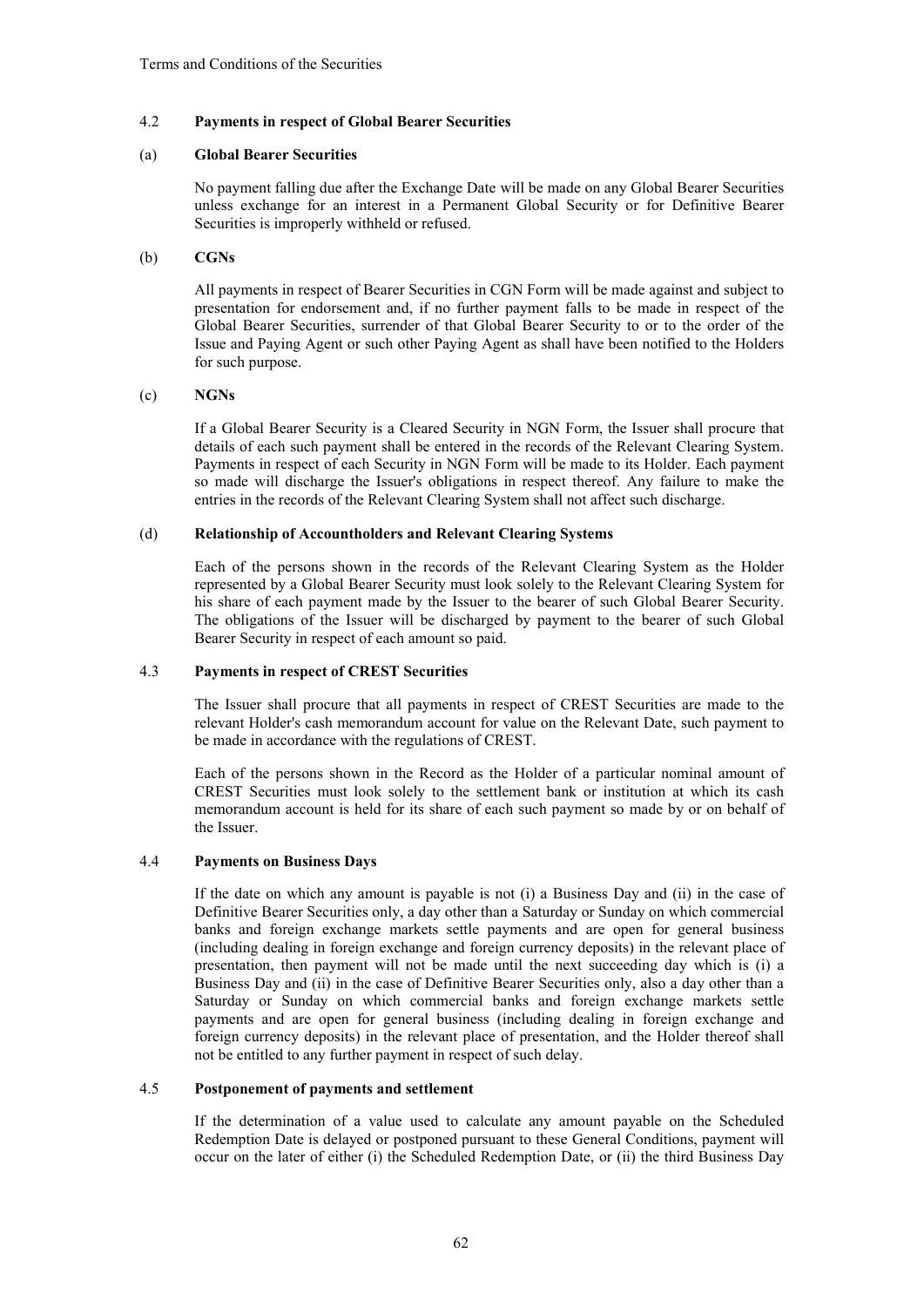following the Final Valuation Date. No additional amounts shall be payable by the Issuer because of such postponement.

# **C. FINAL REDEMPTION**

# 5. **Final Redemption**

## (a) **Certain information to be found in the Final Terms**

The Final Terms will contain provisions applicable to the Final Redemption provisions and must be read in conjunction with this General Condition 5 for full information on the manner in which the Final Cash Settlement Amount will be calculated. In particular, the Final Terms will specify the following information items where relevant to the particular Securities:

- The Underlying Warrant or Underlying Warrants and the Underlying Warrant Reference Asset(s) to which each Underlying Warrant is linked; and
- the Final Valuation Date.

# (b) **Final Cash Settlement Amount**

Unless previously redeemed or purchased and surrendered for cancellation, each Security will be redeemed by the Issuer by payment on the Scheduled Redemption Date of a cash amount per Calculation Amount (the "**Final Cash Settlement Amount**") determined by the Determination Agent as equal to:

(i) if the Securities are linked to a single Underlying Warrant:

Calculation Amount × 
$$
\frac{\text{Warrant Value}_{\text{final}}}{\text{Warrant Value}_{\text{initial}}}
$$
;

\nor

(ii) if the Securities are linked to more than one Underlying Warrant:

$$
Calculation\,\,Amount \times \,\frac{Basket_{final}}{Basket_{initial}}\,\,.
$$

#### (c) **Relevant defined terms**

The following terms as used above have the following meanings:

- "**Calculation Amount**" means a nominal amount of the Securities equal to the minimum Specified Denomination.
- "**Final Valuation Date**" means the date specified as such in the Final Terms provided that,
	- (i) if there is only one Underlying Warrant, and if any date for valuation or determination in respect of the Underlying Warrant on or about such day is to be delayed in accordance with the terms of the Underlying Warrant for any reason, any date for valuation or determination shall be so delayed in accordance with the terms of the Underlying Warrant and the Final Valuation Date shall be deemed to be the final such delayed valuation date; or
	- (ii) if there is more than one Underlying Warrant and if any date for valuation or determination in respect of any of the Underlying Warrants on or about such day is to be delayed in accordance with the terms of the relevant Underlying Warrant for any reason, then in respect of:
		- (a) any Underlying Warrant not subject to any such delay, the Final Valuation Date in respect of such Underlying Warrant shall be the original valuation date; and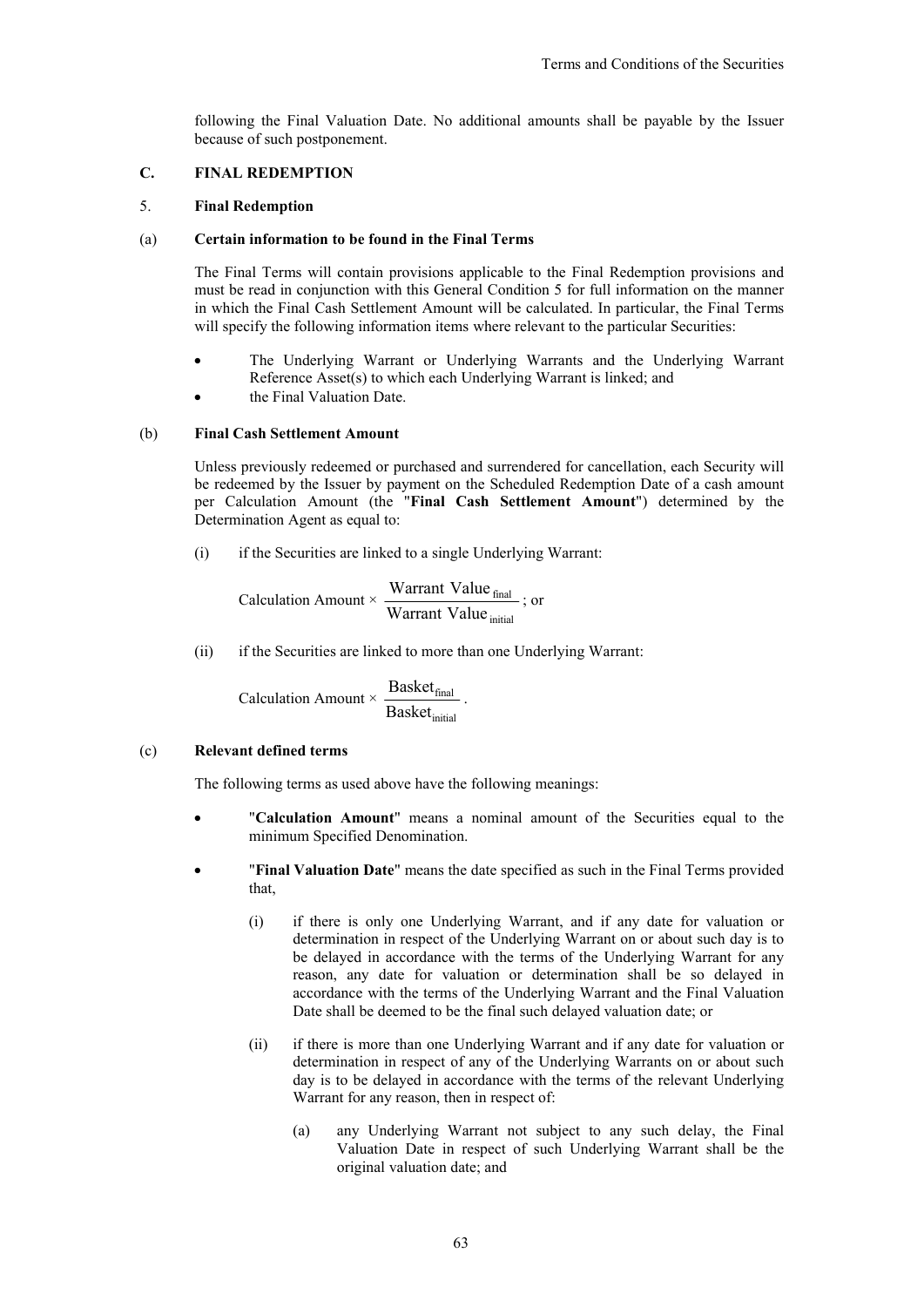(b) any Underlying Warrant subject to such delay, any date for valuation or determination shall be so delayed in accordance with the terms of the Underlying Warrant and the Final Valuation Date in respect of such Underlying Warrant shall be deemed to be the final such delayed valuation date,

all as determined by the Determination Agent.

For the avoidance of doubt, where the Scheduled Redemption Date is delayed pursuant to the provisions of General Condition 4.5 (*Postponement of payments and settlement*), "Final Valuation Date" shall mean for such purposes the Final Valuation Date last occurring pursuant to the above provisions.

- "**Basketfinal**" means the arithmetic sum of the Warrant Valuefinal in respect of all Underlying Warrants.
- **"Basket**<sub>initial</sub>" means the arithmetic sum of the Warrant Value<sub>initial</sub> in respect of all Underlying Warrants.
- "**Initial Valuation Date**" means the Issue Date.
- "**Valuation Time**" means the time specified as such in the Final Terms or if not specified in the Final Terms, means (i) in relation to the Initial Valuation Date, 5pm (London time); and (ii) in respect of all other dates, the time immediately following the time at which the settlement amount(s) in respect of all Underlying Warrant(s) is(are) determined.
- "**Warrant Value**" means, in respect of an Underlying Warrant and any day, the value of such Underlying Warrant on such day as determined by the Determination Agent taking into account (where relevant) the applicable settlement amount (if any) due on exercise of such Underlying Warrants.
- "**Warrant Valuefinal**" means, in respect of an Underlying Warrant, the Warrant Value of such Underlying Warrant on the Final Valuation Date.
- "Warrant Value<sub>initial</sub>" means, in respect of an Underlying Warrant, the Warrant Value of such Underlying Warrant on the Initial Valuation Date.

# **D. WARRANT TERMINATION EVENTS**

# 6. **Warrant Termination Events**

# 6.1 **Early redemption following the occurrence of a Warrant Termination Event**

If the Issuer determines that a Warrant Termination Event has occurred, the Issuer shall, on best efforts basis, give notice to the Holders and redeem all of the Securities of the relevant Series on the Early Cash Settlement Date and pay to each Holder in respect of the Calculation Amount for each Security held by it, an amount equal to the Early Cash Settlement Amount.

As used herein,

"**Warrant Termination Event**" means, in respect of an Underlying Warrant, (a) the cancellation or termination of such Underlying Warrant for any reason other than (i) by reason of its scheduled exercise by a holder thereof or (ii) its scheduled automatic exercise pursuant to its terms or (b) a specified early cancellation event occurs in respect of such Underlying Warrant in accordance with its terms.

# **E. GENERAL PROVISIONS**

#### 7. **Adjustment or early redemption following an Additional Disruption Event**

If an Additional Disruption Event occurs: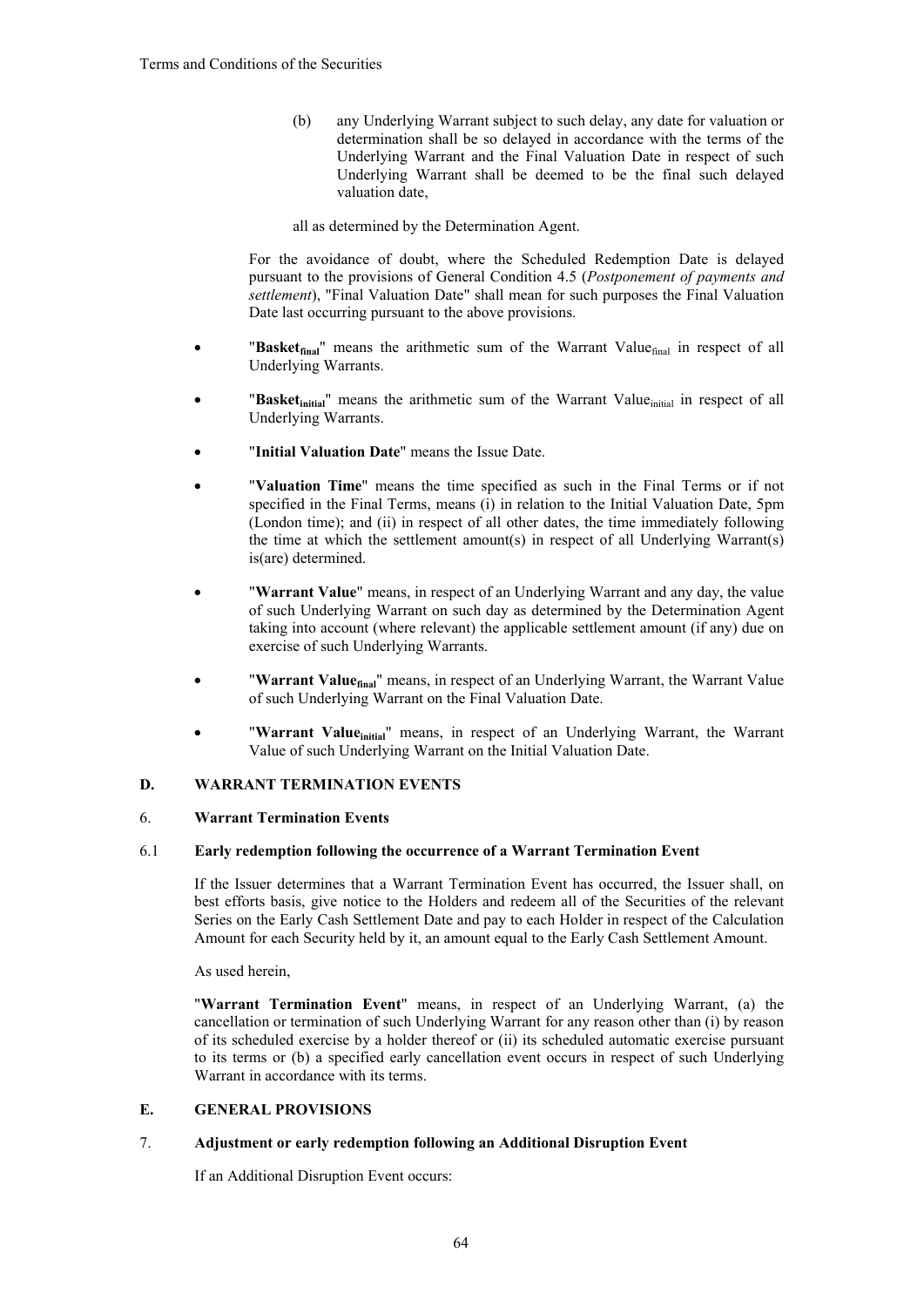- (a) the Determination Agent shall determine whether an appropriate adjustment or adjustments can be made to the Conditions and/or any other provisions relating to the Securities to account for the economic effect of such Additional Disruption Event on the Securities which would produce a commercially reasonable result and preserve substantially the economic effect to the Holders of a holding of the relevant Security. If the Determination Agent determines that an appropriate adjustment or adjustments can be made, the Issuer shall determine the effective date of such adjustment(s), notify the Holders of such adjustment(s) and take the necessary steps to effect such adjustment(s); or
- (b) if the Determination Agent determines that no adjustment that could be made pursuant to paragraph (a) above would produce a commercially reasonable result and preserve substantially the economic effect to the Holders of a holding of the relevant Security, the Determination Agent will notify the Issuer of such determination and no adjustment(s) shall be made pursuant to paragraph (a) above. In such event, the Issuer shall, on giving irrevocable notice to the Holders of not less than a number of Business Days equal to the Early Redemption Notice Period Number, redeem all of the Securities of the relevant Series on the date specified by it the notice (the "**Early Cash Redemption Date**") and pay to each Holder, in respect of each Security held by it, an amount equal to the Early Cash Settlement Amount on such date (provided that the Issuer may also, prior to such redemption of the Securities, make any adjustment(s) to the Conditions or any other provisions relating to the Securities as appropriate in order to (when considered together with the redemption of the Securities) account for the effect of such Additional Disruption Event on the Securities).

# 8. **Events of Default**

If any of the following events occurs and is continuing (each an "**Event of Default**") and unless the Event of Default shall have been cured by the Issuer or waived by the Holders prior to receipt by the Issuer or the Issue and Paying Agent, as the case may be, of a notice from a Holder as referred to below, a Holder may (in the case of any of the events in paragraph (i) below) give notice to the Issuer or the Issue and Paying Agent and, in respect of any Security that is not a CREST Security, the Issue and Paying Agent that such Security is, and in all cases such Security shall immediately become due and payable at, in respect of each Calculation Amount for such Security, the Early Cash Settlement Amount:

- (i) any Early Cash Settlement Amount, or Final Cash Settlement Amount, as applicable due on the Securities of the Series held by such Holder has not been paid within 30 calendar days of the due date of payment. The Issuer shall not, however, be in default if such sums ("**Withheld Amounts**") were not paid in order to comply with a mandatory law, regulation or order of any court of competent jurisdiction. Where there is doubt as to the validity or applicability of any such law, regulation or order, the Issuer will not be in default if it acts on the advice given to it during such 30 calendar day period by independent legal advisers; or
- (ii) the Issuer breaches any other provision of the Securities and that breach has not been remedied within 30 calendar days of the Issuer having received notice thereof from Holders holding at least one tenth in outstanding nominal amount of the relevant Series demanding remedy; or
- (iii) an order is made or an effective resolution is passed for the winding-up of the Issuer (otherwise than in connection with a scheme of reconstruction, merger or amalgamation).

# 9. **Agents**

# 9.1 **Appointment of Agents**

The Agents act solely as agents of the Issuer and do not assume any obligation or relationship of agency or trust for or with any Holder. The Issuer reserves the right to vary or terminate the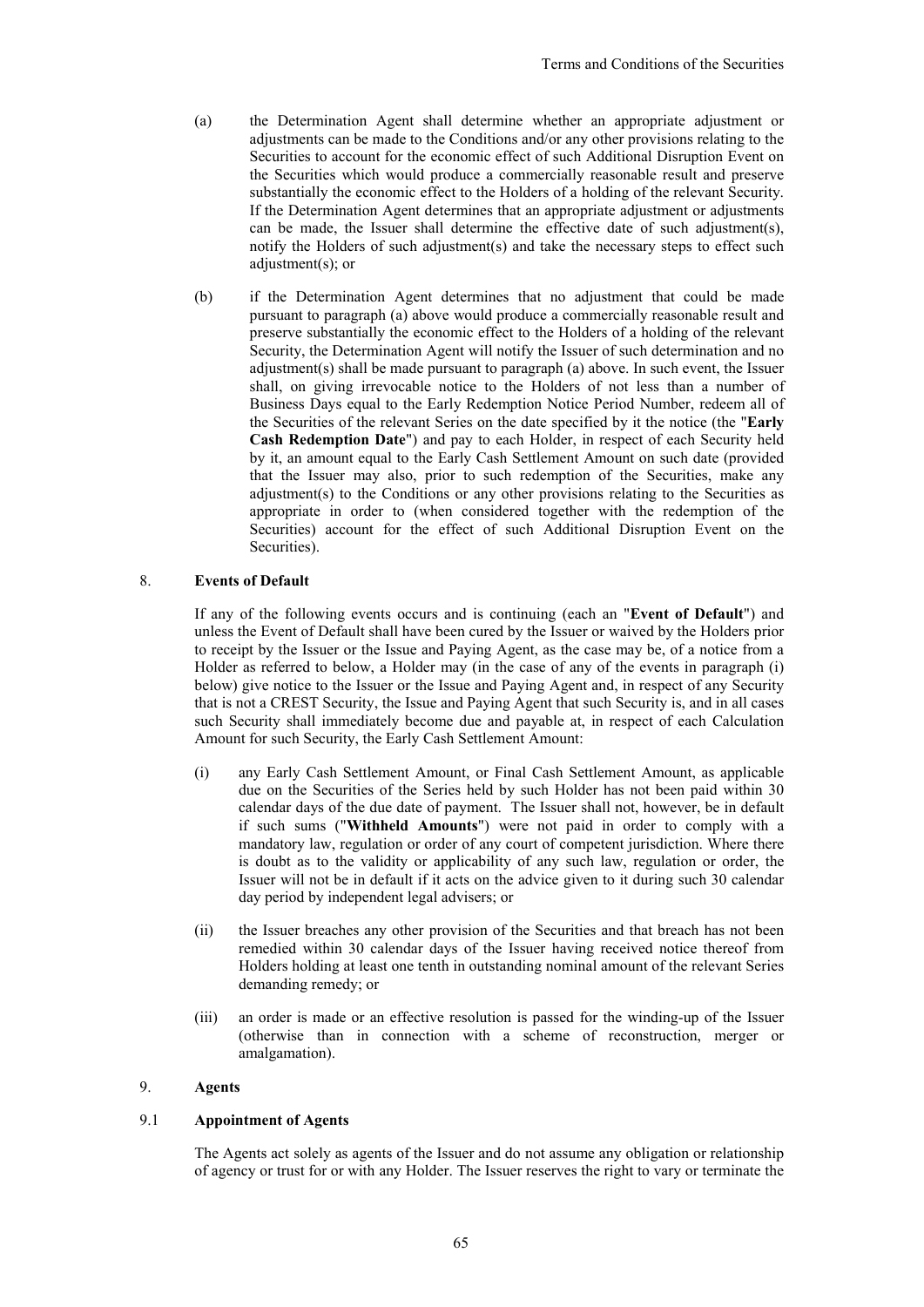appointment of the Agents and to appoint additional or other Agents, provided that the Issuer shall at all times maintain:

- (a) an Issue and Paying Agent;
- (b) one or more Determination Agent(s) where these General Conditions so require;
- (c) such other agents as may be required by any stock exchange on which the Securities may be listed;
- (d) to the extent not already satisfied pursuant to (c), in relation to Definitive Bearer Securities, a Paying Agent with a specified office in a European Union member state that will not be obliged to withhold or deduct tax pursuant to European Council Directive 2003/48/EC or any other Directive implementing the conclusions of the ECOFIN Council meeting of 26-27 November 2000 or any law implementing or complying with, or introduced in order to conform to, such Directive; and
- (e) a CREST Agent so long as any CREST Securities are outstanding.

Notice of any termination of appointment and of any changes to the specified office of any Agent will be given to Holders.

## 9.2 **Determinations by the Determination Agent**

The Determination Agent (which will be Barclays Bank PLC, unless otherwise specified in the Final Terms), may be required to make certain determinations, considerations, decisions and calculations pursuant to the Conditions. In all circumstances the Determination Agent shall make such determinations and calculations in good faith and in a commercially reasonable manner, and (save in the case of manifest or proven error) such determinations and calculations shall be final and binding on the Issuer, the Agents and the Holders**.**

#### 9.3 **Responsibility of the Issuer and the Agents**

Neither the Issuer nor any Agent shall be held responsible for any loss or damage resulting from any legal enactment (domestic or foreign), the intervention of a public authority (domestic or foreign), an act of war, strike, blockade, boycott or lockout or any other similar event or circumstance. The reservation in respect of strikes, blockades, boycotts and lockouts shall also apply if any of such parties itself takes such measures or becomes the subject of such measures. Where the Issuer or any of the Agents is prevented from effecting payment due to such event, payment may be postponed until the time the event or circumstance impeding payment has ceased, and shall have no obligation to pay any additional amounts in respect of such postponement.

## 10. **Taxation**

The Issuer is not liable for, or otherwise obliged to pay amounts in respect of, any Taxes borne by a Holder.

A Holder must pay all Taxes arising from or payable in connection with all payments relating to the Securities and all payments in respect of the Securities shall be made free and clear of, and without withholding or deduction for, any present or future Taxes of whatever nature imposed, levied, collected, withheld or assessed by or within the Bank Jurisdiction (or any authority or political subdivision thereof or therein having power to tax) unless such withholding or deduction is required by law.

In that event, the appropriate withholding or deduction shall be made and the Issuer shall pay such additional amounts ("**Gross-Up Amounts**") as may be necessary in order that the net amounts receivable by the relevant Holder shall equal the respective amounts that would have been receivable by such Holder in the absence of such withholding or deduction. Notwithstanding the above, no Gross-Up Amounts shall be payable with respect to any Security: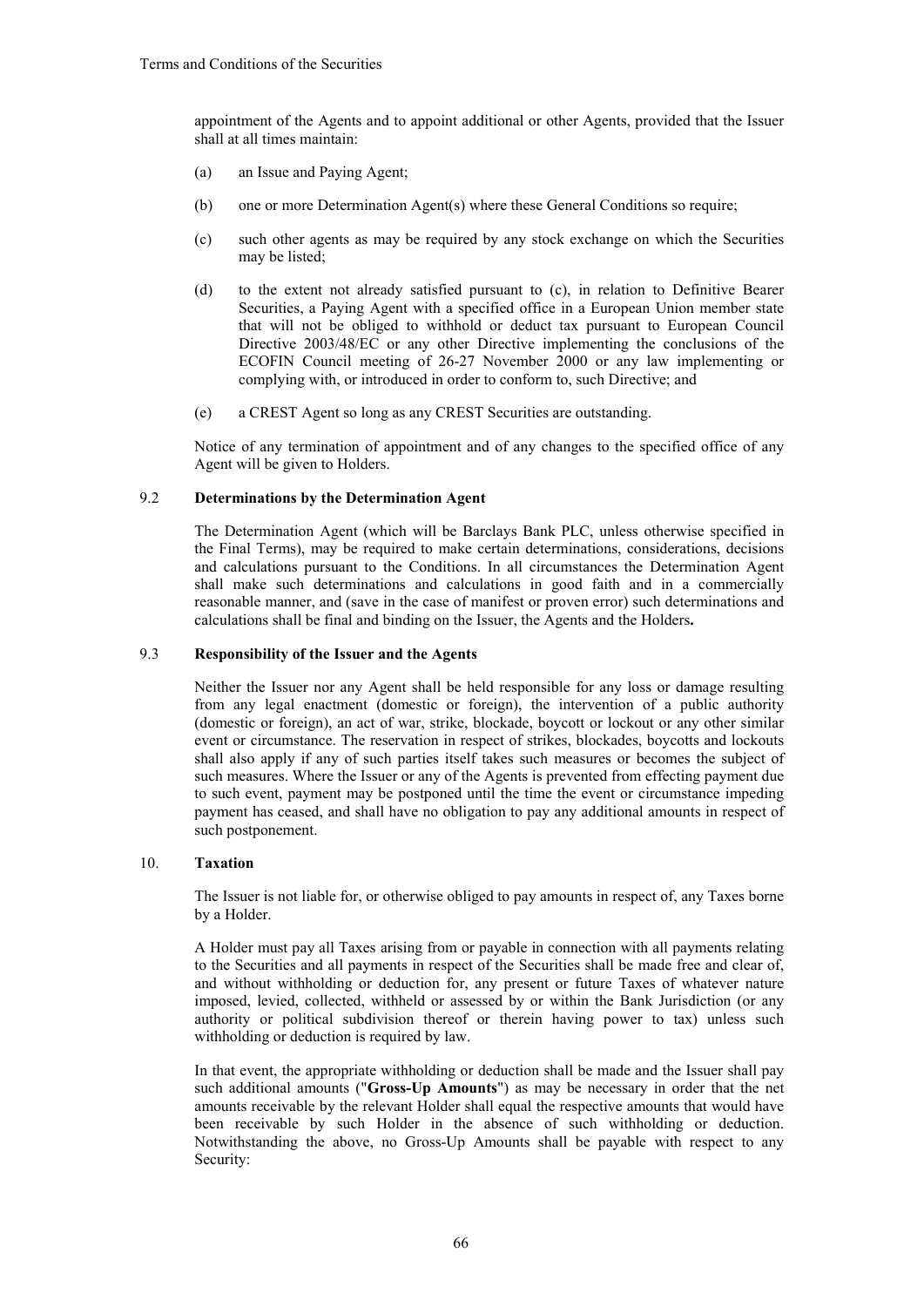- (a) to, or to a third party on behalf of, a Holder who is liable for such Taxes in respect of such Securities by reason of his having a connection with the Bank Jurisdiction other than the mere holding of the relevant Security; or
- (b) to, or to a third party on behalf of, a Holder who could lawfully avoid (but has not so avoided) such deduction or withholding by complying or procuring that any third party complies with any statutory requirements or by making or procuring that any third party makes a declaration of non-residence or other similar claim for exemption to any tax authority in the place where the relevant Security is presented for payment; or
- (c) where such withholding or deduction is required by the rules of the U.S. Internal Revenue Code 1986, as amended (the "**IR Code**"), sections 1471 through 1474 (or any amended or successor provisions) or pursuant to any agreement with the U.S. Internal Revenue Service; or
- (d) presented for payment more than 30 calendar days after the Relevant Date, except to the extent that the Holder would have been entitled to a Gross-Up Amount on presenting such Security for such payment on the last day of such 30-day period; or
- (e) where such withholding or deduction is imposed on a payment to an individual and required to be made pursuant to European Council Directive 2003/48/EC or any other Directive implementing the conclusions of the ECOFIN Council meeting of 26-27 November 2000 on the taxation of savings income, or any law implementing or complying with, or introduced in order to conform to, such Directive; or
- (f) (except in the case of CREST Securities) presented for payment by or on behalf of a Holder who would have been able to avoid such withholding or deduction by presenting the relevant Security to another Paying Agent without such deduction or withholding; or
- (g) in relation to Definitive Bearer Securities, unless it is proved, to the satisfaction of the Issue and Paying Agent or the Paying Agent to whom the Security is presented or, in respect of CREST Securities, to the satisfaction of the Issuer, that the Holder is unable to avoid such withholding or deduction by satisfying any applicable certification, identification or reporting requirements or by making a declaration of non-residence or other similar claim for exemptions to the relevant tax authorities.

The imposition of any withholding or deduction on any payments in respect of the Securities by or on behalf of the Issuer will be an "**Issuer Tax Event**" if such withholding or deduction is required by law.

# 11. **Prescription**

Claims for payment of principal shall become void unless made within ten years of the appropriate Relevant Date.

#### 12. **Replacement of Securities (other than CREST Securities)**

Should any Security in respect of any Series be lost, stolen, mutilated, defaced or destroyed, it may, subject to all applicable laws, regulations and any Relevant Stock Exchange or any other relevant authority requirements, be replaced at the specified office of the Issue and Paying Agent, or of such other Paying Agent, if the Issuer designates such and gives notice of the designation to Holders. The replacement of any Security shall be subject to payment by the claimant of the fees, expenses and Taxes incurred in connection therewith and on such terms as to evidence, security and indemnity and otherwise as the Issuer may require. This General Condition 12 shall not apply to CREST Securities.

## 13. **Early redemption for unlawfulness or impracticability**

If the Issuer determines that the performance of any of its actual or contingent obligations under the Securities has become, or there is a substantial likelihood that it will become, unlawful or a physical impracticability, in whole or in part, as a result of (i) any change in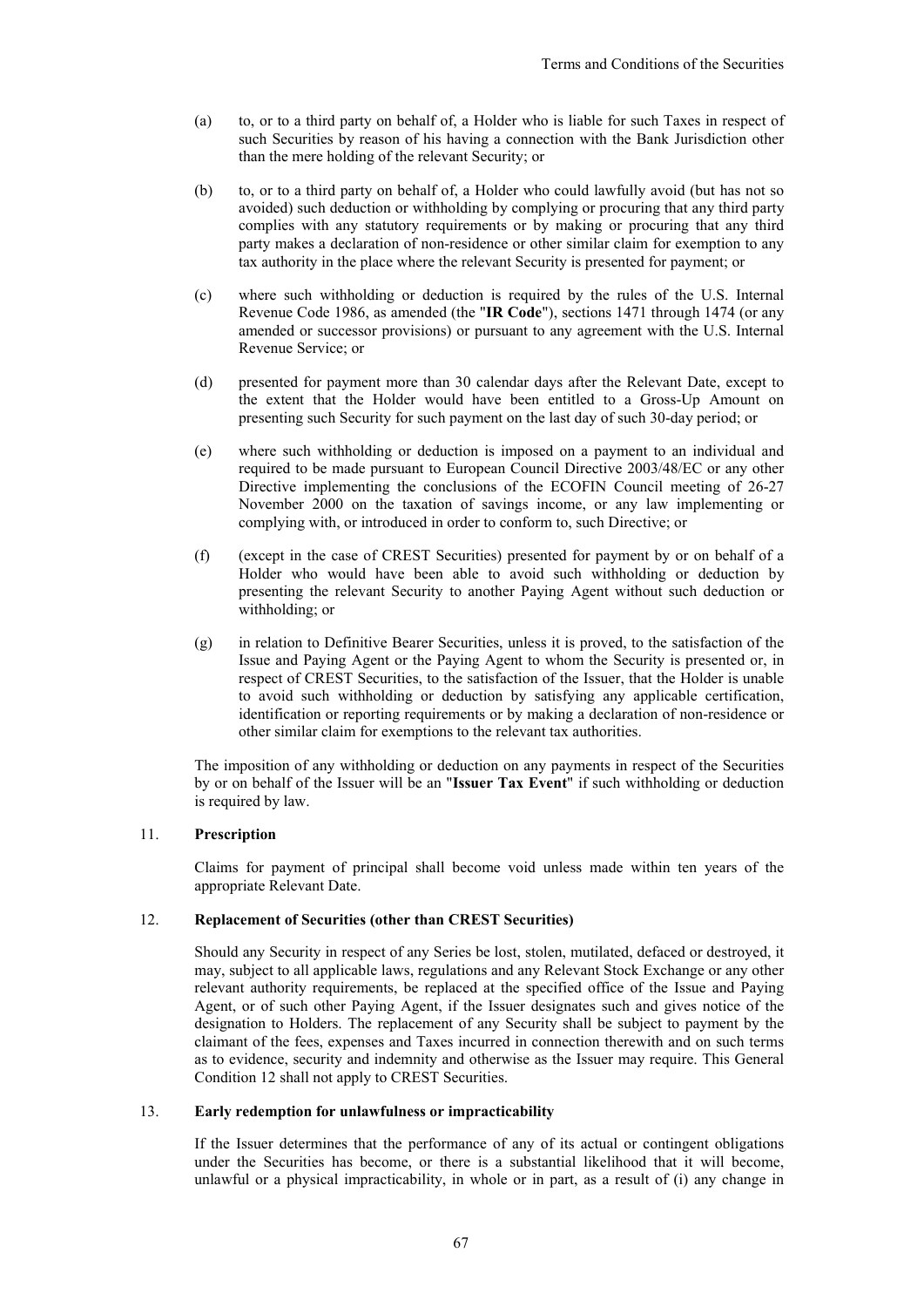financial, political or economic conditions or currency exchange rates or (ii) compliance in good faith by the Issuer or any relevant subsidiaries or affiliates with any applicable present or future law, rule, regulation, judgment, order or directive of any governmental, administrative or judicial authority or power or in interpretation thereof, the Issuer may, at its option, redeem or terminate the Securities by giving notice to Holders.

If the Issuer redeems the Securities pursuant to this General Condition 13, then the Issuer will, if and to the extent permitted by applicable law, pay to each Holder in respect of each Security held by it, an amount equal to the Early Cash Settlement Amount.

# 14. **Notices**

# 14.1 **To Holders**

All notices to Holders will be given in writing and deemed to have been duly given and valid:

- (a) in the case of Definitive Bearer Securities, if published in a daily newspaper of general circulation in England (which is expected to be the Financial Times) and will be deemed to have been given on the date of first publication; and/or
- (b) in the case of listed Securities, if given in accordance with the rules and regulations of the Relevant Stock Exchange or other relevant authority and will be deemed to have been given on the first date of transmission or publication; and/or
- (c) if publication pursuant to paragraph (a) or (b) above is not practicable, if published in another leading English language daily newspaper with circulation in Europe on the date of first publication; and/or
- (d) in the case of Cleared Securities, if given to the Relevant Clearing System provided that any publication or other requirements required pursuant to paragraph (b) above shall also be complied with if applicable. In such cases, notices will be deemed given on the first date of transmission to the applicable Relevant Clearing System; and/or
- (e) in the case of CREST Securities, if mailed to the relevant Holders of such CREST Securities at their respective designated addresses appearing in the Record on the second CREST Business Day immediately prior to despatch of such notice and will be deemed delivered on the third weekday (being a day other than a Saturday or a Sunday) after the date of mailing or in substitution for mailing, if given to the Operator in which case it will be deemed delivered on the first date following the day of transmission to the Operator (regardless of any subsequent mailing).

Failure to give notice where required will not invalidate the determination, calculation or correction, as applicable.

### 14.2 **To the Issuer and the Agents**

In respect of any Series, all notices to the Issuer and/or the Agents must be sent to the address specified for each such entity in the Agency Agreement or to such other person or place as shall be specified by the Issuer and/or the Agent by notice given to Holders. Any notice determined not to be valid, effective, complete and in proper form shall be null and void unless the Issuer and the Relevant Clearing System, or, in respect of CREST Securities, the Issuer and the Operator, agree otherwise. This provision shall not prejudice any right of the person delivering the notice to deliver a new or corrected notice. The Issuer, Operator or Paying Agent shall use all reasonable endeavours promptly to notify any Holder submitting a notice if it is determined that such notice is not valid, effective, complete or in the proper form.

# 15. **Substitution**

The Issuer shall be entitled at any time, without the consent of the Holders, to substitute any other entity, the identity of which shall be determined by the Issuer, to act as issuer in respect of the Securities then outstanding pursuant to the Programme (the "**New Bank Issuer**"),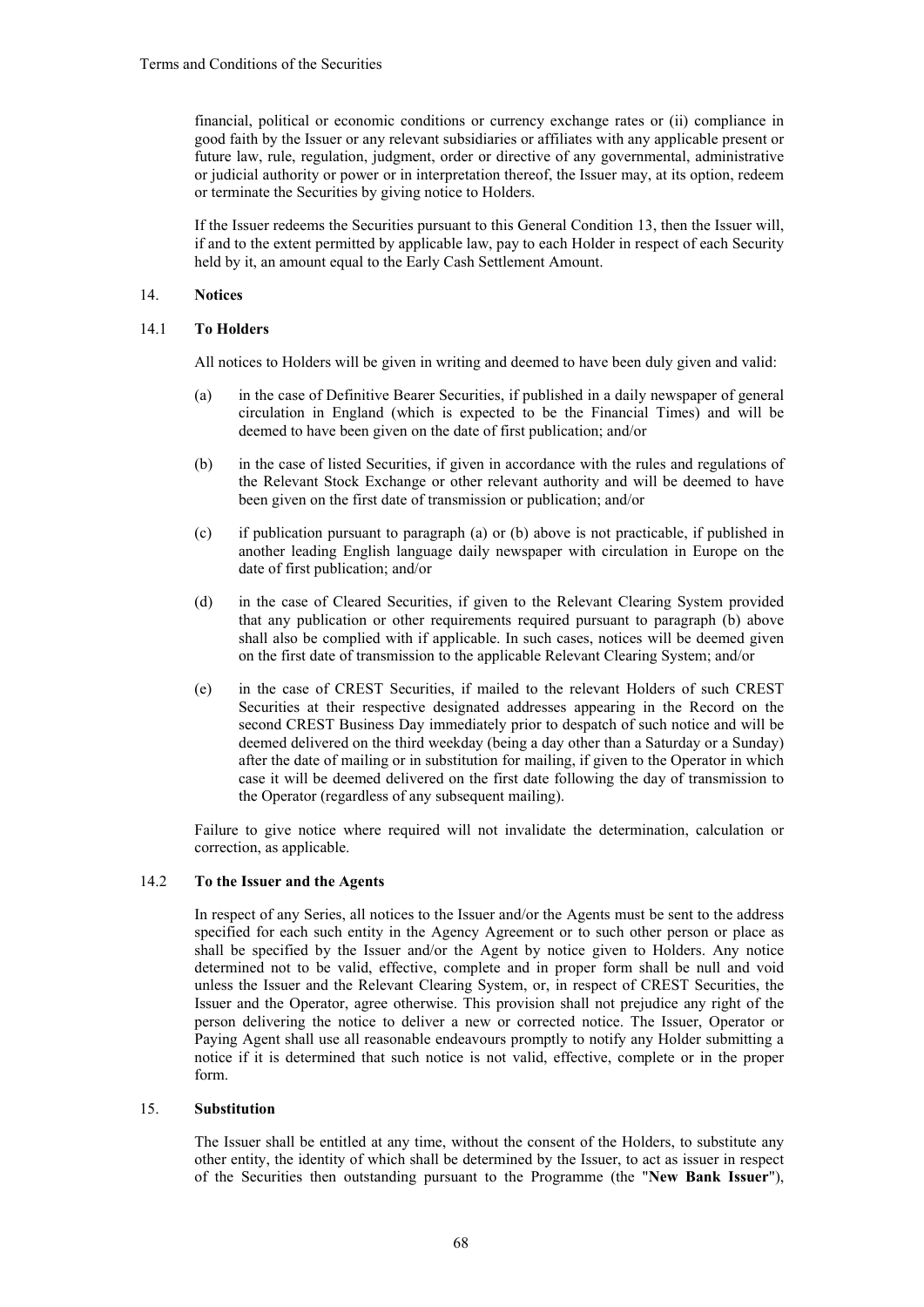provided that (a) the New Bank Issuer's long-term unsecured, unsubordinated and unguaranteed debt obligations are rated at least the same as Barclays Bank PLC's long-term rating at the date on which the substitution is to take effect or the New Bank Issuer has an equivalent long-term rating from another internationally recognised rating agency and (b) no Event of Default as set out in General Condition 8 (*Events of Default*) shall occur as a result thereof. Any such substitution shall take effect upon giving notice to the Holders of each Series then outstanding, the Relevant Stock Exchange, the UK Listing Authority and the relevant Agents.

In the event of any such substitution, any reference in the Conditions to the Issuer shall be construed as a reference to the New Bank Issuer. In connection with such right of substitution, the Issuer shall not be obliged to have regard to the consequences of the exercise of such right for individual Holders resulting from their being for any purpose domiciled or resident in, or otherwise connected with or subject to the jurisdiction of, any particular territory, and no Holder shall be entitled to claim from the Issuer or the New Bank Issuer any indemnification or payment in respect of any tax consequence of any such substitution upon such Holder.

## 16. **Modifications and meetings of Holders**

#### 16.1 **Modifications without consent of Holders**

The Conditions of the Securities of any Series and/or the Agency Agreement and/or the Deed of Covenant may be amended by the Issuer in each case without the consent of the Holders if, in the reasonable opinion of the Issuer, the amendment (i) is of a formal, minor or technical nature, (ii) is made to correct a manifest or proven error or omission, (iii) is made to comply with mandatory provisions of the law of the Bank Jurisdiction and/or in order to comply with amendments to any applicable laws and regulations, or (in the case of CREST Securities and on the condition that Holders of CREST Securities are given prior notice where reasonably practicable) any change in any of the CREST Requirements, (iv) is made to cure, correct or supplement any defective provision contained herein and/or (v) will not materially and adversely affect the interests of the Holders. Any such modification shall be binding on the Holders and any such modification shall take effect by notice to the Holders.

# 16.2 **Modifications requiring the consent of the Holders**

#### (a) **Consent by written resolution**

Notwithstanding the provisions in paragraph (b) and paragraph (c) below, in order to modify and amend the Agency Agreement and the Securities (including the General Conditions), a resolution in writing signed by or on behalf of the Holders of not less than 90 per cent in aggregate nominal amount of Securities at the time outstanding shall be as effective as an Extraordinary Resolution duly passed at a meeting of Holders of Securities of the relevant Series. Such a resolution in writing may be contained in one document or several documents in the same form, each signed by or on behalf of one or more Holders. Any such resolution shall be binding on all Holders of Securities of that Series, whether signing the resolution or not.

# (b) **Majority consent**

Subject as provided in paragraph (c) below, the Agency Agreement contains provisions for convening meetings of the Holders to consider any matter affecting their interests, including the amendment of the Agency Agreement and/or of any of the Conditions relating to a Series.

Such a meeting may be convened by the Issuer or Holders holding not less than 10 per cent in aggregate nominal amount of the Securities at the time outstanding. At least 21 calendar days' notice (exclusive of the day on which the notice is given and of the day on which the meeting is to be held) specifying the date, time and place of the meeting shall be given to Holders. Except for the purposes of passing an Extraordinary Resolution, two or more persons holding or representing a clear majority in nominal amount or number of the Securities held or represented shall be a quorum. Any such resolution duly passed shall be binding on all Holders of Securities of that Series, whether present or not.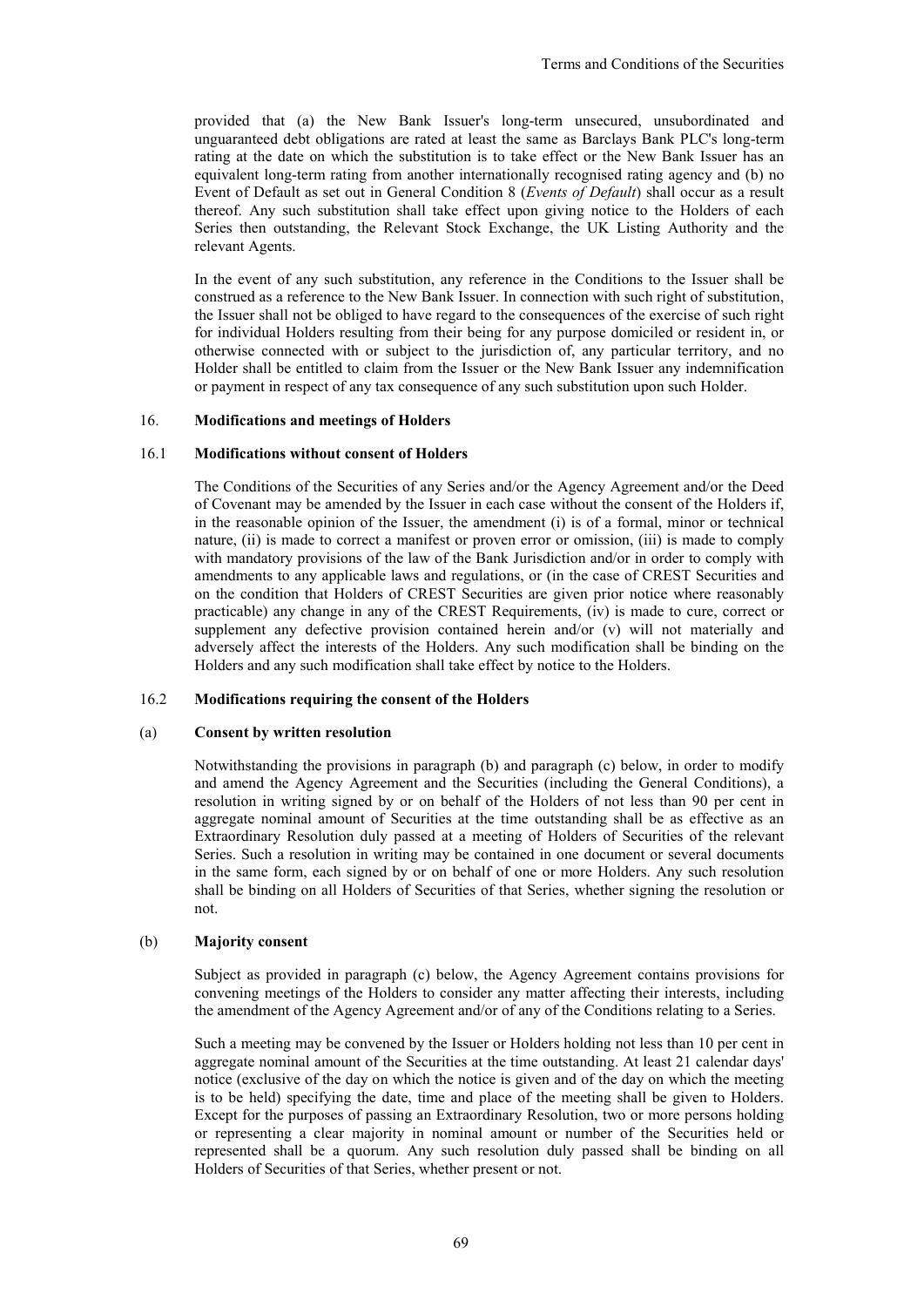## (c) **Consent by Extraordinary Resolution**

An Extraordinary Resolution will need to be passed in respect of any of the following modifications:

- (i) to amend the dates of maturity or redemption of the Securities;
- (ii) to reduce or cancel the nominal amount of, or any premium payable on redemption of, the Securities;
- (iii) if a Minimum Tradable Amount is specified in the Final Terms, to amend any such value;
- (iv) to vary any method of, or basis for, calculating any Settlement Amount (other than as provided for in the Conditions);
- (v) to vary the currency or currencies of payment or denomination of the Securities; or
- (vi) to modify the provisions concerning the quorum required at any meeting of Holders or the majority required to pass the Extraordinary Resolution.

The quorum required to pass an Extraordinary Resolution shall be two or more persons holding or representing not less than 75 per cent or at any adjourned meeting not less than 25 per cent in nominal amount of the Securities for the time being outstanding. Any Extraordinary Resolution duly passed shall be binding on all the Holders, regardless of whether they are present.

The Holder of a Permanent Global Security shall (unless such Permanent Global Security represents only one Security) be treated as being two persons for the purposes of any quorum requirements of a meeting of Holders and, at any such meeting, the Holder of a Permanent Global Security shall be treated as having one vote in respect of each integral currency unit of the applicable Calculation Amount.

# 17. **Further issues**

The Issuer shall be at liberty from time to time, without the consent of the Holders to create and issue further Securities so as to form a single Series with the Securities of any particular Series.

# 18. **Purchases and cancellations**

The Issuer and any of its subsidiaries may at any time purchase Securities in the open market or otherwise at any price.

All Securities so purchased may be held, surrendered for cancellation, or reissued or resold, and Securities so reissued or resold shall for all purposes be deemed to form part of the original Series.

Notwithstanding anything to the contrary above, all CREST Securities so purchased by the Issuer or any of its subsidiaries may be cancelled by agreement between the Issuer and the CREST Agent, provided that such cancellation shall be in accordance with the regulations of CREST in effect at the relevant time.

# 19. **Governing law and jurisdiction**

# 19.1 **Governing law**

The Securities, the Agency Agreement, and any non-contractual obligations arising out of or in connection with them are governed by and shall be construed in accordance with English law.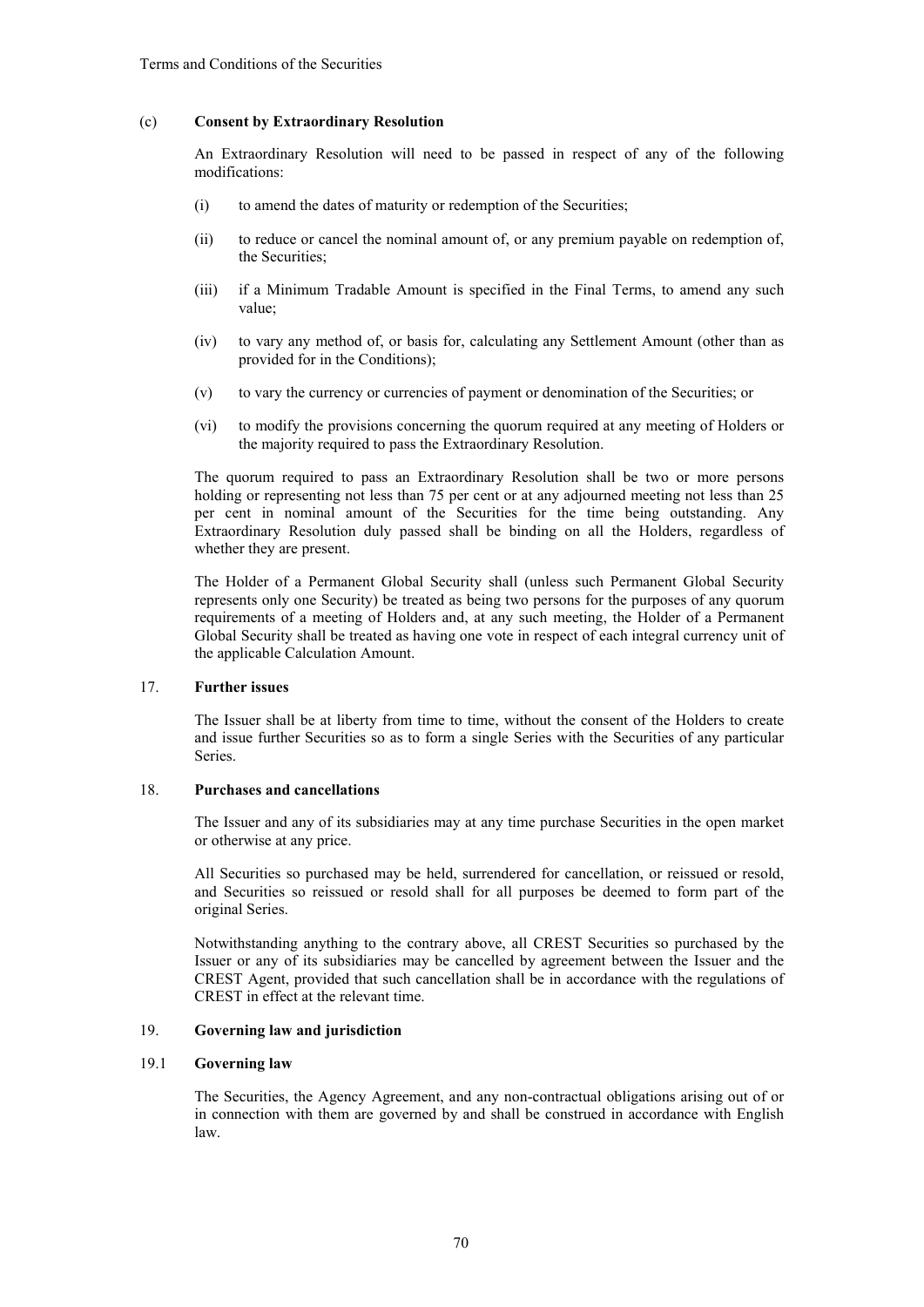## 19.2 **Jurisdiction**

The Courts of England are to have exclusive jurisdiction to settle any disputes that may arise out of or in connection with any Securities and/or the Agency Agreement and accordingly any legal action or proceedings arising out of or in connection with them.

## 20. **Contracts (Rights of Third Parties) Act 1999**

In respect of any Securities which are governed by English law, no person shall have any right to enforce any term or condition of the Securities under the Contracts (Rights of Third Parties) Act 1999.

#### 21. **Severability**

Should any one or more of the provisions contained in the Conditions be or become invalid, the validity of the remaining provisions shall not be affected in any way.

## 22. **Definitions and interpretation**

#### 22.1 **Definitions**

In the Conditions, unless the context otherwise requires, the following terms shall have the respective meanings set out below:

"**Account Bank**" means, in relation to a payment denominated in a particular currency, a bank in the principal financial centre for such currency as determined by the Determination Agent or, where the relevant payment is denominated in euro, in a city in which banks have access to the TARGET System.

"**Accountholder**" has the meaning given to it in General Condition 1.4(a) (*Title to Securities (other than CREST Securities*)).

"**Additional Business Centre**" means each centre specified as such in the Final Terms.

"**Additional Disruption Event**" means, with respect to a Series, each of a Currency Disruption Event, Issuer Tax Event and Extraordinary Market Disruption and, if the Securities are CREST Securities, at any time the Securities cease to be held in uncertificated form and⁄or accepted for clearance through CREST, or notice is received by or on behalf of the Issuer that the CREST Securities will cease to be held in uncertificated form and cleared through CREST and⁄or CREST is closed for business for a continuous period of 14 calendar days (other than by reason of holidays, statute or otherwise) or announces an intention permanently to cease business or does in fact do so.

"**Affiliate**" means, in relation to any entity (the "**First Entity**"), any entity controlled, directly or indirectly, by the First Entity, any entity that controls, directly or indirectly, the First Entity or any entity, directly or indirectly, under common control with the First Entity. For these purposes, 'control' means ownership of a majority of the voting power of an entity.

"**Agency Agreement**" has the meaning given to it in section A: INTRODUCTION of the General Conditions.

"**Agents**" has the meaning given to it in section A: INTRODUCTION of the General Conditions.

"**Aggregate Nominal Amount**" means, on the Issue Date, the aggregate nominal amount of the Securities of such Series specified in the Final Terms and on any date thereafter such amount as reduced by any amortisation or partial redemption on or prior to such date.

"**Bank Jurisdiction**" means, at any time, the jurisdiction of incorporation of the Issuer or any New Bank Issuer substituted therefor in accordance with General Condition 15 (*Substitution*).

"**Basketfinal**" has the meaning given to it in General Condition 5 (*Final Redemption*).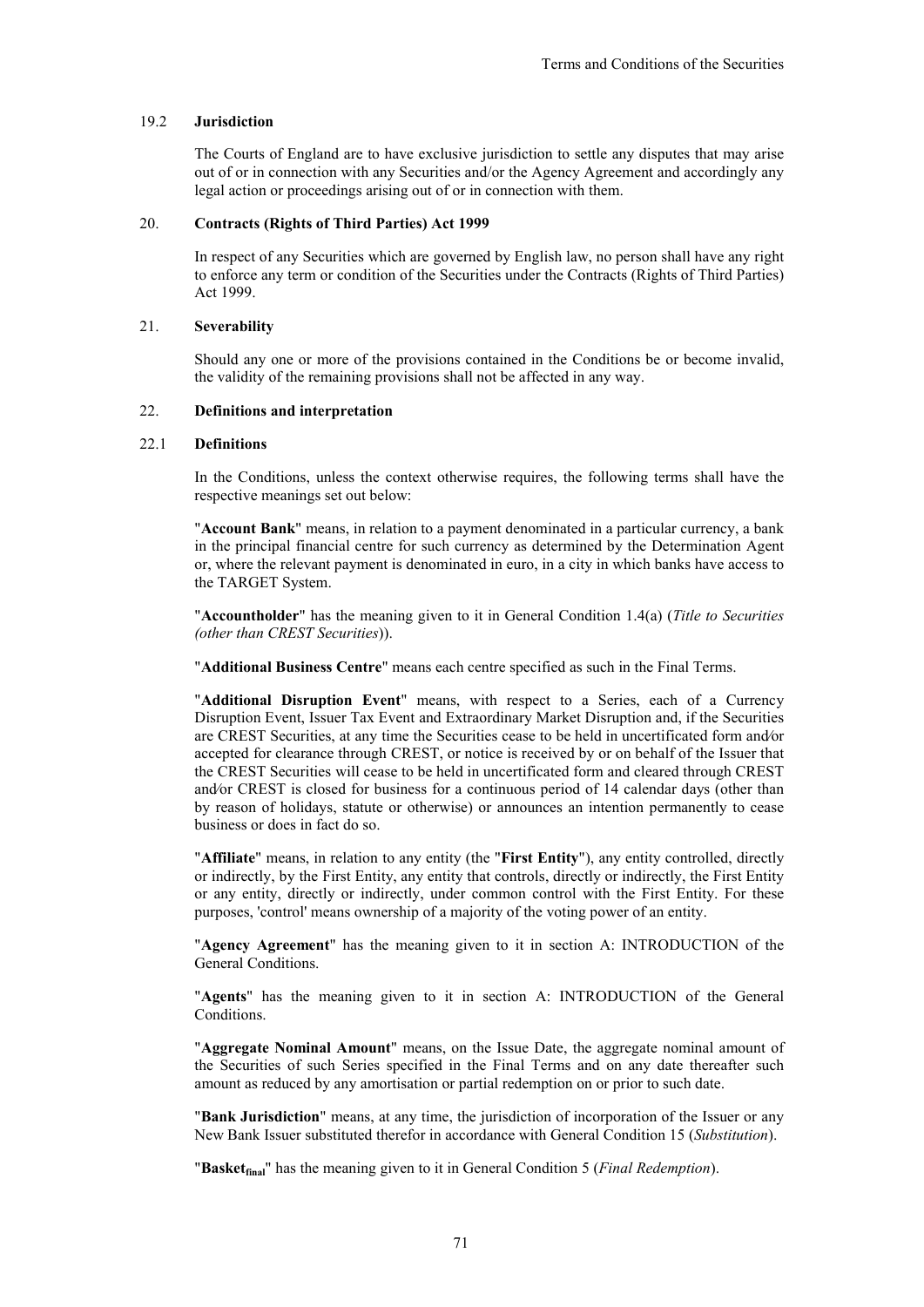"**Basketinitial**" has the meaning given to it in General Condition 5 (*Final Redemption*).

"**Bearer Securities**" has the meaning given to it in General Condition 1.1(a) (*Form of Securities other than CREST Securities*).

"**Business Day**" means a day which is each of:

- (a) a day other than a Saturday or Sunday on which commercial banks and foreign exchange markets settle payments and are open for general business (including dealing in foreign exchange and foreign currency deposits) in London and any Additional Business Centre specified in the Final Terms;
- (b) in respect of Cleared Securities, a Clearing System Business Day for the Relevant Clearing System;
- (c) in relation to any sum payable in a currency other than euro, a day on which commercial banks and foreign exchange markets settle payments and are open for general business (including dealing in foreign exchange and foreign currency deposits) in the principal financial centre of the country of the relevant currency (if other than London and any Additional Business Centre);
- (d) in relation to any sum payable in euro, a TARGET Business Day; and
- (e) in respect of CREST Securities, a CREST Business Day.

"**C Rules**" means the requirements under U.S. Treasury Regulation section 1.163-  $5(c)(2)(i)(C)$ .

"**Calculation Amount**" has the meaning given to it in General Condition 5 (*Final Redemption*).

"**CDI**" means dematerialised depository interests issued, held, settled and transferred through CREST that represent interests in specified Securities.

"**CGN Form**" has the meaning given to it in General Condition 1.1(c) (*Initial issue of Global Bearer Securities*).

"**Cleared Securities**" means any Securities that are Global Bearer Securities held by a Common Depositary, Common Safekeeper or custodian for a Relevant Clearing System.

"**Clearing System Business Day**" means, in respect of a Relevant Clearing System, any day on which such Relevant Clearing System is open for the acceptance and execution of settlement instructions.

"**Clearstream**" means Clearstream Banking, *société anonyme*, at 42 avenue JF Kennedy, L-1855 Luxembourg, or any successor thereto.

"**Clearstream Rules**" means the Management Regulations of Clearstream and the Instructions to Participants of Clearstream, as may be from time to time amended, supplemented or modified.

"**Common Depositary**" means, in relation to a particular Series, whether listed on any Relevant Stock Exchange or elsewhere, such common depositary (who shall be outside the United Kingdom and the United States (and the possessions of the United States)) appointed with respect to such Series.

"**Common Safekeeper**" has the meaning given to it in General Condition 1.1(c) (*Initial issue of Global Bearer Securities*).

"**Conditions**" has the meaning given to it in section A: INTRODUCTION of the General Conditions.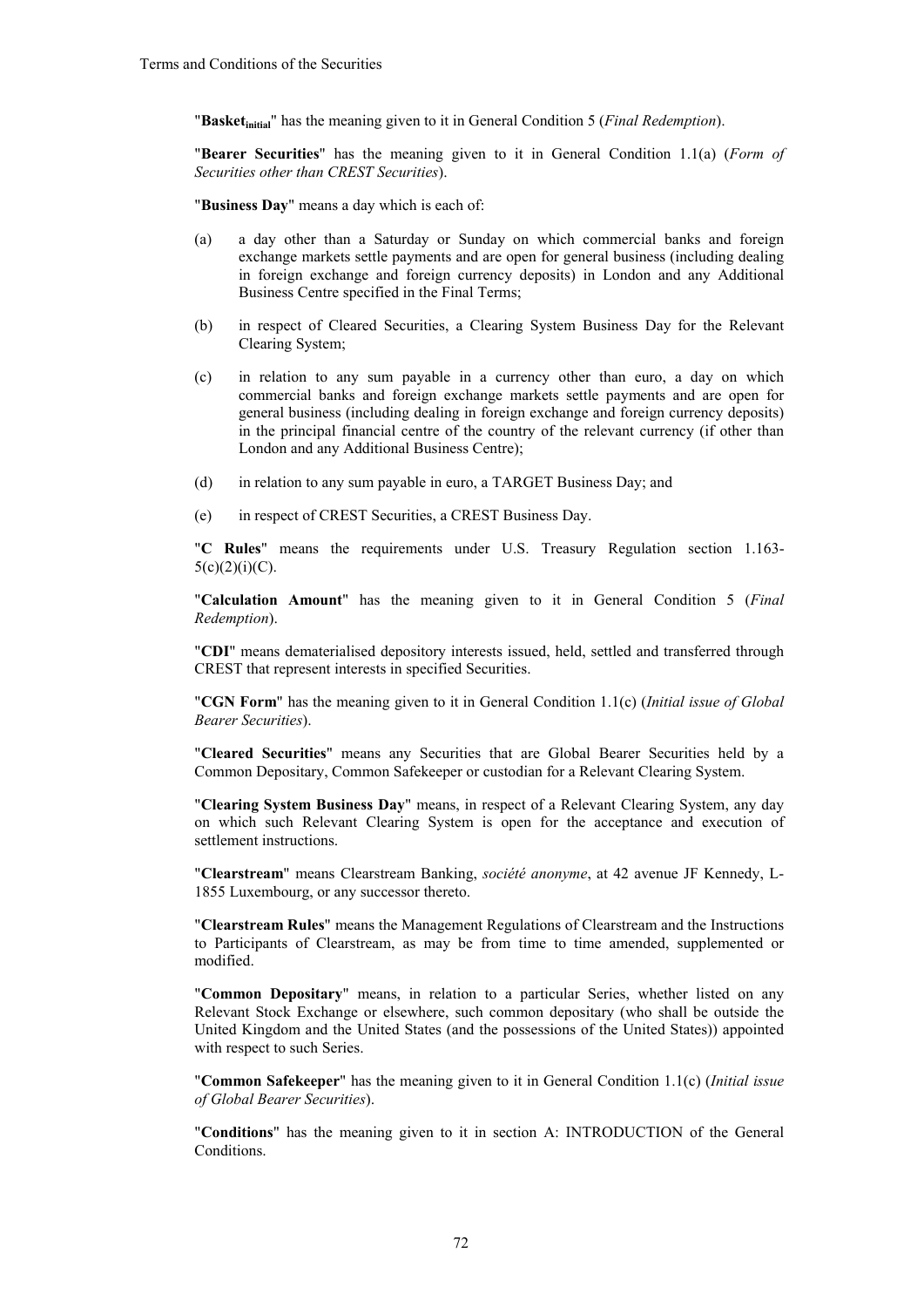"**CREST**" means the system for the paperless settlement of trades and the holding of uncertificated securities operated by the Operator in accordance with the Uncertificated Regulations, as amended from time to time.

"**CREST Agent**" has the meaning given to it in section A: INTRODUCTION of the General Conditions.

"**CREST Business Day**" means any day on which CREST is open for the acceptance and execution of settlement instructions.

"**CREST Deed Poll**" means a global deed poll dated 25 June 2001 (as subsequently modified, supplemented and/or restated).

"**CREST Depository**" means CREST Depository Limited or any successor thereto.

"**CREST Requirements**" has the meaning given to such term in General Condition 1.5(b) (*Transfers of CREST Securities*).

"**CREST Securities**" means Securities which are specified as CREST Securities in the Final Terms and that are issued and held in uncertificated registered form in accordance with the Uncertificated Regulations.

"**Currency**" means the currency specified as such in the Final Terms.

"**Currency Disruption Event**" means, with respect to a Series, the occurrence or official declaration of an event impacting one or more currencies that the Issuer determines would materially disrupt or impair its ability to meet its obligations in the Currency or otherwise settle, clear, or hedge such Series.

"**D Rules**" means the requirements under U.S. Treasury Regulation section 1.163-  $5(c)(2)(i)(D)$ .

"**Deed of Covenant**" has the meaning given to it by section A: INTRODUCTION of the General Conditions.

"**Definitive Bearer Securities**" has the meaning given to it in General Condition 1.1(a) (*Form of Securities other than CREST Securities*).

"**Definitive Bearer Security**" has the meaning given to it in General Condition 1.1(a) (*Form of Securities other than CREST Securities*).

"**Determination Agent**" has the meaning given to it in section A: INTRODUCTION of the General Conditions.

"**Early Cash Settlement Amount**" means in respect of the Calculation Amount, an amount in the Currency calculated by the Determination Agent on the same basis as the Final Cash Settlement Amount, except that the definition of Warrant Value<sub>final</sub> in respect of each Underlying Warrant shall be the Warrant Value in respect of such Underlying Warrant on the relevant Early Cash Settlement Valuation Date.

"**Early Cash Redemption Date**" has the meaning given to it in General Condition 7 (*Adjustment or early redemption following an Additional Disruption Event*).

"**Early Cash Settlement Date**" means in the case of early redemption or termination, as the case may be, under General Condition 6 (*Warrant Termination Events*), General Condition 7 (*Adjustment or early redemption following an Additional Disruption Event*) or General Condition 13 (*Early redemption for unlawfulness or impracticability*) the date falling the Early Redemption Notice Period Number of Business Days following the Early Cash Settlement Valuation Date.

"**Early Cash Settlement Valuation Date**" means in the case of early redemption or termination, as the case may be, under General Condition 6 (*Warrant Termination Events*),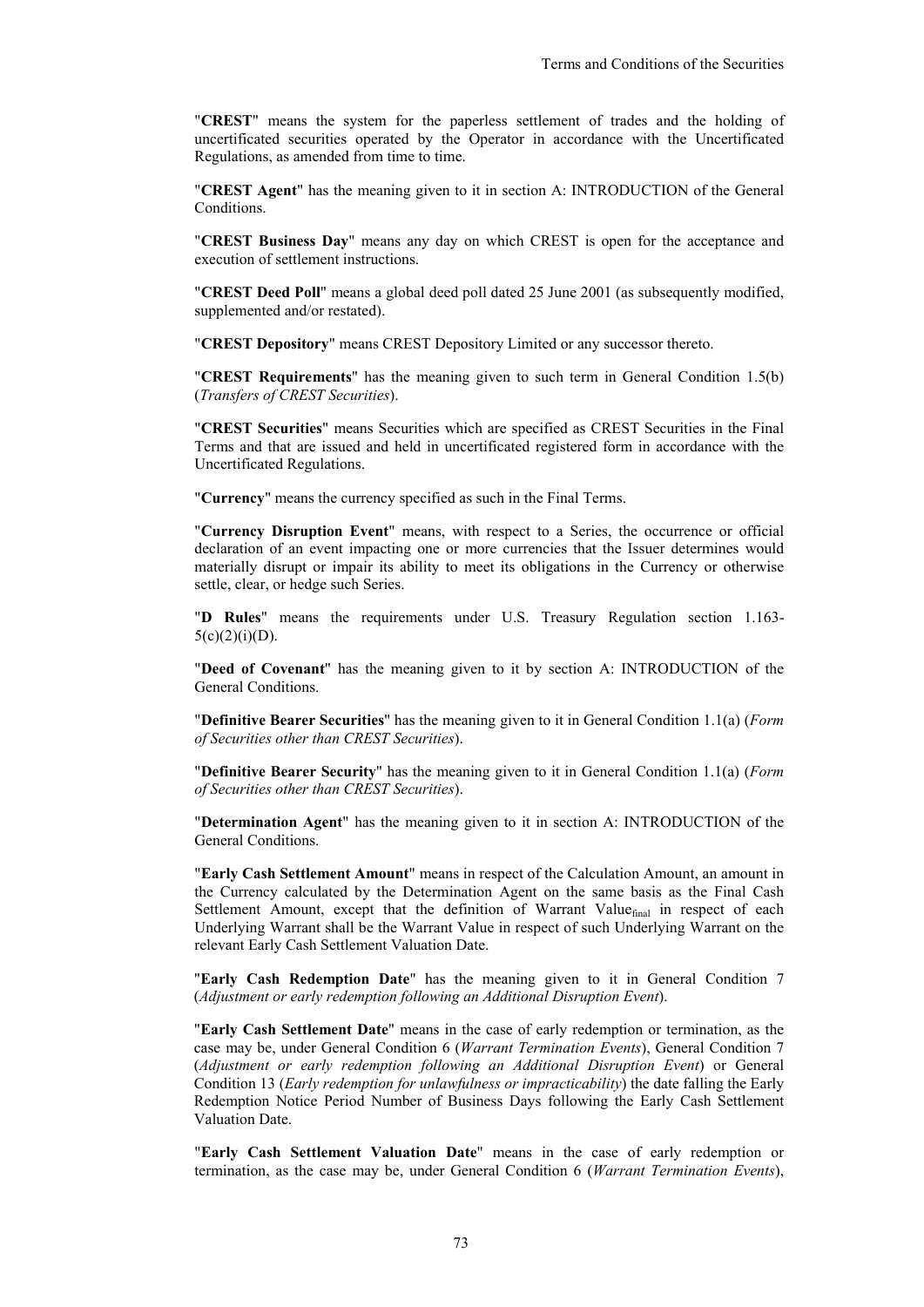General Condition 7 (*Adjustment or early redemption following an Additional Disruption Event*), General Condition 8 (*Events of Default*) or General Condition 13 (*Early redemption for unlawfulness or impracticability*), the day on which the Issuer determines that the Warrant Termination Event, Additional Disruption Event, Event of Default, unlawfulness or physical impracticability, as the case may be, has occurred.

"**Early Redemption Notice Period Number**" means, in respect of a Series, five unless a lower number is specified in the Final Terms.

"**EUR**", "**euro**" and "**€**" each means the lawful single currency of the member states of the European Union that have adopted or adopt and continue to retain a common single currency through monetary union in accordance with European Union treaty law (as amended from time to time).

"**Euroclear**" means Euroclear Bank S.A./N.V or any successor thereto.

"**Euroclear Rules**" means the terms and conditions governing the use of Euroclear and the operating procedures of Euroclear, as may be amended, supplemented or modified from time to time.

"**Event of Default**" has the meaning given to it in General Condition 8 (*Events of Default*).

"**Exchange Date**" means, in relation to a Temporary Global Security, the calendar day falling after the expiry of 40 calendar days after its issue date and, in relation to a Permanent Global Security, a calendar day falling not less than 60 calendar days after that on which the notice requiring exchange is given and on which banks are open for business in the city in which the specified office of the Issue and Paying Agent is located and (if applicable) in the city in which the Relevant Clearing System is located.

"**Exchange Event**" means, in respect of Cleared Securities, that the Issuer has been notified that any Relevant Clearing System has permanently ceased doing business and no successor clearing system is available.

"**Extraordinary Market Disruption**" means, on or after the Trade Date, the occurrence or existence of an extraordinary event or circumstance, including any legal enactment (domestic or foreign), the intervention of a public authority (domestic or foreign), a natural disaster, an act of war, strike, blockade, boycott or lockout which the Issuer determines has prevented or will prevent it from performing its obligations, in whole or in part, under the Securities.

"**Extraordinary Resolution**" means a resolution relating to the relevant Securities and passed at a meeting duly convened and held in accordance with the Agency Agreement by a majority of at least 75 per cent of the votes.

"**Final Cash Settlement Amount**" has the meaning given to it in General Condition 5 (*Final Redemption*).

"**Final Terms**" means, with respect to a Series of Securities, the final terms specified as such for such Securities.

"**Final Valuation Date**" has the meaning given to it in General Condition 5 (*Final Redemption*).

"**GBP**", "**sterling**" and "**£**" each means pounds sterling the lawful currency of the United Kingdom.

"**Global Bearer Securities**" has the meaning given to it in General Condition 1.1(a) (*Form of Securities other than CREST Securities*).

"**Global Bearer Security**" has the meaning given to it in General Condition 1.1(a) (*Form of Securities other than CREST Securities*).

"**Gross-Up Amounts**" has the meaning given to in General Condition 10 (*Taxation*).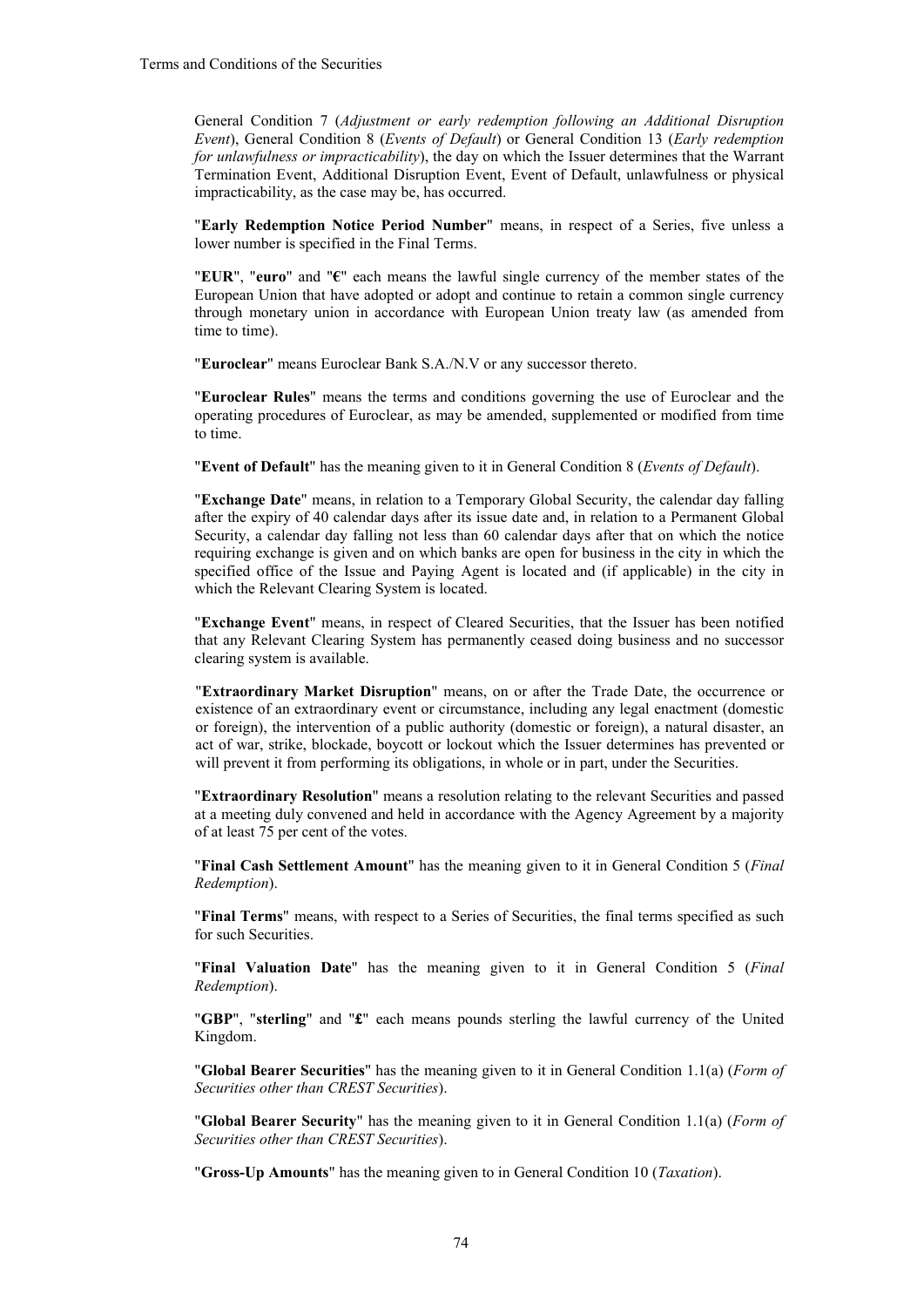"**Holder**" has the meaning given to it in General Condition 1.4 (*Title*).

"**Holder of CREST Securities**" has the meaning given to it in General Condition 1.4 (*Title*).

"**Initial Valuation Date**" has the meaning given to it in General Condition 5 (*Final Redemption*).

"**IR Code**" has the meaning given to it in General Condition 10(c) (*Taxation*).

"**Issue and Paying Agent**" has the meaning given to it in section A: INTRODUCTION of the General Conditions.

"**Issue Date**" means the issue date specified in the Final Terms.

"**Issue Price**" means the price specified in the Final Terms.

"**Issuer**" means Barclays Bank PLC.

"**Issuer Tax Event**" has the meaning given to it in General Condition 10 (*Taxation*).

"**Manager(s)**" shall mean Barclays Capital Securities Limited or such other entity as specified in the Final Terms.

"**Minimum Tradable Amount**" means the amount, if any, specified as such in the Final Terms.

"**New Bank Issuer**" has the meaning given to it in General Condition 15 (*Substitution*).

"**NGN Form**" has the meaning given to it in General Condition 1.1(c) (*Initial issue of Global Bearer Securities*).

"**Operator**" has the meaning given to such term in General Condition 1.4(b) (*Title to CREST Securities*).

"**Operator register of corporate securities**" has the meaning given to such term in General Condition 1.4(b) (*Title to CREST Securities*).

"**participating security**" has the meaning given to such term in General Condition 1.4(b) (*Title to CREST Securities*).

"**Paying Agents**" has the meaning given to it in section A: INTRODUCTION of the General Conditions.

"**Programme**" means the Global Structured Securities Programme as defined in, established by and contemplated in the Agency Agreement, as the same may be from time to time amended, supplemented or modified.

"**Record**" has the meaning given to it in General Condition 1.4(b) (*Title to CREST Securities*).

"**record of uncertificated corporate securities**" has the meaning given to such term in General Condition 1.4(b) (*Title to CREST Securities*).

"**Relevant Clearing System**" means, as appropriate, Euroclear and/or Clearstream, as the case may be, through which interests in Securities are to be held and/or through an account at which such Securities are to be cleared.

"**Relevant Date**" means, in respect of any Security, the date on which payment in respect of it first becomes due or (if any amount of the money payable is improperly withheld or refused) the date on which payment in full of the amount outstanding is made or (if earlier) the date five calendar days after that on which notice is duly given to the Holders that, upon further presentation of the Security being made in accordance with the General Conditions, such payment will be made, provided that payment is in fact made upon such presentation.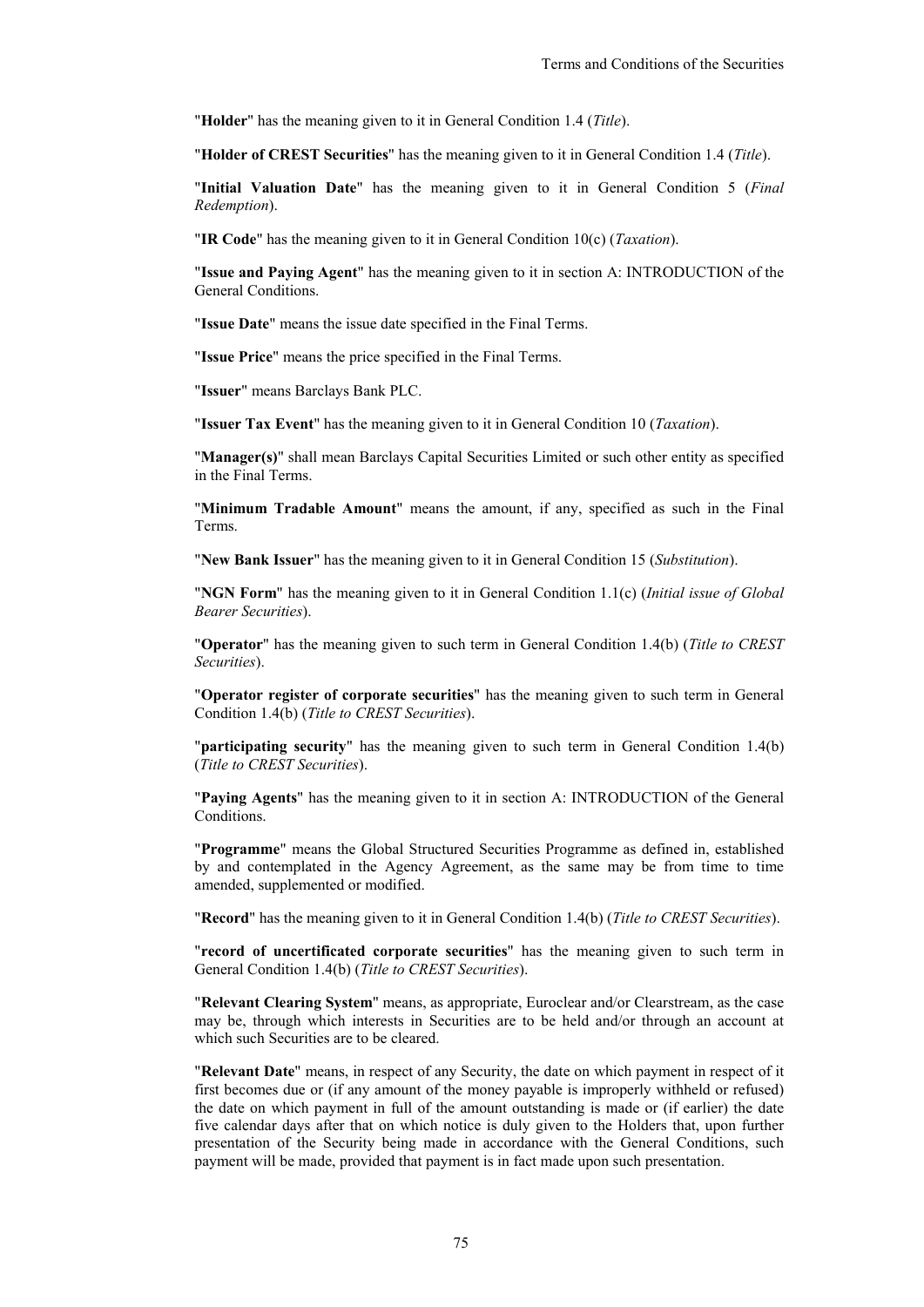"**Relevant Rules**" means the Clearstream Rules and/or, the Euroclear Rules, as the case may be.

"**Relevant Stock Exchange**" means, in respect of any Series of Securities, the stock exchange upon which such Securities are listed, being the principal stock exchange of the United Kingdom, if specified in Part B(1) of the Final Terms.

"**Relevant system**" has the meaning given to such term in General Condition 1.4(b) (*Title to CREST Securities*).

"**Scheduled Redemption Date**" means the scheduled date of final redemption as specified in the Final Terms, subject as provided herein.

"**Securities Act**" means the United States Securities Act of 1933, as amended.

"**Security**" or "**Securities**" means any Securities which may from time to time be issued under the Programme in accordance with the terms of this Base Prospectus. Unless the context otherwise requires, any reference to "Security" shall be deemed to refer to a Security having a nominal amount equal to the relevant Specified Denomination.

"**Series**" means the Securities of each original issue together with the Securities of any further issues expressed to be consolidated to form a single Series with the Securities of an original issue.

"**Settlement Amount**" means the Final Cash Settlement Amount or the Early Cash Settlement Amount, as applicable.

"**Specified Denomination**" has the meaning given to it in General Condition 1.3 (*Denomination and number*).

"**TARGET Business Day**" means a day on which the TARGET System is operating.

"**TARGET System**" means the Trans-European Automated Real-time Gross Settlement Express Transfer payment system which utilises a single shared platform and which was launched on 19 November 2007 (**TARGET2**) (or, if such system ceases to be operative, such other system (if any) determined by the Determination Agent to be a suitable replacement).

"**Taxes**" means any tax, duty, impost, levy, charge or contribution in the nature of taxation or any withholding or deduction for or on account thereof, including (but not limited to) any applicable stock exchange tax, turnover tax, stamp duty, stamp duty reserve tax and/or other taxes, duties, assessments or governmental charges of whatever nature chargeable or payable and includes any interest and penalties in respect thereof.

"**TEFRA**" means the U.S. Tax Equity and Fiscal Responsibility Act of 1982.

"**Trade Date**" means the date specified as such in the Final Terms.

"**Tranche**" has the meaning given to it in section A: INTRODUCTION of the General Conditions.

"**Uncertificated Regulations**" shall have the meaning ascribed in General Condition 1.1(b) (*Form of CREST Securities*).

"**Underlying Securities**" has the meaning given to it in General Condition 1.4(c) (*Title to CREST Depositary Interests*).

"**Underlying Warrant**" means the warrant or warrants specified as such in the Final Terms.

"**Underlying Warrant Reference Asset**" means the asset or assets specified as such in the Final Terms.

"**unit**" has the meaning given to it in General Condition 3.1 (*Calculations and publication*).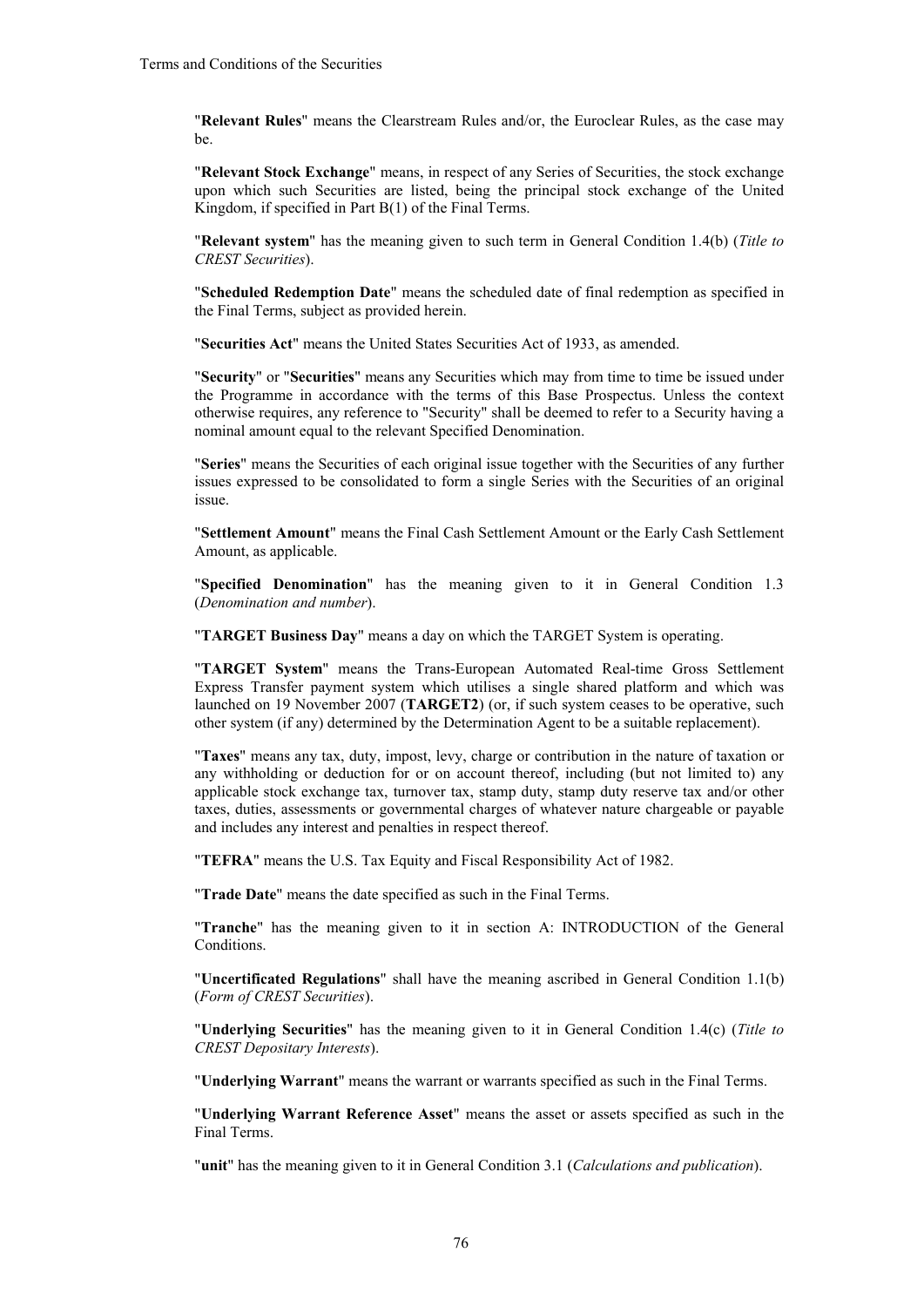"**USD**", "**U.S.\$**", "**\$**" and "**U.S. Dollars**" each means United States dollars.

"**Valuation Time**" has the meaning given to it in Condition 5 (*Final Redemption*).

"**Warrant Termination Event**" has the meaning set out in General Condition 6.1 (*Early redemption following the occurrence of a Warrant Termination Event*).

"**Warrant Value**" has the meaning given to it in General Condition 5 (*Final Redemption*).

"**Warrant Valuefinal**" has the meaning given to it in General Condition 5 (*Final Redemption*).

"**Warrant Valueinitial**" has the meaning given to it in General Condition 5 (*Final Redemption*).

"**Withheld Amounts**" has the meaning given to it in General Condition 8 (*Events of Default*).

## 22.2 **Interpretations**

- (a) Capitalised terms used but not defined in these General Conditions will have the meanings given to them in the Final Terms, the absence of any such meaning indicating that such term is not applicable to the Securities of the relevant Series.
- (b) Words importing the plural shall include the singular and vice versa, unless the context requires otherwise.
- (c) A reference to a 'person' in the Conditions includes any person, firm, company, corporation, government, state or agency of a state or any association, trust or partnership (whether or not having separate legal personality) of two or more of the foregoing.
- (d) A reference in the Conditions to a provision of law is a reference to that provision as amended or re-enacted.
- (e) References in the Conditions to a company or entity shall be deemed to include a reference to any successor or replacement thereto.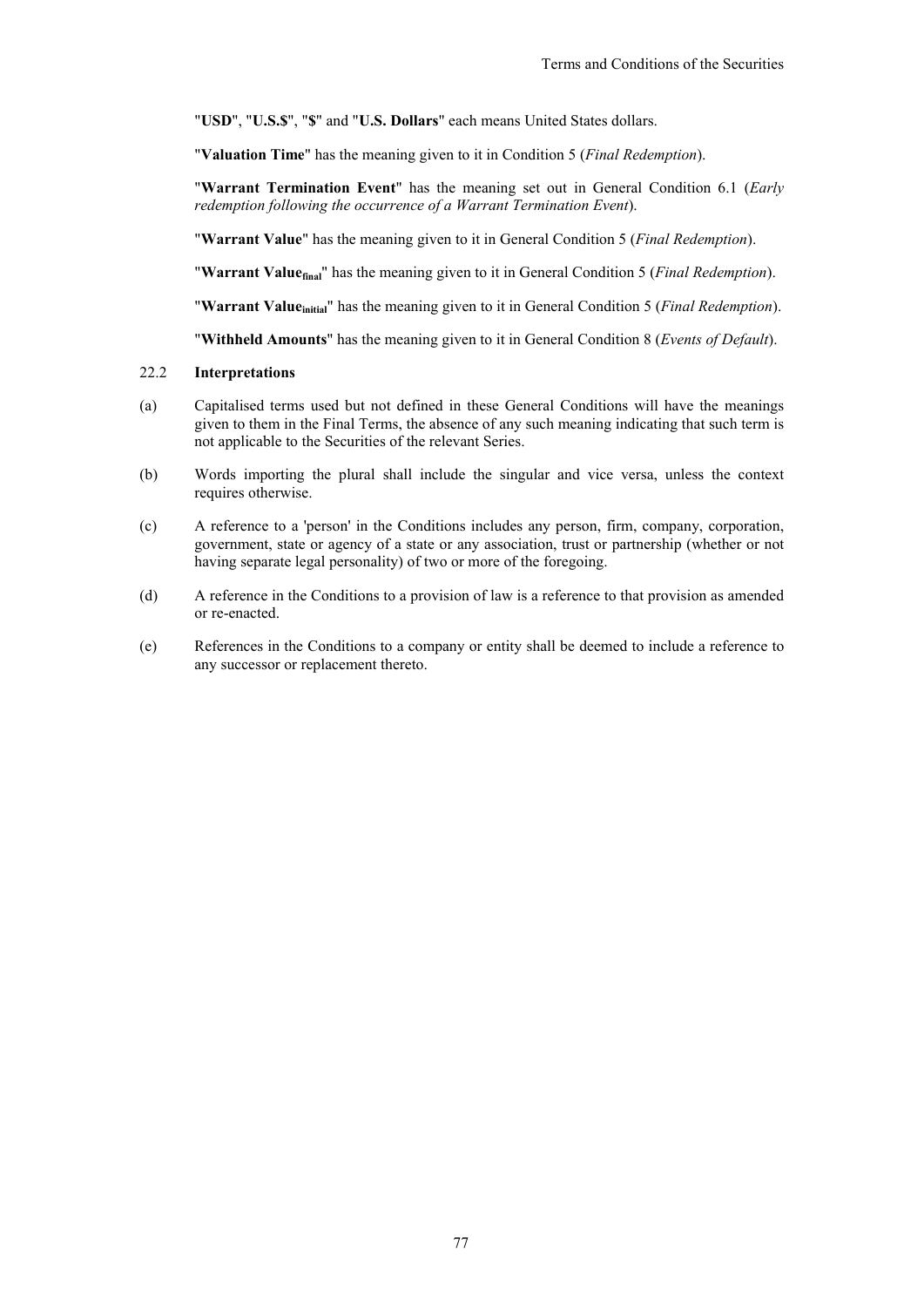## **PRO FORMA FINAL TERMS**

The Final Terms for each Series of Securities will include such of the following information as is applicable with respect to such Securities.



## **BARCLAYS BANK PLC**

#### (*Incorporated with limited liability in England and Wales*)

[Up to][**●**] Securities due [**●**] pursuant to the Global Structured Securities Programme [(to be consolidated and to form a single series with the  $\lceil \bullet \rceil$  Securities due  $\lceil \bullet \rceil$ , and issued on  $\lceil \bullet \rceil$ , the  $\lceil \bullet \rceil$ Securities due  $\lceil \bullet \rceil$ , and issued on  $\lceil \bullet \rceil$ ] pursuant to Global Structured Securities Programme (the "**Tranche [●] Securities[ and Tranche [] Securities]**"))] Issue Price: [**●**] per cent

This document constitutes the final terms of the Securities (the "**Final Terms**") described herein for the purposes of Article 5.4 of the Prospectus Directive and is prepared in connection with the Global Structured Securities Programme established by Barclays Bank PLC (the "**Issuer**"). These Final Terms are supplemental to and should be read in conjunction with the GSSP Base Prospectus 5 dated 10 June 2014[, as supplemented on [**●**]], which constitutes a base prospectus (the "**Base Prospectus**") for the purpose of the Prospectus Directive. Full information on the Issuer and the offer of the Securities is only available on the basis of the combination of these Final Terms and the Base Prospectus. A summary of the individual issue of the Securities is annexed to these Final Terms. Words and expressions defined in the Base Prospectus and not defined in this document shall bear the same meanings when used herein.

The Base Prospectus, and any supplements thereto, are available for viewing at http://irreports.barclays.com/prospectuses-and-documentation/structured-securities/prospectuses and during normal business hours at the registered office of the Issuer and the specified office of the Issue and Paying Agent for the time being in London, and copies may be obtained from such office.

#### **Barclays**

**Final Terms dated [●]**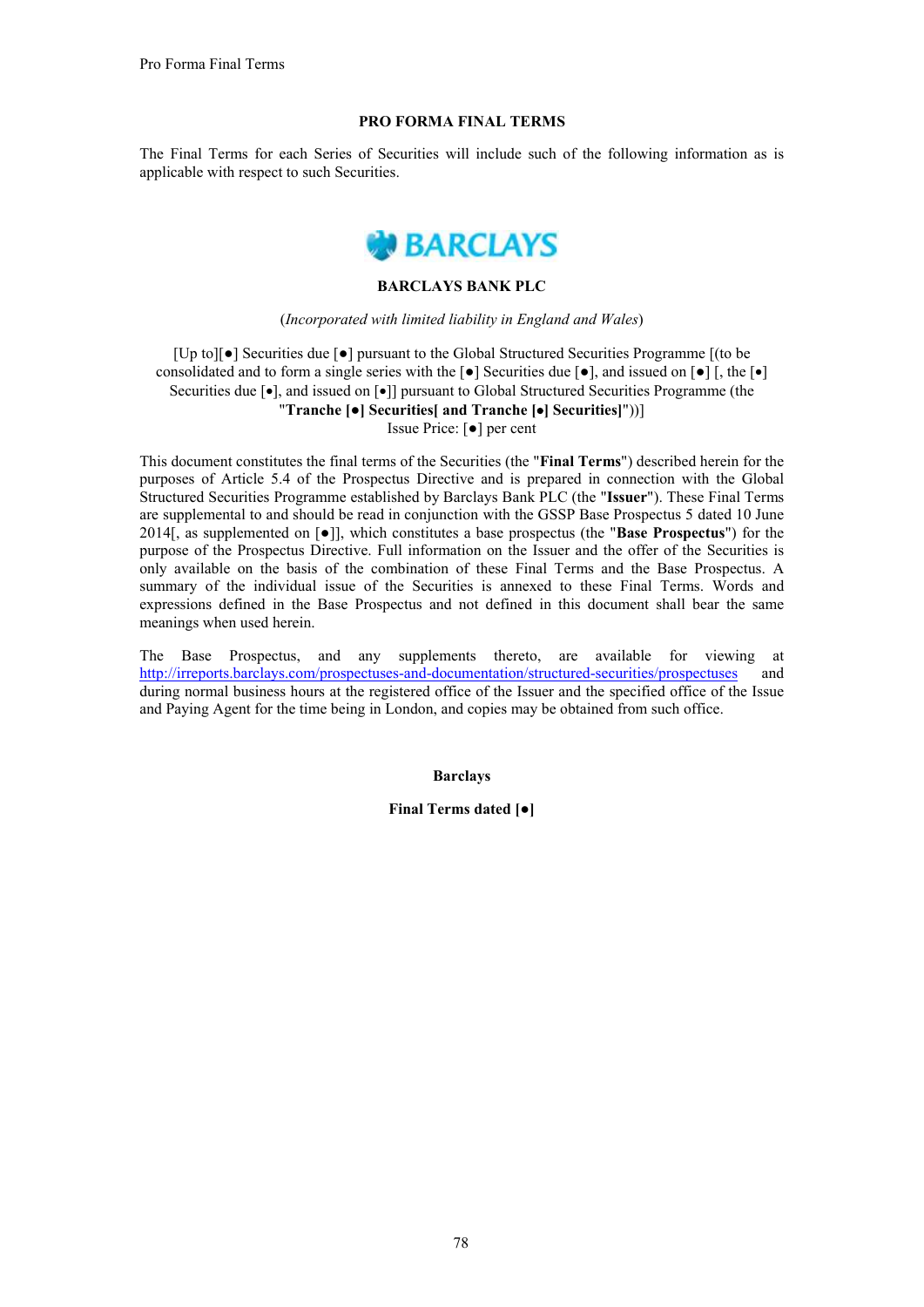| 1. | a.           | Series number:                                                                | $[\bullet]$                                                                                                                                                                                                                                                                                                                                                                                                                                                                                                                                                                                                                                                                                             |
|----|--------------|-------------------------------------------------------------------------------|---------------------------------------------------------------------------------------------------------------------------------------------------------------------------------------------------------------------------------------------------------------------------------------------------------------------------------------------------------------------------------------------------------------------------------------------------------------------------------------------------------------------------------------------------------------------------------------------------------------------------------------------------------------------------------------------------------|
|    | $b$ .        | Tranche number:                                                               | $\lbrack \bullet \rbrack$                                                                                                                                                                                                                                                                                                                                                                                                                                                                                                                                                                                                                                                                               |
|    |              |                                                                               | The Securities shall be consolidated and form a<br>single series with the Tranche [ $\bullet$ ] Securities but<br>shall not be fungible with the Tranche $\lceil \bullet \rceil$<br>Securities until such time as the clearing systems<br>recognise the Securities to be fungible with the<br>Tranche [ $\bullet$ ] Securities]                                                                                                                                                                                                                                                                                                                                                                         |
| 2. | Currency:    |                                                                               | $[\bullet]$                                                                                                                                                                                                                                                                                                                                                                                                                                                                                                                                                                                                                                                                                             |
| 3. | Securities:  |                                                                               |                                                                                                                                                                                                                                                                                                                                                                                                                                                                                                                                                                                                                                                                                                         |
|    | a.           | <b>Aggregate Nominal Amount</b><br>as at the Issue Date:                      |                                                                                                                                                                                                                                                                                                                                                                                                                                                                                                                                                                                                                                                                                                         |
|    |              | Tranche:<br>(i)                                                               | $[Up~to] [\bullet]$                                                                                                                                                                                                                                                                                                                                                                                                                                                                                                                                                                                                                                                                                     |
|    |              | (ii) Series:                                                                  | [Up to] $\lbrack \bullet \rbrack$                                                                                                                                                                                                                                                                                                                                                                                                                                                                                                                                                                                                                                                                       |
|    | b.           | Specified Denomination:                                                       | $\lbrack \bullet \rbrack$                                                                                                                                                                                                                                                                                                                                                                                                                                                                                                                                                                                                                                                                               |
|    | c.           | Minimum Tradable Amount:                                                      | [•] [Not Applicable]                                                                                                                                                                                                                                                                                                                                                                                                                                                                                                                                                                                                                                                                                    |
|    | d.           | <b>Calculation Amount:</b>                                                    | [•] [Not Applicable]                                                                                                                                                                                                                                                                                                                                                                                                                                                                                                                                                                                                                                                                                    |
| 4. | Issue Price: |                                                                               | 100 per cent of par. [The Issue Price includes a<br>[commission element][fee] which will be no more<br>than $\lceil \bullet \rceil$ of the Issue Price $\lceil (\text{which, for } \lceil \bullet \rceil \text{ invested})$ ,<br>amounts to $\lceil \bullet \rceil$ )] [and relates solely to the [initial]<br>and<br>design,<br>arrangement<br>manufacture][and][custody] of the Securities by the<br>[Initial] Authorised Offeror]. [Investors in the<br>intending to<br>invest through<br>Securities<br>an<br>intermediary (including by way of introducing<br>broker) should request details of any such<br>commission or fee payment from such intermediary<br>before making any purchase hereof.] |
| 5. | Issue Date:  |                                                                               | $[\bullet]$                                                                                                                                                                                                                                                                                                                                                                                                                                                                                                                                                                                                                                                                                             |
| 6. |              | Scheduled Redemption Date:                                                    | $\lbrack \bullet \rbrack$                                                                                                                                                                                                                                                                                                                                                                                                                                                                                                                                                                                                                                                                               |
| 7. |              | Warrant linked Securities:                                                    |                                                                                                                                                                                                                                                                                                                                                                                                                                                                                                                                                                                                                                                                                                         |
|    | a.           | Underlying Warrant(s) and<br><b>Underlying Warrant</b><br>Reference Asset(s): | [•] Warrants (an "Underlying Warrant") linked to<br>[•] (an "Underlying Warrant Reference Asset")<br>issued by Barclays Bank PLC (ISIN: [.]; Series<br>Number: [ $\bullet$ ]) [and [ $\bullet$ ] Warrants (an "Underlying<br>Warrant") linked to [ $\bullet$ ] (an "Underlying Warrant<br>Reference Asset") issued by Barclays Bank PLC<br>(ISIN: $\lceil \bullet \rceil$ ; Series Number: $\lceil \bullet \rceil$ )]                                                                                                                                                                                                                                                                                   |
|    |              |                                                                               |                                                                                                                                                                                                                                                                                                                                                                                                                                                                                                                                                                                                                                                                                                         |

#### **Part A – CONTRACTUAL TERMS**

b. Final Valuation Date: [**●**], subject as specified in General Condition 5(c)

(*Final Redemption – Relevant defined terms*)

79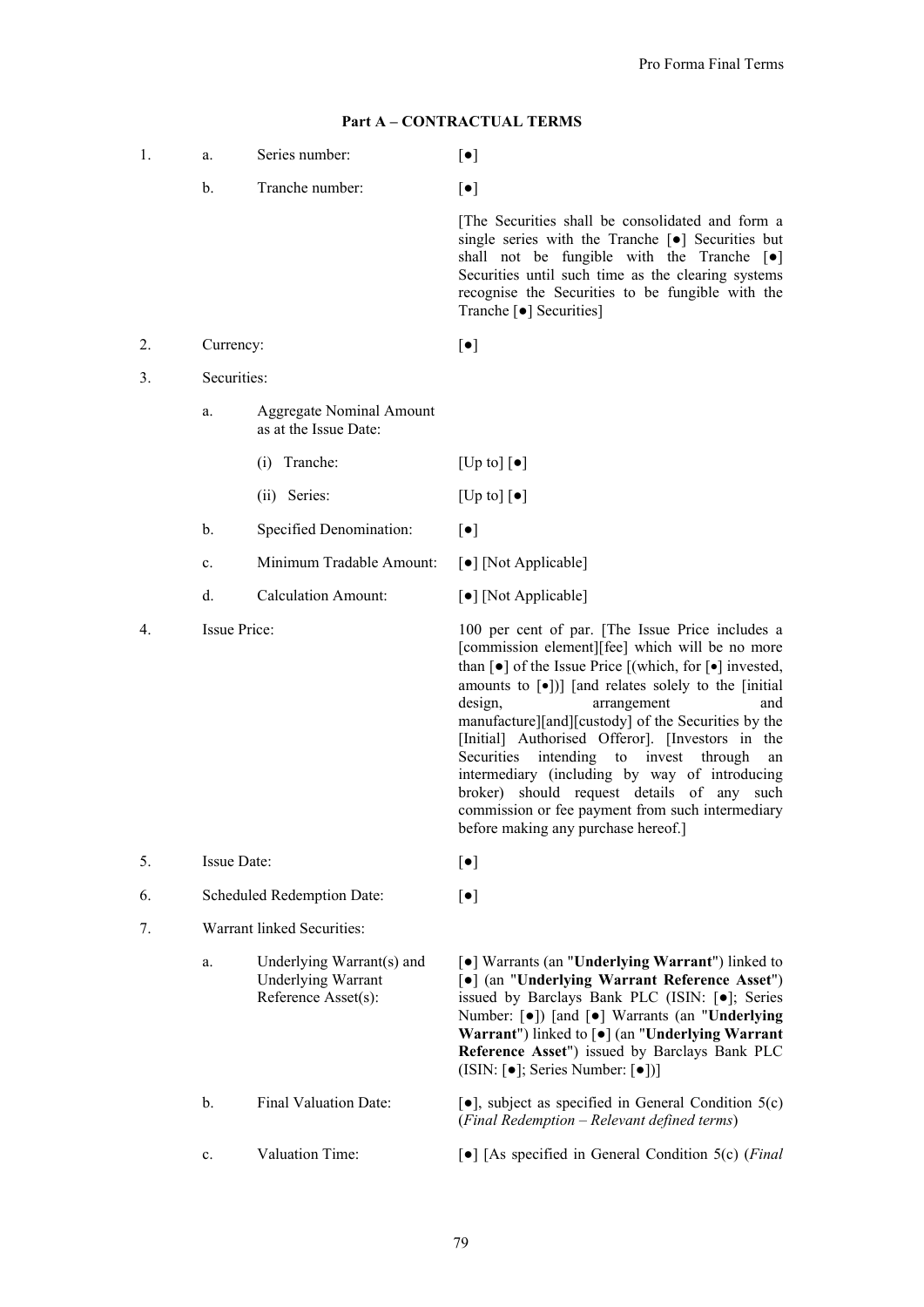|     |             |                                                                             | $Redemption - Relevant defined terms)$ ]                                                                                                                                                                            |
|-----|-------------|-----------------------------------------------------------------------------|---------------------------------------------------------------------------------------------------------------------------------------------------------------------------------------------------------------------|
| 8.  |             | Form of Securities:                                                         | [Bearer Securities] [CREST Securities]                                                                                                                                                                              |
|     |             |                                                                             | [Temporary Global Security, exchangeable for a<br>Permanent Global Security[, exchangeable for a<br>Definitive Bearer Security]] [Permanent Global<br>Security[, exchangeable for a Definitive Bearer<br>Security]] |
|     |             |                                                                             | NGN Form: [Applicable] [Not Applicable]                                                                                                                                                                             |
|     |             |                                                                             | CGN Form: [Applicable] [Not Applicable]                                                                                                                                                                             |
|     |             |                                                                             | CDIs: [Applicable] [Not Applicable]                                                                                                                                                                                 |
| 9.  | Trade Date: |                                                                             | $[\bullet]$                                                                                                                                                                                                         |
| 10. | Number:     | Early Redemption Notice Period                                              | [•] [As specified in General Condition 22.1]<br>(Definitions)]                                                                                                                                                      |
| 11. |             | Additional Business Centre(s):                                              | [•] [Not Applicable]                                                                                                                                                                                                |
| 12. |             | Determination Agent:                                                        | [Barclays Capital Securities Limited] [Barclays]<br>Bank PLC] [ $\bullet$ ]                                                                                                                                         |
| 13. | a.          | [Names] [and addresses] of<br>Manager[s] [and<br>underwriting commitments]: | [Barclays Bank PLC] [Barclays Capital Inc.] [ $\bullet$ ]<br>[Not Applicable]                                                                                                                                       |
|     | b.          | Date of underwriting<br>agreement:                                          | [•] [Not Applicable]                                                                                                                                                                                                |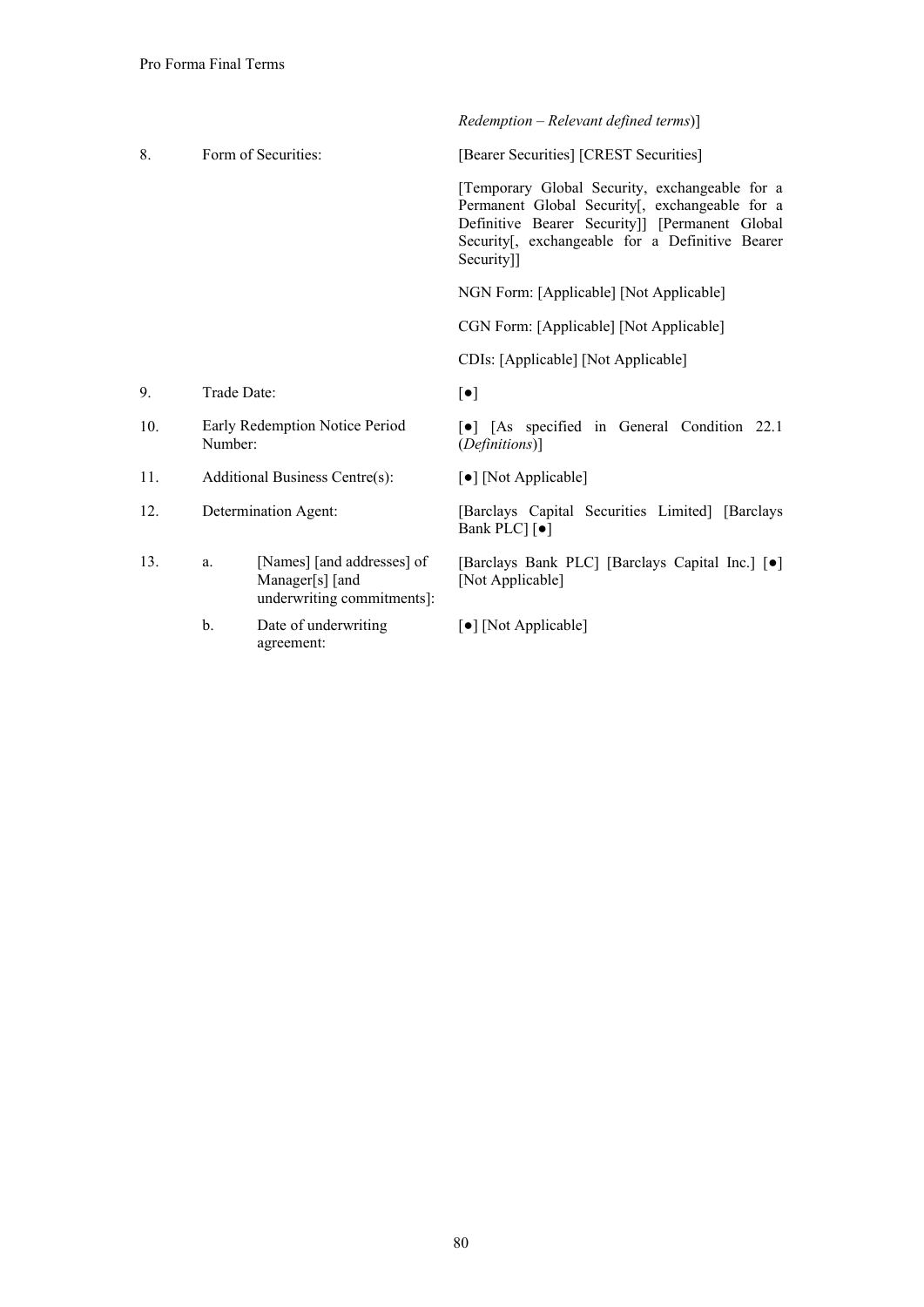## **Part B - OTHER INFORMATION**

| LISTING AND ADMISSION TO<br><b>TRADING</b> | [Application is expected to be made by the Issuer (or on its<br>behalf) for the Securities to be listed on the Official List and<br>admitted to trading on the Regulated Market of the [London]<br>Stock Exchange] [Not Applicable] [The Securities issued on [ $\bullet$ ]<br>were admitted to trading on [the London Stock Exchange] on or<br>around $\lceil \bullet \rceil$ |
|--------------------------------------------|--------------------------------------------------------------------------------------------------------------------------------------------------------------------------------------------------------------------------------------------------------------------------------------------------------------------------------------------------------------------------------|
|                                            |                                                                                                                                                                                                                                                                                                                                                                                |

[The Securities shall not be fungible with the Tranche [**●**] Securities until such time as the Securities are listed and admitted to trading as indicated above.]

## **2. RATINGS**

Ratings: [The Securities have not been individually rated.]

[Upon issuance, the Securities are expected to be rated:

[Standard & Poor's: [**●**]]

[Moody's: [**●**]]

[Fitch: [**●**]]

## **3. INTERESTS OF NATURAL AND LEGAL PERSONS INVOLVED IN THE [ISSUE/OFFER]**

[Save for any fees payable to the Manager(s) [and save for [any trading and market-making activities of the Issuer and/or its affiliates [in the Underlying Warrant[s] [and/or] the Underlying Warrant Reference Assets [and/or] [*specify*]] [and] [the hedging activities of the Issuer and/or its affiliates] [and] [the fact that [the Issuer/an affiliate of the Issuer] is the Determination Agent in respect of the Securities [and the determination agent in respect of the Underlying Warrants]], so far as the Issuer is aware, no person involved in the offer of the Securities has an interest material to the [issue/offer].] [**●**]

## **4. REASONS FOR THE OFFER, ESTIMATED NET PROCEEDS AND TOTAL EXPENSES**

- (i) Reasons for the offer: [**●**] [Making profit and/or hedging purposes] [Not Applicable]
- (ii) Estimated net proceeds: [**●**] [Not Applicable]
- (iii) Estimated total expenses: [**●**] [Not Applicable]

## **[5. PERFORMANCE OF THE UNDERLYING WARRANTS AND OTHER INFORMATION CONCERNING THE UNDERLYING WARRANTS**

The value of the Securities will depend upon the performance of the Underlying Warrant[s] which are:

[**●**] Warrants linked to [**●**] issued by Barclays Bank PLC (ISIN: [**●**]; Series Number: [**●**]) [and [**●**] Warrants linked to [**●**] issued by Barclays Bank PLC (ISIN: [**●**]; Series Number: [**●**])].

The Warrant Value in respect of each Underlying Warrant will be published on each Business Day on [**●**].

Details of the past performance and volatility of the Underlying Warrant Reference Assets may be obtained from [**●**]. The terms and conditions of the Underlying Warrants are available on [**●**].

Index Disclaimer: [FTSE<sup>®</sup> 100 Index] [EURO STOXX 50<sup>®</sup> Index] [S&P<sup>®</sup> 500 Index] [See the Annex hereto] [Not Applicable]]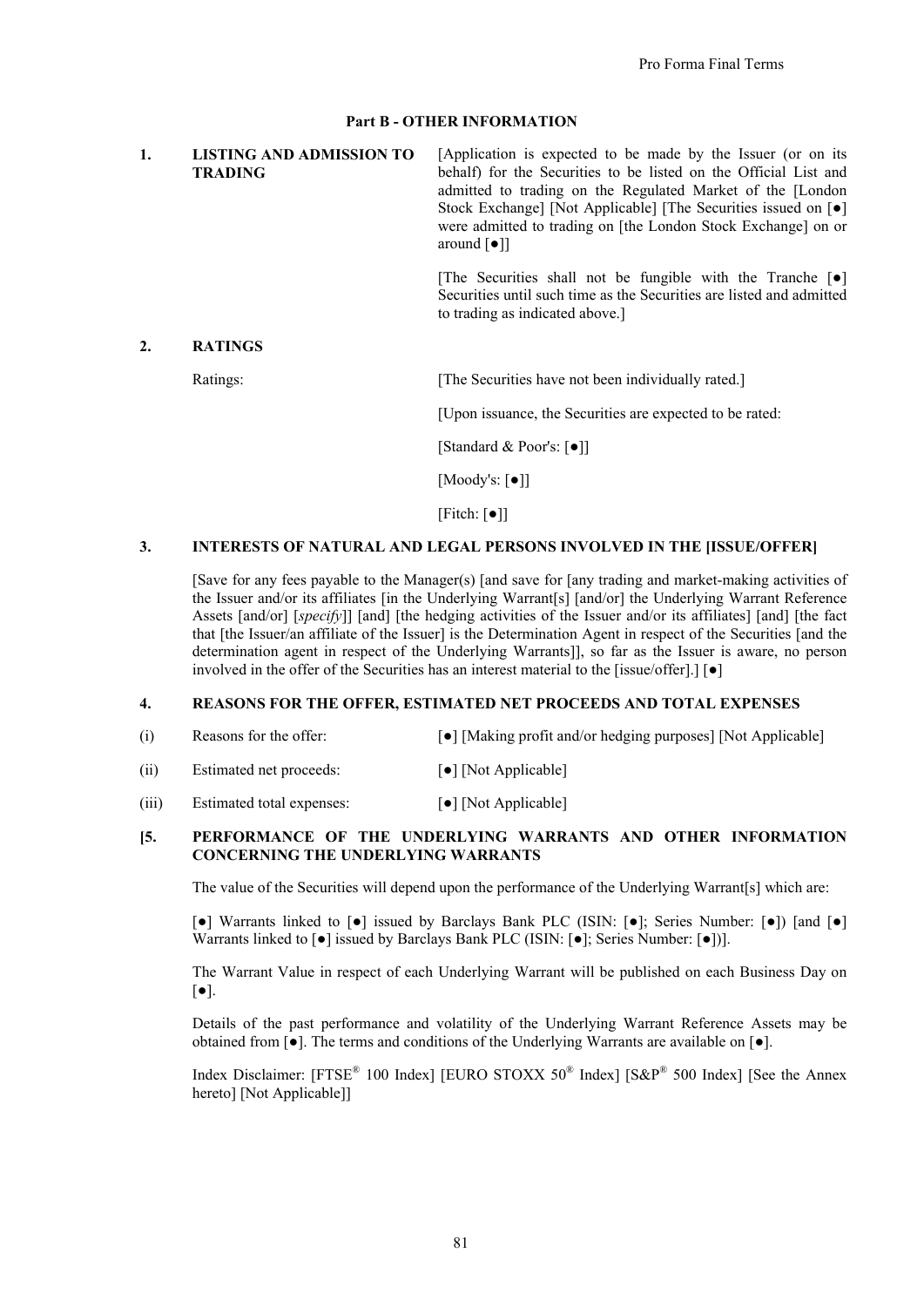## **[6.] OPERATIONAL INFORMATION**

| (i)   | <b>ISIN</b> Code:                                                                                                                                           | $\lceil \bullet \rceil$                  |
|-------|-------------------------------------------------------------------------------------------------------------------------------------------------------------|------------------------------------------|
|       | [Temporary ISIN Code:]                                                                                                                                      | $\lceil \bullet \rceil$                  |
| (ii)  | Common Code:                                                                                                                                                | $\lceil \bullet \rceil$                  |
|       | [Temporary Common Code:]                                                                                                                                    | $  \bullet  $                            |
| (iii) | Name(s) and address(es) of any<br>clearing system(s) other than<br>Euroclear Bank S.A./N.V. and<br>Clearstream Banking, société<br>anonyme and the relevant | [Not Applicable] $\lceil \bullet \rceil$ |

(iv) Delivery: Delivery [against/free of] payment.

## [7.] **[TERMS AND CONDITIONS OF THE OFFER]**

## **Authorised Offer(s)**

identification number(s):

(i) Public Offer: [Not Applicable]/[An offer of the Notes may be made, subject to the conditions set out below by the Authorised Offeror(s) (specified in (ii) immediately below) other than pursuant to Article 3(2) of the Prospectus Directive in the Public Offer Jurisdiction(s) (specified in (iii) immediately below) during the Offer Period (specified in (iv) immediately below) subject to the conditions set forth in the Base Prospectus and in (v) immediately below]

(ii) Name(s) and address(es), to the extent known to the Issuer, of the placers in the various countries where the offer takes place (together the "**Authorised Offeror(s)**"):

(iii) Jurisdiction where the offer make take place (together, the "**Public Offer Jurisdiction**"):

- (iv) Offer period for which use of the Base Prospectus is authorised by the Authorised Offeror(s):
- (v) Other conditions for use of the Base Prospectus by the Authorised Offeror(s):

Each financial intermediary specified in (a) and (b) below:

- (a) **Specific consent**:  $[[\bullet]]$  the "Initial Authorised Offeror(s)")] [and each financial intermediary expressly named as an Authorised Offeror on the Issuer's website (*http://irreports.barclays.com/prospectuses-anddocumentation/structured-securities/final-terms*)]; and
- (b) **General consent**: [Not Applicable]/[Applicable: each financial intermediary which (a) is authorised to make such offers under Directive 2004/39/EC of the European Parliament and of the Council on markets in financial instruments, including under any applicable implementing measure in each relevant jurisdiction and (b) accepts such offer by publishing on its website the Acceptance Statement]

The United Kingdom

[ $\bullet$ ] [Not Applicable]

 $\lceil \bullet \rceil$   $\lceil \bullet \rceil$ , in relation to those Authorised Offeror(s) specified in (ii)(b) above only] [Not Applicable]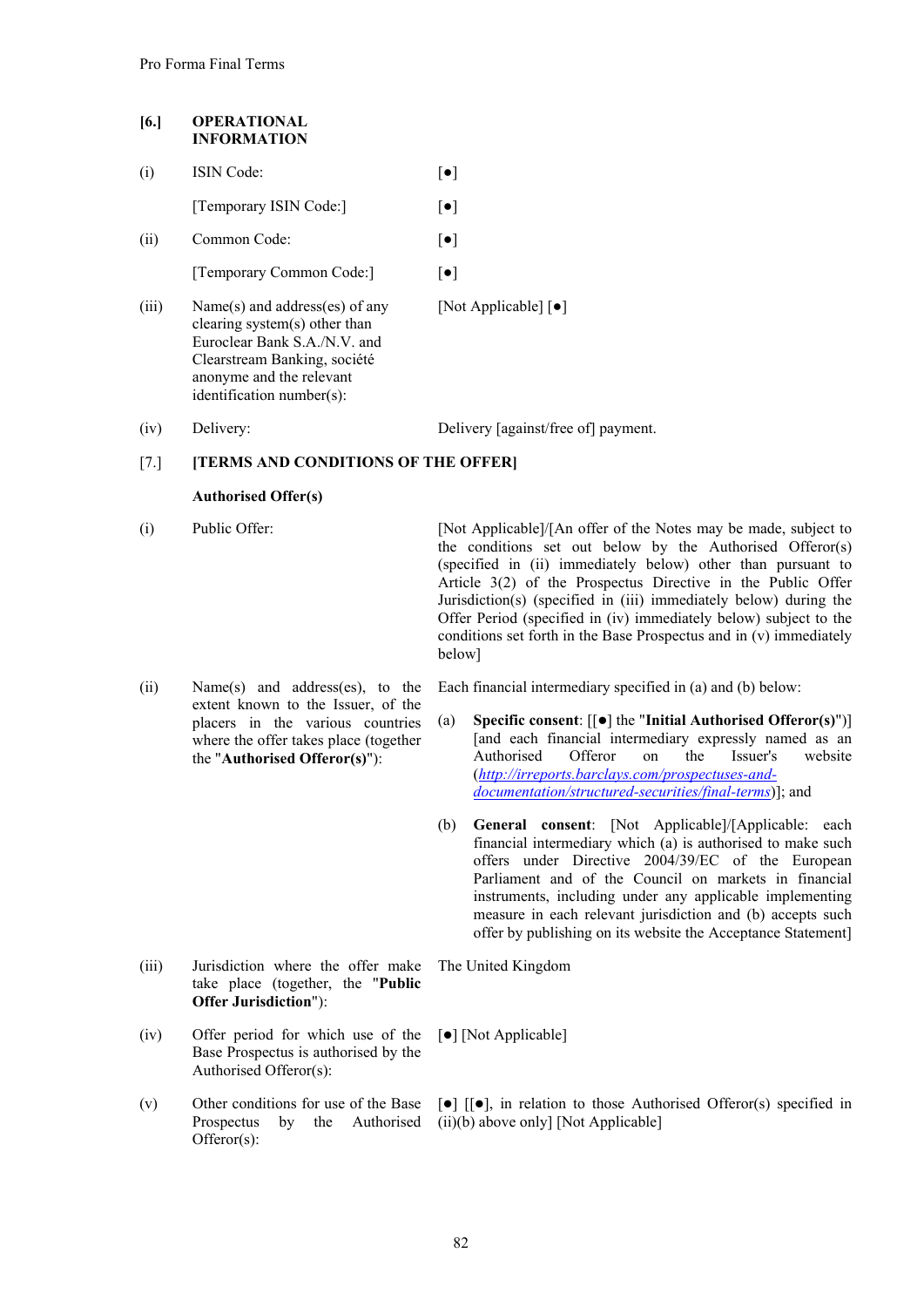## **Other terms and conditions of the offer**

| (i)    | Offer Price:                                                                                                                                       | [The Issue Price][ $\lceil \bullet \rceil\%$ per cent of the<br>Issue Price] |
|--------|----------------------------------------------------------------------------------------------------------------------------------------------------|------------------------------------------------------------------------------|
| (ii)   | Total amount of offer:                                                                                                                             | [ $\bullet$ ] [Not Applicable]                                               |
| (iii)  | Conditions to which the offer is subject:                                                                                                          | $\lceil \bullet \rceil$ [Not Applicable]                                     |
| (iv)   | Time period, including any possible amendments, during which<br>the offer will be open and description of the application process:                 | [ $\bullet$ ] [Not Applicable]                                               |
| (v)    | Description of the application process:                                                                                                            | [ $\bullet$ ] [Not Applicable]                                               |
| (vi)   | Details of the minimum and/or maximum amount of<br>application:                                                                                    | $\lceil \bullet \rceil$ [Not Applicable]                                     |
| (vii)  | Description of possibility to reduce subscriptions and manner<br>for refunding excess amount paid by applicants:                                   | $\lceil \bullet \rceil$ [Not Applicable]                                     |
| (viii) | Details of method and time limits for paying up and delivering<br>the Securities:                                                                  | $\lceil \bullet \rceil$ [Not Applicable]                                     |
| (ix)   | Manner in and date on which results of the offer are to be made<br>public:                                                                         | $\lceil \bullet \rceil$ [Not Applicable]                                     |
| (x)    | Procedure for exercise of any right of pre-emption, negotiability<br>of subscription rights and treatment of subscription rights not<br>exercised: | [ $\bullet$ ] [Not Applicable]                                               |
| (xi)   | Process for notification to applicants of the amount allotted and<br>indication whether dealing may begin before notification is<br>made:          | $\lceil \bullet \rceil$ [Not Applicable]                                     |
| (xii)  | Amount of any expenses and taxes specifically charged to the<br>subscriber or purchaser:                                                           | $\lceil \bullet \rceil$ [Not Applicable]                                     |
| (xiii) | Name(s) and address(es), to the extent known to the Issuer, of<br>the placers in the various countries where the offer takes place:                | $\lceil \bullet \rceil$ [Not Applicable]                                     |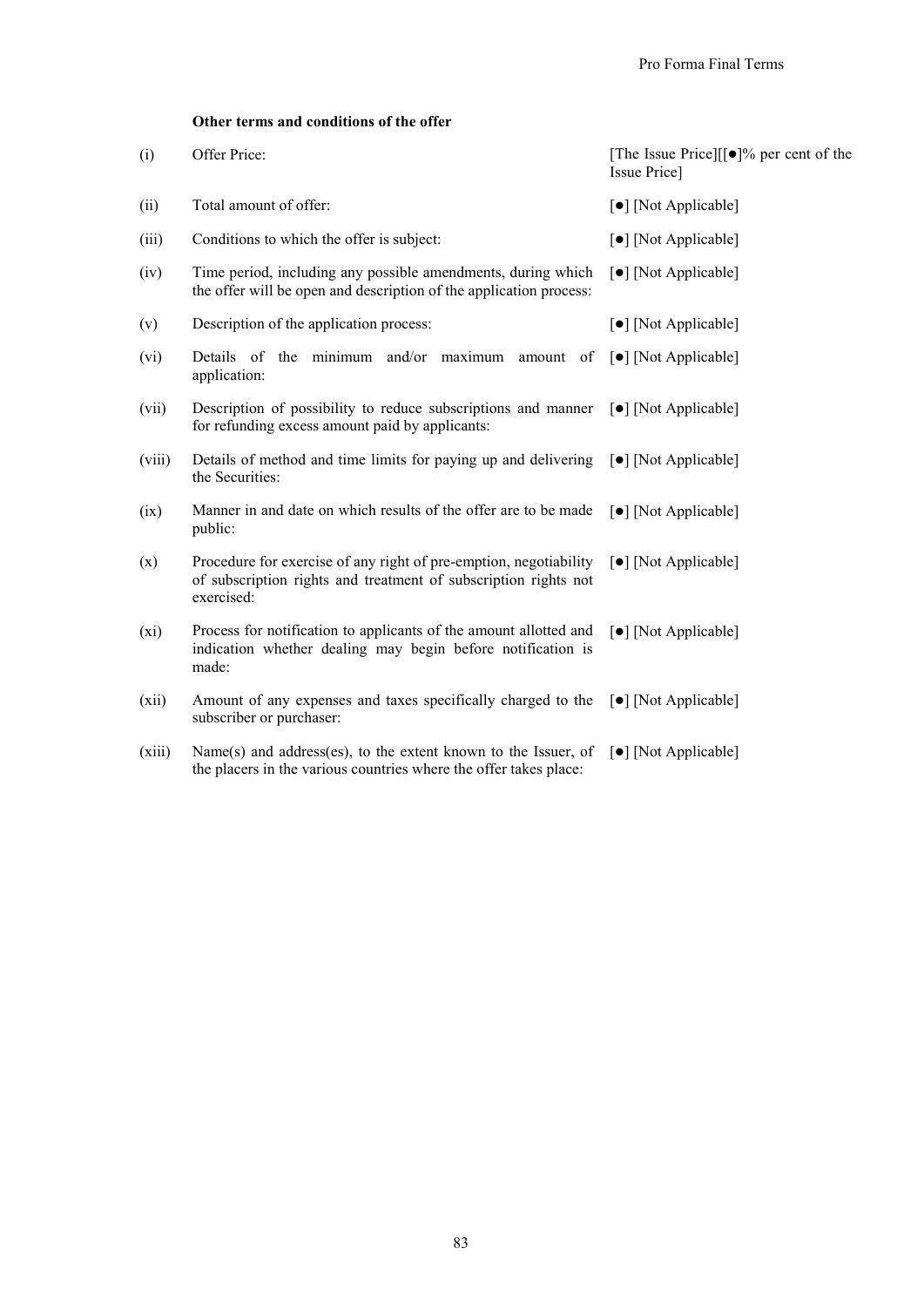Pro Forma Final Terms

# **SUMMARY**

[**●**]

**[ANNEX**

[**●**]]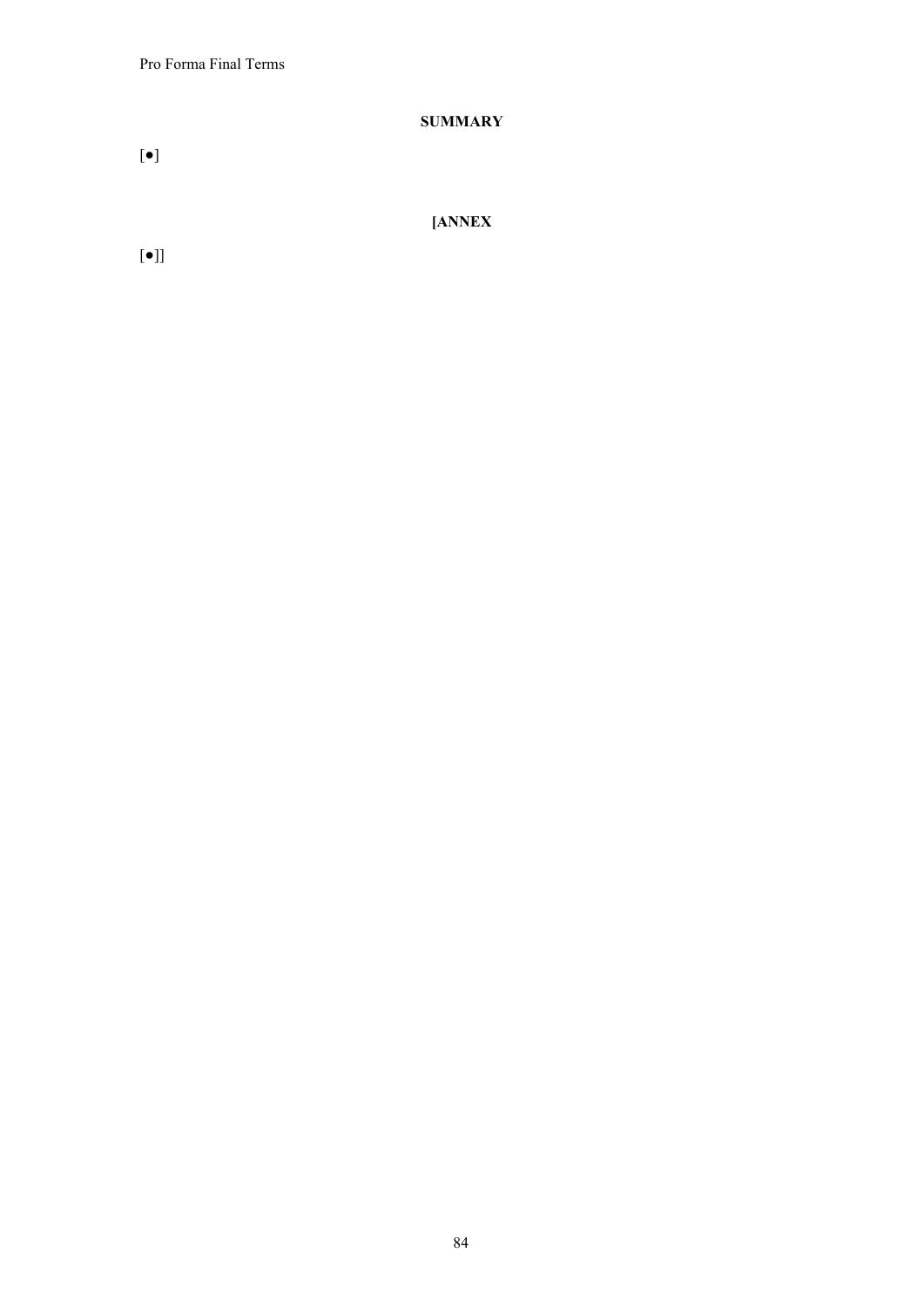# **CLEARANCE, SETTLEMENT AND TRANSFER RESTRICTIONS**

#### **Book-entry ownership**

The Issuer may make applications to Euroclear and/or Clearstream for acceptance in their respective book-entry systems in respect of any Series of Bearer Securities. In respect of Bearer Securities, a Temporary Global Security and/or a Permanent Global Security in bearer form may be deposited with a common depositary or delivered to a common safekeeper, as the case may be, for Euroclear and/or Clearstream or an alternative clearing system as agreed between the Issuer and the Managers. Transfers of interests in such Temporary Global Securities or Permanent Global Securities will be made in accordance with the normal Euromarket debt securities operating procedures of Euroclear and Clearstream or, if appropriate, the alternative clearing system.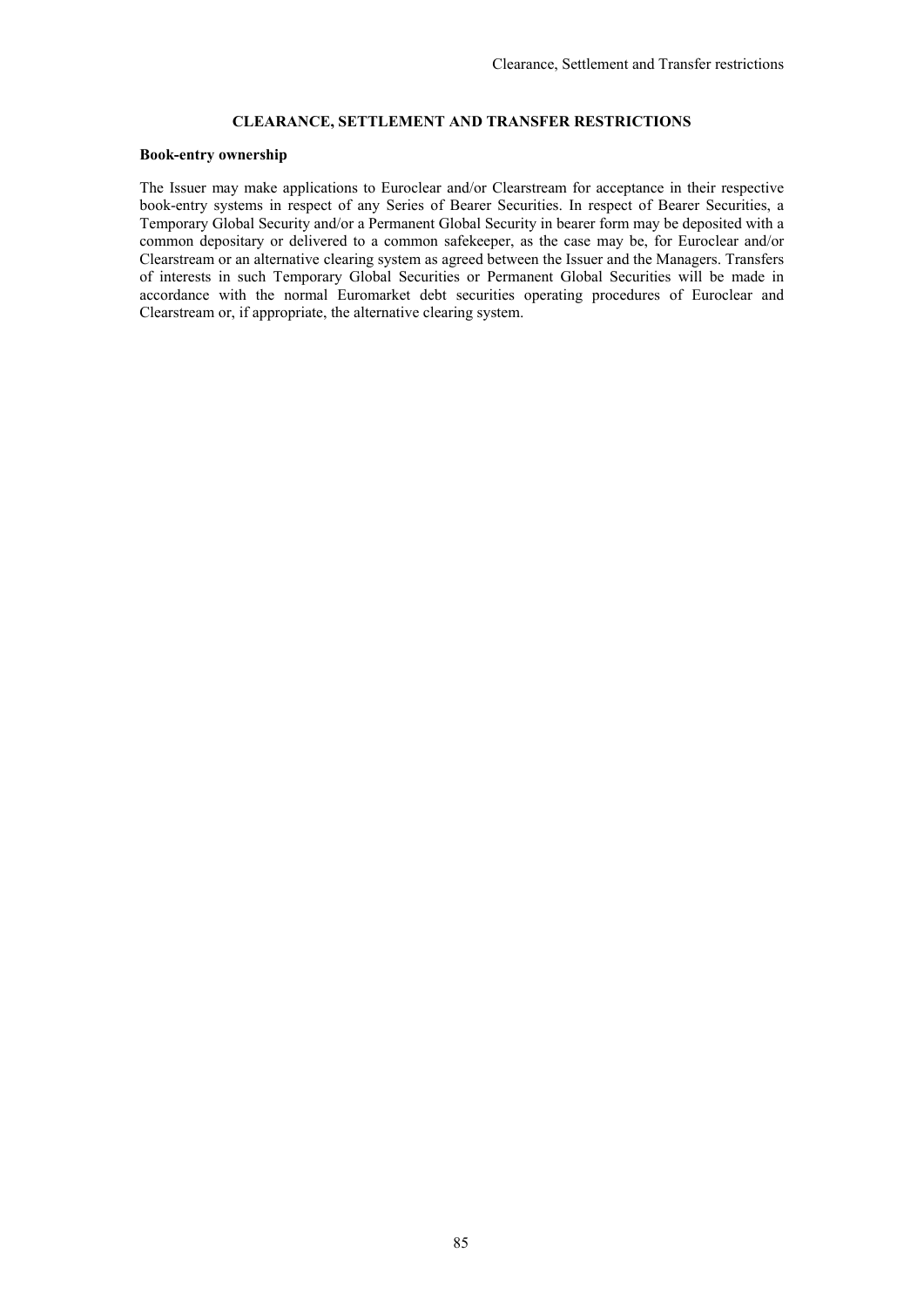## **GENERAL INFORMATION APPLICABLE TO CREST SECURITIES AND CDIS**

## **CREST Securities**

CREST Securities may be issued and held in uncertificated registered form in accordance with the Uncertificated Regulations and, as such, are dematerialised and not constituted by any physical document of title. Securities which are CREST Securities shall be specified as such in the Final Terms.

CREST Securities issued pursuant to the Programme will be cleared through CREST and are participating securities for the purposes of the Uncertificated Regulations. The Operator is in charge of maintaining the Operator register of corporate securities. Title to the CREST Securities is recorded and will pass on registration in the Operator register of corporate securities. As at the date of this Base Prospectus, the relevant Operator for the purposes of the Uncertificated Regulations is Euroclear UK & Ireland Limited.

The address of Euroclear UK & Ireland Limited is 33 Cannon Street, London EC4M 5SB, United Kingdom.

## **CDI Securities**

Investors may hold indirect interests in Cleared Securities issued pursuant to the Programme by holding CDIs through CREST. CDIs represent indirect interests in the Underlying Securities to which they relate and holders of CDIs will not be the legal owners of the Underlying Securities.

CDIs may be issued by the CREST Depository and held through CREST in dematerialised uncertificated form in accordance with the CREST Deed Poll. CDIs in respect of Underlying Securities will be constituted and issued to investors pursuant to the terms of the CREST Deed Poll.

Following their delivery into Euroclear (directly or through another clearing system using bridging arrangements with Euroclear), interests in Underlying Securities may be delivered, held and settled in CREST by means of the creation of dematerialised CDIs representing the interests in the relevant Underlying Securities. Interests in the Underlying Securities will be credited to the CREST nominees' account with Euroclear and the CREST nominee will hold such interests as nominee for the CREST Depository which will issue CDIs to the relevant CREST participants.

Each CDI will be treated as one Underlying Security having a nominal amount of the minimum denomination, for the purposes of determining all rights and obligations and all amounts payable in respect thereof. The CREST Depository will pass on to holders of CDIs any amounts received by it as holder of the Underlying Securities on trust for such CDI holder. CDI holders will also be able to receive from the CREST Depository notices of meetings of holders of Underlying Securities and other relevant notices issued by the Issuer.

Transfers of interests in Underlying Securities by a CREST participant to a participant of Euroclear or another Relevant Clearing System will be effected by cancellation of the CDIs and transfer of an interest in such Securities underlying the CDIs to the account of the relevant participant with Euroclear or such other Relevant Clearing System. The CDIs will have the same securities identification number as the ISIN of the Underlying Securities and will not require a separate listing on the Official List of the UK Listing Authority.

The rights of the holders of CDIs will be governed by the arrangements between CREST, the Relevant Clearing System and the Issuer, including the CREST Deed Poll (in the form contained in Chapter 3 of the CREST International Manual (which forms part of the CREST Manual)) executed by the CREST Depository. These rights may be different from those of holders of Securities which are not represented by CDIs.

The attention of investors in CDIs is drawn to the terms of the CREST Deed Poll, the CREST Manual and the CREST Rules, copies of which are available from Euroclear UK & Ireland Limited at 33 Cannon Street, London EC4M 5SB or by calling +44 20 7849 0000 or from the Euroclear UK & Ireland Limited website at www.euroclear.com/site/public/EUI.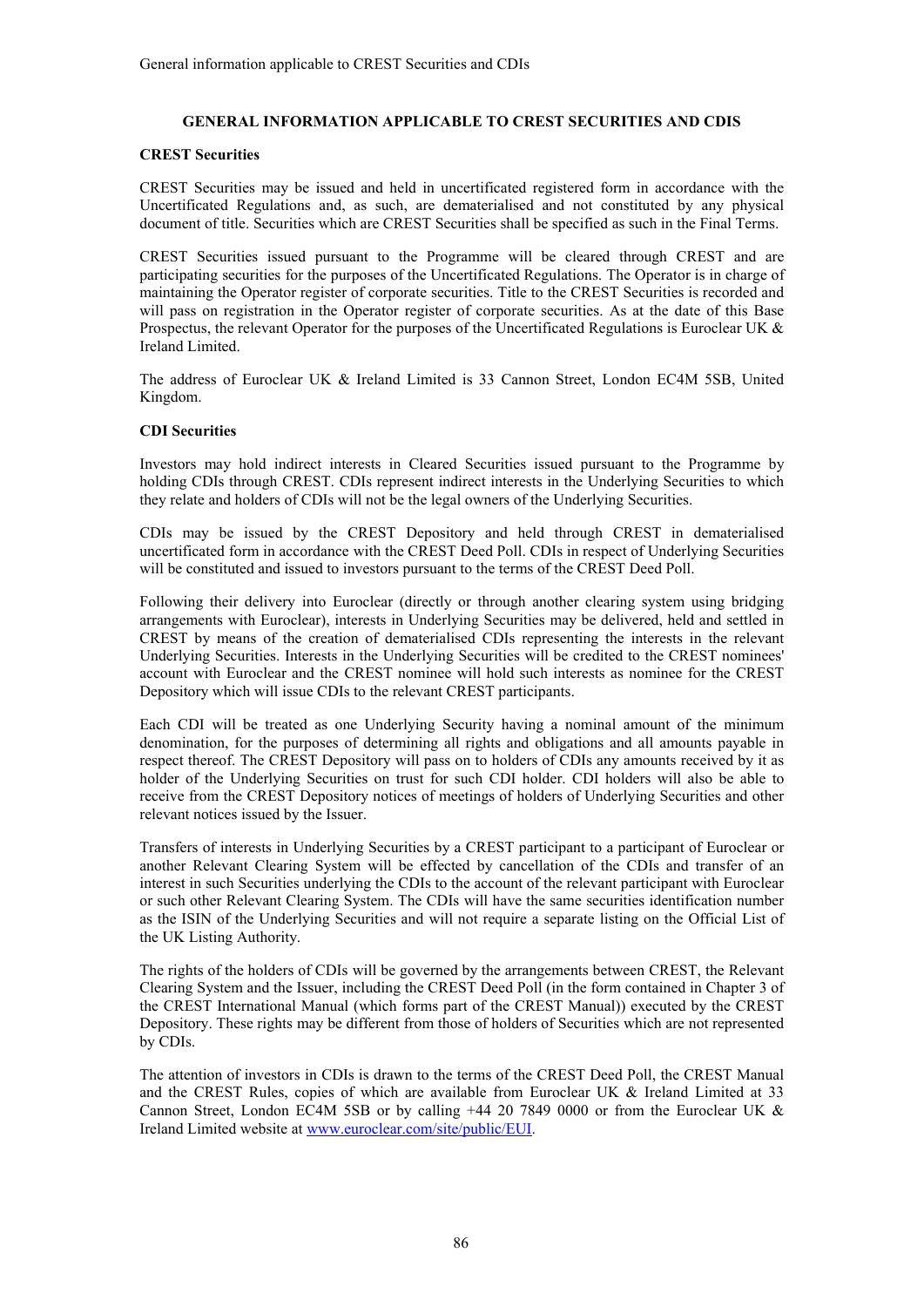## **TAXATION**

#### **1. General Taxation Information**

**The information provided below does not purport to be a complete overview of tax law and practice currently applicable to the Securities. Transactions involving Securities (including purchases, transfers and/or redemptions), the accrual or receipt of any premium payable on the Securities and the death of a holder of any Security may have tax consequences for investors which may depend, amongst other things, upon the tax residence and/or status of the investor. Investors are therefore advised to consult their own tax advisers as to the tax consequences of transactions involving Securities and the effect of any tax laws in any jurisdiction in which they may be tax resident or otherwise liable to tax. In particular, no representation is made as to the manner in which payments under the Securities would be characterised by any relevant taxing authority.**

Purchasers and/or sellers of Securities may be required to pay stamp taxes and other charges in addition to the issue price or purchase price (if different) of the Securities.

Prospective holders of Securities are referred to General Condition 3 (*Calculations and publication)*.

Terms defined in the sections below are defined for the purpose of the relevant section only.

As used below, the "**Savings Directive**" shall mean European Council Directive 2003/48/EC on the taxation of savings income.

## **2. United Kingdom Taxation**

**The comments are of a general nature based on current United Kingdom tax law and HM Revenue & Customs ("HMRC") published practice and are an overview of the understanding of the Issuer of current law and practice in the United Kingdom relating only to certain aspects of United Kingdom taxation. They are not intended to be exhaustive. They relate only to persons who are the beneficial owners of Securities and do not apply to certain classes of taxpayers (such as persons carrying on a trade of dealing in Securities, certain professional investors and persons connected with the Issuer) to whom special rules may apply.**

**Investors who may be subject to tax in a jurisdiction other than the United Kingdom or who may be unsure as to their tax position should seek their own professional advice.**

**In relation to the comments relating to Taxation of Gains, such comments relate solely to individual investors who are resident for tax purposes in the United Kingdom and acquire, hold and dispose of Securities as an investment and not in connection with any trade, profession or vocation** ("**UK Tax Resident Individuals**") **The United Kingdom tax position of such UK Tax Resident Individuals is also dependent on their specific circumstances. Accordingly, such comments are of a general nature only, and investors should seek their own professional advice in light of their specific circumstances.**

#### **2.1 Withholding Tax**

The Securities will not bear interest under their terms but, depending on the terms and conditions of the Securities, it may be possible that payment of premium on redemption could be treated as interest for United Kingdom withholding tax purposes. In this section the term interest means amounts treated as interest for United Kingdom tax purposes.

#### **2.2 Payments of interest by the Issuer only**

The Issuer, provided that it continues to be a bank within the meaning of section 991 of the Income Tax Act 2007 (the "**Act**"), and provided that the interest on Securities is paid in the ordinary course of its business within the meaning of section 878 of the Act, will be entitled to make payments of interest without withholding or deduction for or on account of United Kingdom income tax.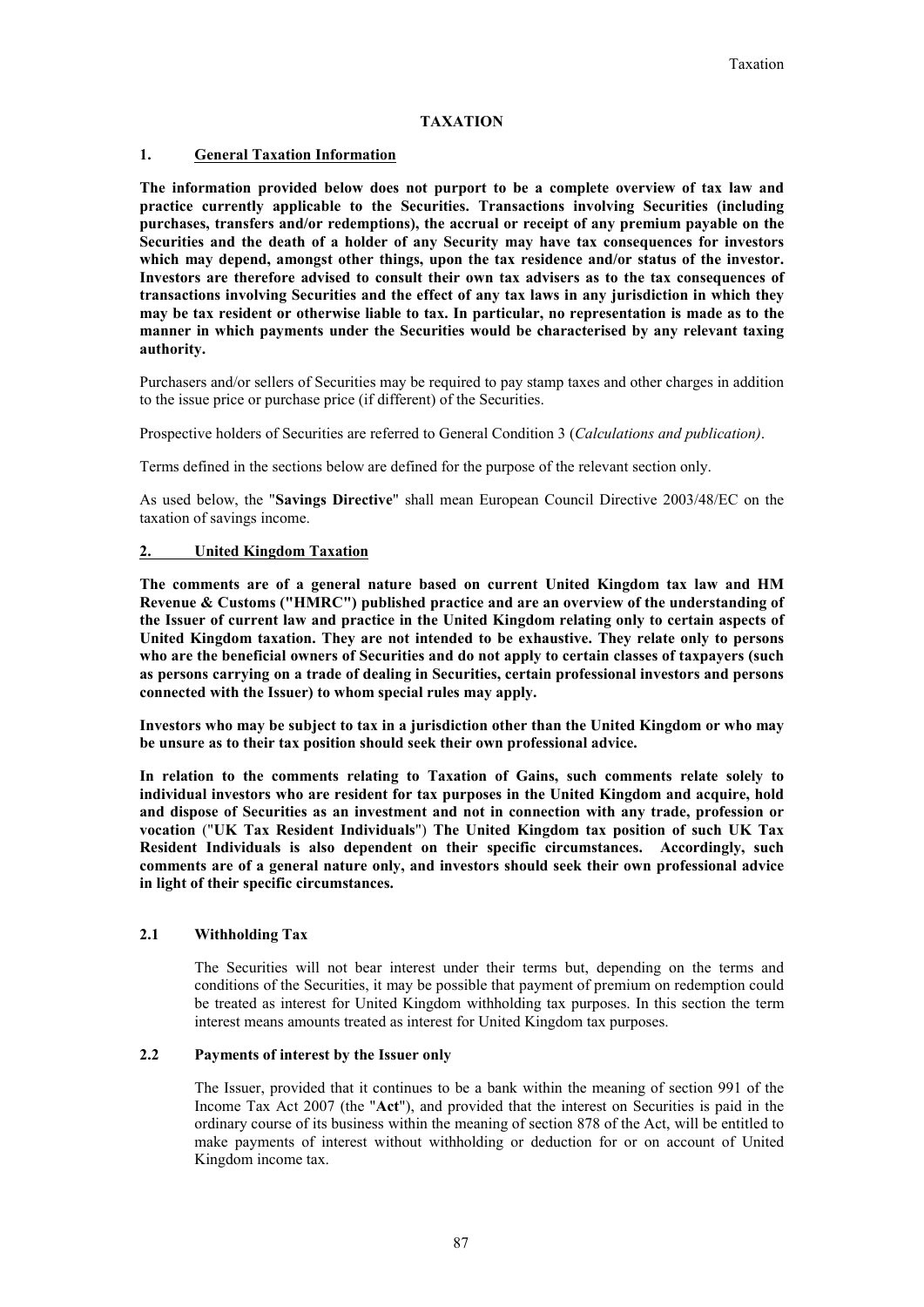## **2.3 Payments of interest in respect of Securities which are listed on a recognised stock exchange**

Payments of interest under Securities may be made without withholding or deduction for or on account of United Kingdom income tax, provided that such Securities carry a right to interest, and are and remain listed on a "recognised stock exchange", as defined in section 1005 of the Act. The London Stock Exchange is a recognised stock exchange. Securities will satisfy this requirement if they are admitted to trading on the relevant recognised stock exchange, and are (in the case of the UK) included in the Official List of the UK Listing Authority or (in a country outside the UK where there is a recognised stock exchange) are officially listed in accordance with provisions corresponding to those generally applicable in EEA states.

Provided, therefore, that Securities are and remain so listed, interest on such Securities will be payable without withholding or deduction for or on account of United Kingdom income tax whether or not the Issuer carries on a banking business in the United Kingdom and whether or not the interest is paid in the ordinary course of its business.

## **2.4 Payments of interest to certain holders**

Interest on Securities may also be paid without withholding or deduction for or on account of United Kingdom income tax where, at the time the payment is made, the Issuer reasonably believes that either:

- (i) the person beneficially entitled to the interest payable on such Securities is within the charge to United Kingdom corporation tax as regards the payment of such interest; or
- (ii) the payment is made to one of the classes of exempt bodies or persons set out in section 936 of the Act,

provided that HMRC has not given a direction (in circumstances where it has reasonable grounds to believe that such payment of interest will not be an "excepted payment" at the time the payment is made) that the interest should be paid under deduction of tax.

## **2.5 Securities with a maturity of less than 365 calendar days**

Interest on Securities having a maturity of less than one year from the date of issue and which are not issued under arrangements, the effect of which is to render such Securities part of a borrowing with a total term of a year or more, may also be paid without deduction for or on account of United Kingdom income tax.

## **2.6 Other withholdings**

In other cases, an amount may have to be withheld from payments of interest on Securities for or on account of United Kingdom income tax at the basic rate, subject to the availability of other exemptions or reliefs or to any direction to the contrary from HMRC in respect of such relief as may be available under an applicable double taxation treaty.

In addition, an amount for or on account of United Kingdom income tax at the basic rate may have to be withheld on payments on Securities if such payments do not constitute interest for United Kingdom tax purposes but instead constitute annual payments, subject to the availability of exemptions or reliefs or subject to any direction to the contrary from HMRC in respect of such relief as may be available under an applicable double taxation treaty.

## **2.7 Reporting Requirements**

HMRC have powers to obtain information, including in relation to payments derived from securities. This may include details of the beneficial owners of the Securities (or persons for who the Securities are held), details of the persons to whom payments derived from the Securities are or may be paid and information in connection with transactions relating to the Securities. Information obtained by HMRC may be provided to tax authorities in other countries.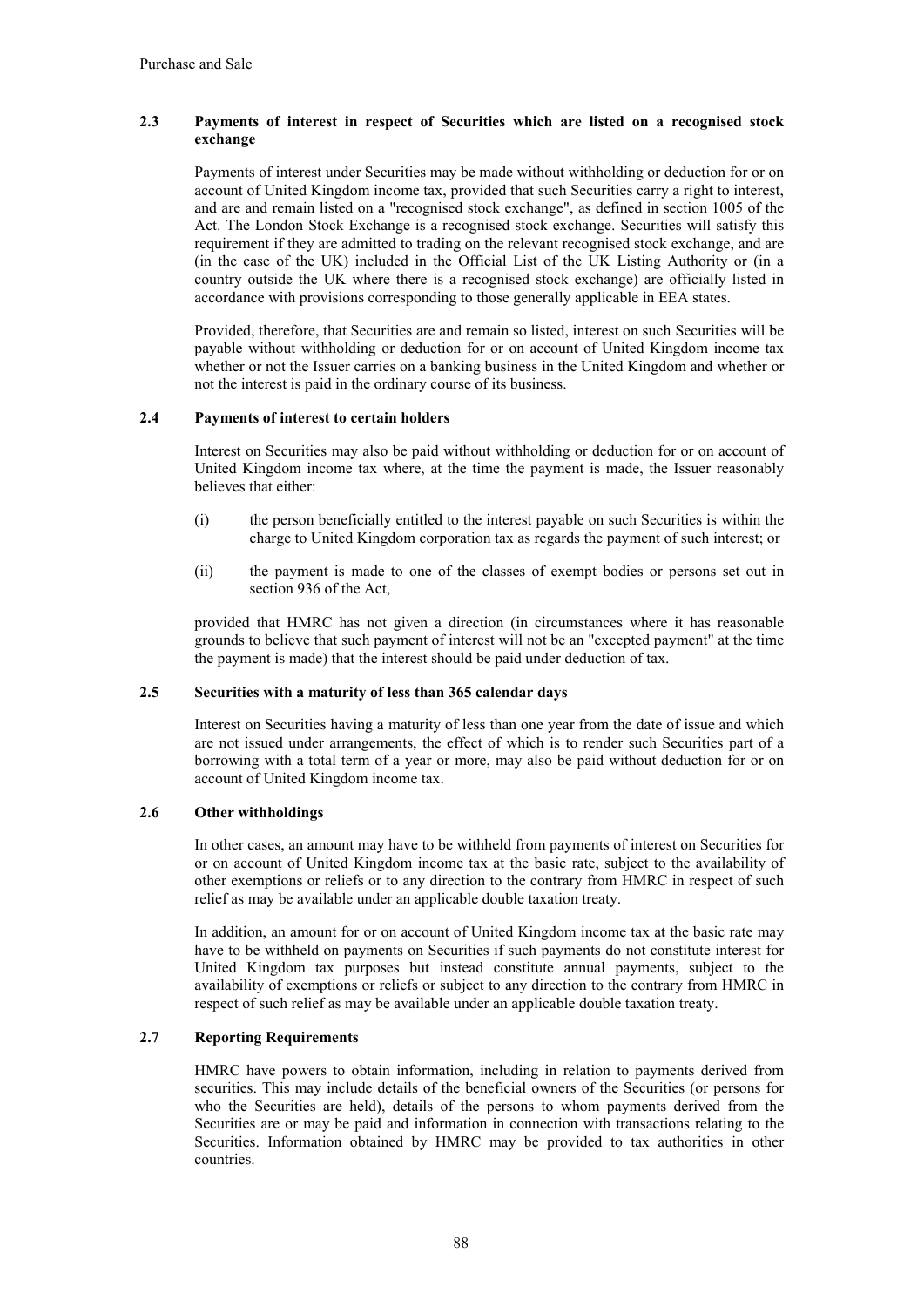Investors are also directed to the disclosure below in respect of the Savings Directive.

## **2.8 Taxation of Gains- UK Tax Resident Individuals**

If a Security qualifies as an "excluded indexed security" for United Kingdom tax purposes, then a redemption or transfer of the Security by a UK Tax Resident Individual will generally give rise to a chargeable gain or allowable loss for the purposes of the United Kingdom taxation of chargeable gains. An excluded indexed security is, in broad terms, a security which provides that the holder is entitled to receive at redemption an amount equal to the amount subscribed for the security multiplied by any increase or decrease in the value of a specified capital asset (expressed as a percentage) over the life of the security. Depending on the Final Terms, Securities may qualify as excluded indexed securities.

Any Securities which do not qualify as excluded index securities will generally fall to be treated as deeply discounted securities for the purposes of Chapter 8 of Part 4 of the Income tax (Trading and Other Income) Act 2005 if their issue price is less than the maximum sum payable on redemption of a Security and the amount by which it is less (expressing the difference between the issue price and the maximum redemption amount as a percentage of the maximum redemption amount) is greater than the lower of  $(i)$  the percentage figure equal to one half the number of years between the issue date and the date of such redemption; or (ii) 15 per cent. If a Security falls to be treated as a deeply discounted security, gains realised on redemption or transfer of the Security by a holder of Securities who is a UK Tax Resident Individual will generally be taxable as income but such holder of Securities will not be able to claim relief from income tax in respect of costs incurred on the acquisition, transfer or redemption, or losses incurred on the transfer or redemption, of the Security.

Notwithstanding the above, any amounts received on Securities by UK Tax Resident Individuals which are treated as interest (or otherwise as income) for United Kingdom tax purposes will generally be chargeable to United Kingdom income tax by direct assessment even where such interest is paid without withholding.

## **2.9 United Kingdom Stamp Duty and Stamp Duty Reserve Tax ("SDRT")**

Depending upon the terms and conditions of the relevant Securities (including, but not limited to, whether the Securities are in bearer form or CREST Securities), UK stamp duty or SDRT may be payable on the issue or on the subsequent transfer of such Securities.

Prospective holders of Securities should take their own advice from an appropriately qualified professional advisor in this regard.

#### **3. European Union Taxation**

#### **3.1 EU Directive on the Taxation of Savings Income**

Under the Savings Directive each EU Member State is required to provide to the tax authorities of another Member State details of payments of interest or other similar income paid by a person within its jurisdiction to, or collected by such a person for, an individual resident in that other Member State; however, for a transitional period, Austria and Luxembourg will (unless they elect otherwise) instead apply a withholding system in relation to such payments, deducting tax at a rate of 35 per cent. The transitional period is to terminate at the end of the first full fiscal year following agreement by certain non-EU territories to the exchange of information relating to such payments. In April 2013, the Luxembourg government announced its intention to end its transitional period and move to automatic exchange of information under the Savings Directive with effect from 1 January 2015.

A number of non-EU countries, including Switzerland, and certain dependent or associated territories of certain Member States have adopted similar measures (either provision of information or transitional withholding) in relation to payments made by a person within its jurisdiction to, or collected by such a person for, an individual or certain other persons in a Member State. In addition, the Member States have entered into reciprocal provision of information or transitional withholding arrangements with certain of those dependent or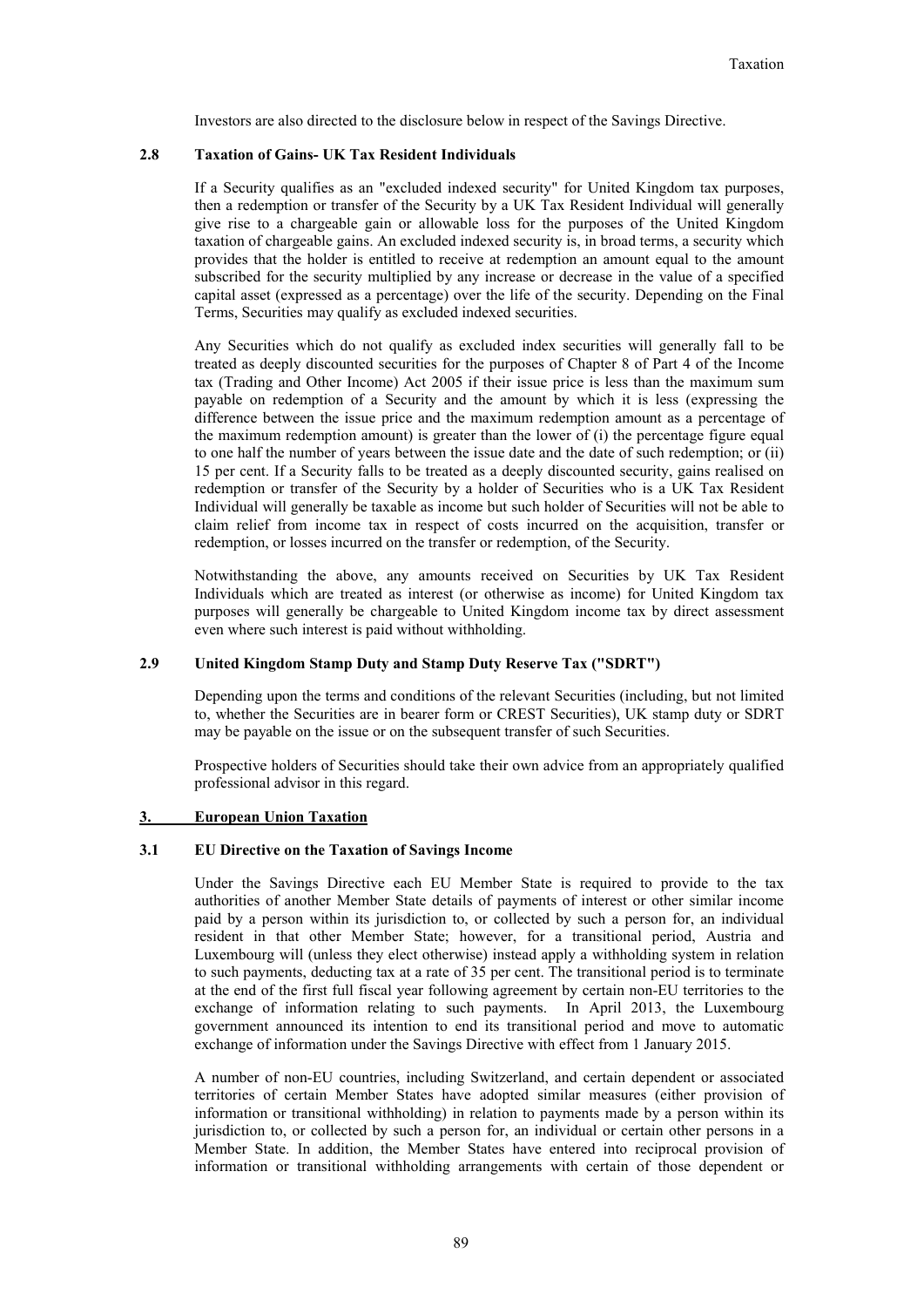associated territories in relation to payments made by a person in a Member State to, or collected by such a person for, an individual resident in one of those territories.

On 24 March 2014, the Council of the European Union adopted an EU Council Directive amending and broadening the scope of the requirements described above. In particular, the changes expand the range of payments covered by the Savings Directive to include certain additional types of income, and widen the range of recipients payments to whom are covered by the Savings Directive, to include certain other types of entity and legal arrangement. Member States are required to implement national legislation giving effect to those changes by 1 January 2016 (which national legislation must apply from 1 January 2017).

## **4. United States Taxation**

**TO ENSURE COMPLIANCE WITH TREASURY DEPARTMENT CIRCULAR 230, INVESTORS ARE HEREBY NOTIFIED THAT: (A) ANY DISCUSSION OF FEDERAL TAX ISSUES IN THIS BASE PROSPECTUS IS NOT INTENDED OR WRITTEN TO BE RELIED UPON, AND CANNOT BE RELIED UPON, BY INVESTORS FOR THE PURPOSE OF AVOIDING PENALTIES THAT MAY BE IMPOSED ON INVESTORS UNDER THE INTERNAL REVENUE CODE; (B) SUCH DISCUSSION IS INCLUDED HEREIN BY THE ISSUER IN CONNECTION WITH THE PROMOTION OR MARKETING (WITHIN THE MEANING OF CIRCULAR 230) BY THE ISSUER OF THE TRANSACTIONS OR MATTERS ADDRESSED HEREIN; AND (C) INVESTORS SHOULD SEEK ADVICE BASED ON THEIR PARTICULAR CIRCUMSTANCES FROM AN INDEPENDENT TAX ADVISER.**

The following is an overview of certain material U.S. federal income tax consequences of the acquisition, ownership and disposition of Securities by a non-U.S. holder. For purposes of this section, a "non-U.S. holder" is a beneficial owner of Securities that is: (i) a non-resident alien individual for U.S. federal income tax purposes; (ii) a foreign corporation for U.S. federal income tax purposes; or (iii) an estate or trust whose income is not subject to U.S. federal income tax on a net income basis. If the investor is not a non-U.S. holder, he/she should consult his/her tax advisor with regard to the U.S. federal income tax treatment of an investment in Securities. In addition, this section does not apply to Securities that have a term of 30 years or more or that have no term.

An individual may, subject to certain exceptions, be deemed to be a resident of the United States for federal income tax purposes by reason of being present in the United States for at least 31 days in the calendar year and for an aggregate of at least 183 days during a three year period ending in the current calendar year (counting for those purposes all of the days present in the current year, one third of the days present in the immediately preceding year, and one sixth of the days present in the second preceding year).

This overview is based on interpretations of the IR Code, Treasury regulations issued thereunder, and rulings and decisions currently in effect (or in some cases proposed), all of which are subject to change. Any of those changes may be applied retroactively and may adversely affect the U.S. federal income tax consequences described herein. Investors considering the purchase of Securities should consult their own tax advisors concerning the application of U.S. federal income tax laws to their particular situations as well as any consequences of the purchase, beneficial ownership and disposition of Securities arising under the laws of any other taxing jurisdiction.

## **INVESTORS SHOULD CONSULT THEIR TAX ADVISORS AS TO THE U.S. FEDERAL, STATE, LOCAL, AND OTHER TAX CONSEQUENCES TO THEM OF THE PURCHASE, OWNERSHIP AND DISPOSITION OF SECURITIES.**

## **4.1 U.S. Federal Tax Treatment of Non-U.S. Holders**

In general and subject to the discussion in the following paragraphs, payments on the Securities to a non-U.S. holder and gain realised on the sale, exchange, redemption or other disposition of the Securities by a non-U.S. holder will not be subject to U.S. federal income or withholding tax, unless (1) such income is effectively connected with a trade or business conducted by such non-U.S. holder in the United States, or (2) in the case of gain, such non-U.S. holder is a non-resident alien individual who holds the Securities as a capital asset and is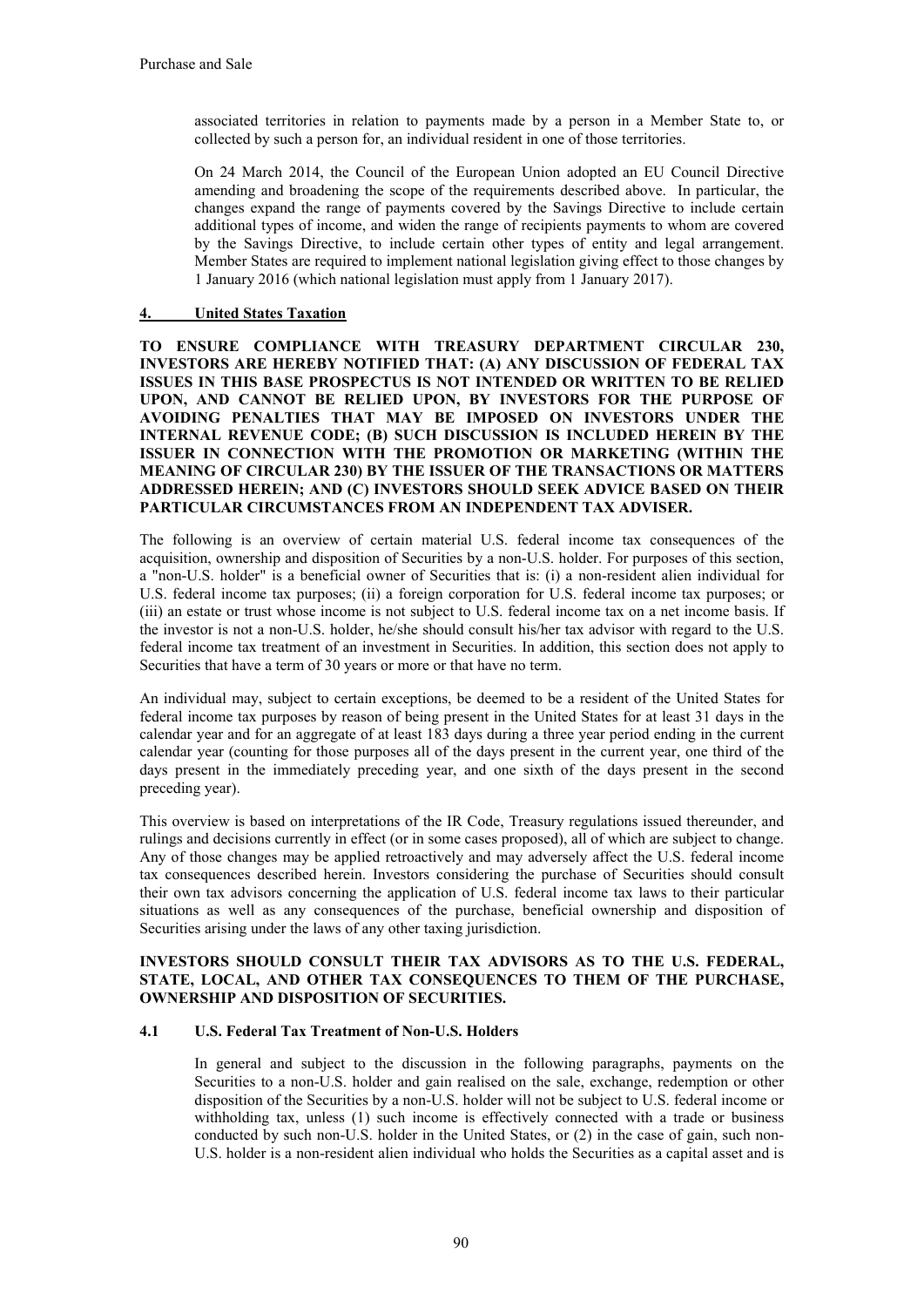present in the United States for more than 182 days in the taxable year of the sale and certain other conditions are satisfied.

It is possible that Securities that do not guarantee a return of principal ("**Non-Principal-Protected Securities**") could be treated as forward or derivative contracts for U.S. federal income tax purposes. The Internal Revenue Service ("**IRS**") released a notice in 2007 that may affect the taxation of non-U.S. holders of Non-Principal-Protected Securities. According to the notice, the IRS and the Treasury Department are actively considering whether, among other issues, the holder of instruments such as Non-Principal-Protected Securities should be required to accrue ordinary income on a current basis. It is not possible to determine what guidance they will ultimately issue, if any. It is possible, however, that under such guidance, non-U.S. holders of such Securities will ultimately be required to accrue income currently and that non-U.S. holders of such Securities could be subject to withholding tax on deemed income accruals and/or other payments made in respect of such Securities. In addition, alternative treatments of Non-Principal-Protected Securities are possible under U.S. federal income tax law. Under one such alternative characterisation, it is possible that an investor could be treated as owning the Underlying Asset of such Securities.

If the amount that is payable on a Security is determined by reference to dividends that are paid or declared with respect to a U.S. stock, it is possible that the IRS could assert that investors should be subject to U.S. withholding tax in respect of such dividends. Similarly, in the case of Securities that are linked to one or more assets characterised as 'U.S. real property interests' (as such term is defined in Section 897(c) of the Code), non-U.S. holders may be subject to special rules governing the ownership and disposition of U.S. real property interests. Prospective non-U.S. holders should consult their own tax advisors regarding the possible alternative treatments of the Securities.

In addition, the Treasury Department has issued proposed regulations under Section 871(m) of the Code which would, if finalised in their current form, impose U.S. federal withholding tax on "dividend equivalent" payments made on certain financial instruments linked to U.S. corporations (which the proposed regulations refer to as "specified ELIs") that are owned by non-U.S. holders. The Securities could, under certain circumstances, be treated as specified ELIs. Under the proposed regulations, non-U.S. holders will not be subject to the Section 871(m) withholding tax on payments made prior to January 1, 2016. According to a notice issued by the Internal Revenue Service on March 4, 2014, the Internal Revenue Service intends to issue regulations providing that the term "specified ELI" will exclude any instrument issued prior to 90 days after the date when the proposed regulations under Section 871(m) are finalised. Therefore, the Section 871(m) withholding tax should not apply to your Securities until the date described above. Investors should consult their own tax advisers to obtain a more detailed explanation of Section 871(m) of the Code and to learn how this legislation might affect each investor in his or her particular circumstances.

#### **4.2 Foreign Account Tax Compliance Withholding**

Under legislation known as the "Foreign Account Tax Compliance Act" or "FATCA", a 30 per cent. withholding tax may be imposed on some or all payments on Securities after December 31, 2016 to holders and non-U.S. financial institutions that fail to comply with information reporting, certification and related requirements. Under current regulations, the amount to be withheld is not defined, and it is not yet clear whether or to what extent payments on the Securities may be subject to FATCA withholding. This withholding tax, if it applies, could apply to any payment made in respect to Securities. Moreover, withholding may be imposed at any point in a chain of payments if a non-U.S. payee fails to comply with U.S. information reporting, certification and related requirements. Accordingly, Securities held through a noncompliant institution may be subject to withholding even if the holder otherwise would not be subject to withholding. However, Securities issued as of the date of this Base Prospectus will generally be 'grandfathered obligations' and exempt from FATCA withholding, unless the Securities are (i) issued more than six months after the date when the final U.S. Treasury Regulations defining "foreign passthru payments" are published by the U.S. Treasury Department or (ii) issued after the date which is six months after obligations such as the Securities are first treated as giving rise to dividend equivalent payments under Section 871(m) of the Code.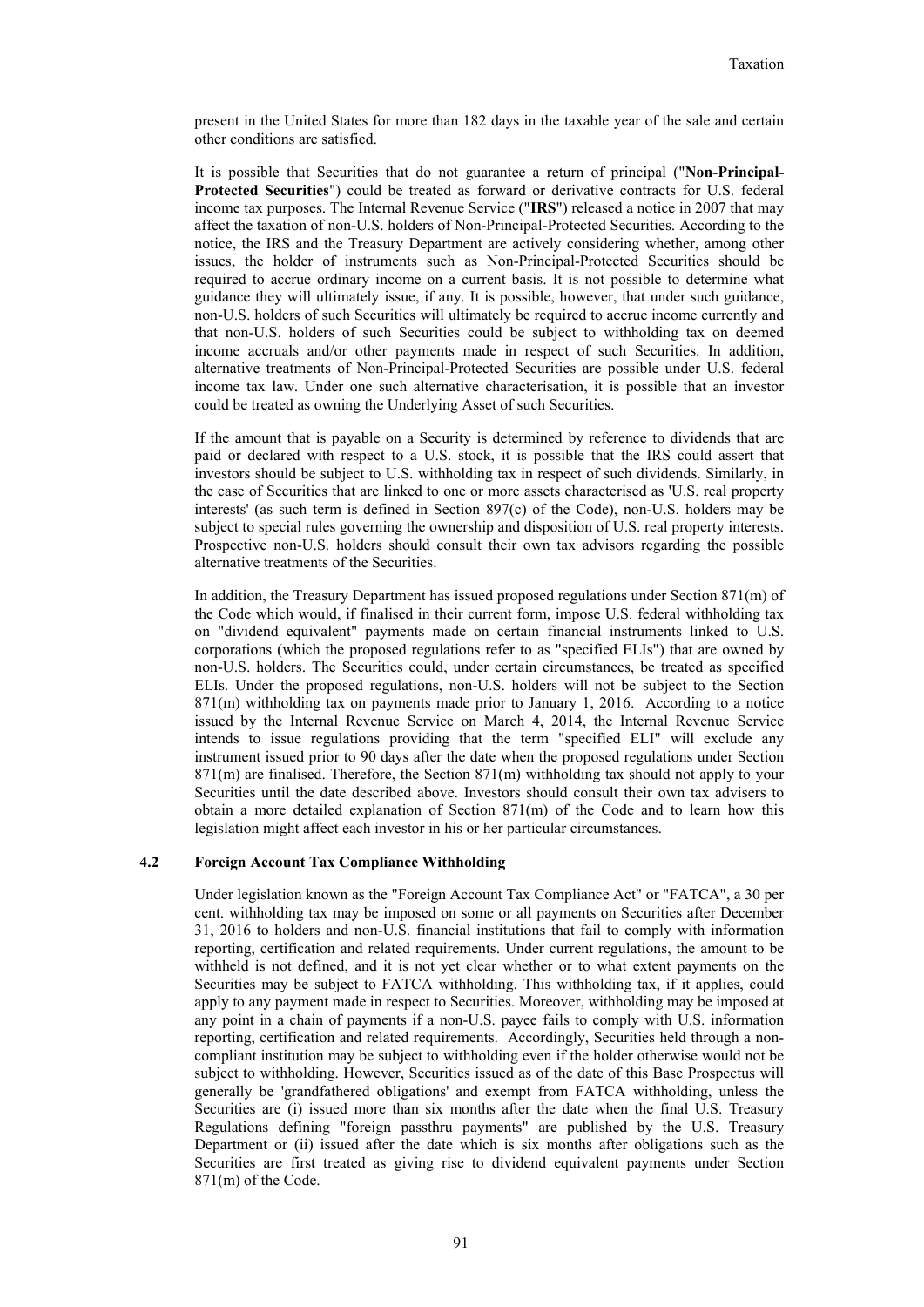The United Kingdom has entered into an intergovernmental agreement with the United States to implement FATCA (the "**IGA**"). The IGA may require that information about the Securities and certain holders be reported to HMRC and, ultimately, the U.S. Internal Revenue Service. Intermediaries located in other jurisdictions may be subject to similar reporting requirements.

FATCA is complex and its application to the Issuer, the Securities and the investors remains subject to significant uncertainties. Investors should consult their own tax advisers to obtain a more detailed explanation of FATCA and to learn how this legislation might affect each investor in his or her particular circumstances.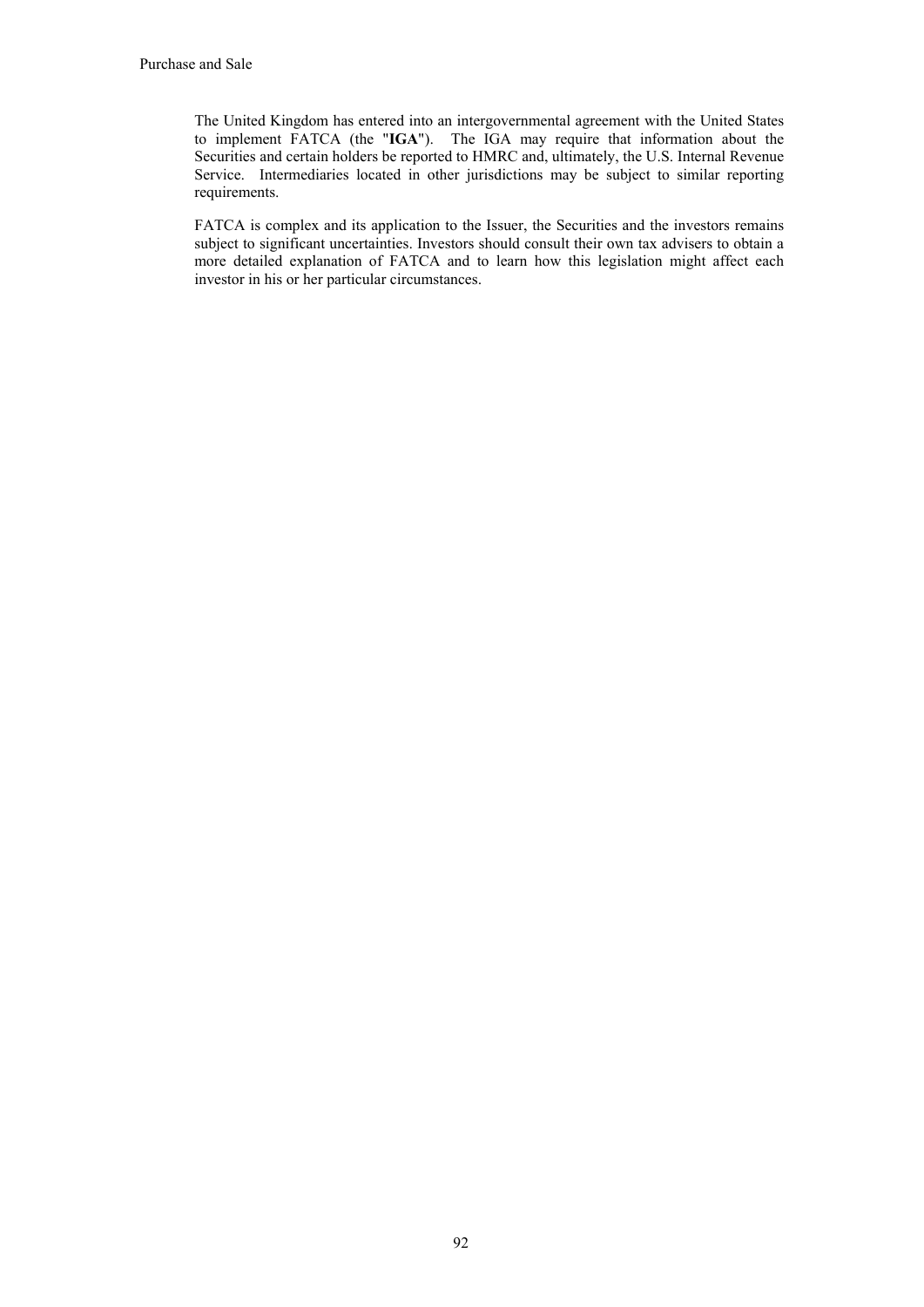## **PURCHASE AND SALE**

Pursuant to the Master Subscription Agreement dated 9 May 2014 (as amended, supplemented and/or restated from time to time, the "**Master Subscription Agreement**"), each Manager (being, at the date of this Base Prospectus, Barclays Capital Securities Limited in its capacity as a Manager) has agreed with the Issuer the basis on which it may from time to time agree to purchase Securities. Any such agreement will extend to those matters stated under '*Summary*' and '*Terms and Conditions of the Securities*'. In the Master Subscription Agreement, the Issuer has agreed to reimburse the relevant Manager for certain of its expenses in connection with the Securities issued under the Programme.

No representation is made that any action has been or will be taken by the Issuer or the Managers in any jurisdiction that would permit a public offering of any of the Securities or possession or distribution of this Base Prospectus or any other offering material or any Final Terms in relation to any Securities in any country or jurisdiction where action for that purpose is required (other than actions by the Issuer to meet the requirements of the Prospectus Directive for offerings contemplated in this Base Prospectus and the Final Terms). No offers, sales, resales or deliveries of any Securities, or distribution of any offering material relating to any Securities, may be made in or from any jurisdiction and/or to any individual or entity except in circumstances which will result in compliance with any applicable laws and regulations and which will not impose any obligation on the Issuer and/or the Managers.

#### **Selling Restrictions**

#### **European Economic Area**

In relation to each Member State of the European Economic Area which has implemented the Prospectus Directive (each a "**Relevant Member State**"), each Manager has represented and agreed, and each further Manager appointed under the Programme will be required to represent and agree, that with effect from and including the date on which the Prospectus Directive is implemented in that Relevant Member State (the "**Relevant Implementation Date**") it has not made and will not make an offer of Securities which are the subject of the offering contemplated by this Base Prospectus as completed by the Final Terms in relation thereto to the public in that Relevant Member State except that it may, with effect from and including the Relevant Implementation Date, make an offer of such Securities to the public in that Relevant Member State:

- (a) if the Issuer expressly specifies that an offer of those Securities may be made other than pursuant to Article 3(2) of the Prospectus Directive in that Relevant Member State (a "**Public Offer**"), following the date of publication of a prospectus in relation to such Securities which has been approved by the competent authority in that Relevant Member State or, where appropriate, approved in another Relevant Member State and notified to the competent authority in that Relevant Member State, provided that any such prospectus has subsequently been completed by the Final Terms contemplating such Public Offer, in accordance with the Prospectus Directive, in the period beginning and ending on the dates specified in such prospectus or Final Terms, as applicable, and the Issuer has consented in writing to its use for the purpose of that Public Offer;
- (b) at any time to any legal entity which is a qualified investor as defined in the Prospectus Directive;
- (c) at any time to fewer than 100 or, if the Relevant Member State has implemented the relevant provisions of the 2010 PD Amending Directive, 150, natural or legal persons (other than qualified investors as defined in the Prospectus Directive), subject to obtaining the prior consent of the relevant Manager or Managers nominated by the Issuer for any such offer; or
- (d) at any time in any other circumstances falling within Article 3(2) of the Prospectus Directive,

provided that no such offer of Securities referred to in (b) to (d) above shall require the Issuer or any Manager to publish a prospectus pursuant to Article 3 of the Prospectus Directive, or supplement a prospectus pursuant to Article 16 of the Prospectus Directive.

For the purposes of this provision, the expression "an offer of Securities to the public" in relation to any Securities in any Relevant Member State means the communication in any form and by any means of sufficient information on the terms of the offer and the Securities to be offered so as to enable an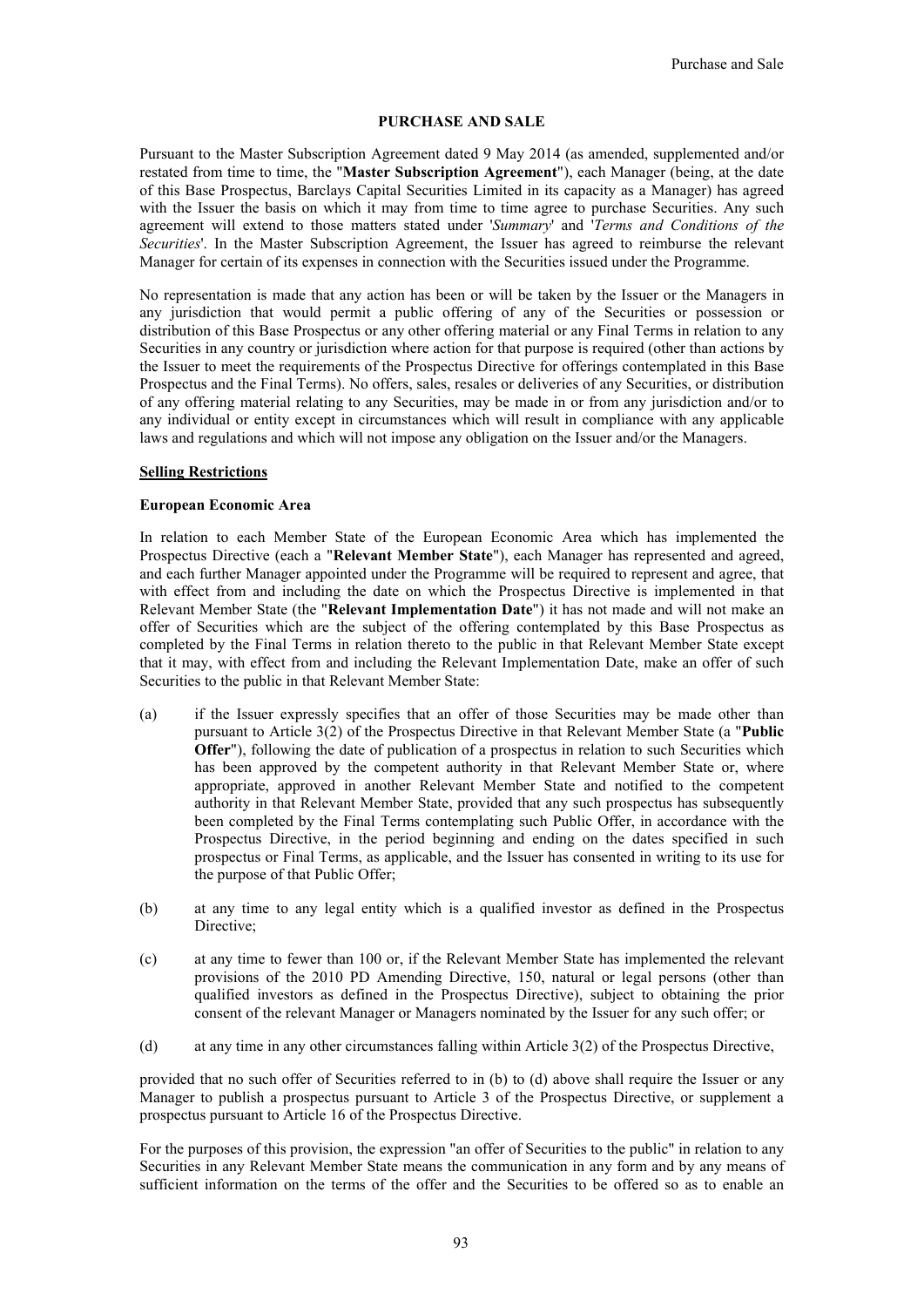investor to decide to purchase or subscribe for the Securities, as the same may be varied in that Member State by any measure implementing the Prospectus Directive in that Member State. The expression "**Prospectus Directive**" means Directive 2003/71/EC (and amendments thereto, including the 2010 PD Amending Directive, to the extent implemented in the Relevant Member State), and includes any relevant implementing measure in the Relevant Member State and the expression "**2010 PD Amending Directive**" means Directive 2010/73/EU.

Each Manager has represented and agreed, and each further Manager appointed under this Programme will be required to represent and agree, that any commission or fee received from the Issuer complies with the applicable rules set out in the Markets in Financial Instruments Directive 2004/39/EC.

## **United Kingdom**

Each Manager has represented and agreed, and each further Manager appointed pursuant to the Programme will be required to represent and agree, that:

- (a) *Financial promotion:* it has only communicated or caused to be communicated and will only communicate or cause to be communicated an invitation or inducement to engage in investment activity (within the meaning of Section 21 of the FSMA) received by it in connection with the issue or sale of any Securities in circumstances in which Section 21(1) of the FSMA would not, if it was not an authorised person, apply to the Issuer;
- (b) *General Compliance:* it has complied and will comply with all applicable provisions of the FSMA and the Financial Conduct Authority Handbook (as applicable) with respect to anything done by it in relation to any Securities in, from or otherwise involving the United Kingdom; and

## (c) *Commissions and fees:*

- (i) if it is distributing Securities that are 'retail investment products' (as such term is defined in the Financial Conduct Authority Handbook) into the UK and it is entitled to receive any commission or fee from the Issuer, it will not transfer any part of that commission or fee to any third party who may advise retail investors to purchase a Security that is a retail investment product; and
- (ii) if it is authorised and regulated by the Financial Conduct Authority to provide investment advice to retail investors in the UK and it is providing advice to retail investors in respect of a Security that is a retail investment product, it undertakes not to request any commission or fee from the Issuer and to otherwise reject any such payment offered to it other than in circumstances where the Issuer has agreed to facilitate the payment of an advisory fee and has the express consent of the retail investor to do so.

## **United States of America**

## *U.S. Securities Selling Restrictions*

The Securities have not been and will not be registered under the Securities Act and may not be offered or sold within the United States or to, or for the account or benefit of, U.S. persons, except in certain transactions exempt from the registration requirements of the Securities Act. Terms used in this section (*U.S. Securities Selling Restrictions*) shall, unless the context otherwise requires, have the meanings given to them by Regulation S under the Securities Act.

Each Manager has agreed (and each further Manager named in the Final Terms will be required to agree) that it will not offer or sell Securities (i) as part of their distribution at any time or (ii) otherwise until 40 calendar days after the completion of the distribution of an identifiable tranche of which such Securities are part, as determined and certified to the Agent by such Manager (in the case of a nonsyndicated issue) or the relevant lead Manager (in the case of a syndicated issue), within the United States or to, or for the account or benefit of, U.S. persons, and it will have sent to each Manager to which it sells Securities during the Distribution Compliance Period a confirmation or other notice setting out the restrictions on offers and sales of the Securities within the United States or to, or for the account or benefit of, U.S. persons. Terms used in the preceding sentence have the meanings given to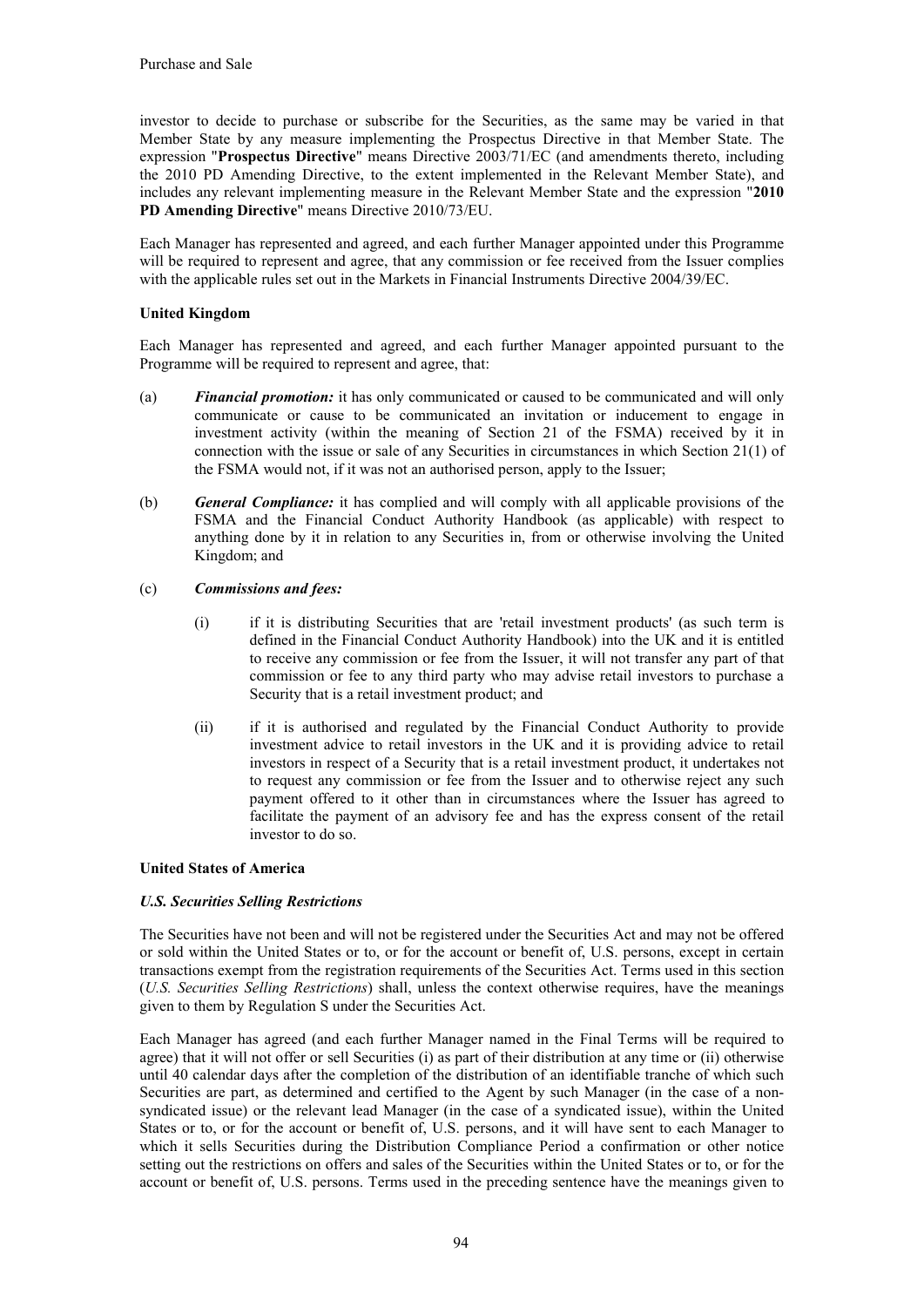them by Regulation S. Neither such Manager nor its affiliates, nor any persons acting on its or their behalf, have engaged or will engage in any directed selling efforts (as defined in Regulation S) with respect to the Securities, and such Manager, its affiliates and all persons acting on its or their behalf have complied and will comply with the offering restrictions requirement of Regulation S.

"**Distribution Compliance Period**" means the period that ends 40 calendar days after the completion of the distribution of each Series of Securities, as certified by the relevant Manager (in the case of a non-syndicated issue) or the relevant lead Manager (in the case of a syndicated issue).

The Securities are being offered and sold outside the United States to non-U.S. persons in reliance on Regulation S.

This Base Prospectus has been prepared by the Issuer for use in connection with the offer and sale of Securities outside the United States and for the listing of Securities on the Relevant Stock Exchange. The Issuer and the Managers reserve the right to reject any offer to purchase the Securities, in whole or in part, for any reason. The Base Prospectus does not constitute an offer to any person in the United States or to any U.S. person. Distribution of this Base Prospectus by any non-U.S. person outside the United States is unauthorised, and any disclosure without the prior written consent of the Issuer of any of its contents to any of such U.S. person or other person within the United States is prohibited.

#### *US Retirement Plan Selling Restrictions*

The Securities may not be sold or transferred to, and each purchaser by its purchase of Securities shall be deemed to have represented and covenanted that it is not acquiring the Securities for or on behalf of, and will not transfer Securities to, any pension or welfare plan, as defined in section 3 of the Employee Retirement Income Security Act ("**ERISA**"), that is subject to Title I of ERISA or any plan or arrangement that is subject to section 4975 of the Internal Revenue Code, or an entity the assets of which are considered assets of such a plan, except that such purchase for or on behalf of a plan shall be permitted when, in the sole judgement of the relevant Manager, and to the extent:

- (a) such purchase is made by or on behalf of a bank collective investment fund maintained by the purchaser in which no plan (together with any other plans maintained by the same employer or employee organisation) has an interest in excess of 10 per cent of the total assets in such collective investment fund, and the other applicable conditions of Prohibited Transaction Class Exemption ("**PTCE**") 91–38 issued by the US Department of Labor are satisfied;
- (b) such purchase is made by or on behalf of an insurance company pooled separate account maintained by the purchaser in which, at any time while the Securities are outstanding, no plan (together with any other plans maintained by the same employer or employee organisation) has an interest in excess of 10 per cent of the total of all assets in such pooled separate account, and the other applicable conditions of PTCE 90–1 issued by the US Department of Labor are satisfied;
- (c) such purchase is made on behalf of a plan by (i) an investment adviser registered under the US Investment Advisers Act of 1940, as amended (the "**Investment Advisers Act**"), that had as at the last day of its most recent fiscal year total assets under its management and control in excess of US\$85 million and had stockholders' or partners' equity in excess of US\$1 million, as shown in its most recent balance sheet prepared in accordance with generally accepted accounting principles, or (ii) a bank as defined in section  $202(a)(2)$  of the Investment Advisers Act with equity capital in excess of US\$1 million as at the last day of its most recent fiscal year or (iii) an insurance company which is qualified under the laws of more than one state to manage, acquire or dispose of any assets of a pension or welfare plan, which insurance company had as at the last day of its most recent fiscal year, net worth in excess of US\$1 million and which is subject to supervision and examination by a State authority having supervision over insurance companies and, in any case, such investment adviser, bank or insurance company is otherwise a qualified professional asset manager, as such term is used in PTCE 84–14 issued by the US Department of Labor, and the assets of such plan when combined with the assets of other plans established or maintained by the same employer (or affiliate thereof) or employee organisation and managed by such investment adviser, bank or insurance company, do not represent more than 20 per cent of the total client assets managed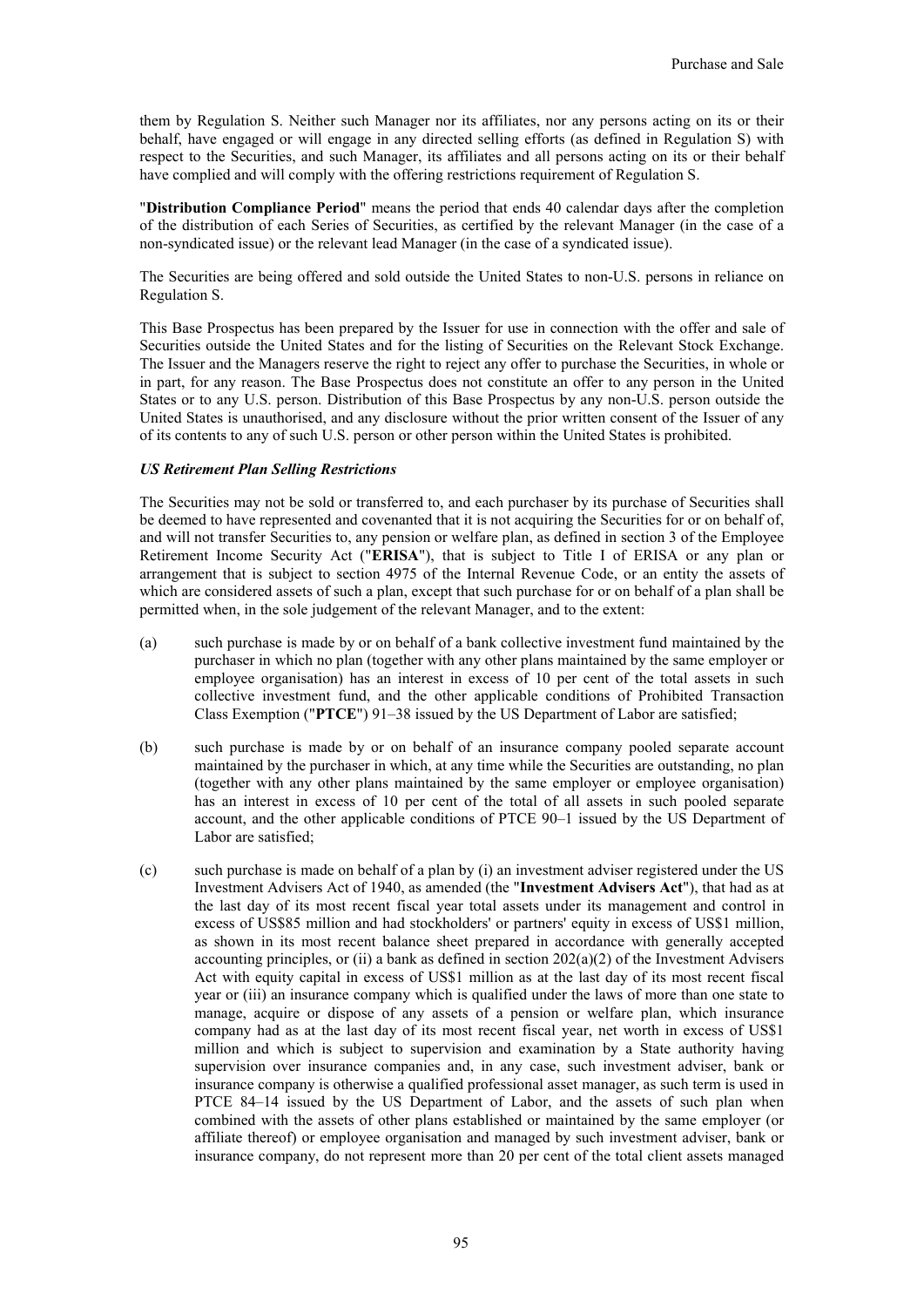by such investment adviser, bank or insurance company at the time of the transaction, and the other applicable conditions of such exemption are otherwise satisfied;

- (d) such plan is a governmental plan (as defined in section 3(3) of ERISA) which is not subject to the provisions of Title I of ERISA or section 4975 of the Internal Revenue Code;
- (e) such purchase is made by or on behalf of an insurance company using the assets of its general account, of which the reserves and liabilities for the general account contracts held by or on behalf of any plan, together with any other plans maintained by the same employer (or its affiliates) or employee organisation, do not exceed 10 per cent of the total reserves and liabilities of the insurance company general account (exclusive of separate account liabilities), plus surplus as set forth in the National Association of Insurance Commissioners Annual Statement filed with the state domicile of the insurer, in accordance with PTCE 95–60, and the other applicable conditions of such exemption are otherwise satisfied;
- (f) such purchase is made by an in-house asset manager within the meaning of Part IV(a) of PTCE 96–23, such manager has made or properly authorized the decision for such plan to purchase Securities, under circumstances such that PTCE 96–23 is applicable to the purchase and holding of Securities; or
- (g) such purchase will not otherwise give rise to a transaction described in section 406 of ERISA or section  $4975(c)(1)$  of the Internal Revenue Code for which a statutory or administrative exemption is unavailable.

## **General**

The selling restrictions may be modified by the agreement of the Issuer and the relevant Manager, including following a change in a relevant law, regulation or directive.

No action has been taken in any jurisdiction that would permit a public offering of any of the Securities, or possession or distribution of this Base Prospectus or any other offering material or any Final Terms, in any country or jurisdiction where action for that purpose is required.

Each Manager has agreed that it will comply with all relevant laws, regulations and directives, and obtain all relevant consents, approvals or permissions, in each jurisdiction in which it purchases, offers, sells or delivers Securities or has in its possession or distributes this Base Prospectus, any other offering material or any Final Terms, and neither the Issuer nor any Manager shall have responsibility therefor.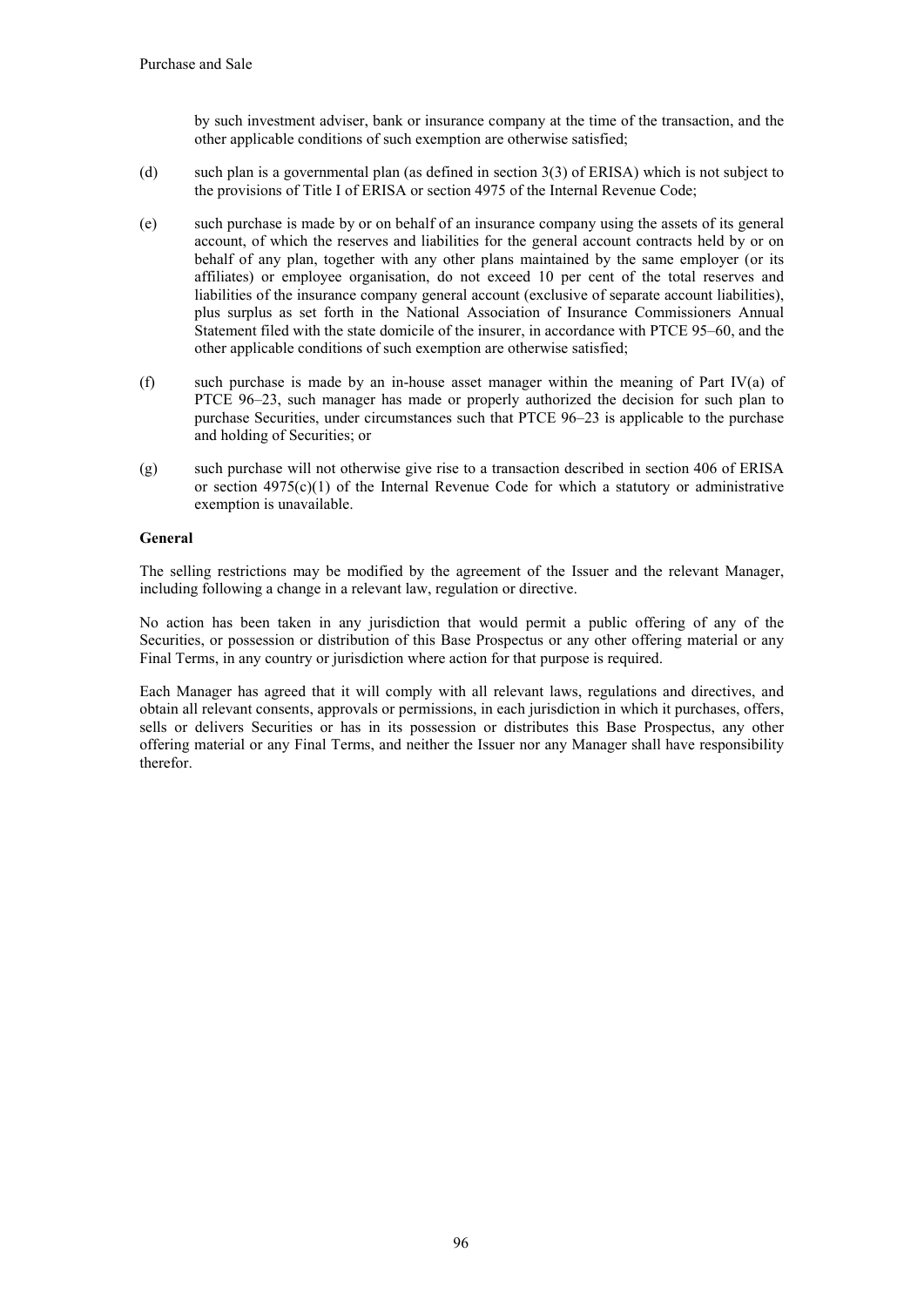## **IMPORTANT LEGAL INFORMATION**

#### **Responsibility, Public Offers and Consent**

#### *Responsibility*

The Issuer accepts responsibility for the information contained in this Base Prospectus and any Final Terms. To the best of the knowledge of the Issuer (having taken all reasonable care to ensure that such is the case), the information contained in this Base Prospectus and any Final Terms is in accordance with the facts and contains no omission likely to affect the import of such information.

## *Public Offers*

Certain tranches of Securities may, subject as provided below, be subsequently resold, finally placed or otherwise offered by financial intermediaries in circumstances where there is no exemption from the requirement to publish a prospectus under the Prospectus Directive. Any such resale, placement or offer is referred to in this Base Prospectus as a 'Public Offer'. Any person making or intending to make a Public Offer of Securities must do so only with the consent of the Issuer and subject to and in accordance with the relevant conditions to such consent - see '*Consent to the use of this Base Prospectus*' below.

**Other than as set out immediately below, neither the Issuer nor any of the Managers has authorised (nor do they authorise or consent to the use of this Base Prospectus (or Final Terms) in connection with) the making of any Public Offer of Securities by any person in any circumstances. Any such unauthorised offers are not made on behalf of the Issuer or any of the Managers or Authorised Offerors (as defined below) and none of the Issuer or any of the Managers or Authorised Offerors has any responsibility or liability for the actions of any person making such offers. Any Public Offer made without the consent of the Issuer is unauthorised and none of the Issuer or any of the Managers or Authorised Offerors accepts any responsibility or liability for the actions of the persons making any such unauthorised offer. Any persons to whom an offer of any Securities is made should enquire whether a financial intermediary is an Authorised Offeror.**

#### *Consent to the use of this Base Prospectus*

In connection with a Public Offer of Securities as described in the Final Terms, the Issuer consents or (in the case of (ii) *'General Consent*') offers to grant its consent to the use of this Base Prospectus (as supplemented from time to time) and Final Terms (and accepts responsibility for the information contained in this Base Prospectus (as supplemented from time to time) and Final Terms in relation to any person who purchases Securities in such Public Offer made by an Authorised Offeror), by or to (as applicable) each of the following financial intermediaries, in each case subject to compliance by such financial intermediary with the Conditions to Consent (as described below) (each, an "**Authorised Offeror**"):

- (i) **Specific Consent**: each financial intermediary which either:
	- (a) is expressly named as an Initial Authorised Offeror in the Final Terms; or
	- (b) is expressly named as an Authorised Offeror on the Issuer's website (*http://irreports.barclays.com/prospectuses-and-documentation/structuredsecurities/final-terms*) (in which case, its name and address will be published on the Issuer's website); and
- (ii) **General Consent**: if Part B of the Final Terms specifies 'General Consent' as applicable, each financial intermediary which both:
	- (a) is authorised to make such offers under Directive 2004/39/EC of the European Parliament and of the Council on markets in financial instruments, including under any applicable implementing measure in each relevant jurisdiction (as may be supplemented from time to time, "**MiFID**"); and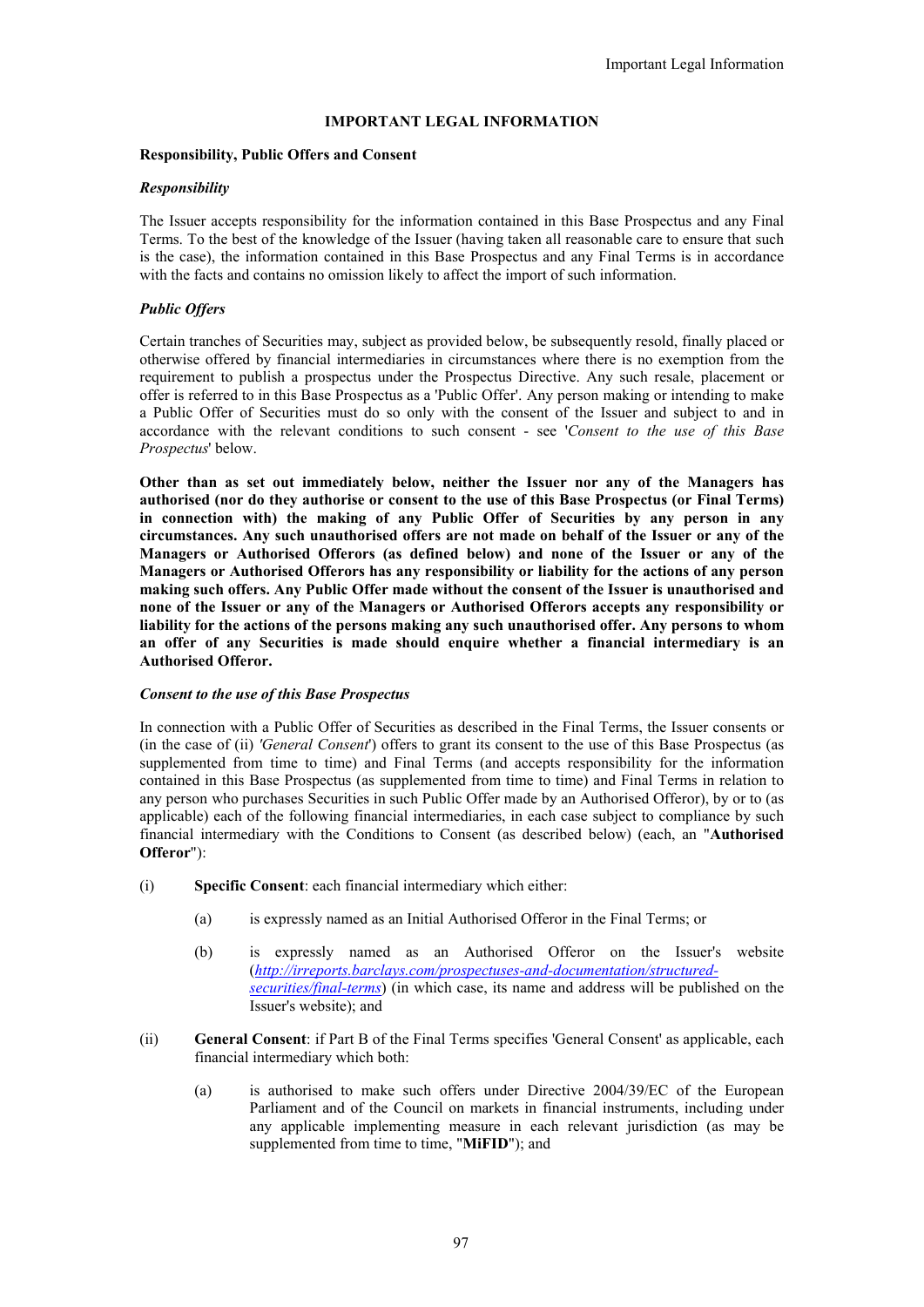(b) accepts the offer by the Issuer by publishing on its website the following statement (with the information in square brackets duly completed with the relevant information) (the "**Acceptance Statement**"):

> *"We, [specify name of financial intermediary], refer to the offer of [specify title of securities] (the "Securities") described in the Final Terms dated [specify date] (the "Final Terms") published by Barclays Bank PLC (the "Issuer"). In consideration of the Issuer offering to grant its consent to our use of the Base Prospectus (as defined in the Final Terms) in connection with the Public Offer of the Securities in the Public Offer Jurisdiction(s) during the Offer Period and subject to and in accordance with the conditions set forth in the Final Terms and Base Prospectus, we accept the offer by the Issuer. We confirm that we are authorised under MiFID to make, and are using the Base Prospectus in connection with, the Public Offer accordingly. Terms used herein and otherwise not defined shall have the same meaning as given to such terms in the Base Prospectus and Final Terms."*

The consent of the Issuer referred to in (i) and (ii) above is subject to compliance by the relevant financial intermediary with the following conditions (the "**Conditions to Consent**"):

- (a) **Public Offer Jurisdiction(s)**: the Public Offer is only made in the United Kingdom (the "**Public Offer Jurisdiction(s)**");
- (b) **Offer Period**: the Public Offer is only made during the offer period specified in the Final Terms (the "**Offer Period**"); and
- (c) **Other**: each of the other conditions (if any) provided in the Final Terms.

The consent referred to above relates to Offer Periods occurring within 12 months from the date of this Base Prospectus.

The Issuer may give consent to one or more additional Authorised Offerors in respect of a Public Offer after the date of the Final Terms, discontinue or change the Offer Period, and/or remove or add conditions to consent and, if it does so, such information will be published at *http://irreports.barclays.com/prospectuses-and-documentation/structured-securities/final-terms*. Any new information with respect to Authorised Offerors unknown at the time of the approval of this Base Prospectus or the filing of the Final Terms will be published and can be found at *http://irreports.barclays.com/prospectuses-and-documentation/structured-securities/final-terms*.

Neither the Issuer nor any Manager has any responsibility for any of the actions of any Authorised Offeror, including their compliance with applicable conduct of business rules or other local regulatory requirements or other securities law requirements in relation to an offer.

**Any offer or sale of Securities to an investor by an Authorised Offeror will be made in accordance with any terms and other arrangements in place between such Authorised Offeror and such investor including as to price, allocations and settlement arrangements. Where such information is not contained in the Base Prospectus or Final Terms, it will be the responsibility of the applicable financial intermediary at the time of such offer to provide the investor with that information and neither the Issuer, nor any Manager or other Authorised Offeror has any responsibility or liability for such information.**

**Any Authorised Offeror falling within (ii) (***General consent***) above using this Base Prospectus in connection with a Public Offer is required, for the duration of the relevant Offer Period, to publish on its website the Acceptance Statement.**

#### **Hyper-links to websites**

For the avoidance of doubt, the content of any website to which a hyper-link is provided shall not form part of this Base Prospectus.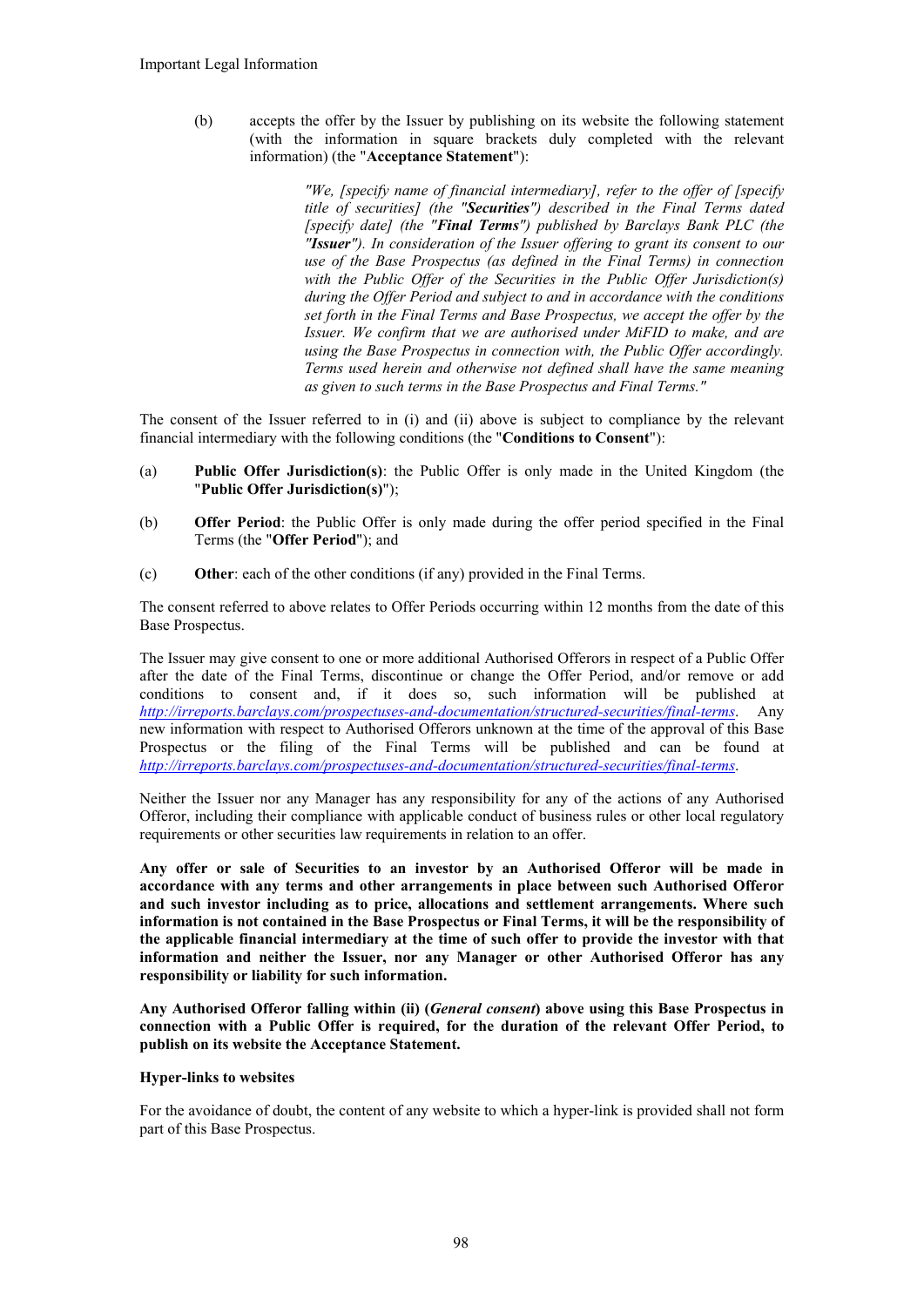#### **Fungible issuances**

In the case of any issue of Securities which is to be consolidated and form a single Series with an existing Series the first tranche of which was issued on or after 10 June 2013 and prior to the date of this Base Prospectus, such Securities will be documented using the 2013 GSSP Base Prospectus 5 Pro Forma Final Terms (which is incorporated by reference into this Base Prospectus), save that the first two paragraphs under the title of the 2013 GSSP Base Prospectus 5 Pro Forma Final Terms shall be deleted and replaced with the following:

*"This document constitutes the final terms of the Securities (the "Final Terms") described herein for the purposes of Article 5.4 of the Prospectus Directive and is prepared in connection with the Global Structured Securities Programme established by Barclays Bank PLC (the "Issuer"). These Final Terms are supplemental to and should be read in conjunction with the GSSP Base Prospectus 5 dated 10 June 2014[, as supplemented on []], which constitutes a base prospectus (the "Base Prospectus" for the purposes of the Prospectus Directive), save in respect of the Terms and Conditions of the Securities which are extracted from the 2013 GSSP Base Prospectus 5 dated 10 June 2013 (the "2013 GSSP Base Prospectus 5") and which are incorporated by reference into the Base Prospectus. Full information on the Issuer and the offer of the Securities is only available on the basis of the combination of these Final Terms and the Base Prospectus, save in respect of the Terms and Conditions of the Securities which are extracted from the 2013 GSSP Base Prospectus 5. A summary of the individual issue of the Securities is annexed to these Final Terms.*

*The Base Prospectus, any supplements to the Base Prospectus and the 2013 GSSP Base Prospectus 5 are available for viewing at http://irreports.barclays.com/prospectuses-and-documentation/structuredsecurities/prospectuses and during normal business hours at the registered office of the Issuer and the specified office of the Issue and Paying Agent for the time being in London, and copies may be obtained from such office. Words and expressions defined in the 2013 GSSP Base Prospectus 5 and not defined in the Final Terms shall bear the same meanings when used herein."*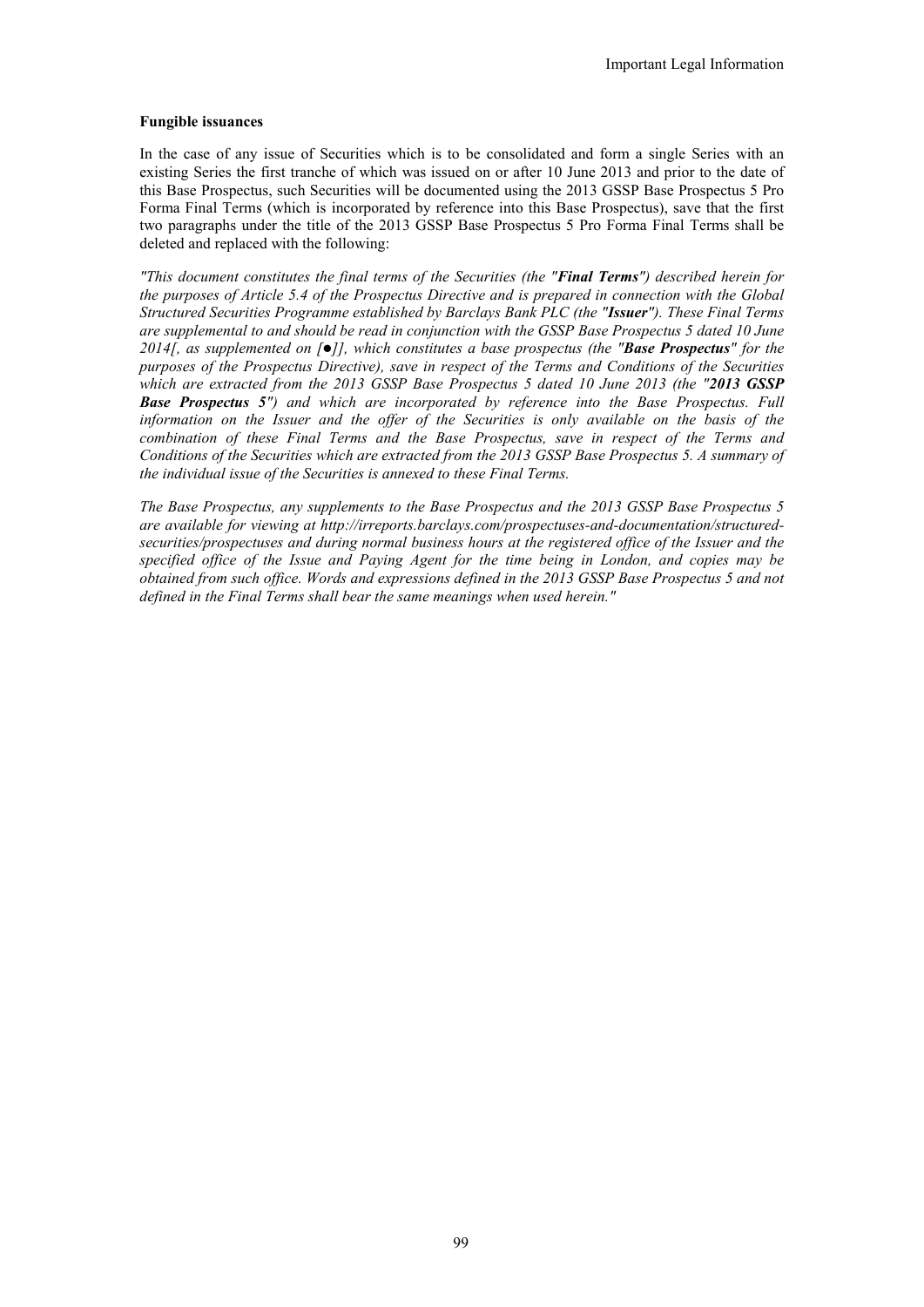## **GENERAL INFORMATION**

## **Authorisation and Consents**

The establishment and update of the Programme and the issue of Securities pursuant to the Programme have been duly authorised by resolutions of an authorised committee of the Board of Directors of the Issuer on 1 May 2014.

The Issuer has obtained all necessary consents, approvals and authorisations in connection with establishing and updating the Programme and will obtain all such consents, approvals and authorisations in connection with the issue and performance of each Security or Series issued under this Programme.

## **Use of Proceeds**

The Issuer intends to apply the net proceeds from the sale of any Securities either for hedging purposes or for general corporate purposes unless otherwise specified in the Final Terms relating to a particular Security or Series of Securities. If, in respect of any particular issue of Securities, there is a particular identified use of proceeds, this will be stated in the Final Terms.

#### **Base Prospectus and Supplements**

This Base Prospectus may be used for a period of one year from its date in connection with a public offer of Securities in the EU, or for the listing and admission to trading of Series. A revised Base Prospectus will be prepared in connection with the listing of any Series issued after such period unless all consents necessary are obtained for an extension of such period.

If at any time the Issuer shall be required to prepare a supplement to this Base Prospectus pursuant to section 87 of the FSMA, or to give effect to the provisions of Article 16(1) of the Prospectus Directive, the Issuer will prepare and make available an appropriate amendment or supplement to this Base Prospectus or a further base prospectus which, in respect of any subsequent issue of Securities to be offered to the public or to be admitted to trading on the Regulated Market of the London Stock Exchange shall constitute a supplemental base prospectus as required by the FCA and section 87 of the FSMA.

## **Listing and admission to trading**

Any Series may be admitted to listing on the Official List of the UK Listing Authority and to trading on the Regulated Market of the London Stock Exchange, if specified in the Final Terms.

## **Relevant Clearing Systems**

The Securities issued under the Programme may be accepted for clearance through Euroclear, Clearstream and any other Relevant Clearing System as set out in the Final Terms. The appropriate common code for each Series allocated by Euroclear and Clearstream will be set out in the Final Terms, together with the International Securities Identification Number (the "**ISIN**") for that Series. Transactions will be effected for settlement in accordance with the Relevant Rules or Uncertificated Regulations (as the case may be).

The address of Euroclear is 1 Boulevard du Roi Albert II, B–1210 Brussels, Belgium and the address of Clearstream is 42 Avenue JF Kennedy, L–1855 Luxembourg. The address of any additional clearing system will be set out in the Final Terms.

## **Documents Available**

For as long as this Base Prospectus remains in effect or any Securities remain outstanding, copies of the following documents will, when available, be made available during usual business hours on a weekday (Saturdays, Sundays and public holidays excepted) for inspection and, in the case of (b), (c), (h) and (i) below, shall be available for collection free of charge at the registered office of the Issuer, at http://irreports.barclays.com/prospectuses-and-documentation/structured-securities/prospectuses, http://irreports.barclays.com/prospectuses-and-documentation/structured-securities/final-terms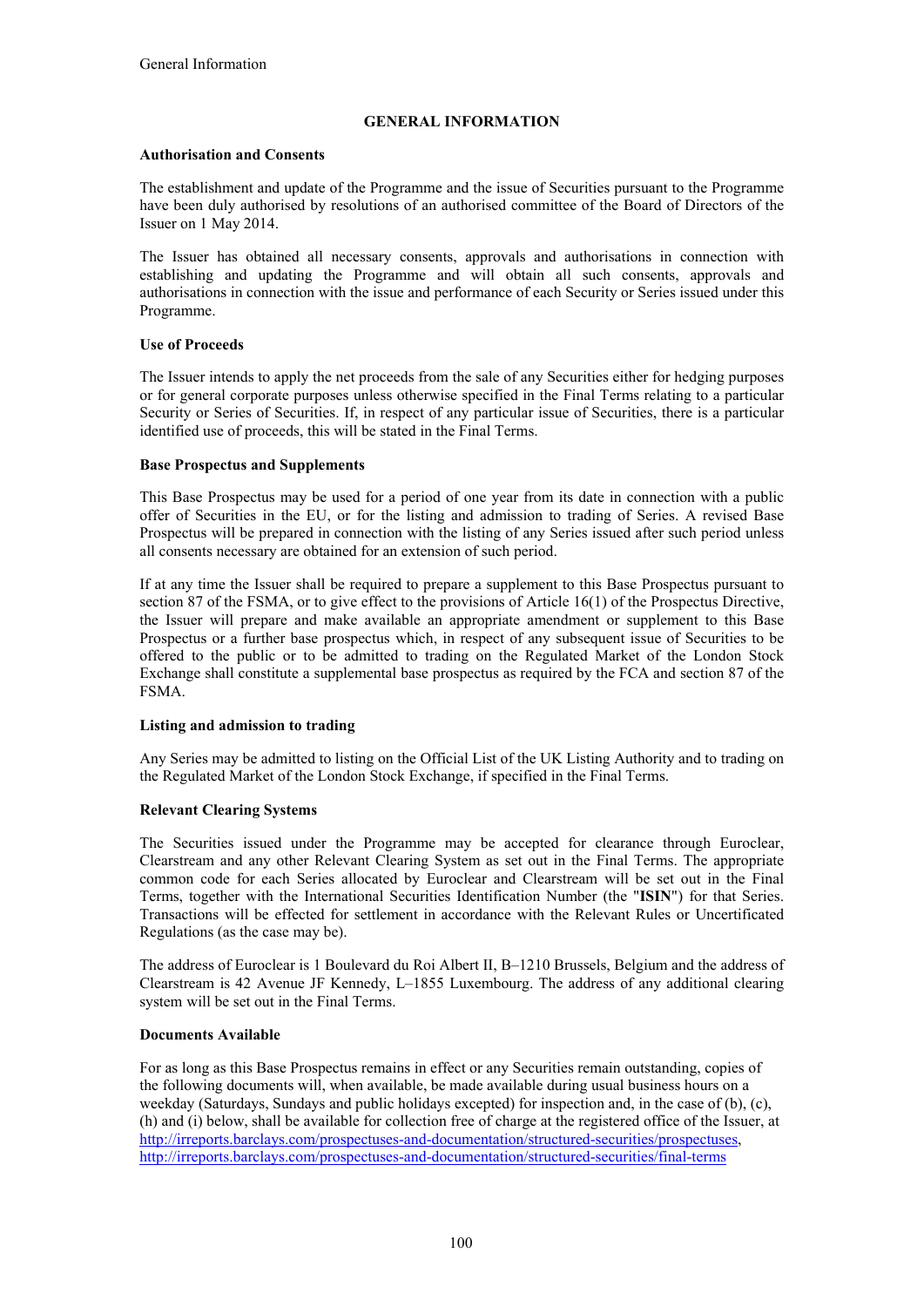and http://www.barclays.com/barclays-investor-relations/results-and-reports/results.html (as applicable)and at the specified office of the Issue and Paying Agent. The Final Terms in respect of any Series, shall also be available at the specified office of the relevant Paying Agents and in respect of CREST Securities, at the specified office of the CREST Agent:

- (a) the constitutional documents of the Issuer;
- (b) the documents set out in the '*Information Incorporated by Reference*' section of this Base Prospectus;
- (c) all future annual reports, semi-annual financial and quarterly statements of the Issuer;
- (d) the Master Subscription Agreement;
- (e) the Agency Agreement;
- (f) the Deed of Covenant;
- (g) the current Base Prospectuses in respect of the Programme and any future supplements thereto;
- (h) any Final Terms issued in respect of Securities admitted to listing, trading and/or quotation by any listing authority, stock exchange, and/or quotation system since the most recent base prospectus was published; and
- (i) any other future documents and/or announcements issued by the Issuer.

#### **Post–issuance Information**

The Issuer does not intend to provide any post-issuance information in relation to any of the Securities or the performance of any Underlying Asset or any other underlying relating to Securities, except if required by any applicable laws and regulations.

#### **Temporary ISIN and Temporary Common Code**

Any Temporary ISIN or Temporary Common Code specified in the Final Terms will apply until such time as the Relevant Clearing System recognises the Securities of the relevant Tranche to be fungible with any other Tranches of the relevant Series.

#### **Index Disclaimers**

The following Index Disclaimers apply to Securities in respect of which the Underlying Warrant Reference Asset(s) are specified to include one or more of the FTSE<sup>®</sup> 100 Index, the EURO STOXX  $50^{\circ}$  Index or the S&P<sup>®</sup> 500 Index. [Where the Underlying Warrant Reference Asset(s) include any other equity indices, the relevant index disclaimers will be set out in the Final Terms.]

## **FTSE® 100 Index**

The Securities are not in any way sponsored, endorsed, sold or promoted by FTSE International Limited ("**FTSE**") or by the London Stock Exchange Plc (the "**Exchange**") or by The Financial Times Limited ("**FT**") and neither FTSE nor the Exchange nor FT makes any warranty or representation whatsoever, expressly or impliedly, either as to the results to be obtained from the use of the FTSE<sup>®</sup> 100 Index and/or the figure at which the FTSE<sup>®</sup> 100 Index stands at any particular time on any particular day or otherwise. The FTSE® 100 Index is compiled and calculated by FTSE. However, neither FTSE nor Exchange nor FT shall be liable (whether in negligence or otherwise) to any person for any error in the FTSE® 100 Index and neither FTSE nor Exchange nor FT shall be under any obligation to advise any person of any error therein.

"FTSE<sup>®</sup>", "FT-SE<sup>®</sup>" and "Footsie<sup>®</sup>" are trade marks of the London Stock Exchange Plc and The Financial Times Limited and are used by FTSE International Limited under licence. "All-World", "All-Share" and "All-Small" are trade marks of FTSE International Limited.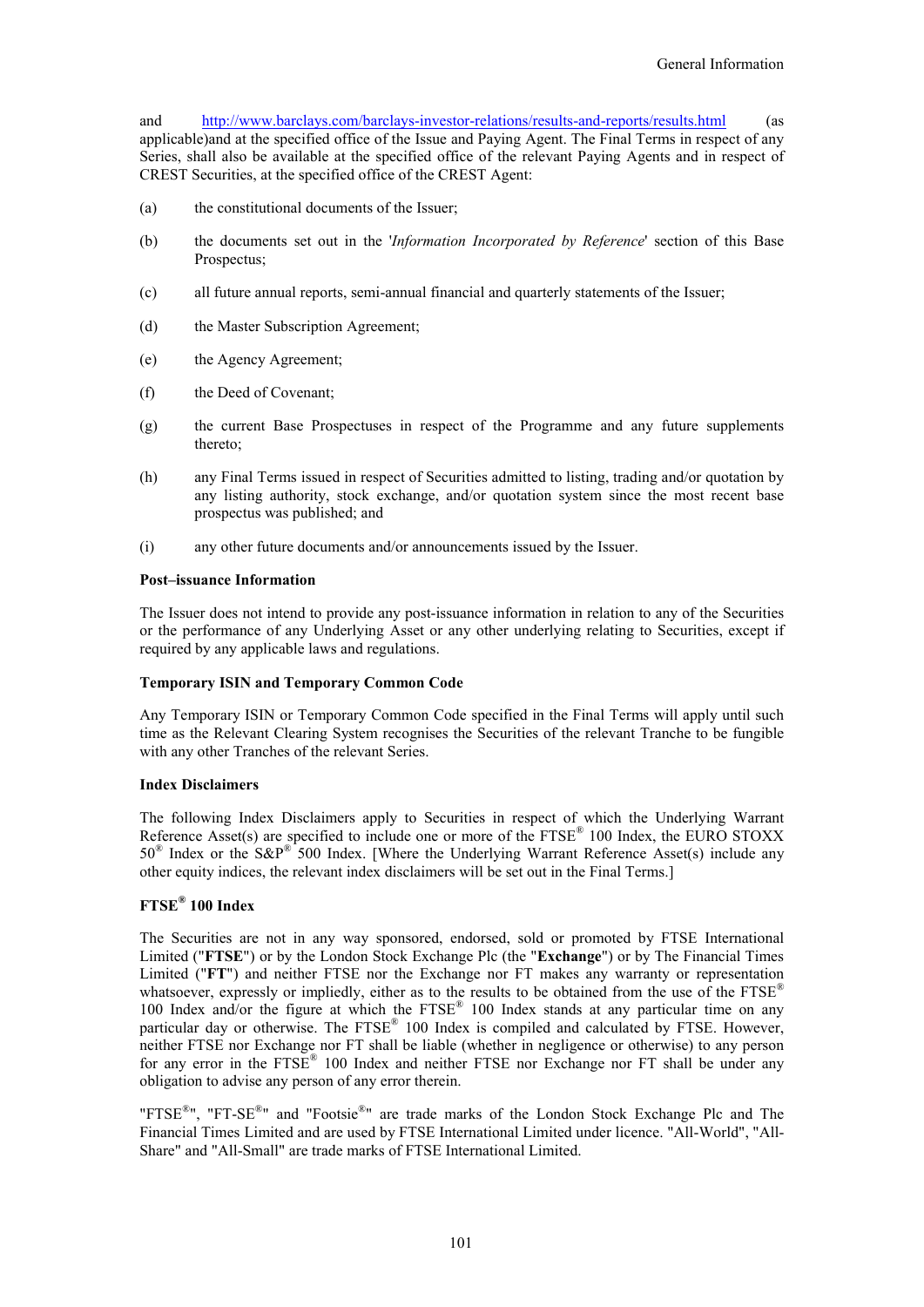# **EURO STOXX 50® Index**

STOXX and its licensors (the "**Licensors**") have no relationship to the Issuer, other than the licensing of the EURO STOXX 50<sup>®</sup> Index and the related trademarks for use in connection with the Securities.

STOXX and its Licensors do not:

- **Sponsor, endorse, sell or promote the Securities.**
- Recommend that any person invest in the Securities or any other securities.
- Have any responsibility or liability for or make any decisions about the timing, amount or pricing of Securities.
- Have any responsibility or liability for the administration, management or marketing of the Securities.
- Consider the needs of the Securities or the owners of the Securities in determining, composing or calculating the EURO STOXX  $50^{\circ}$  Index or have any obligation to do so.

**STOXX and its Licensors will not have any liability in connection with the Securities. Specifically,**

- **• STOXX and its Licensors do not make any warranty, express or implied and disclaim any and all warranty about:**
	- **• The results to be obtained by the Securities, the owner of the Securities or any other person in connection with the use of the EURO STOXX 50® Index and the data included in the EURO STOXX 50® Index;**
	- **• The accuracy or completeness of the EURO STOXX 50® Index and its data;**
	- **• The merchantability and the fitness for a particular purpose or use of the EURO STOXX 50® Index and its data;**
- **• STOXX and its Licensors will have no liability for any errors, omissions or interruptions in the EURO STOXX 50® Index or its data;**
- **• Under no circumstances will STOXX or its Licensors be liable for any lost profits or indirect, punitive, special or consequential damages or losses, even if STOXX or its Licensors knows that they might occur.**

**The licensing agreement between the Issuer and STOXX is solely for their benefit and not for the benefit of the owners of the Securities or any other third parties.**

## **S&P® 500 Index**

The Securities are not sponsored, endorsed, sold or promoted by Standard & Poor's Financial Services LLC ("**S&P**"), its affiliates or its third party licensors. Neither S&P, its affiliates nor their third party licensors make any representation or warranty, express or implied, to the owners of the Securities or any member of the public regarding the advisability of investing in securities generally or in the Securities particularly or the ability of the S&P® 500 Index to track general stock market performance. S&P's and its third party licensor's only relationship to the Issuer is the licensing of certain trademarks, service marks and trade names of S&P and/or its third party licensors and for the providing of calculation and maintenance services related to the  $S\&P^{\mathbb{B}}$  500 Index. Neither S&P, its affiliates nor their third party licensors is responsible for and has not participated in the determination of the prices and amount of the Securities or the timing of the issuance or sale of the Securities or in the determination or calculation of the equation by which the Securities are to be converted into cash. S&P has no obligation or liability in connection with the administration, marketing or trading of the Securities.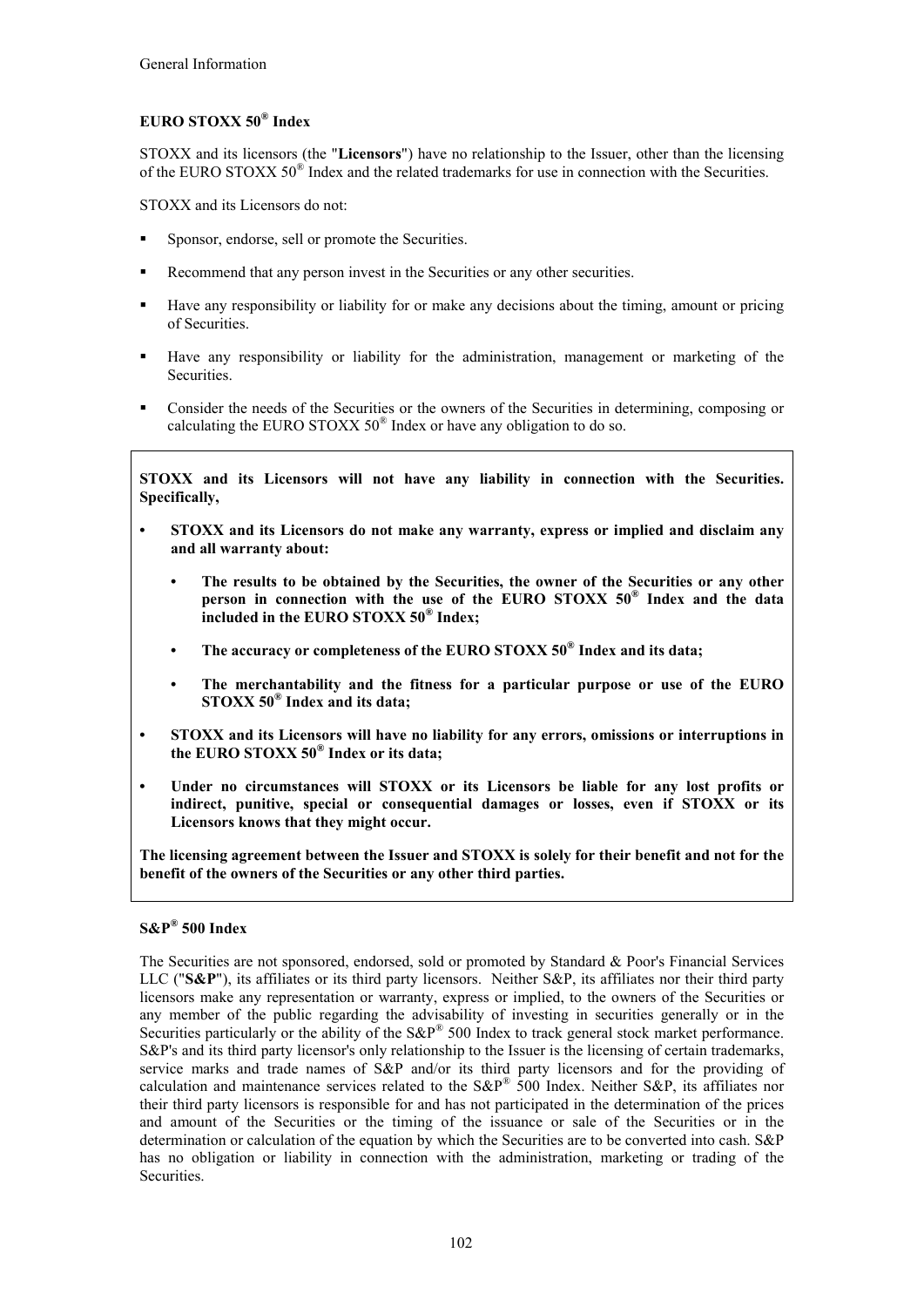NEITHER S&P, ITS AFFILIATES NOR THEIR THIRD PARTY LICENSORS GUARANTEE THE ADEQUACY, ACCURACY, TIMELINESS OR COMPLETENESS OF THE S&P® 500 INDEX OR ANY DATA INCLUDED THEREIN OR ANY COMMUNICATIONS, INCLUDING BUT NOT LIMITED TO, ORAL OR WRITTEN COMMUNICATIONS (INCLUDING ELECTRONIC COMMUNICATIONS) WITH RESPECT THERETO. S&P, ITS AFFILIATES AND THEIR THIRD PARTY LICENSORS SHALL NOT BE SUBJECT TO ANY DAMAGES OR LIABILITY FOR ANY ERRORS, OMISSIONS OR DELAYS THEREIN. S&P MAKES NO EXPRESS OR IMPLIED WARRANTIES, AND EXPRESSLY DISCLAIMS ALL WARRANTIES OF MERCHANTABILITY OR FITNESS FOR A PARTICULAR PURPOSE OR USE WITH RESPECT TO ITS TRADEMARKS, THE S&P® 500 INDEX OR ANY DATA INCLUDED THEREIN. WITHOUT LIMITING ANY OF THE FOREGOING, IN NO EVENT WHATSOEVER SHALL S&P, ITS AFFILIATES OR THEIR THIRD PARTY LICENSORS BE LIABLE FOR ANY INDIRECT, SPECIAL, INCIDENTAL, PUNITIVE OR CONSEQUENTIAL DAMAGES, INCLUDING BUT NOT LIMITED TO, LOSS OF PROFITS, TRADING LOSSES, LOST TIME OR GOODWILL, EVEN IF THEY HAVE BEEN ADVISED OF THE POSSIBILITY OF SUCH DAMAGES, WHETHER IN CONTRACT, TORT, STRICT LIABILITY OR OTHERWISE.

Standard & Poor's<sup>®</sup> and S&P<sup>®</sup> are registered trademarks of Standard & Poor's Financial Services LLC and have been licensed for use by the Issuer.

#### **General**

The Securities are not sponsored, endorsed, sold, or promoted by the Index or the Index Sponsor and no Index Sponsor makes any representation whatsoever, whether express or implied, either as to the results to be obtained from the use of the Index and/or the levels at which the Index stands at any particular time on any particular date or otherwise. No Index or Index Sponsor shall be liable (whether in negligence or otherwise) to any person for any error in the Index and the Index Sponsor is under no obligation to advise any person of any error therein. No Index Sponsor is making any representation whatsoever, whether express or implied, as to the advisability of purchasing or assuming any risk in connection with the Securities. Neither the Issuer, the Determination Agent, nor any of their respective affiliates shall have any liability to the Holders for any act or failure to act by the Index Sponsor in connection with the calculation, adjustment, or maintenance of the Index. None of the Issuer, the Determination Agent or any of their respective affiliates has any affiliation with or control over the Index or Index Sponsor or any control over the computation, composition, or dissemination of the Index. Although the Determination Agent will obtain information concerning the Index from publicly available sources it believes reliable, it will not independently verify this information. Accordingly, no representation, warranty, or undertaking (express or implied) is made and no responsibility is accepted by the Issuer, its affiliates, or the Determination Agent as to the accuracy, completeness, and timeliness of information concerning the Index. In addition, no representation or warranty of any type, as to condition, satisfactory quality, performance or fitness for purpose are given, or duty or liability is assumed, by the Issuer, its affiliates, or the Determination Agent in respect of the Index or any data included in or omissions from the Index, or the use of the Index in connection with the Securities and all those representations.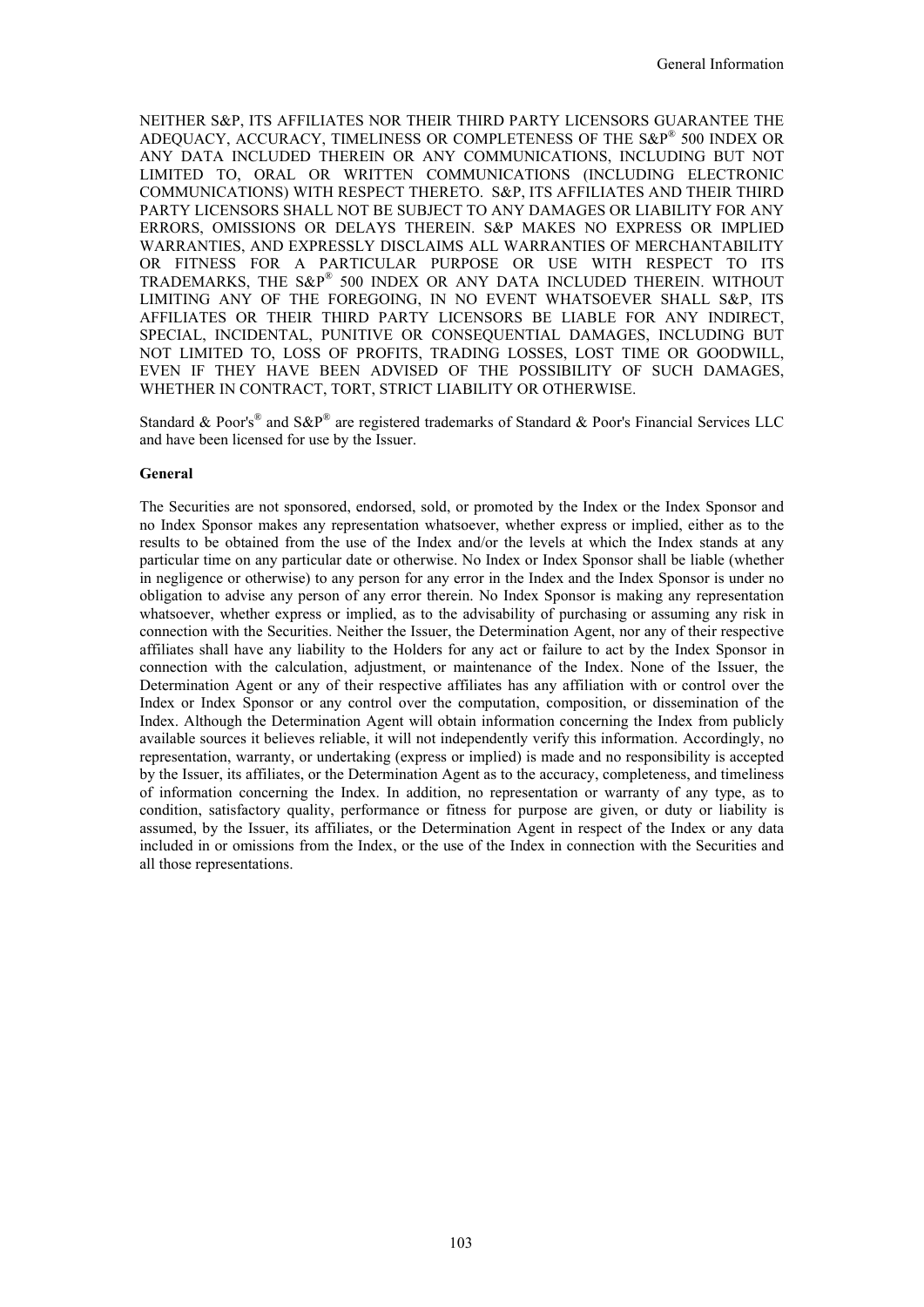# **INDEX**

| 2013 GSSP Base Prospectus 5 49, 99    |  |
|---------------------------------------|--|
| 2013 GSSP Base Prospectus 5 Pro Forma |  |
|                                       |  |
|                                       |  |
|                                       |  |
|                                       |  |
|                                       |  |
|                                       |  |
|                                       |  |
|                                       |  |
|                                       |  |
| Additional Disruption Event 71        |  |
|                                       |  |
|                                       |  |
|                                       |  |
|                                       |  |
|                                       |  |
|                                       |  |
|                                       |  |
|                                       |  |
|                                       |  |
|                                       |  |
|                                       |  |
|                                       |  |
|                                       |  |
|                                       |  |
|                                       |  |
|                                       |  |
|                                       |  |
|                                       |  |
|                                       |  |
|                                       |  |
|                                       |  |
|                                       |  |
|                                       |  |
|                                       |  |
|                                       |  |
| Clearing System Business Day 72       |  |
|                                       |  |
|                                       |  |
|                                       |  |
|                                       |  |
|                                       |  |
|                                       |  |
|                                       |  |
|                                       |  |
|                                       |  |
|                                       |  |
|                                       |  |
|                                       |  |
|                                       |  |
|                                       |  |
|                                       |  |
|                                       |  |
|                                       |  |
|                                       |  |

| Definitive Bearer Securities 58, 73      |  |
|------------------------------------------|--|
| Definitive Bearer Security  58, 73       |  |
|                                          |  |
| Distribution Compliance Period  95       |  |
| Early Cash Redemption Date 65, 73        |  |
|                                          |  |
|                                          |  |
| Early Cash Settlement Valuation Date  73 |  |
| Early Redemption Notice Period Number 74 |  |
|                                          |  |
|                                          |  |
|                                          |  |
|                                          |  |
|                                          |  |
|                                          |  |
|                                          |  |
|                                          |  |
|                                          |  |
|                                          |  |
|                                          |  |
|                                          |  |
|                                          |  |
| Extraordinary Market Disruption 74       |  |
|                                          |  |
|                                          |  |
|                                          |  |
| Final Cash Settlement Amount 63, 74      |  |
| Final Terms 1, 12, 74, 78, 98, 99        |  |
|                                          |  |
|                                          |  |
|                                          |  |
|                                          |  |
|                                          |  |
|                                          |  |
|                                          |  |
|                                          |  |
|                                          |  |
|                                          |  |
|                                          |  |
|                                          |  |
| Global Bearer Security  58, 74           |  |
|                                          |  |
|                                          |  |
|                                          |  |
|                                          |  |
|                                          |  |
| Holder of CREST Securities 59, 75        |  |
|                                          |  |
|                                          |  |
|                                          |  |
|                                          |  |
|                                          |  |
|                                          |  |
|                                          |  |
|                                          |  |
|                                          |  |
|                                          |  |
|                                          |  |
|                                          |  |
|                                          |  |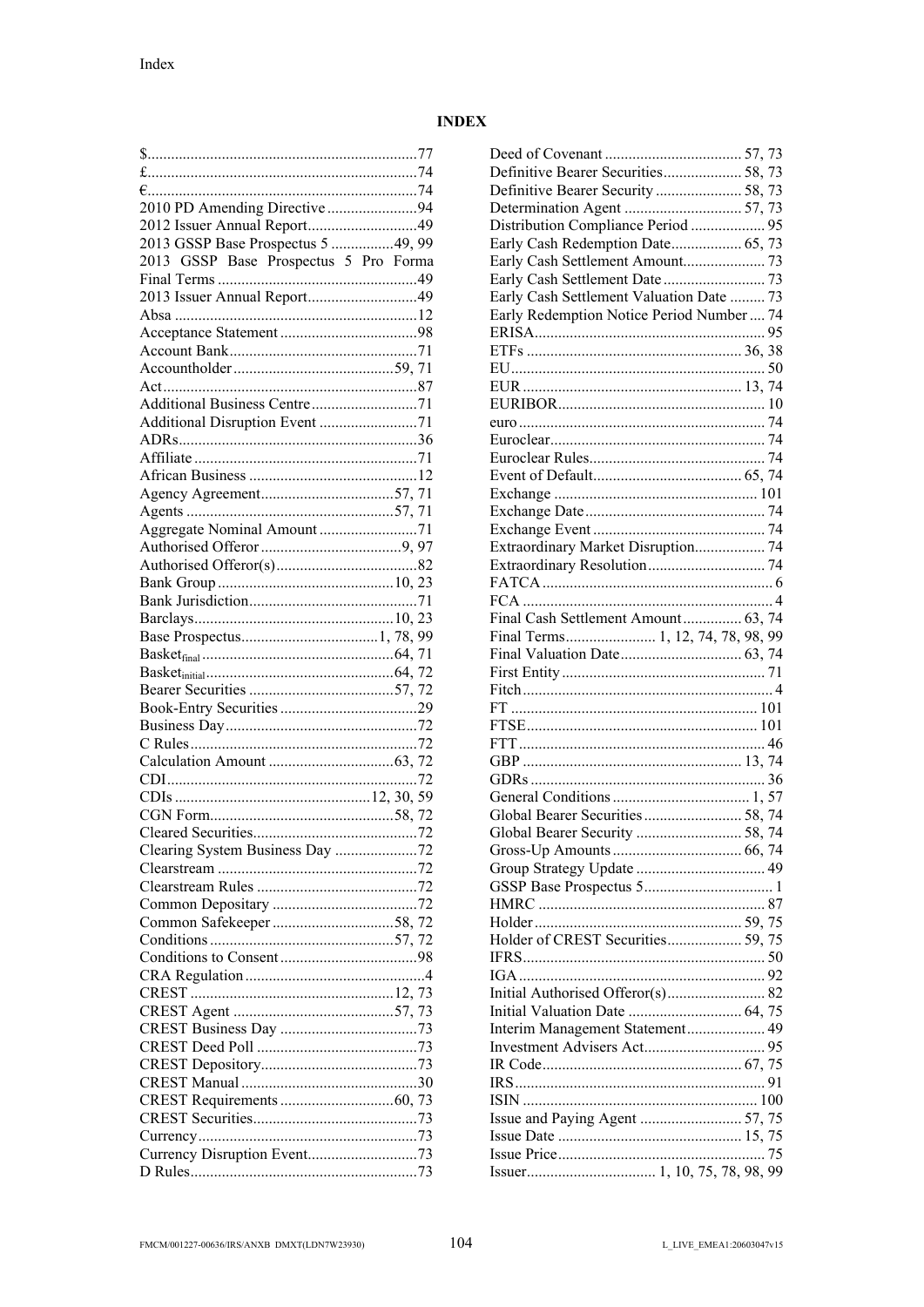| Master Subscription Agreement93                   |  |
|---------------------------------------------------|--|
|                                                   |  |
|                                                   |  |
|                                                   |  |
|                                                   |  |
|                                                   |  |
| Non-Principal-Protected Securities91              |  |
|                                                   |  |
|                                                   |  |
| Operator register of corporate securities .59, 75 |  |
|                                                   |  |
| participating Member States46                     |  |
|                                                   |  |
|                                                   |  |
|                                                   |  |
|                                                   |  |
|                                                   |  |
|                                                   |  |
|                                                   |  |
|                                                   |  |
|                                                   |  |
| record of uncertificated corporate securities 59, |  |
| 75                                                |  |
|                                                   |  |
|                                                   |  |
|                                                   |  |
|                                                   |  |
|                                                   |  |
|                                                   |  |
|                                                   |  |
| Relevant Implementation Date93                    |  |
|                                                   |  |
|                                                   |  |
|                                                   |  |
|                                                   |  |
|                                                   |  |
|                                                   |  |
|                                                   |  |
| Scheduled Redemption Date 76                      |  |
|                                                   |  |
|                                                   |  |
|                                                   |  |
|                                                   |  |
|                                                   |  |
|                                                   |  |
|                                                   |  |
|                                                   |  |
| Specified Denomination58, 76                      |  |
|                                                   |  |
|                                                   |  |
|                                                   |  |
|                                                   |  |
|                                                   |  |
|                                                   |  |
|                                                   |  |
|                                                   |  |
|                                                   |  |
| Tranche [·] Securities[ and Tranche [·]           |  |

| UK Tax Resident Individuals  87              |
|----------------------------------------------|
| Uncertificated Regulations  58, 76           |
|                                              |
| Underlying Securities  30, 59, 76            |
|                                              |
| Underlying Warrant Reference Asset2, 14, 76, |
| 79                                           |
|                                              |
|                                              |
|                                              |
|                                              |
|                                              |
| Warrant Termination Event  64, 77            |
|                                              |
|                                              |
|                                              |